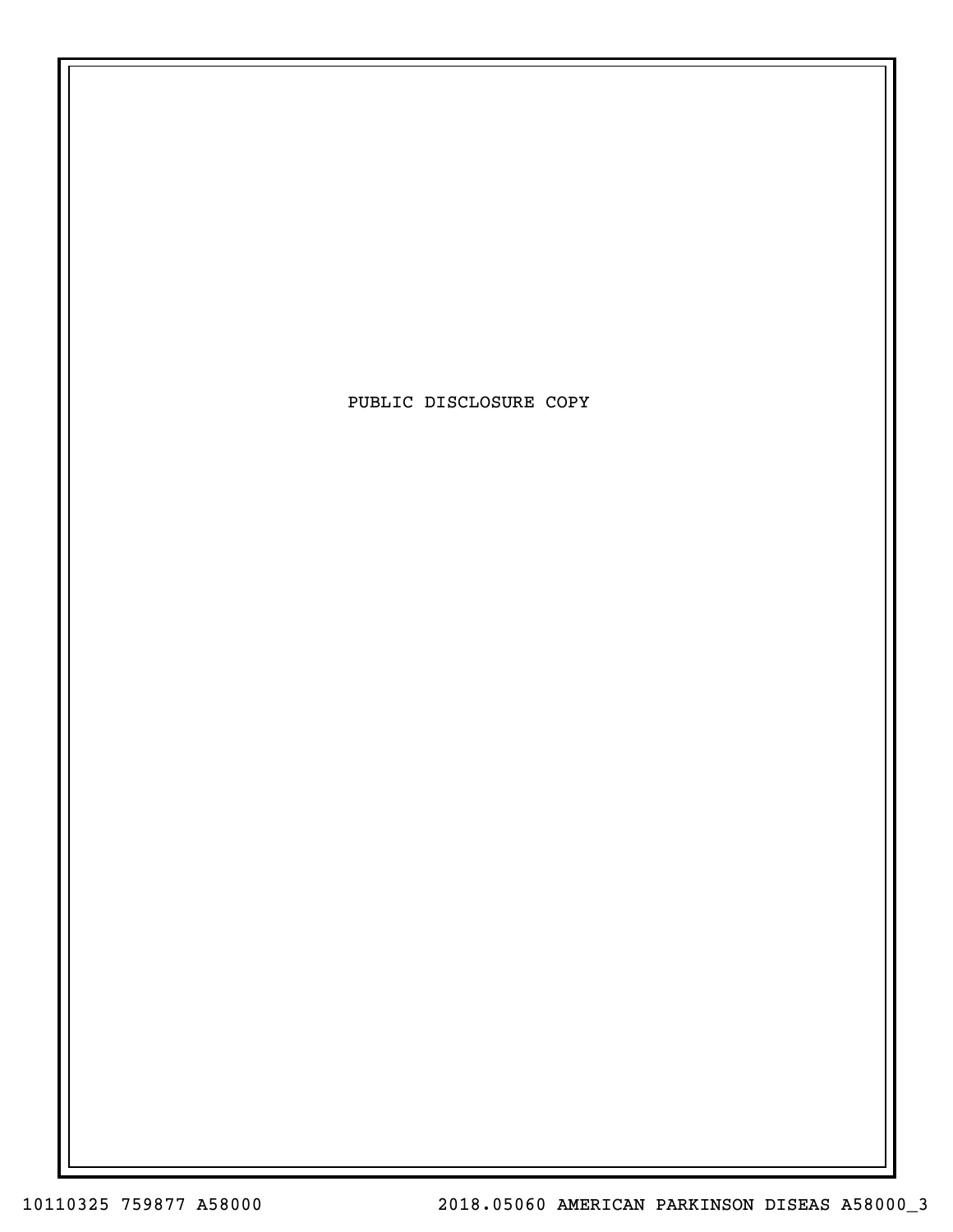|                                                                            |                          |                            | PUBLIC DISCLOSURE COPY - STATE REGISTRATION NO. 10851                      |                                                      |                                   |                                                                                                                                                          |                 |            |                                           |                                                         |                    |                                                           |
|----------------------------------------------------------------------------|--------------------------|----------------------------|----------------------------------------------------------------------------|------------------------------------------------------|-----------------------------------|----------------------------------------------------------------------------------------------------------------------------------------------------------|-----------------|------------|-------------------------------------------|---------------------------------------------------------|--------------------|-----------------------------------------------------------|
|                                                                            |                          |                            |                                                                            | <b>Return of Organization Exempt From Income Tax</b> |                                   |                                                                                                                                                          |                 |            |                                           |                                                         |                    | OMB No. 1545-0047                                         |
|                                                                            | Form <b>990</b>          |                            |                                                                            |                                                      |                                   | Under section 501(c), 527, or 4947(a)(1) of the Internal Revenue Code (except private foundations)                                                       |                 |            |                                           |                                                         |                    |                                                           |
|                                                                            |                          | Department of the Treasury |                                                                            |                                                      |                                   | Do not enter social security numbers on this form as it may be made public.                                                                              |                 |            |                                           |                                                         |                    | <b>Open to Public</b>                                     |
|                                                                            | Internal Revenue Service |                            |                                                                            |                                                      |                                   | Go to www.irs.gov/Form990 for instructions and the latest information.                                                                                   |                 |            |                                           |                                                         |                    | Inspection                                                |
|                                                                            |                          |                            | A For the 2018 calendar year, or tax year beginning $SEP$ 1, 2018          |                                                      |                                   |                                                                                                                                                          |                 |            | and ending AUG 31, 2019                   |                                                         |                    |                                                           |
| <b>B</b> Check if                                                          | applicable:              |                            | C Name of organization                                                     |                                                      |                                   |                                                                                                                                                          |                 |            |                                           | D Employer identification number                        |                    |                                                           |
|                                                                            | Address                  |                            |                                                                            |                                                      |                                   |                                                                                                                                                          |                 |            |                                           |                                                         |                    |                                                           |
|                                                                            | change<br>Name           |                            | AMERICAN PARKINSON DISEASE ASSOC.                                          |                                                      |                                   |                                                                                                                                                          |                 |            |                                           |                                                         |                    |                                                           |
|                                                                            | change<br>Initial        |                            | Doing business as                                                          |                                                      |                                   |                                                                                                                                                          |                 |            |                                           |                                                         | 13-1962771         |                                                           |
|                                                                            | return<br>Final          |                            | Number and street (or P.O. box if mail is not delivered to street address) |                                                      |                                   |                                                                                                                                                          |                 | Room/suite | E Telephone number                        |                                                         | $718 - 981 - 8001$ |                                                           |
|                                                                            | return/<br>termin-       |                            | 135 PARKINSON AVE                                                          |                                                      |                                   |                                                                                                                                                          |                 |            |                                           |                                                         |                    | 14,974,462.                                               |
|                                                                            | ated<br>Amended          |                            | STATEN ISLAND, NY 10305                                                    |                                                      |                                   | City or town, state or province, country, and ZIP or foreign postal code                                                                                 |                 |            | G Gross receipts \$                       |                                                         |                    |                                                           |
|                                                                            | return<br>Applica-       |                            | F Name and address of principal officer: LESLIE CHAMBERS                   |                                                      |                                   |                                                                                                                                                          |                 |            |                                           | H(a) Is this a group return                             |                    | for subordinates? $\Box$ Yes $\boxed{X}$ No               |
|                                                                            | tion<br>pending          |                            | SAME AS C ABOVE                                                            |                                                      |                                   |                                                                                                                                                          |                 |            |                                           | $H(b)$ Are all subordinates included? $\Box$ Yes $\Box$ |                    | No                                                        |
|                                                                            |                          |                            | <b>I</b> Tax-exempt status: $\overline{X}$ 501(c)(3)                       | $501(c)$ (                                           | $\blacktriangleleft$ (insert no.) |                                                                                                                                                          | $4947(a)(1)$ or | 527        |                                           | If "No," attach a list. (see instructions)              |                    |                                                           |
|                                                                            |                          |                            | J Website: WWW.APDAPARKINSON.ORG                                           |                                                      |                                   |                                                                                                                                                          |                 |            |                                           | $H(c)$ Group exemption number $\blacktriangleright$     |                    |                                                           |
|                                                                            |                          |                            | K Form of organization: $\boxed{\mathbf{X}}$ Corporation                   | Trust                                                | Association                       | Other $\blacktriangleright$                                                                                                                              |                 |            |                                           |                                                         |                    | L Year of formation: $1961$ M State of legal domicile: NY |
|                                                                            |                          | Part I Summary             |                                                                            |                                                      |                                   |                                                                                                                                                          |                 |            |                                           |                                                         |                    |                                                           |
|                                                                            | $\mathbf 1$              |                            |                                                                            |                                                      |                                   | Briefly describe the organization's mission or most significant activities: EVERY DAY WE PROVIDE THE                                                     |                 |            |                                           |                                                         |                    |                                                           |
|                                                                            |                          |                            |                                                                            |                                                      |                                   | SUPPORT, EDUCATION, AND RESEARCH THAT WILL HELP EVERYONE IMPACTED BY                                                                                     |                 |            |                                           |                                                         |                    |                                                           |
|                                                                            | $\mathbf{2}$             |                            |                                                                            |                                                      |                                   |                                                                                                                                                          |                 |            |                                           |                                                         |                    |                                                           |
|                                                                            |                          |                            |                                                                            |                                                      |                                   |                                                                                                                                                          |                 |            |                                           |                                                         |                    |                                                           |
|                                                                            |                          |                            |                                                                            |                                                      |                                   | Check this box $\blacktriangleright$ $\blacksquare$ if the organization discontinued its operations or disposed of more than 25% of its net assets.      |                 |            |                                           | 3                                                       |                    | 14                                                        |
|                                                                            |                          |                            | Number of voting members of the governing body (Part VI, line 1a)          |                                                      |                                   |                                                                                                                                                          |                 |            |                                           | $\overline{4}$                                          |                    | $\overline{13}$                                           |
|                                                                            |                          |                            |                                                                            |                                                      |                                   | Total number of individuals employed in calendar year 2018 (Part V, line 2a) manufacture of individuals employed in calendar year 2018 (Part V, line 2a) |                 |            |                                           | $\overline{5}$                                          |                    | $\overline{42}$                                           |
|                                                                            |                          |                            |                                                                            |                                                      |                                   |                                                                                                                                                          |                 |            |                                           | $6\phantom{a}$                                          |                    | 885                                                       |
|                                                                            |                          |                            |                                                                            |                                                      |                                   |                                                                                                                                                          |                 |            |                                           | 7a                                                      |                    | 0.                                                        |
|                                                                            |                          |                            |                                                                            |                                                      |                                   |                                                                                                                                                          |                 |            |                                           | 7b                                                      |                    | 0.                                                        |
|                                                                            |                          |                            |                                                                            |                                                      |                                   |                                                                                                                                                          |                 |            | <b>Prior Year</b>                         |                                                         |                    | <b>Current Year</b>                                       |
|                                                                            | 8                        |                            | Contributions and grants (Part VIII, line 1h)                              |                                                      |                                   |                                                                                                                                                          |                 |            | 10,380,340.                               |                                                         |                    | 11,720,995.                                               |
| 9                                                                          |                          |                            | Program service revenue (Part VIII, line 2g)                               |                                                      |                                   |                                                                                                                                                          |                 |            |                                           | 0.                                                      |                    | 0.                                                        |
|                                                                            | 10                       |                            |                                                                            |                                                      |                                   |                                                                                                                                                          |                 |            |                                           | 264, 191.                                               |                    | 62,511.                                                   |
|                                                                            | 11                       |                            |                                                                            |                                                      |                                   | Other revenue (Part VIII, column (A), lines 5, 6d, 8c, 9c, 10c, and 11e)                                                                                 |                 |            |                                           | $-280, 417.$                                            |                    | $-238, 162.$                                              |
|                                                                            | 12                       |                            |                                                                            |                                                      |                                   | Total revenue - add lines 8 through 11 (must equal Part VIII, column (A), line 12)                                                                       |                 |            | 10, 364, 114.                             |                                                         |                    | 11, 545, 344.                                             |
|                                                                            | 13                       |                            | Grants and similar amounts paid (Part IX, column (A), lines 1-3)           |                                                      |                                   |                                                                                                                                                          |                 |            | 2,478,015.                                |                                                         |                    | 2,887,141.                                                |
|                                                                            |                          |                            | 14 Benefits paid to or for members (Part IX, column (A), line 4)           |                                                      |                                   |                                                                                                                                                          |                 |            |                                           | 0.                                                      |                    | 0.                                                        |
|                                                                            |                          |                            |                                                                            |                                                      |                                   | 15 Salaries, other compensation, employee benefits (Part IX, column (A), lines 5-10)                                                                     |                 |            |                                           | 3,579,410.                                              |                    | 3,891,470.                                                |
|                                                                            |                          |                            |                                                                            |                                                      |                                   |                                                                                                                                                          |                 |            |                                           | 405,078.                                                |                    | 166, 126.                                                 |
|                                                                            |                          |                            |                                                                            |                                                      |                                   |                                                                                                                                                          |                 |            |                                           |                                                         |                    |                                                           |
|                                                                            |                          |                            |                                                                            |                                                      |                                   |                                                                                                                                                          |                 |            | 4,741,873.                                |                                                         |                    | 4,911,271.                                                |
|                                                                            | 18                       |                            |                                                                            |                                                      |                                   | Total expenses. Add lines 13-17 (must equal Part IX, column (A), line 25)                                                                                |                 |            | 11, 204, 376.                             |                                                         |                    | 11,856,008.                                               |
|                                                                            | 19                       |                            |                                                                            |                                                      |                                   |                                                                                                                                                          |                 |            |                                           | $-840, 262.$                                            |                    | $-310,664.$                                               |
|                                                                            |                          |                            |                                                                            |                                                      |                                   |                                                                                                                                                          |                 |            | <b>Beginning of Current Year</b>          |                                                         |                    | <b>End of Year</b>                                        |
|                                                                            | 20                       |                            | Total assets (Part X, line 16)                                             |                                                      |                                   |                                                                                                                                                          |                 |            | 12,395,357.                               |                                                         |                    | 16,524,435.                                               |
| Activities & Governance<br>Revenue<br>Expenses<br>: Assets or<br>dBalances | 21<br>22                 |                            | Total liabilities (Part X, line 26)                                        |                                                      |                                   |                                                                                                                                                          |                 |            | 2,094,343.<br>$\overline{10}$ , 301, 014. |                                                         |                    | 3,076,557.<br>13,447,878.                                 |

true, correct, and complete. Declaration of preparer (other than officer) is based on all information of which preparer has any knowledge.

| Sign            | Signature of officer                                                              |                      |      | Date                             |
|-----------------|-----------------------------------------------------------------------------------|----------------------|------|----------------------------------|
| Here            | LESLIE CHAMBERS,<br>Type or print name and title                                  | PRESIDENT/CEO        |      |                                  |
|                 | Print/Type preparer's name                                                        | Preparer's signature | Date | <b>PTIN</b><br>Check             |
| Paid            | DIANA MILLER                                                                      |                      |      | P01597612<br>self-emploved       |
| Preparer        | NISS & COMPANY,<br>Firm's name                                                    | LLP                  |      | 22-1732349<br>Firm's $EIN$       |
| Use Only        | Firm's address > 354 EISENHOWER PKWY                                              |                      |      |                                  |
|                 | LIVINGSTON, NJ 07039                                                              |                      |      | Phone no. $973 - 994 - 9400$     |
|                 | May the IRS discuss this return with the preparer shown above? (see instructions) |                      |      | $\mathbf{X}$<br>Yes<br><b>No</b> |
| 832001 12-31-18 | LHA For Paperwork Reduction Act Notice, see the separate instructions.            |                      |      | Form 990 (2018)                  |

SEE SCHEDULE O FOR ORGANIZATION MISSION STATEMENT CONTINUATION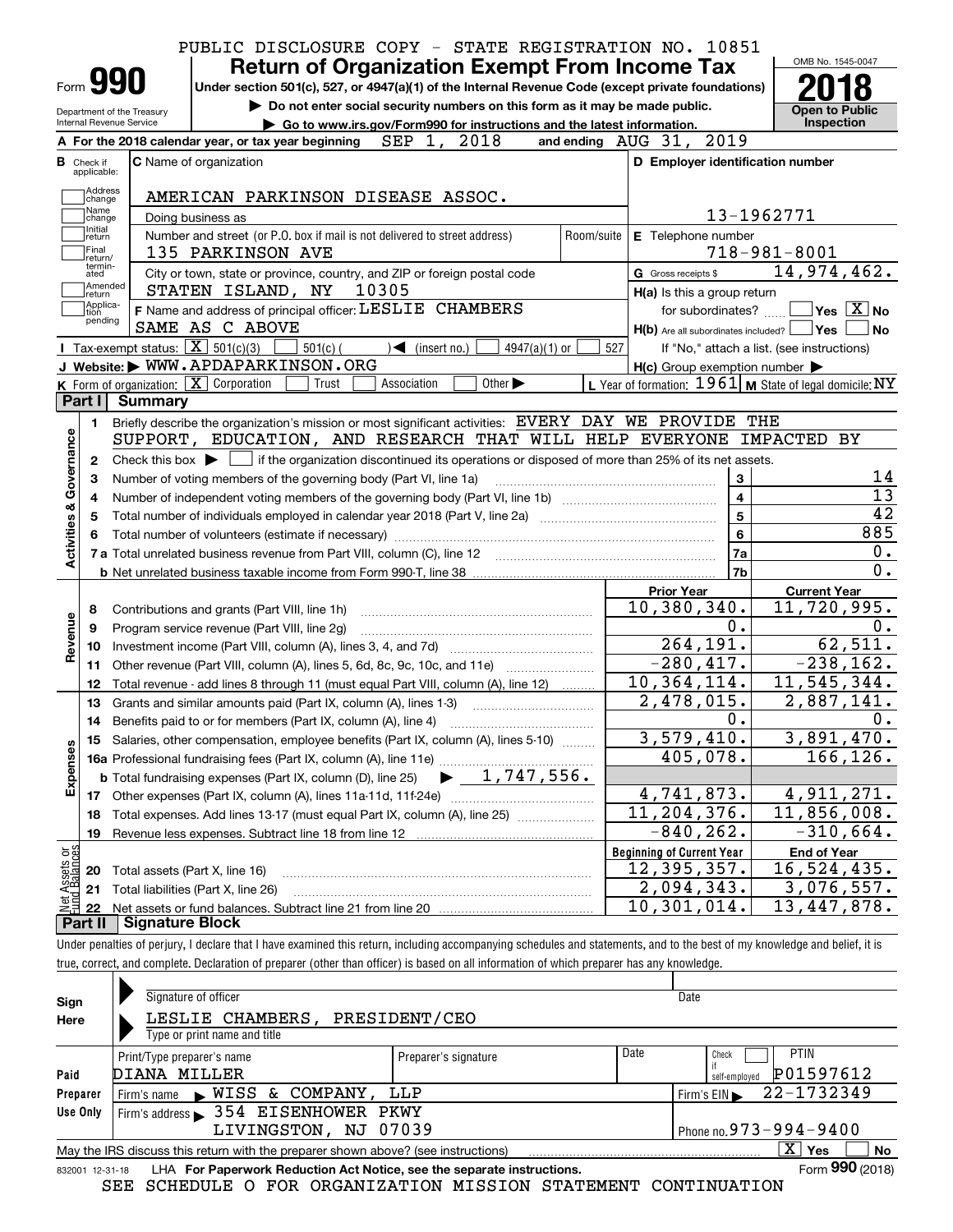|                                                                                                                                                                                                                                                                                                                                                                                                                                                                                                                                                                                                                                                                                                                                                                                                                                                                                                                                                                                                                                                                                                                                                                                                                                                                                                                                                                                                                                                                                                                                                                                                                                                                                                                                                                                                                                                                                                                                                                                                                                                                                                                                                                                                                                                                                                                                                                                                                                                                                                                                                                                                                   | AND                                                                                                                                           |  |
|-------------------------------------------------------------------------------------------------------------------------------------------------------------------------------------------------------------------------------------------------------------------------------------------------------------------------------------------------------------------------------------------------------------------------------------------------------------------------------------------------------------------------------------------------------------------------------------------------------------------------------------------------------------------------------------------------------------------------------------------------------------------------------------------------------------------------------------------------------------------------------------------------------------------------------------------------------------------------------------------------------------------------------------------------------------------------------------------------------------------------------------------------------------------------------------------------------------------------------------------------------------------------------------------------------------------------------------------------------------------------------------------------------------------------------------------------------------------------------------------------------------------------------------------------------------------------------------------------------------------------------------------------------------------------------------------------------------------------------------------------------------------------------------------------------------------------------------------------------------------------------------------------------------------------------------------------------------------------------------------------------------------------------------------------------------------------------------------------------------------------------------------------------------------------------------------------------------------------------------------------------------------------------------------------------------------------------------------------------------------------------------------------------------------------------------------------------------------------------------------------------------------------------------------------------------------------------------------------------------------|-----------------------------------------------------------------------------------------------------------------------------------------------|--|
| 13-1962771<br>AMERICAN PARKINSON DISEASE ASSOC.<br>Form 990 (2018)<br><b>Part III   Statement of Program Service Accomplishments</b><br>Check if Schedule O contains a response or note to any line in this Part III<br>Briefly describe the organization's mission:<br>1<br>THE AMERICAN PARKINSON DISEASE ASSOCIATION (APDA)<br>IS THE LARGEST<br>GRASSROOTS NETWORK DEDICATED TO FIGHTING PARKINSON'S DISEASE<br>(PD)<br>WORKS TIRELESSLY TO ASSIST MORE THAN 1 MILLION AMERICANS WITH PD LIVE<br>LIFE TO THE FULLEST IN THE FACE OF THIS (CONTINUED ON SCHEDULE O)<br>Did the organization undertake any significant program services during the year which were not listed on the<br>prior Form 990 or 990-EZ?<br>If "Yes," describe these new services on Schedule O.<br>If "Yes," describe these changes on Schedule O.<br>revenue, if any, for each program service reported.<br>3,884,688. including grants of \$<br>) (Revenue \$<br>(Expenses \$<br>(Code:<br>PUBLIC AWARENESS - APDA CURRENTLY PROVIDES (ON-LINE AND IN PRINT) MORE<br>THAN 38 FREE EDUCATIONAL PUBLICATIONS, 19 IN ENGLISH AND 11 IN SPANISH,<br>TO ADDRESS MEDICAL AND SOCIAL ASPECTS OF THE DIAGNOSIS,<br>TREATMENT AND<br>CARE OF PARKINSON DISEASE PATIENTS. DISTRIBUTED THROUGH APDA CHAPTERS,<br>I&R CENTERS, AND WITH ITS "800" CALL LINE, APDA ALSO RAISES AWARENESS<br>THROUGH TELEVISION PUBLIC SERVICE ANNOUNCEMENT<br>(PSA)<br>"LIVE WITH OPTIMISM" AND "LOOK CLOSER" THAT HAVE AIRED NATIONWIDE SINCE<br>2015. APPROXIMATELY 240,000 NEWSLETTERS ARE MAILED ANNUALLY.<br>CONTRIBUTED SERVICES INCLUDE DONATED MEDIA<br>(TELEVISION AND RADIO<br>BROADCASTING AND OTHER FORMS OF MEDIA, INCLUDING PUBLIC SERVICE<br>2018 AND \$13,470,575 FOR THE YEAR ENDED AUGUST 31,<br>AUGUST 31,<br>2,383,559. including grants of \$<br>769,896. ) (Revenue \$<br>) (Expenses \$<br>(Code:<br>PATIENT SERVICES AND EDUCATIONAL PROGRAMS - APDA AIMS TO SUPPORT EVERY<br>PERSON AND EVERY FAMILY IMPACTED BY PARKINSON'S. THROUGH ITS NATIONWIDE<br>SYSTEM OF CHAPTERS AND INFORMATION & REFERRAL<br>$(1\&R)$ CENTERS,<br>APDA<br>UNIQUELY DELIVERS EDUCATION, SUPPORT AND PATIENT SERVICES TO AMERICANS<br>20<br>WITH PARKINSON'S AND THEIR FAMILIES EACH DAY.<br>INFORMATION AND<br>REFERRAL CENTERS ARE FUNDED. APDA CONDUCTED 5<br>NATIONAL PATIENT WEBINARS<br>ON TOPICS THAT ADDRESS THE SYMPTOMS AND TREATMENT OF PARKINSON'S<br>DISEASE AND REACHED OVER 60,000 INDIVIDUALS.<br>THE NATIONAL SUPPORT<br>GROUP PROGRAM "PRESS", PARKINSON'S ROADMAP FOR SUPPORT AND SERVICES,<br>WAS SUCCESSFULLY OFFERED IN TWENTY MARKETS. |                                                                                                                                               |  |
|                                                                                                                                                                                                                                                                                                                                                                                                                                                                                                                                                                                                                                                                                                                                                                                                                                                                                                                                                                                                                                                                                                                                                                                                                                                                                                                                                                                                                                                                                                                                                                                                                                                                                                                                                                                                                                                                                                                                                                                                                                                                                                                                                                                                                                                                                                                                                                                                                                                                                                                                                                                                                   |                                                                                                                                               |  |
| $\mathbf{2}$                                                                                                                                                                                                                                                                                                                                                                                                                                                                                                                                                                                                                                                                                                                                                                                                                                                                                                                                                                                                                                                                                                                                                                                                                                                                                                                                                                                                                                                                                                                                                                                                                                                                                                                                                                                                                                                                                                                                                                                                                                                                                                                                                                                                                                                                                                                                                                                                                                                                                                                                                                                                      |                                                                                                                                               |  |
|                                                                                                                                                                                                                                                                                                                                                                                                                                                                                                                                                                                                                                                                                                                                                                                                                                                                                                                                                                                                                                                                                                                                                                                                                                                                                                                                                                                                                                                                                                                                                                                                                                                                                                                                                                                                                                                                                                                                                                                                                                                                                                                                                                                                                                                                                                                                                                                                                                                                                                                                                                                                                   | $Yes \quad X$ No                                                                                                                              |  |
|                                                                                                                                                                                                                                                                                                                                                                                                                                                                                                                                                                                                                                                                                                                                                                                                                                                                                                                                                                                                                                                                                                                                                                                                                                                                                                                                                                                                                                                                                                                                                                                                                                                                                                                                                                                                                                                                                                                                                                                                                                                                                                                                                                                                                                                                                                                                                                                                                                                                                                                                                                                                                   |                                                                                                                                               |  |
| 3                                                                                                                                                                                                                                                                                                                                                                                                                                                                                                                                                                                                                                                                                                                                                                                                                                                                                                                                                                                                                                                                                                                                                                                                                                                                                                                                                                                                                                                                                                                                                                                                                                                                                                                                                                                                                                                                                                                                                                                                                                                                                                                                                                                                                                                                                                                                                                                                                                                                                                                                                                                                                 | $\overline{\mathsf{Yes}\mathord{\;\;[\mathbf{X}\mathord{\;\;}\mathsf{No}\mathord{\;\;}}$                                                      |  |
|                                                                                                                                                                                                                                                                                                                                                                                                                                                                                                                                                                                                                                                                                                                                                                                                                                                                                                                                                                                                                                                                                                                                                                                                                                                                                                                                                                                                                                                                                                                                                                                                                                                                                                                                                                                                                                                                                                                                                                                                                                                                                                                                                                                                                                                                                                                                                                                                                                                                                                                                                                                                                   |                                                                                                                                               |  |
| 4                                                                                                                                                                                                                                                                                                                                                                                                                                                                                                                                                                                                                                                                                                                                                                                                                                                                                                                                                                                                                                                                                                                                                                                                                                                                                                                                                                                                                                                                                                                                                                                                                                                                                                                                                                                                                                                                                                                                                                                                                                                                                                                                                                                                                                                                                                                                                                                                                                                                                                                                                                                                                 | Describe the organization's program service accomplishments for each of its three largest program services, as measured by expenses.          |  |
|                                                                                                                                                                                                                                                                                                                                                                                                                                                                                                                                                                                                                                                                                                                                                                                                                                                                                                                                                                                                                                                                                                                                                                                                                                                                                                                                                                                                                                                                                                                                                                                                                                                                                                                                                                                                                                                                                                                                                                                                                                                                                                                                                                                                                                                                                                                                                                                                                                                                                                                                                                                                                   | Section 501(c)(3) and 501(c)(4) organizations are required to report the amount of grants and allocations to others, the total expenses, and  |  |
|                                                                                                                                                                                                                                                                                                                                                                                                                                                                                                                                                                                                                                                                                                                                                                                                                                                                                                                                                                                                                                                                                                                                                                                                                                                                                                                                                                                                                                                                                                                                                                                                                                                                                                                                                                                                                                                                                                                                                                                                                                                                                                                                                                                                                                                                                                                                                                                                                                                                                                                                                                                                                   |                                                                                                                                               |  |
| 4a                                                                                                                                                                                                                                                                                                                                                                                                                                                                                                                                                                                                                                                                                                                                                                                                                                                                                                                                                                                                                                                                                                                                                                                                                                                                                                                                                                                                                                                                                                                                                                                                                                                                                                                                                                                                                                                                                                                                                                                                                                                                                                                                                                                                                                                                                                                                                                                                                                                                                                                                                                                                                |                                                                                                                                               |  |
|                                                                                                                                                                                                                                                                                                                                                                                                                                                                                                                                                                                                                                                                                                                                                                                                                                                                                                                                                                                                                                                                                                                                                                                                                                                                                                                                                                                                                                                                                                                                                                                                                                                                                                                                                                                                                                                                                                                                                                                                                                                                                                                                                                                                                                                                                                                                                                                                                                                                                                                                                                                                                   |                                                                                                                                               |  |
|                                                                                                                                                                                                                                                                                                                                                                                                                                                                                                                                                                                                                                                                                                                                                                                                                                                                                                                                                                                                                                                                                                                                                                                                                                                                                                                                                                                                                                                                                                                                                                                                                                                                                                                                                                                                                                                                                                                                                                                                                                                                                                                                                                                                                                                                                                                                                                                                                                                                                                                                                                                                                   |                                                                                                                                               |  |
|                                                                                                                                                                                                                                                                                                                                                                                                                                                                                                                                                                                                                                                                                                                                                                                                                                                                                                                                                                                                                                                                                                                                                                                                                                                                                                                                                                                                                                                                                                                                                                                                                                                                                                                                                                                                                                                                                                                                                                                                                                                                                                                                                                                                                                                                                                                                                                                                                                                                                                                                                                                                                   |                                                                                                                                               |  |
|                                                                                                                                                                                                                                                                                                                                                                                                                                                                                                                                                                                                                                                                                                                                                                                                                                                                                                                                                                                                                                                                                                                                                                                                                                                                                                                                                                                                                                                                                                                                                                                                                                                                                                                                                                                                                                                                                                                                                                                                                                                                                                                                                                                                                                                                                                                                                                                                                                                                                                                                                                                                                   |                                                                                                                                               |  |
|                                                                                                                                                                                                                                                                                                                                                                                                                                                                                                                                                                                                                                                                                                                                                                                                                                                                                                                                                                                                                                                                                                                                                                                                                                                                                                                                                                                                                                                                                                                                                                                                                                                                                                                                                                                                                                                                                                                                                                                                                                                                                                                                                                                                                                                                                                                                                                                                                                                                                                                                                                                                                   | CAMPAIGNS ENTITLED                                                                                                                            |  |
|                                                                                                                                                                                                                                                                                                                                                                                                                                                                                                                                                                                                                                                                                                                                                                                                                                                                                                                                                                                                                                                                                                                                                                                                                                                                                                                                                                                                                                                                                                                                                                                                                                                                                                                                                                                                                                                                                                                                                                                                                                                                                                                                                                                                                                                                                                                                                                                                                                                                                                                                                                                                                   |                                                                                                                                               |  |
|                                                                                                                                                                                                                                                                                                                                                                                                                                                                                                                                                                                                                                                                                                                                                                                                                                                                                                                                                                                                                                                                                                                                                                                                                                                                                                                                                                                                                                                                                                                                                                                                                                                                                                                                                                                                                                                                                                                                                                                                                                                                                                                                                                                                                                                                                                                                                                                                                                                                                                                                                                                                                   |                                                                                                                                               |  |
|                                                                                                                                                                                                                                                                                                                                                                                                                                                                                                                                                                                                                                                                                                                                                                                                                                                                                                                                                                                                                                                                                                                                                                                                                                                                                                                                                                                                                                                                                                                                                                                                                                                                                                                                                                                                                                                                                                                                                                                                                                                                                                                                                                                                                                                                                                                                                                                                                                                                                                                                                                                                                   |                                                                                                                                               |  |
|                                                                                                                                                                                                                                                                                                                                                                                                                                                                                                                                                                                                                                                                                                                                                                                                                                                                                                                                                                                                                                                                                                                                                                                                                                                                                                                                                                                                                                                                                                                                                                                                                                                                                                                                                                                                                                                                                                                                                                                                                                                                                                                                                                                                                                                                                                                                                                                                                                                                                                                                                                                                                   |                                                                                                                                               |  |
|                                                                                                                                                                                                                                                                                                                                                                                                                                                                                                                                                                                                                                                                                                                                                                                                                                                                                                                                                                                                                                                                                                                                                                                                                                                                                                                                                                                                                                                                                                                                                                                                                                                                                                                                                                                                                                                                                                                                                                                                                                                                                                                                                                                                                                                                                                                                                                                                                                                                                                                                                                                                                   | ANNOUNCEMENTS) VALUED AT APPROXIMATELY \$9,366,367 FOR THE YEAR ENDED                                                                         |  |
|                                                                                                                                                                                                                                                                                                                                                                                                                                                                                                                                                                                                                                                                                                                                                                                                                                                                                                                                                                                                                                                                                                                                                                                                                                                                                                                                                                                                                                                                                                                                                                                                                                                                                                                                                                                                                                                                                                                                                                                                                                                                                                                                                                                                                                                                                                                                                                                                                                                                                                                                                                                                                   | $2019.$ THE                                                                                                                                   |  |
| 4b                                                                                                                                                                                                                                                                                                                                                                                                                                                                                                                                                                                                                                                                                                                                                                                                                                                                                                                                                                                                                                                                                                                                                                                                                                                                                                                                                                                                                                                                                                                                                                                                                                                                                                                                                                                                                                                                                                                                                                                                                                                                                                                                                                                                                                                                                                                                                                                                                                                                                                                                                                                                                |                                                                                                                                               |  |
|                                                                                                                                                                                                                                                                                                                                                                                                                                                                                                                                                                                                                                                                                                                                                                                                                                                                                                                                                                                                                                                                                                                                                                                                                                                                                                                                                                                                                                                                                                                                                                                                                                                                                                                                                                                                                                                                                                                                                                                                                                                                                                                                                                                                                                                                                                                                                                                                                                                                                                                                                                                                                   |                                                                                                                                               |  |
|                                                                                                                                                                                                                                                                                                                                                                                                                                                                                                                                                                                                                                                                                                                                                                                                                                                                                                                                                                                                                                                                                                                                                                                                                                                                                                                                                                                                                                                                                                                                                                                                                                                                                                                                                                                                                                                                                                                                                                                                                                                                                                                                                                                                                                                                                                                                                                                                                                                                                                                                                                                                                   |                                                                                                                                               |  |
|                                                                                                                                                                                                                                                                                                                                                                                                                                                                                                                                                                                                                                                                                                                                                                                                                                                                                                                                                                                                                                                                                                                                                                                                                                                                                                                                                                                                                                                                                                                                                                                                                                                                                                                                                                                                                                                                                                                                                                                                                                                                                                                                                                                                                                                                                                                                                                                                                                                                                                                                                                                                                   |                                                                                                                                               |  |
|                                                                                                                                                                                                                                                                                                                                                                                                                                                                                                                                                                                                                                                                                                                                                                                                                                                                                                                                                                                                                                                                                                                                                                                                                                                                                                                                                                                                                                                                                                                                                                                                                                                                                                                                                                                                                                                                                                                                                                                                                                                                                                                                                                                                                                                                                                                                                                                                                                                                                                                                                                                                                   |                                                                                                                                               |  |
|                                                                                                                                                                                                                                                                                                                                                                                                                                                                                                                                                                                                                                                                                                                                                                                                                                                                                                                                                                                                                                                                                                                                                                                                                                                                                                                                                                                                                                                                                                                                                                                                                                                                                                                                                                                                                                                                                                                                                                                                                                                                                                                                                                                                                                                                                                                                                                                                                                                                                                                                                                                                                   |                                                                                                                                               |  |
|                                                                                                                                                                                                                                                                                                                                                                                                                                                                                                                                                                                                                                                                                                                                                                                                                                                                                                                                                                                                                                                                                                                                                                                                                                                                                                                                                                                                                                                                                                                                                                                                                                                                                                                                                                                                                                                                                                                                                                                                                                                                                                                                                                                                                                                                                                                                                                                                                                                                                                                                                                                                                   |                                                                                                                                               |  |
|                                                                                                                                                                                                                                                                                                                                                                                                                                                                                                                                                                                                                                                                                                                                                                                                                                                                                                                                                                                                                                                                                                                                                                                                                                                                                                                                                                                                                                                                                                                                                                                                                                                                                                                                                                                                                                                                                                                                                                                                                                                                                                                                                                                                                                                                                                                                                                                                                                                                                                                                                                                                                   |                                                                                                                                               |  |
|                                                                                                                                                                                                                                                                                                                                                                                                                                                                                                                                                                                                                                                                                                                                                                                                                                                                                                                                                                                                                                                                                                                                                                                                                                                                                                                                                                                                                                                                                                                                                                                                                                                                                                                                                                                                                                                                                                                                                                                                                                                                                                                                                                                                                                                                                                                                                                                                                                                                                                                                                                                                                   |                                                                                                                                               |  |
|                                                                                                                                                                                                                                                                                                                                                                                                                                                                                                                                                                                                                                                                                                                                                                                                                                                                                                                                                                                                                                                                                                                                                                                                                                                                                                                                                                                                                                                                                                                                                                                                                                                                                                                                                                                                                                                                                                                                                                                                                                                                                                                                                                                                                                                                                                                                                                                                                                                                                                                                                                                                                   |                                                                                                                                               |  |
|                                                                                                                                                                                                                                                                                                                                                                                                                                                                                                                                                                                                                                                                                                                                                                                                                                                                                                                                                                                                                                                                                                                                                                                                                                                                                                                                                                                                                                                                                                                                                                                                                                                                                                                                                                                                                                                                                                                                                                                                                                                                                                                                                                                                                                                                                                                                                                                                                                                                                                                                                                                                                   |                                                                                                                                               |  |
|                                                                                                                                                                                                                                                                                                                                                                                                                                                                                                                                                                                                                                                                                                                                                                                                                                                                                                                                                                                                                                                                                                                                                                                                                                                                                                                                                                                                                                                                                                                                                                                                                                                                                                                                                                                                                                                                                                                                                                                                                                                                                                                                                                                                                                                                                                                                                                                                                                                                                                                                                                                                                   |                                                                                                                                               |  |
| 4c                                                                                                                                                                                                                                                                                                                                                                                                                                                                                                                                                                                                                                                                                                                                                                                                                                                                                                                                                                                                                                                                                                                                                                                                                                                                                                                                                                                                                                                                                                                                                                                                                                                                                                                                                                                                                                                                                                                                                                                                                                                                                                                                                                                                                                                                                                                                                                                                                                                                                                                                                                                                                | 2, 660, 353. including grants of \$2, 117, 245. ) (Revenue \$<br>$($ Expenses \$ $\_\_$<br>(Code:                                             |  |
|                                                                                                                                                                                                                                                                                                                                                                                                                                                                                                                                                                                                                                                                                                                                                                                                                                                                                                                                                                                                                                                                                                                                                                                                                                                                                                                                                                                                                                                                                                                                                                                                                                                                                                                                                                                                                                                                                                                                                                                                                                                                                                                                                                                                                                                                                                                                                                                                                                                                                                                                                                                                                   | RESEARCH - APDA PROUDLY INVESTS IN EIGHT CENTERS FOR ADVANCED RESEARCH                                                                        |  |
|                                                                                                                                                                                                                                                                                                                                                                                                                                                                                                                                                                                                                                                                                                                                                                                                                                                                                                                                                                                                                                                                                                                                                                                                                                                                                                                                                                                                                                                                                                                                                                                                                                                                                                                                                                                                                                                                                                                                                                                                                                                                                                                                                                                                                                                                                                                                                                                                                                                                                                                                                                                                                   | AND SUPPORTS GRANTS TO FUND THE MOST PROMISING SCIENCE FOCUSED ON                                                                             |  |
|                                                                                                                                                                                                                                                                                                                                                                                                                                                                                                                                                                                                                                                                                                                                                                                                                                                                                                                                                                                                                                                                                                                                                                                                                                                                                                                                                                                                                                                                                                                                                                                                                                                                                                                                                                                                                                                                                                                                                                                                                                                                                                                                                                                                                                                                                                                                                                                                                                                                                                                                                                                                                   | DISCOVERING THE CAUSE(S) AND FINDING THE CURE FOR PARKINSON'S DISEASE.                                                                        |  |
|                                                                                                                                                                                                                                                                                                                                                                                                                                                                                                                                                                                                                                                                                                                                                                                                                                                                                                                                                                                                                                                                                                                                                                                                                                                                                                                                                                                                                                                                                                                                                                                                                                                                                                                                                                                                                                                                                                                                                                                                                                                                                                                                                                                                                                                                                                                                                                                                                                                                                                                                                                                                                   | IN 1961, APDA HAS BEEN A FUNDING PARTNER IN MANY OF<br>SINCE ITS FOUNDING<br>THE MAJOR PD SCIENTIFIC BREAKTHROUGHS. IN COLLABORATION WITH THE |  |
|                                                                                                                                                                                                                                                                                                                                                                                                                                                                                                                                                                                                                                                                                                                                                                                                                                                                                                                                                                                                                                                                                                                                                                                                                                                                                                                                                                                                                                                                                                                                                                                                                                                                                                                                                                                                                                                                                                                                                                                                                                                                                                                                                                                                                                                                                                                                                                                                                                                                                                                                                                                                                   | PARKINSON'S FOUNDATION 12 SUMMER FELLOWSHIPS WERE FUNDED.                                                                                     |  |
|                                                                                                                                                                                                                                                                                                                                                                                                                                                                                                                                                                                                                                                                                                                                                                                                                                                                                                                                                                                                                                                                                                                                                                                                                                                                                                                                                                                                                                                                                                                                                                                                                                                                                                                                                                                                                                                                                                                                                                                                                                                                                                                                                                                                                                                                                                                                                                                                                                                                                                                                                                                                                   |                                                                                                                                               |  |
|                                                                                                                                                                                                                                                                                                                                                                                                                                                                                                                                                                                                                                                                                                                                                                                                                                                                                                                                                                                                                                                                                                                                                                                                                                                                                                                                                                                                                                                                                                                                                                                                                                                                                                                                                                                                                                                                                                                                                                                                                                                                                                                                                                                                                                                                                                                                                                                                                                                                                                                                                                                                                   |                                                                                                                                               |  |
|                                                                                                                                                                                                                                                                                                                                                                                                                                                                                                                                                                                                                                                                                                                                                                                                                                                                                                                                                                                                                                                                                                                                                                                                                                                                                                                                                                                                                                                                                                                                                                                                                                                                                                                                                                                                                                                                                                                                                                                                                                                                                                                                                                                                                                                                                                                                                                                                                                                                                                                                                                                                                   |                                                                                                                                               |  |
|                                                                                                                                                                                                                                                                                                                                                                                                                                                                                                                                                                                                                                                                                                                                                                                                                                                                                                                                                                                                                                                                                                                                                                                                                                                                                                                                                                                                                                                                                                                                                                                                                                                                                                                                                                                                                                                                                                                                                                                                                                                                                                                                                                                                                                                                                                                                                                                                                                                                                                                                                                                                                   |                                                                                                                                               |  |
|                                                                                                                                                                                                                                                                                                                                                                                                                                                                                                                                                                                                                                                                                                                                                                                                                                                                                                                                                                                                                                                                                                                                                                                                                                                                                                                                                                                                                                                                                                                                                                                                                                                                                                                                                                                                                                                                                                                                                                                                                                                                                                                                                                                                                                                                                                                                                                                                                                                                                                                                                                                                                   |                                                                                                                                               |  |
|                                                                                                                                                                                                                                                                                                                                                                                                                                                                                                                                                                                                                                                                                                                                                                                                                                                                                                                                                                                                                                                                                                                                                                                                                                                                                                                                                                                                                                                                                                                                                                                                                                                                                                                                                                                                                                                                                                                                                                                                                                                                                                                                                                                                                                                                                                                                                                                                                                                                                                                                                                                                                   |                                                                                                                                               |  |
|                                                                                                                                                                                                                                                                                                                                                                                                                                                                                                                                                                                                                                                                                                                                                                                                                                                                                                                                                                                                                                                                                                                                                                                                                                                                                                                                                                                                                                                                                                                                                                                                                                                                                                                                                                                                                                                                                                                                                                                                                                                                                                                                                                                                                                                                                                                                                                                                                                                                                                                                                                                                                   | 4d Other program services (Describe in Schedule O.)                                                                                           |  |
|                                                                                                                                                                                                                                                                                                                                                                                                                                                                                                                                                                                                                                                                                                                                                                                                                                                                                                                                                                                                                                                                                                                                                                                                                                                                                                                                                                                                                                                                                                                                                                                                                                                                                                                                                                                                                                                                                                                                                                                                                                                                                                                                                                                                                                                                                                                                                                                                                                                                                                                                                                                                                   | (Expenses \$<br>Revenue \$<br>including grants of \$                                                                                          |  |
|                                                                                                                                                                                                                                                                                                                                                                                                                                                                                                                                                                                                                                                                                                                                                                                                                                                                                                                                                                                                                                                                                                                                                                                                                                                                                                                                                                                                                                                                                                                                                                                                                                                                                                                                                                                                                                                                                                                                                                                                                                                                                                                                                                                                                                                                                                                                                                                                                                                                                                                                                                                                                   | 8,928,600.<br>4e Total program service expenses                                                                                               |  |
|                                                                                                                                                                                                                                                                                                                                                                                                                                                                                                                                                                                                                                                                                                                                                                                                                                                                                                                                                                                                                                                                                                                                                                                                                                                                                                                                                                                                                                                                                                                                                                                                                                                                                                                                                                                                                                                                                                                                                                                                                                                                                                                                                                                                                                                                                                                                                                                                                                                                                                                                                                                                                   | Form 990 (2018)                                                                                                                               |  |
|                                                                                                                                                                                                                                                                                                                                                                                                                                                                                                                                                                                                                                                                                                                                                                                                                                                                                                                                                                                                                                                                                                                                                                                                                                                                                                                                                                                                                                                                                                                                                                                                                                                                                                                                                                                                                                                                                                                                                                                                                                                                                                                                                                                                                                                                                                                                                                                                                                                                                                                                                                                                                   | SEE SCHEDULE O FOR CONTINUATION(S)                                                                                                            |  |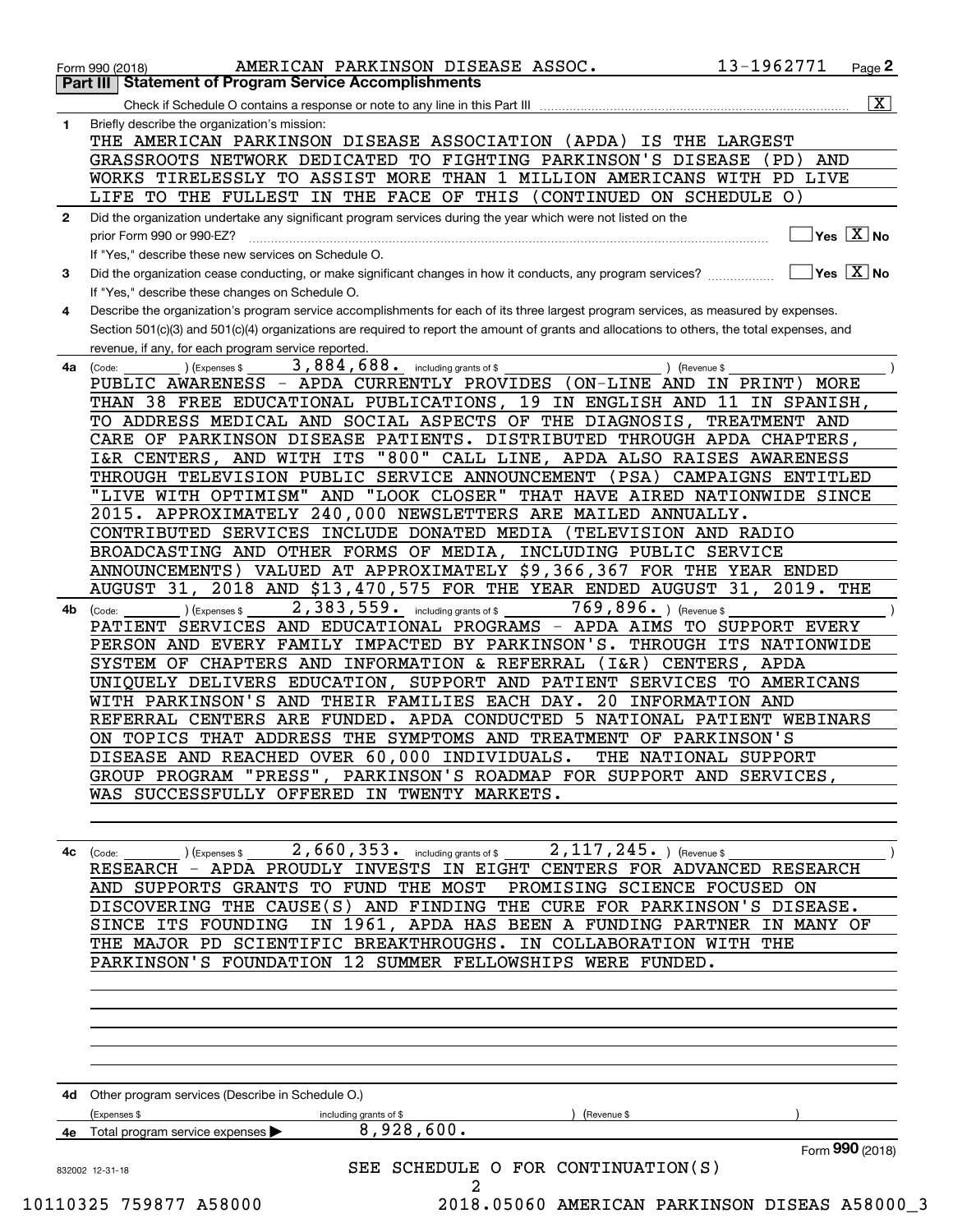| Form 990 (2018) |  |  |
|-----------------|--|--|

|     |                                                                                                                                                                                                                                                   |                 | Yes                          | No                      |
|-----|---------------------------------------------------------------------------------------------------------------------------------------------------------------------------------------------------------------------------------------------------|-----------------|------------------------------|-------------------------|
| 1   | Is the organization described in section $501(c)(3)$ or $4947(a)(1)$ (other than a private foundation)?                                                                                                                                           |                 |                              |                         |
|     |                                                                                                                                                                                                                                                   | 1               | X                            |                         |
| 2   |                                                                                                                                                                                                                                                   | $\mathbf{2}$    | $\overline{\mathbf{x}}$      |                         |
| 3   | Did the organization engage in direct or indirect political campaign activities on behalf of or in opposition to candidates for                                                                                                                   |                 |                              |                         |
|     |                                                                                                                                                                                                                                                   | з               |                              | X                       |
| 4   | Section 501(c)(3) organizations. Did the organization engage in lobbying activities, or have a section 501(h) election in effect                                                                                                                  |                 |                              |                         |
|     |                                                                                                                                                                                                                                                   | 4               |                              | x                       |
| 5   | Is the organization a section 501(c)(4), 501(c)(5), or 501(c)(6) organization that receives membership dues, assessments, or                                                                                                                      |                 |                              |                         |
|     |                                                                                                                                                                                                                                                   | 5               |                              | x                       |
| 6   | Did the organization maintain any donor advised funds or any similar funds or accounts for which donors have the right to                                                                                                                         |                 |                              | x                       |
| 7   | provide advice on the distribution or investment of amounts in such funds or accounts? If "Yes," complete Schedule D, Part I                                                                                                                      | 6               |                              |                         |
|     | Did the organization receive or hold a conservation easement, including easements to preserve open space,                                                                                                                                         | $\overline{7}$  |                              | x                       |
| 8   | Did the organization maintain collections of works of art, historical treasures, or other similar assets? If "Yes," complete                                                                                                                      |                 |                              |                         |
|     |                                                                                                                                                                                                                                                   | 8               |                              | x                       |
| 9   | Did the organization report an amount in Part X, line 21, for escrow or custodial account liability, serve as a custodian for                                                                                                                     |                 |                              |                         |
|     | amounts not listed in Part X; or provide credit counseling, debt management, credit repair, or debt negotiation services?                                                                                                                         |                 |                              |                         |
|     | If "Yes," complete Schedule D, Part IV                                                                                                                                                                                                            | 9               |                              | x                       |
| 10  | Did the organization, directly or through a related organization, hold assets in temporarily restricted endowments, permanent                                                                                                                     |                 |                              |                         |
|     |                                                                                                                                                                                                                                                   | 10              | Х                            |                         |
| 11  | If the organization's answer to any of the following questions is "Yes," then complete Schedule D, Parts VI, VIII, VIII, IX, or X                                                                                                                 |                 |                              |                         |
|     | as applicable.                                                                                                                                                                                                                                    |                 |                              |                         |
|     | a Did the organization report an amount for land, buildings, and equipment in Part X, line 10? If "Yes," complete Schedule D,                                                                                                                     |                 |                              |                         |
|     |                                                                                                                                                                                                                                                   | 11a             | X                            |                         |
|     | <b>b</b> Did the organization report an amount for investments - other securities in Part X, line 12 that is 5% or more of its total                                                                                                              |                 |                              |                         |
|     |                                                                                                                                                                                                                                                   | 11 <sub>b</sub> | X                            |                         |
|     | c Did the organization report an amount for investments - program related in Part X, line 13 that is 5% or more of its total                                                                                                                      |                 |                              |                         |
|     |                                                                                                                                                                                                                                                   | 11c             |                              | x                       |
|     | d Did the organization report an amount for other assets in Part X, line 15 that is 5% or more of its total assets reported in                                                                                                                    |                 |                              |                         |
|     |                                                                                                                                                                                                                                                   | 11d             | х<br>$\overline{\textbf{X}}$ |                         |
|     |                                                                                                                                                                                                                                                   | 11e             |                              |                         |
| f   | Did the organization's separate or consolidated financial statements for the tax year include a footnote that addresses<br>the organization's liability for uncertain tax positions under FIN 48 (ASC 740)? If "Yes," complete Schedule D, Part X | 11f             | X                            |                         |
|     | 12a Did the organization obtain separate, independent audited financial statements for the tax year? If "Yes," complete                                                                                                                           |                 |                              |                         |
|     | Schedule D, Parts XI and XII                                                                                                                                                                                                                      | 12a             | X                            |                         |
|     | <b>b</b> Was the organization included in consolidated, independent audited financial statements for the tax year?                                                                                                                                |                 |                              |                         |
|     | If "Yes," and if the organization answered "No" to line 12a, then completing Schedule D, Parts XI and XII is optional                                                                                                                             | 12b             |                              | X,                      |
| 13  |                                                                                                                                                                                                                                                   | 13              |                              | X                       |
| 14a | Did the organization maintain an office, employees, or agents outside of the United States?                                                                                                                                                       | 14a             |                              | $\overline{\mathbf{x}}$ |
| b   | Did the organization have aggregate revenues or expenses of more than \$10,000 from grantmaking, fundraising, business,                                                                                                                           |                 |                              |                         |
|     | investment, and program service activities outside the United States, or aggregate foreign investments valued at \$100,000                                                                                                                        |                 |                              |                         |
|     |                                                                                                                                                                                                                                                   | 14b             |                              | x                       |
| 15  | Did the organization report on Part IX, column (A), line 3, more than \$5,000 of grants or other assistance to or for any                                                                                                                         |                 |                              |                         |
|     |                                                                                                                                                                                                                                                   | 15              |                              | x                       |
| 16  | Did the organization report on Part IX, column (A), line 3, more than \$5,000 of aggregate grants or other assistance to                                                                                                                          |                 |                              |                         |
|     |                                                                                                                                                                                                                                                   | 16              |                              | x                       |
| 17  | Did the organization report a total of more than \$15,000 of expenses for professional fundraising services on Part IX,                                                                                                                           |                 |                              |                         |
|     |                                                                                                                                                                                                                                                   | 17              | х                            |                         |
| 18  | Did the organization report more than \$15,000 total of fundraising event gross income and contributions on Part VIII, lines                                                                                                                      |                 | х                            |                         |
|     | Did the organization report more than \$15,000 of gross income from gaming activities on Part VIII, line 9a? If "Yes."                                                                                                                            | 18              |                              |                         |
| 19  |                                                                                                                                                                                                                                                   | 19              | х                            |                         |
| 20a |                                                                                                                                                                                                                                                   | 20a             |                              | x                       |
| b   | If "Yes" to line 20a, did the organization attach a copy of its audited financial statements to this return?                                                                                                                                      | 20 <sub>b</sub> |                              |                         |
| 21  | Did the organization report more than \$5,000 of grants or other assistance to any domestic organization or                                                                                                                                       |                 |                              |                         |
|     |                                                                                                                                                                                                                                                   | 21              | х                            |                         |
|     | 832003 12-31-18                                                                                                                                                                                                                                   |                 |                              | Form 990 (2018)         |

3

832003 12-31-18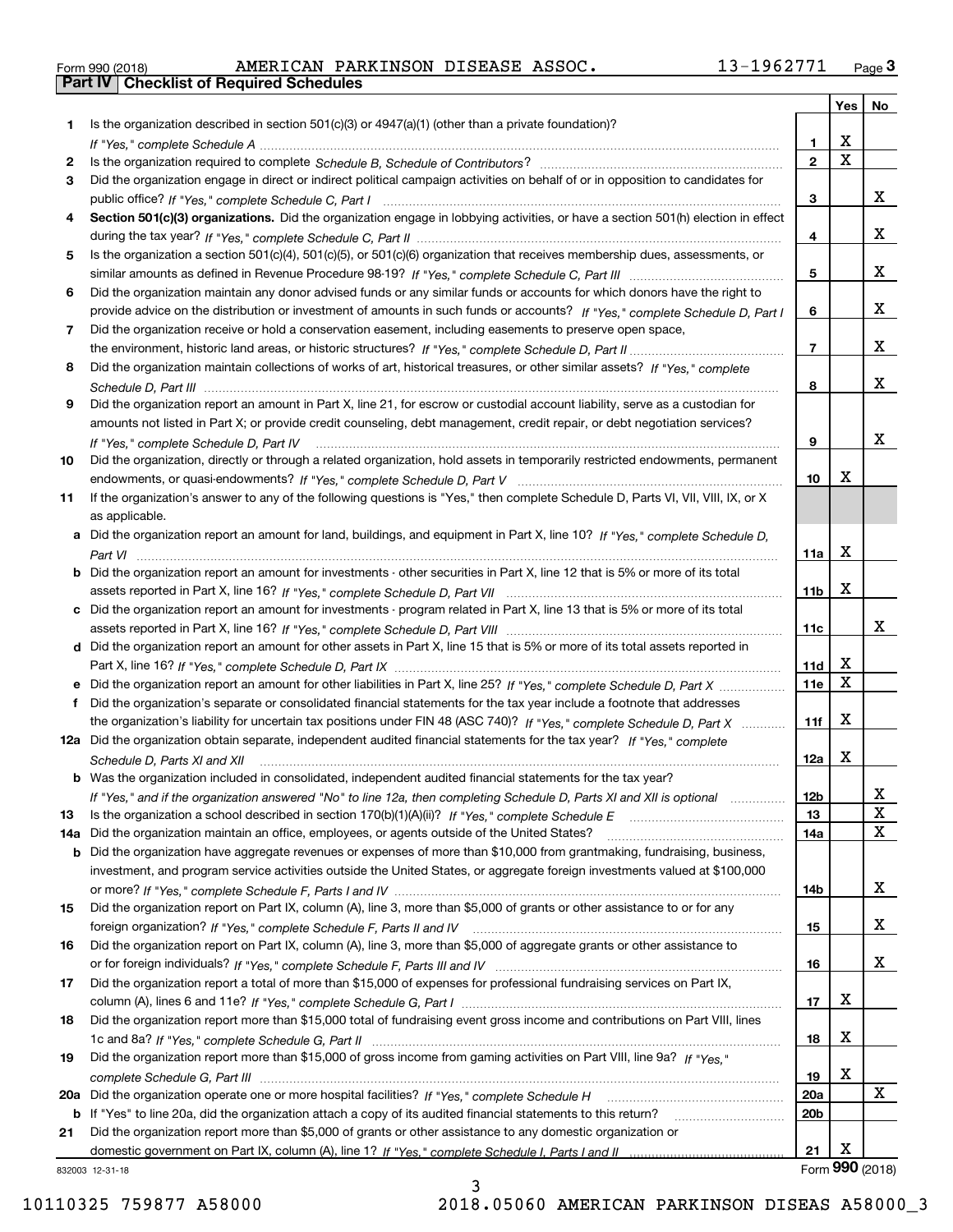|  | Form 990 (2018) |  |
|--|-----------------|--|
|  |                 |  |

|               |                                                                                                                                                                                       |                 | Yes | No                           |
|---------------|---------------------------------------------------------------------------------------------------------------------------------------------------------------------------------------|-----------------|-----|------------------------------|
| 22            | Did the organization report more than \$5,000 of grants or other assistance to or for domestic individuals on                                                                         |                 |     |                              |
|               | Part IX, column (A), line 2? If "Yes," complete Schedule I, Parts I and III [11] [12] [12] [13] [14] [15] Part IX, column (A), line 2? If "Yes," complete Schedule I, Parts I and III | 22              |     | x                            |
| 23            | Did the organization answer "Yes" to Part VII, Section A, line 3, 4, or 5 about compensation of the organization's current                                                            |                 |     |                              |
|               | and former officers, directors, trustees, key employees, and highest compensated employees? If "Yes," complete                                                                        |                 |     |                              |
|               |                                                                                                                                                                                       | 23              | х   |                              |
|               | 24a Did the organization have a tax-exempt bond issue with an outstanding principal amount of more than \$100,000 as of the                                                           |                 |     |                              |
|               | last day of the year, that was issued after December 31, 2002? If "Yes," answer lines 24b through 24d and complete                                                                    |                 |     |                              |
|               |                                                                                                                                                                                       | 24a             |     | x                            |
|               | <b>b</b> Did the organization invest any proceeds of tax-exempt bonds beyond a temporary period exception?                                                                            | 24 <sub>b</sub> |     |                              |
|               | c Did the organization maintain an escrow account other than a refunding escrow at any time during the year to defease                                                                |                 |     |                              |
|               | any tax-exempt bonds?                                                                                                                                                                 | 24c             |     |                              |
|               |                                                                                                                                                                                       | 24d             |     |                              |
|               | 25a Section 501(c)(3), 501(c)(4), and 501(c)(29) organizations. Did the organization engage in an excess benefit                                                                      |                 |     |                              |
|               |                                                                                                                                                                                       | 25a             |     | x                            |
|               | b Is the organization aware that it engaged in an excess benefit transaction with a disqualified person in a prior year, and                                                          |                 |     |                              |
|               | that the transaction has not been reported on any of the organization's prior Forms 990 or 990-EZ? If "Yes," complete                                                                 |                 |     |                              |
|               | Schedule L. Part I                                                                                                                                                                    | 25 <sub>b</sub> |     | x                            |
| 26            | Did the organization report any amount on Part X, line 5, 6, or 22 for receivables from or payables to any current or                                                                 |                 |     |                              |
|               | former officers, directors, trustees, key employees, highest compensated employees, or disqualified persons? If "Yes."                                                                |                 |     |                              |
|               | complete Schedule L, Part II                                                                                                                                                          | 26              |     | x                            |
| 27            | Did the organization provide a grant or other assistance to an officer, director, trustee, key employee, substantial                                                                  |                 |     |                              |
|               | contributor or employee thereof, a grant selection committee member, or to a 35% controlled entity or family member                                                                   |                 |     |                              |
|               |                                                                                                                                                                                       | 27              | х   |                              |
| 28            | Was the organization a party to a business transaction with one of the following parties (see Schedule L, Part IV                                                                     |                 |     |                              |
|               |                                                                                                                                                                                       |                 |     |                              |
|               | instructions for applicable filing thresholds, conditions, and exceptions):                                                                                                           | 28a             |     | X                            |
|               | a A current or former officer, director, trustee, or key employee? If "Yes," complete Schedule L, Part IV                                                                             |                 |     | $\overline{\text{x}}$        |
|               | b A family member of a current or former officer, director, trustee, or key employee? If "Yes," complete Schedule L, Part IV                                                          | 28 <sub>b</sub> |     |                              |
|               | c An entity of which a current or former officer, director, trustee, or key employee (or a family member thereof) was an officer,                                                     |                 |     |                              |
|               |                                                                                                                                                                                       | 28c             |     | x<br>$\overline{\mathbf{x}}$ |
| 29            |                                                                                                                                                                                       | 29              |     |                              |
| 30            | Did the organization receive contributions of art, historical treasures, or other similar assets, or qualified conservation                                                           |                 |     |                              |
|               |                                                                                                                                                                                       | 30              |     | x                            |
| 31            | Did the organization liquidate, terminate, or dissolve and cease operations?                                                                                                          |                 |     |                              |
|               |                                                                                                                                                                                       | 31              |     | x                            |
| 32            | Did the organization sell, exchange, dispose of, or transfer more than 25% of its net assets? If "Yes," complete                                                                      |                 |     |                              |
|               |                                                                                                                                                                                       | 32              |     | x                            |
|               | Did the organization own 100% of an entity disregarded as separate from the organization under Regulations                                                                            |                 |     |                              |
|               |                                                                                                                                                                                       | 33              |     | x                            |
| 34            | Was the organization related to any tax-exempt or taxable entity? If "Yes," complete Schedule R, Part II, III, or IV, and                                                             |                 |     |                              |
|               |                                                                                                                                                                                       | 34              |     | X                            |
|               | 35a Did the organization have a controlled entity within the meaning of section 512(b)(13)?                                                                                           | 35a             |     | X                            |
|               | b If "Yes" to line 35a, did the organization receive any payment from or engage in any transaction with a controlled entity                                                           |                 |     |                              |
|               |                                                                                                                                                                                       | 35b             |     |                              |
| 36            | Section 501(c)(3) organizations. Did the organization make any transfers to an exempt non-charitable related organization?                                                            |                 |     |                              |
|               |                                                                                                                                                                                       | 36              |     | X.                           |
| 37            | Did the organization conduct more than 5% of its activities through an entity that is not a related organization                                                                      |                 |     |                              |
|               |                                                                                                                                                                                       | 37              |     | X.                           |
| 38            | Did the organization complete Schedule O and provide explanations in Schedule O for Part VI, lines 11b and 19?                                                                        |                 |     |                              |
|               | Note. All Form 990 filers are required to complete Schedule O                                                                                                                         | 38              | x   |                              |
| <b>Part V</b> | <b>Statements Regarding Other IRS Filings and Tax Compliance</b>                                                                                                                      |                 |     |                              |
|               | Check if Schedule O contains a response or note to any line in this Part V                                                                                                            |                 |     |                              |
|               |                                                                                                                                                                                       |                 | Yes | No                           |
|               | 47<br>1a                                                                                                                                                                              |                 |     |                              |
| b             | $\Omega$<br>Enter the number of Forms W-2G included in line 1a. Enter -0- if not applicable<br>1b                                                                                     |                 |     |                              |
| c             | Did the organization comply with backup withholding rules for reportable payments to vendors and reportable gaming                                                                    |                 |     |                              |
|               | (gambling) winnings to prize winners?                                                                                                                                                 | 1c              | х   |                              |
|               | 832004 12-31-18                                                                                                                                                                       |                 |     | Form 990 (2018)              |
|               |                                                                                                                                                                                       |                 |     |                              |

10110325 759877 A58000 2018.05060 AMERICAN PARKINSON DISEAS A58000\_3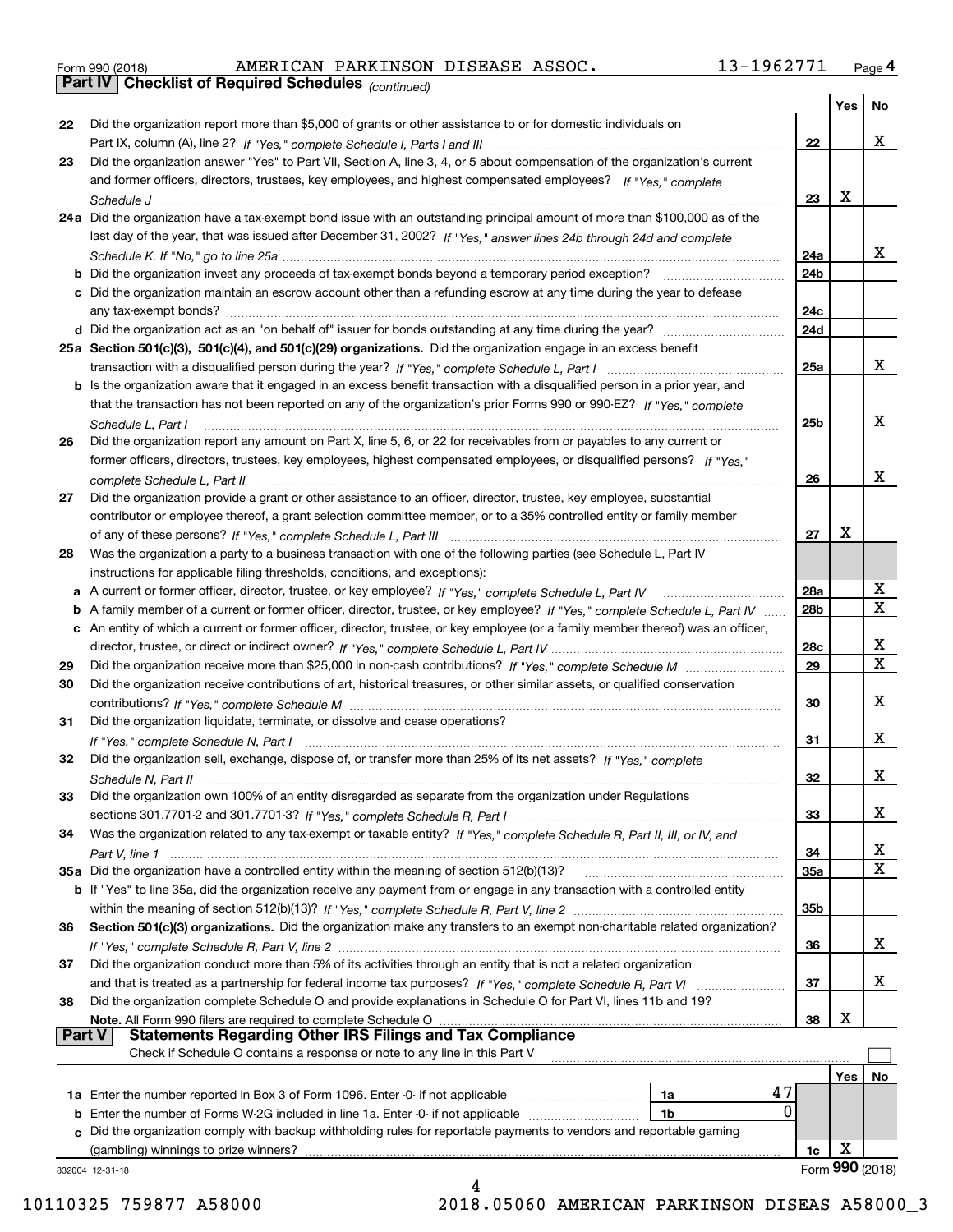| Form 990 (2018) |  | AMERICAN PARKINSON DISEASE ASSOC. |                                                                                                | 13-1962771 | Page 5 |
|-----------------|--|-----------------------------------|------------------------------------------------------------------------------------------------|------------|--------|
|                 |  |                                   | <b>Part V</b> Statements Regarding Other IRS Filings and Tax Compliance <sub>(continued)</sub> |            |        |
|                 |  |                                   |                                                                                                |            |        |

|     |                                                                                                                                                 |                | Yes | No               |  |  |  |  |  |  |
|-----|-------------------------------------------------------------------------------------------------------------------------------------------------|----------------|-----|------------------|--|--|--|--|--|--|
|     | <b>2a</b> Enter the number of employees reported on Form W-3, Transmittal of Wage and Tax Statements,                                           |                |     |                  |  |  |  |  |  |  |
|     | 42<br>filed for the calendar year ending with or within the year covered by this return <i>manumumumum</i><br>2a                                |                |     |                  |  |  |  |  |  |  |
|     |                                                                                                                                                 | 2b             | х   |                  |  |  |  |  |  |  |
|     |                                                                                                                                                 | За             |     | х                |  |  |  |  |  |  |
|     | 3a Did the organization have unrelated business gross income of \$1,000 or more during the year?                                                |                |     |                  |  |  |  |  |  |  |
|     |                                                                                                                                                 |                |     |                  |  |  |  |  |  |  |
|     | 4a At any time during the calendar year, did the organization have an interest in, or a signature or other authority over, a                    |                |     | х                |  |  |  |  |  |  |
|     | <b>b</b> If "Yes," enter the name of the foreign country: $\blacktriangleright$                                                                 | 4a             |     |                  |  |  |  |  |  |  |
|     | See instructions for filing requirements for FinCEN Form 114, Report of Foreign Bank and Financial Accounts (FBAR).                             |                |     |                  |  |  |  |  |  |  |
|     | 5a Was the organization a party to a prohibited tax shelter transaction at any time during the tax year?                                        | 5a             |     | х                |  |  |  |  |  |  |
|     |                                                                                                                                                 | 5 <sub>b</sub> |     | х                |  |  |  |  |  |  |
|     |                                                                                                                                                 | 5c             |     |                  |  |  |  |  |  |  |
|     | 6a Does the organization have annual gross receipts that are normally greater than \$100,000, and did the organization solicit                  |                |     |                  |  |  |  |  |  |  |
|     | any contributions that were not tax deductible as charitable contributions?                                                                     | 6a             |     | x                |  |  |  |  |  |  |
|     | <b>b</b> If "Yes," did the organization include with every solicitation an express statement that such contributions or gifts                   |                |     |                  |  |  |  |  |  |  |
|     | were not tax deductible?                                                                                                                        | 6b             |     |                  |  |  |  |  |  |  |
| 7   | Organizations that may receive deductible contributions under section 170(c).                                                                   |                |     |                  |  |  |  |  |  |  |
| а   | Did the organization receive a payment in excess of \$75 made partly as a contribution and partly for goods and services provided to the payor? | 7a             | х   |                  |  |  |  |  |  |  |
|     | <b>b</b> If "Yes," did the organization notify the donor of the value of the goods or services provided?                                        | 7b             | X   |                  |  |  |  |  |  |  |
|     | c Did the organization sell, exchange, or otherwise dispose of tangible personal property for which it was required                             |                |     |                  |  |  |  |  |  |  |
|     | to file Form 8282?                                                                                                                              | 7с             |     | х                |  |  |  |  |  |  |
|     | 7d<br><b>d</b> If "Yes," indicate the number of Forms 8282 filed during the year                                                                |                |     |                  |  |  |  |  |  |  |
| е   | Did the organization receive any funds, directly or indirectly, to pay premiums on a personal benefit contract?                                 | 7e<br>7f       |     | х<br>х           |  |  |  |  |  |  |
| Ť   | Did the organization, during the year, pay premiums, directly or indirectly, on a personal benefit contract?                                    |                |     |                  |  |  |  |  |  |  |
| g   | If the organization received a contribution of qualified intellectual property, did the organization file Form 8899 as required?                | 7g             |     |                  |  |  |  |  |  |  |
|     | h If the organization received a contribution of cars, boats, airplanes, or other vehicles, did the organization file a Form 1098-C?            | 7h             |     |                  |  |  |  |  |  |  |
| 8   | Sponsoring organizations maintaining donor advised funds. Did a donor advised fund maintained by the                                            |                |     |                  |  |  |  |  |  |  |
| 9   | sponsoring organization have excess business holdings at any time during the year?<br>Sponsoring organizations maintaining donor advised funds. | 8              |     |                  |  |  |  |  |  |  |
| а   | Did the sponsoring organization make any taxable distributions under section 4966?                                                              | 9а             |     |                  |  |  |  |  |  |  |
|     | <b>b</b> Did the sponsoring organization make a distribution to a donor, donor advisor, or related person?                                      | 9b             |     |                  |  |  |  |  |  |  |
| 10  | Section 501(c)(7) organizations. Enter:                                                                                                         |                |     |                  |  |  |  |  |  |  |
| а   | 10a                                                                                                                                             |                |     |                  |  |  |  |  |  |  |
|     | 10 <sub>b</sub><br>b Gross receipts, included on Form 990, Part VIII, line 12, for public use of club facilities                                |                |     |                  |  |  |  |  |  |  |
| 11  | Section 501(c)(12) organizations. Enter:                                                                                                        |                |     |                  |  |  |  |  |  |  |
| a   | 11a<br>Gross income from members or shareholders                                                                                                |                |     |                  |  |  |  |  |  |  |
|     | <b>b</b> Gross income from other sources (Do not net amounts due or paid to other sources against                                               |                |     |                  |  |  |  |  |  |  |
|     | 11b                                                                                                                                             |                |     |                  |  |  |  |  |  |  |
|     | 12a Section 4947(a)(1) non-exempt charitable trusts. Is the organization filing Form 990 in lieu of Form 1041?                                  | 12a            |     |                  |  |  |  |  |  |  |
|     | 12b<br><b>b</b> If "Yes," enter the amount of tax-exempt interest received or accrued during the year                                           |                |     |                  |  |  |  |  |  |  |
| 13  | Section 501(c)(29) qualified nonprofit health insurance issuers.                                                                                |                |     |                  |  |  |  |  |  |  |
|     | a Is the organization licensed to issue qualified health plans in more than one state?                                                          | 13a            |     |                  |  |  |  |  |  |  |
|     | Note. See the instructions for additional information the organization must report on Schedule O.                                               |                |     |                  |  |  |  |  |  |  |
|     | <b>b</b> Enter the amount of reserves the organization is required to maintain by the states in which the                                       |                |     |                  |  |  |  |  |  |  |
|     | 13 <sub>b</sub>                                                                                                                                 |                |     |                  |  |  |  |  |  |  |
|     | 13с                                                                                                                                             |                |     | х                |  |  |  |  |  |  |
| 14a |                                                                                                                                                 | 14a            |     |                  |  |  |  |  |  |  |
|     |                                                                                                                                                 | 14b            |     |                  |  |  |  |  |  |  |
| 15  | Is the organization subject to the section 4960 tax on payment(s) of more than \$1,000,000 in remuneration or                                   | 15             |     | х                |  |  |  |  |  |  |
|     | If "Yes," see instructions and file Form 4720, Schedule N.                                                                                      |                |     |                  |  |  |  |  |  |  |
| 16  | Is the organization an educational institution subject to the section 4968 excise tax on net investment income?                                 | 16             |     | х                |  |  |  |  |  |  |
|     | If "Yes," complete Form 4720, Schedule O.                                                                                                       |                |     |                  |  |  |  |  |  |  |
|     |                                                                                                                                                 |                |     | $000$ ( $0010$ ) |  |  |  |  |  |  |

Form (2018) **990**

832005 12-31-18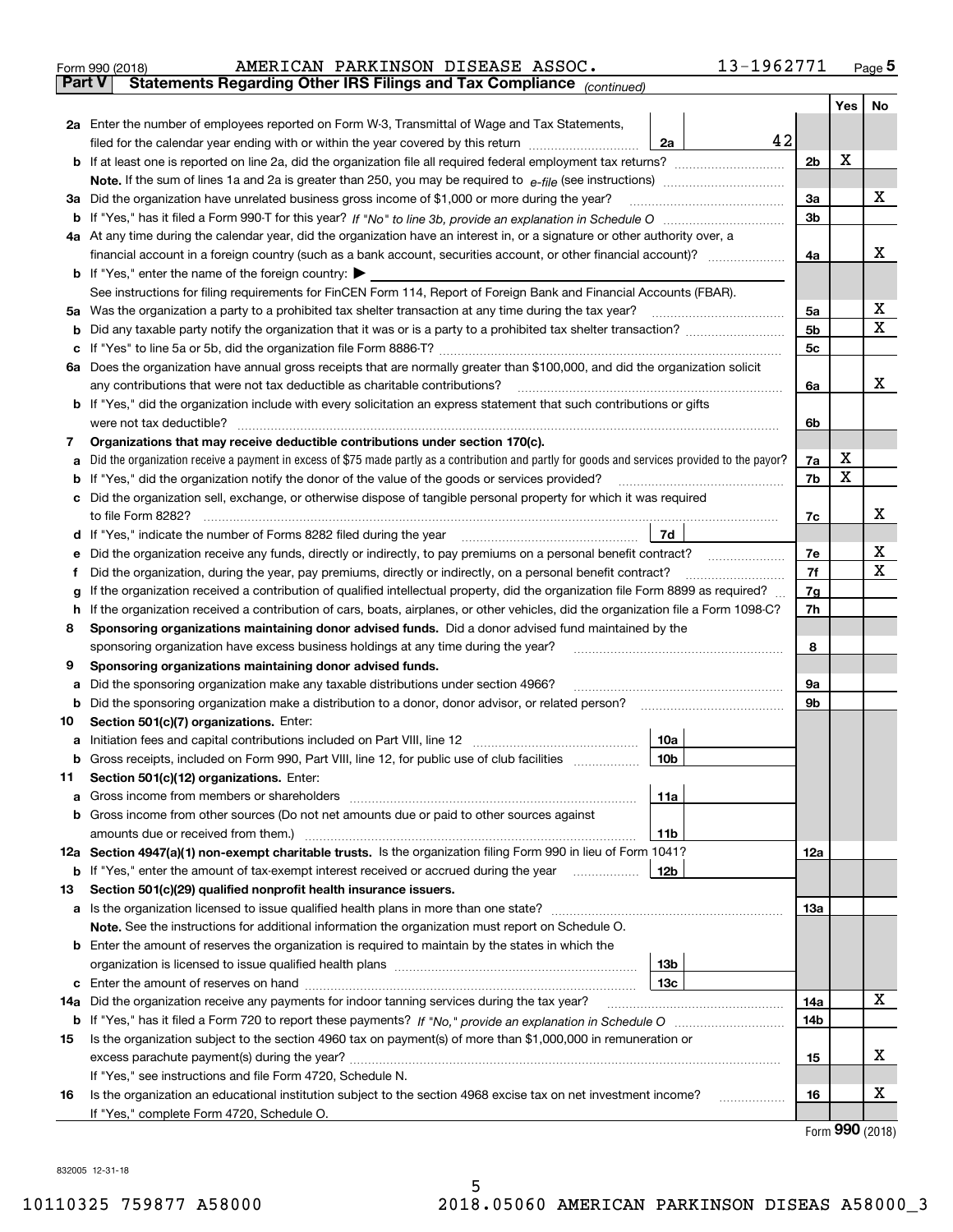| Form 990 (2018) |  |  |
|-----------------|--|--|
|                 |  |  |

### AMERICAN PARKINSON DISEASE ASSOC. 13-1962771

*For each "Yes" response to lines 2 through 7b below, and for a "No" response to line 8a, 8b, or 10b below, describe the circumstances, processes, or changes in Schedule O. See instructions.* Form 990 (2018) **COMBART ANGERIGAN PARKINSON DISEASE ASSOC.** 13-1962771 <sub>Page</sub> 6<br>**Part VI Governance, Management, and Disclosure** For each "Yes" response to lines 2 through 7b below, and for a "No" response

|    |                                                                                                                                                                               |    |    |                 | Yes   No    |                         |
|----|-------------------------------------------------------------------------------------------------------------------------------------------------------------------------------|----|----|-----------------|-------------|-------------------------|
|    | <b>1a</b> Enter the number of voting members of the governing body at the end of the tax year                                                                                 | 1a | 14 |                 |             |                         |
|    | If there are material differences in voting rights among members of the governing body, or if the governing                                                                   |    |    |                 |             |                         |
|    | body delegated broad authority to an executive committee or similar committee, explain in Schedule O.                                                                         |    |    |                 |             |                         |
|    | <b>b</b> Enter the number of voting members included in line 1a, above, who are independent <i>manumum</i>                                                                    | 1b | 13 |                 |             |                         |
| 2  | Did any officer, director, trustee, or key employee have a family relationship or a business relationship with any other                                                      |    |    |                 |             |                         |
|    | officer, director, trustee, or key employee?                                                                                                                                  |    |    | $\mathbf{2}$    | X           |                         |
| 3  | Did the organization delegate control over management duties customarily performed by or under the direct supervision                                                         |    |    |                 |             |                         |
|    |                                                                                                                                                                               |    |    | 3               |             | X                       |
| 4  | Did the organization make any significant changes to its governing documents since the prior Form 990 was filed?                                                              |    |    | $\overline{4}$  |             | $\overline{\mathbf{x}}$ |
| 5  |                                                                                                                                                                               |    |    | 5               |             | X                       |
| 6  |                                                                                                                                                                               |    |    | 6               |             | $\mathbf X$             |
| 7a | Did the organization have members, stockholders, or other persons who had the power to elect or appoint one or                                                                |    |    |                 |             |                         |
|    |                                                                                                                                                                               |    |    | 7a              |             | x                       |
|    | <b>b</b> Are any governance decisions of the organization reserved to (or subject to approval by) members, stockholders, or                                                   |    |    |                 |             |                         |
|    | persons other than the governing body?                                                                                                                                        |    |    | 7b              |             | х                       |
| 8  | Did the organization contemporaneously document the meetings held or written actions undertaken during the year by the following:                                             |    |    |                 |             |                         |
| a  |                                                                                                                                                                               |    |    | 8a              | X           |                         |
|    |                                                                                                                                                                               |    |    | 8b              | X           |                         |
| 9  | Is there any officer, director, trustee, or key employee listed in Part VII, Section A, who cannot be reached at the                                                          |    |    |                 |             |                         |
|    |                                                                                                                                                                               |    |    | 9               |             | x                       |
|    | Section B. Policies (This Section B requests information about policies not required by the Internal Revenue Code.)                                                           |    |    |                 |             |                         |
|    |                                                                                                                                                                               |    |    |                 | Yes         | No                      |
|    |                                                                                                                                                                               |    |    | 10a             | Х           |                         |
|    | <b>b</b> If "Yes," did the organization have written policies and procedures governing the activities of such chapters, affiliates,                                           |    |    |                 |             |                         |
|    |                                                                                                                                                                               |    |    |                 | х           |                         |
|    |                                                                                                                                                                               |    |    | 10 <sub>b</sub> | $\mathbf X$ |                         |
|    | 11a Has the organization provided a complete copy of this Form 990 to all members of its governing body before filing the form?                                               |    |    | 11a             |             |                         |
|    | <b>b</b> Describe in Schedule O the process, if any, used by the organization to review this Form 990.                                                                        |    |    |                 |             |                         |
|    |                                                                                                                                                                               |    |    | 12a             | X           |                         |
| b  |                                                                                                                                                                               |    |    | 12 <sub>b</sub> | X           |                         |
|    | c Did the organization regularly and consistently monitor and enforce compliance with the policy? If "Yes." describe                                                          |    |    |                 |             |                         |
|    | in Schedule O how this was done manufactured and continuum control of the Schedule O how this was done manufactured and continuum control of the Schedule O how this was done |    |    | 12c             | X           |                         |
| 13 |                                                                                                                                                                               |    |    | 13              | X           |                         |
| 14 | Did the organization have a written document retention and destruction policy? manufactured and the organization have a written document retention and destruction policy?    |    |    | 14              | X           |                         |
| 15 | Did the process for determining compensation of the following persons include a review and approval by independent                                                            |    |    |                 |             |                         |
|    | persons, comparability data, and contemporaneous substantiation of the deliberation and decision?                                                                             |    |    |                 |             |                         |
|    |                                                                                                                                                                               |    |    | 15a             | X           |                         |
|    |                                                                                                                                                                               |    |    | 15 <sub>b</sub> | X           |                         |
|    | If "Yes" to line 15a or 15b, describe the process in Schedule O (see instructions).                                                                                           |    |    |                 |             |                         |
|    | 16a Did the organization invest in, contribute assets to, or participate in a joint venture or similar arrangement with a                                                     |    |    |                 |             |                         |
|    | taxable entity during the year?                                                                                                                                               |    |    | 16a             |             | X                       |
|    | b If "Yes," did the organization follow a written policy or procedure requiring the organization to evaluate its participation                                                |    |    |                 |             |                         |
|    | in joint venture arrangements under applicable federal tax law, and take steps to safeguard the organization's                                                                |    |    |                 |             |                         |
|    | exempt status with respect to such arrangements?                                                                                                                              |    |    | <b>16b</b>      |             |                         |
|    | <b>Section C. Disclosure</b>                                                                                                                                                  |    |    |                 |             |                         |
| 17 | List the states with which a copy of this Form 990 is required to be filed $\blacktriangleright$ CT, FL, GA, IL, IA, MA, MN, MS, NE, NH, NJ, NY                               |    |    |                 |             |                         |
| 18 | Section 6104 requires an organization to make its Forms 1023 (1024 or 1024 A if applicable), 990, and 990-T (Section 501(c)(3)s only) available                               |    |    |                 |             |                         |
|    | for public inspection. Indicate how you made these available. Check all that apply.                                                                                           |    |    |                 |             |                         |
|    | $\lfloor x \rfloor$ Own website<br>$\lfloor x \rfloor$ Upon request<br>Another's website<br>Other (explain in Schedule O)                                                     |    |    |                 |             |                         |
| 19 | Describe in Schedule O whether (and if so, how) the organization made its governing documents, conflict of interest policy, and financial                                     |    |    |                 |             |                         |
|    | statements available to the public during the tax year.                                                                                                                       |    |    |                 |             |                         |
| 20 | State the name, address, and telephone number of the person who possesses the organization's books and records                                                                |    |    |                 |             |                         |
|    | CHERYL WEINER - 718-981-8001                                                                                                                                                  |    |    |                 |             |                         |
|    | 135 PARKINSON AVE, STATEN ISLAND, NY<br>10305                                                                                                                                 |    |    |                 |             |                         |
|    | SEE SCHEDULE O FOR FULL LIST OF STATES                                                                                                                                        |    |    |                 |             | Form 990 (2018)         |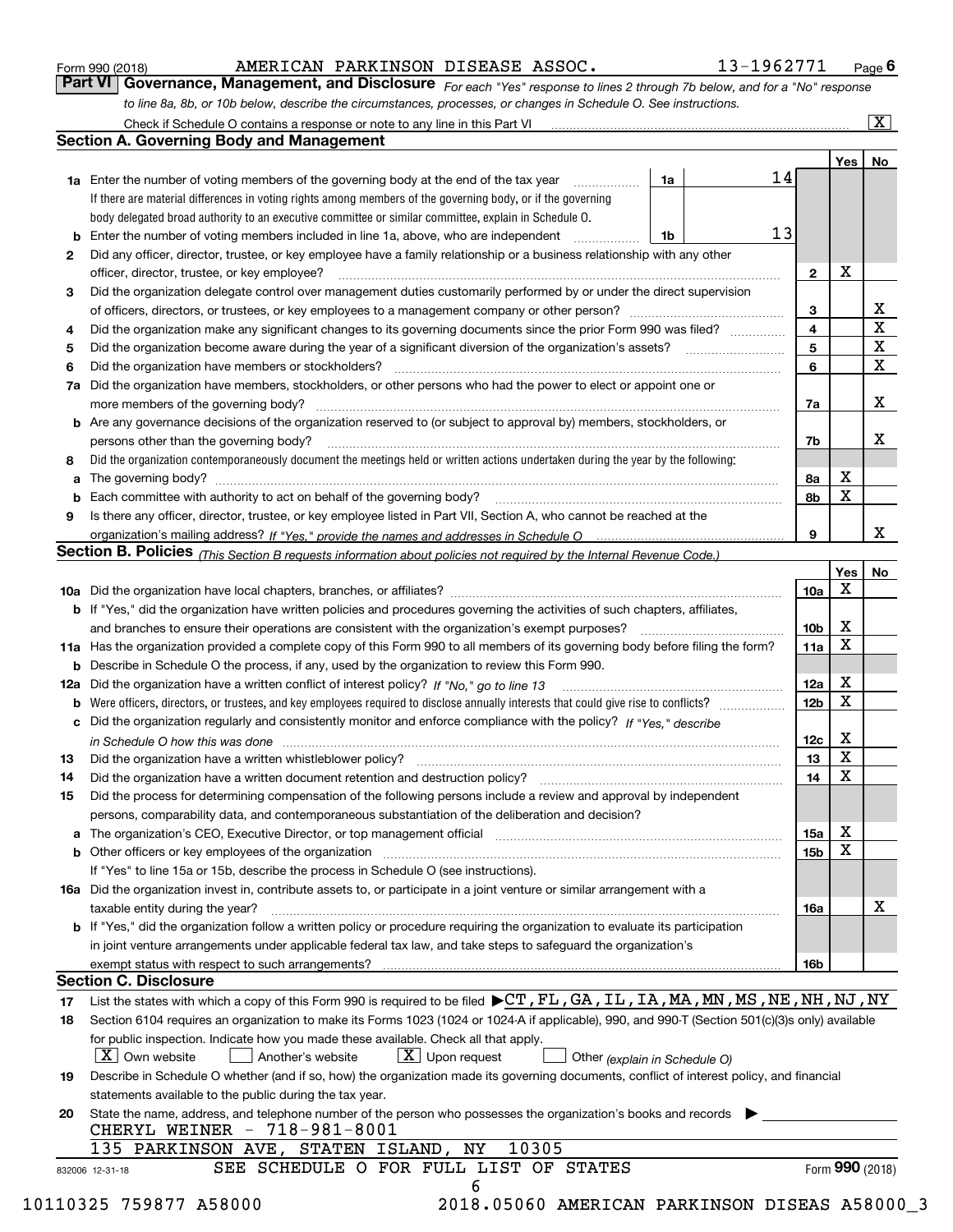$\mathcal{L}^{\text{max}}$ 

**7Part VII Compensation of Officers, Directors, Trustees, Key Employees, Highest Compensated Employees, and Independent Contractors**

Check if Schedule O contains a response or note to any line in this Part VII

**Section A. Officers, Directors, Trustees, Key Employees, and Highest Compensated Employees**

**1a**  Complete this table for all persons required to be listed. Report compensation for the calendar year ending with or within the organization's tax year.

**•** List all of the organization's current officers, directors, trustees (whether individuals or organizations), regardless of amount of compensation. Enter -0- in columns  $(D)$ ,  $(E)$ , and  $(F)$  if no compensation was paid.

● List all of the organization's **current** key employees, if any. See instructions for definition of "key employee."

**•** List the organization's five current highest compensated employees (other than an officer, director, trustee, or key employee) who received reportable compensation (Box 5 of Form W-2 and/or Box 7 of Form 1099-MISC) of more than \$100,000 from the organization and any related organizations.

 $\bullet$  List all of the organization's **former** officers, key employees, and highest compensated employees who received more than \$100,000 of reportable compensation from the organization and any related organizations.

**•** List all of the organization's former directors or trustees that received, in the capacity as a former director or trustee of the organization, more than \$10,000 of reportable compensation from the organization and any related organizations.

List persons in the following order: individual trustees or directors; institutional trustees; officers; key employees; highest compensated employees; and former such persons.

Check this box if neither the organization nor any related organization compensated any current officer, director, or trustee.  $\mathcal{L}^{\text{max}}$ 

| (A)                              | (C)<br>(B)                                         |                                |                 |                                 |              |                                  |        | (D)             | (E)             | (F)                         |
|----------------------------------|----------------------------------------------------|--------------------------------|-----------------|---------------------------------|--------------|----------------------------------|--------|-----------------|-----------------|-----------------------------|
| Name and Title                   | Position<br>Average<br>(do not check more than one |                                |                 |                                 |              |                                  |        | Reportable      | Reportable      | Estimated                   |
|                                  | hours per                                          |                                |                 | box, unless person is both an   |              |                                  |        | compensation    | compensation    | amount of                   |
|                                  | week                                               |                                |                 | officer and a director/trustee) |              |                                  |        | from            | from related    | other                       |
|                                  | (list any                                          |                                |                 |                                 |              |                                  |        | the             | organizations   | compensation                |
|                                  | hours for                                          |                                |                 |                                 |              |                                  |        | organization    | (W-2/1099-MISC) | from the                    |
|                                  | related                                            |                                | trustee         |                                 |              |                                  |        | (W-2/1099-MISC) |                 | organization<br>and related |
|                                  | organizations<br>below                             |                                |                 |                                 |              |                                  |        |                 |                 | organizations               |
|                                  | line)                                              | Individual trustee or director | Institutional t | Officer                         | Key employee | Highest compensated<br> employee | Former |                 |                 |                             |
| PATRICK MCDERMOTT<br>(1)         | 1.50                                               |                                |                 |                                 |              |                                  |        |                 |                 |                             |
| CHAIRMAN                         |                                                    | $\mathbf x$                    |                 | $\mathbf X$                     |              |                                  |        | $\mathbf 0$ .   | $\mathbf 0$ .   | $0_{.}$                     |
| THOMAS K. PENETT, ESQ.<br>(2)    | 1.50                                               |                                |                 |                                 |              |                                  |        |                 |                 |                             |
| 1ST VICE CHAIR                   |                                                    | $\mathbf X$                    |                 | Χ                               |              |                                  |        | $\mathbf 0$ .   | $\mathbf 0$ .   | $\mathbf 0$ .               |
| SALLY ANN ESPOSITO BROWNE<br>(3) | 1.50                                               |                                |                 |                                 |              |                                  |        |                 |                 |                             |
| <b>SECRETARY</b>                 |                                                    | $\mathbf X$                    |                 | X                               |              |                                  |        | $\mathbf 0$ .   | $\mathbf 0$ .   | $\mathbf 0$ .               |
| ELENA MAESTRONE IMPERATO<br>(4)  | 1.50                                               |                                |                 |                                 |              |                                  |        |                 |                 |                             |
| TREASURER                        |                                                    | $\mathbf X$                    |                 | X                               |              |                                  |        | $\mathbf 0$ .   | 0.              | $\mathbf 0$ .               |
| (5) MARIO J. ESPOSITO, JR.       | 1.50                                               |                                |                 |                                 |              |                                  |        |                 |                 |                             |
| EXECUTIVE COMMITTEE MEMBER       |                                                    | $\mathbf X$                    |                 | X                               |              |                                  |        | $\mathbf 0$ .   | $\mathbf 0$ .   | $\pmb{0}$ .                 |
| (6) ELIZABETH BRAUN, RN          | 0.50                                               |                                |                 |                                 |              |                                  |        |                 |                 |                             |
| <b>DIRECTOR</b>                  |                                                    | $\mathbf X$                    |                 |                                 |              |                                  |        | $\mathbf 0$ .   | $\mathbf 0$ .   | $\mathbf 0$ .               |
| (7) ATHOL COCHRANE               | 0.50                                               |                                |                 |                                 |              |                                  |        |                 |                 |                             |
| <b>DIRECTOR</b>                  |                                                    | $\mathbf X$                    |                 |                                 |              |                                  |        | $\mathbf 0$ .   | $\mathbf 0$ .   | $0_{.}$                     |
| (8) LISA ESPOSITO, DVM           | 0.50                                               |                                |                 |                                 |              |                                  |        |                 |                 |                             |
| <b>DIRECTOR</b>                  |                                                    | $\mathbf X$                    |                 |                                 |              |                                  |        | $\mathbf 0$ .   | 0.              | 0.                          |
| (9) MICHAEL MELNICKE             | 0.50                                               |                                |                 |                                 |              |                                  |        |                 |                 |                             |
| <b>DIRECTOR</b>                  |                                                    | X                              |                 |                                 |              |                                  |        | 0.              | 0.              | $\mathbf 0$ .               |
| (10) DAVID G. STANDAERT, MD, PHD | 0.50                                               |                                |                 |                                 |              |                                  |        |                 |                 |                             |
| <b>DIRECTOR</b>                  |                                                    | $\mathbf X$                    |                 |                                 |              |                                  |        | 0.              | $\mathbf 0$ .   | $\mathbf 0$ .               |
| (11) DAVID BUTLER                | 0.50                                               |                                |                 |                                 |              |                                  |        |                 |                 |                             |
| DIRECTOR TO 5/2019               |                                                    | $\mathbf x$                    |                 |                                 |              |                                  |        | $\mathbf 0$ .   | 0.              | $0_{.}$                     |
| (12) DONNA J.C. FANELLI, DNP     | 0.50                                               |                                |                 |                                 |              |                                  |        |                 |                 |                             |
| <b>DIRECTOR</b>                  |                                                    | $\mathbf x$                    |                 |                                 |              |                                  |        | $\mathbf 0$ .   | $\mathbf 0$ .   | $0_{.}$                     |
| (13) JOEL A. MIELE, JR.          | 0.50                                               |                                |                 |                                 |              |                                  |        |                 |                 |                             |
| <b>DIRECTOR</b>                  |                                                    | $\mathbf x$                    |                 |                                 |              |                                  |        | $\mathbf 0$ .   | 0.              | $0_{.}$                     |
| (14) BERNARD BATTISTA            | 0.50                                               |                                |                 |                                 |              |                                  |        |                 |                 |                             |
| <b>DIRECTOR</b>                  |                                                    | $\mathbf X$                    |                 |                                 |              |                                  |        | $\mathbf 0$ .   | $\mathbf 0$ .   | $\mathbf 0$ .               |
| (15) LESLIE A. CHAMBERS          | 40.00                                              |                                |                 |                                 |              |                                  |        |                 |                 |                             |
| PRESIDENT/CEO                    |                                                    |                                |                 | X                               |              |                                  |        | <u>272,724.</u> | 0.              | 60, 184.                    |
| (16) STEPHANIE PAUL              | 40.00                                              |                                |                 |                                 |              |                                  |        |                 |                 |                             |
| SR. VP DEVELOPMENT & MARKETING   |                                                    |                                |                 |                                 | X            |                                  |        | 178,787.        | 0.              | 42,970.                     |
| (17) ROBIN KORNHABER             | 40.00                                              |                                |                 |                                 |              |                                  |        |                 |                 |                             |
| SR. VP PROGRAM & SERVICES        |                                                    |                                |                 |                                 |              | $\overline{\textbf{X}}$          |        | 149,754.        | 0.              | 40,486.                     |

832007 12-31-18

Form (2018) **990**

10110325 759877 A58000 2018.05060 AMERICAN PARKINSON DISEAS A58000\_3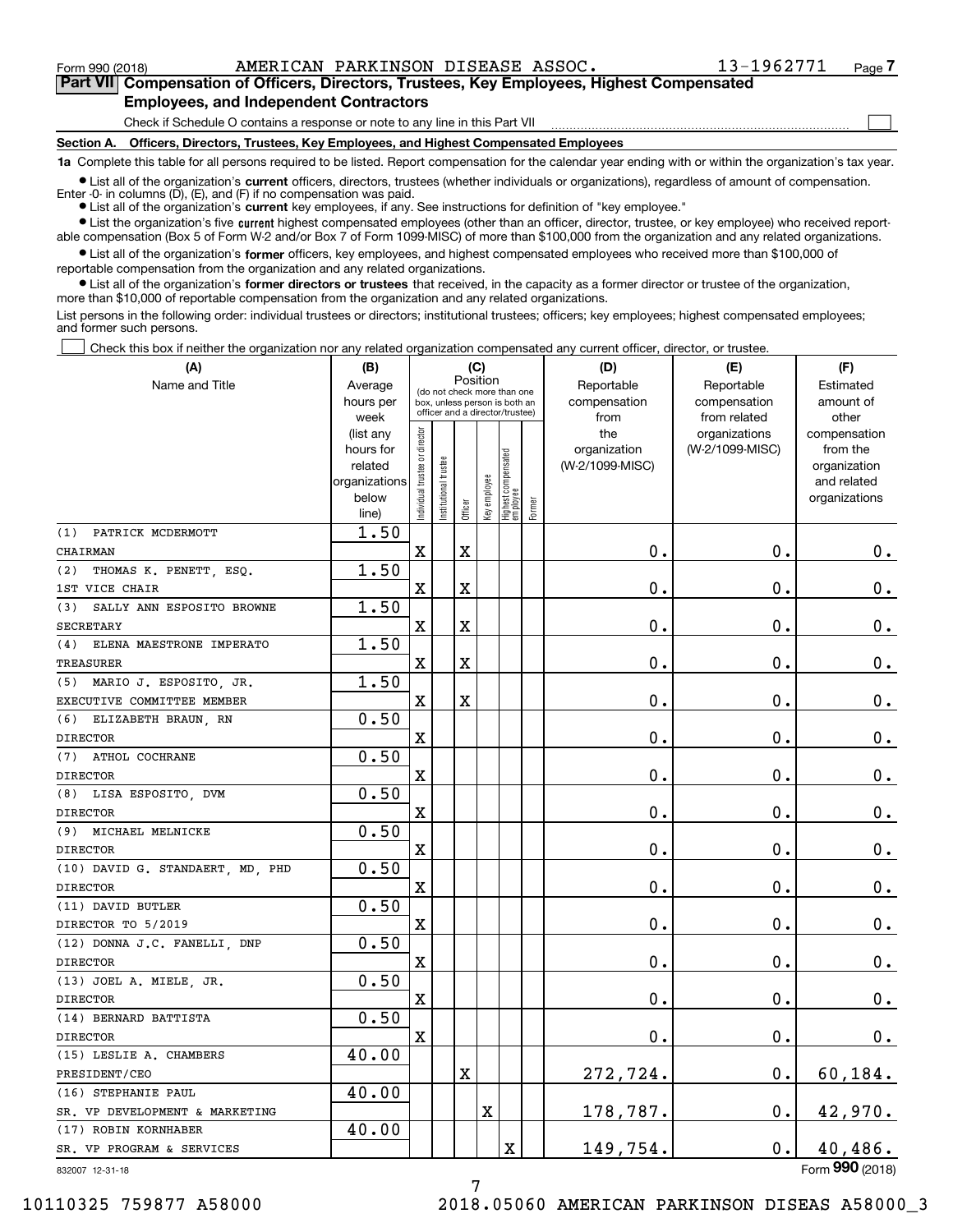| AMERICAN PARKINSON DISEASE ASSOC.<br>Form 990 (2018)                                                                                         |                                                                      |                                |                       |         |              |                                                                                                 |                       |                                           | 13-1962771                                        |                  |                                                                          | Page 8         |
|----------------------------------------------------------------------------------------------------------------------------------------------|----------------------------------------------------------------------|--------------------------------|-----------------------|---------|--------------|-------------------------------------------------------------------------------------------------|-----------------------|-------------------------------------------|---------------------------------------------------|------------------|--------------------------------------------------------------------------|----------------|
| <b>Part VII</b><br>Section A. Officers, Directors, Trustees, Key Employees, and Highest Compensated Employees (continued)                    |                                                                      |                                |                       |         |              |                                                                                                 |                       |                                           |                                                   |                  |                                                                          |                |
| (A)<br>Name and title                                                                                                                        | (B)<br>Average<br>hours per<br>week                                  |                                |                       | (C)     | Position     | (do not check more than one<br>box, unless person is both an<br>officer and a director/trustee) |                       | (D)<br>Reportable<br>compensation<br>from | (E)<br>Reportable<br>compensation<br>from related |                  | (F)<br>Estimated<br>amount of<br>other                                   |                |
|                                                                                                                                              | (list any<br>hours for<br>related<br>organizations<br>below<br>line) | Individual trustee or director | Institutional trustee | Officer | key employee | Highest compensated<br>employee                                                                 | Former                | the<br>organization<br>(W-2/1099-MISC)    | organizations<br>(W-2/1099-MISC)                  |                  | compensation<br>from the<br>organization<br>and related<br>organizations |                |
| (18) ELOISE CAGGIANO                                                                                                                         | 40.00                                                                |                                |                       |         |              |                                                                                                 |                       |                                           |                                                   |                  |                                                                          |                |
| SR. DEVELOPMENT DIRECTOR<br>(19) PENNY WESTBERRY                                                                                             | 40.00                                                                |                                |                       |         |              | Χ                                                                                               |                       | 122,788.                                  |                                                   | $0$ .            |                                                                          | 19,929.        |
| VP CHAPTER DEV & FIELD OPE                                                                                                                   |                                                                      |                                |                       |         |              | X                                                                                               |                       | 137,024.                                  |                                                   | 0.               |                                                                          | 39,087.        |
| (20) REBECCA GILBERT                                                                                                                         | 30.00                                                                |                                |                       |         |              |                                                                                                 |                       |                                           |                                                   |                  |                                                                          |                |
| VP & CHIEF SCIENTIFIC OFFICER                                                                                                                |                                                                      |                                |                       |         |              | X                                                                                               |                       | 126,436.                                  |                                                   | 0.               |                                                                          | <u>15,464.</u> |
| (21) CHERYL WEINER                                                                                                                           | 40.00                                                                |                                |                       |         |              |                                                                                                 |                       |                                           |                                                   |                  |                                                                          |                |
| CONTROLLER                                                                                                                                   |                                                                      |                                |                       |         |              | X                                                                                               |                       | 120,189.                                  |                                                   | 0.               |                                                                          | 24,350.        |
|                                                                                                                                              |                                                                      |                                |                       |         |              |                                                                                                 |                       |                                           |                                                   |                  |                                                                          |                |
|                                                                                                                                              |                                                                      |                                |                       |         |              |                                                                                                 |                       |                                           |                                                   |                  |                                                                          |                |
|                                                                                                                                              |                                                                      |                                |                       |         |              |                                                                                                 |                       |                                           |                                                   |                  |                                                                          |                |
|                                                                                                                                              |                                                                      |                                |                       |         |              |                                                                                                 |                       |                                           |                                                   |                  |                                                                          |                |
|                                                                                                                                              |                                                                      |                                |                       |         |              |                                                                                                 |                       |                                           |                                                   |                  |                                                                          |                |
|                                                                                                                                              |                                                                      |                                |                       |         |              |                                                                                                 |                       |                                           |                                                   |                  |                                                                          |                |
|                                                                                                                                              |                                                                      |                                |                       |         |              |                                                                                                 |                       |                                           |                                                   |                  |                                                                          |                |
|                                                                                                                                              |                                                                      |                                |                       |         |              |                                                                                                 |                       |                                           |                                                   |                  |                                                                          |                |
|                                                                                                                                              |                                                                      |                                |                       |         |              |                                                                                                 |                       |                                           |                                                   |                  |                                                                          |                |
|                                                                                                                                              |                                                                      |                                |                       |         |              |                                                                                                 | $\blacktriangleright$ | 1,107,702.                                |                                                   | 0.               |                                                                          | 242, 470.      |
|                                                                                                                                              |                                                                      |                                |                       |         |              |                                                                                                 |                       | 0.                                        |                                                   | 0.               |                                                                          | 0.             |
|                                                                                                                                              |                                                                      |                                |                       |         |              |                                                                                                 |                       | 1,107,702.                                |                                                   | $\overline{0}$ . |                                                                          | 242,470.       |
| Total number of individuals (including but not limited to those listed above) who received more than \$100,000 of reportable<br>$\mathbf{2}$ |                                                                      |                                |                       |         |              |                                                                                                 |                       |                                           |                                                   |                  |                                                                          |                |
| compensation from the organization $\blacktriangleright$                                                                                     |                                                                      |                                |                       |         |              |                                                                                                 |                       |                                           |                                                   |                  | Yes                                                                      | 9<br>No        |
| 3<br>Did the organization list any former officer, director, or trustee, key employee, or highest compensated employee on                    |                                                                      |                                |                       |         |              |                                                                                                 |                       |                                           |                                                   |                  |                                                                          |                |
| line 1a? If "Yes," complete Schedule J for such individual manufactured contained and the Ves," complete Schedule J for such individual      |                                                                      |                                |                       |         |              |                                                                                                 |                       |                                           |                                                   |                  | 3                                                                        | X              |
| For any individual listed on line 1a, is the sum of reportable compensation and other compensation from the organization<br>4                |                                                                      |                                |                       |         |              |                                                                                                 |                       |                                           |                                                   |                  |                                                                          |                |
|                                                                                                                                              |                                                                      |                                |                       |         |              |                                                                                                 |                       |                                           |                                                   |                  | X<br>4                                                                   |                |
| Did any person listed on line 1a receive or accrue compensation from any unrelated organization or individual for services<br>5              |                                                                      |                                |                       |         |              |                                                                                                 |                       |                                           |                                                   |                  |                                                                          |                |
| <b>Section B. Independent Contractors</b>                                                                                                    |                                                                      |                                |                       |         |              |                                                                                                 |                       |                                           |                                                   |                  | 5                                                                        | X              |
| Complete this table for your five highest compensated independent contractors that received more than \$100,000 of compensation from<br>1.   |                                                                      |                                |                       |         |              |                                                                                                 |                       |                                           |                                                   |                  |                                                                          |                |
| the organization. Report compensation for the calendar year ending with or within the organization's tax year.                               |                                                                      |                                |                       |         |              |                                                                                                 |                       |                                           |                                                   |                  |                                                                          |                |
| (A)                                                                                                                                          |                                                                      |                                |                       |         |              |                                                                                                 |                       | (B)                                       |                                                   |                  | (C)                                                                      |                |
| Name and business address                                                                                                                    |                                                                      |                                |                       |         |              |                                                                                                 |                       | Description of services                   |                                                   |                  | Compensation                                                             |                |
| SOUTHWEST PUBLISHING                                                                                                                         |                                                                      |                                |                       |         |              |                                                                                                 |                       | DIRECT MAIL PRINTING                      |                                                   |                  |                                                                          |                |
| 4000 SE ADAMS ST, TOPEKA, KS 66609-1481                                                                                                      |                                                                      |                                |                       |         |              |                                                                                                 |                       | AND SHIPPING                              |                                                   |                  | 1,222,930.                                                               |                |
| THOMPSON, HABIB & DENISON, INC, 55 OLD<br>BEDFORD RD. SUITE 201, LINCOLN, MA 01773                                                           |                                                                      |                                |                       |         |              |                                                                                                 |                       | DIRECT MAIL<br>CONSULTANTS                |                                                   |                  |                                                                          |                |
| AOIC, LLC, ONE EAST UWCHIAN AVE. STE 408,                                                                                                    |                                                                      |                                |                       |         |              |                                                                                                 |                       |                                           |                                                   |                  |                                                                          | 442,299.       |
| EXTON, PA 19341                                                                                                                              |                                                                      |                                |                       |         |              |                                                                                                 |                       | WEBINAR CONSULTING                        |                                                   |                  |                                                                          | 222,521.       |
| INNOVAIRRE COMMUNICATION                                                                                                                     |                                                                      |                                |                       |         |              |                                                                                                 |                       | DIRECT MAIL PRINTING                      |                                                   |                  |                                                                          |                |
| PO BOX 870, FOREST, VA 24551                                                                                                                 |                                                                      |                                |                       |         |              |                                                                                                 |                       | AND SHIPPING                              |                                                   |                  |                                                                          | 155,790.       |
| FORWARD PMX AGENCY, LLC, ONE WORLD TRADE                                                                                                     |                                                                      |                                |                       |         |              |                                                                                                 |                       | DATA STORAGE,                             |                                                   |                  |                                                                          |                |
| CTR. 63RD FL, NEW YORK, NY 10007                                                                                                             |                                                                      |                                |                       |         |              |                                                                                                 |                       | SECURITY AND MAINTEN                      |                                                   |                  |                                                                          | 143,254.       |
| 2 Total number of independent contractors (including but not limited to those listed above) who received mere than                           |                                                                      |                                |                       |         |              |                                                                                                 |                       |                                           |                                                   |                  |                                                                          |                |

**2**Total number of independent contractors (including but not limit $\epsilon$ \$100,000 of compensation from the organization ose listed abo<br><mark>5</mark>

Form (2018) **990**

832008 12-31-18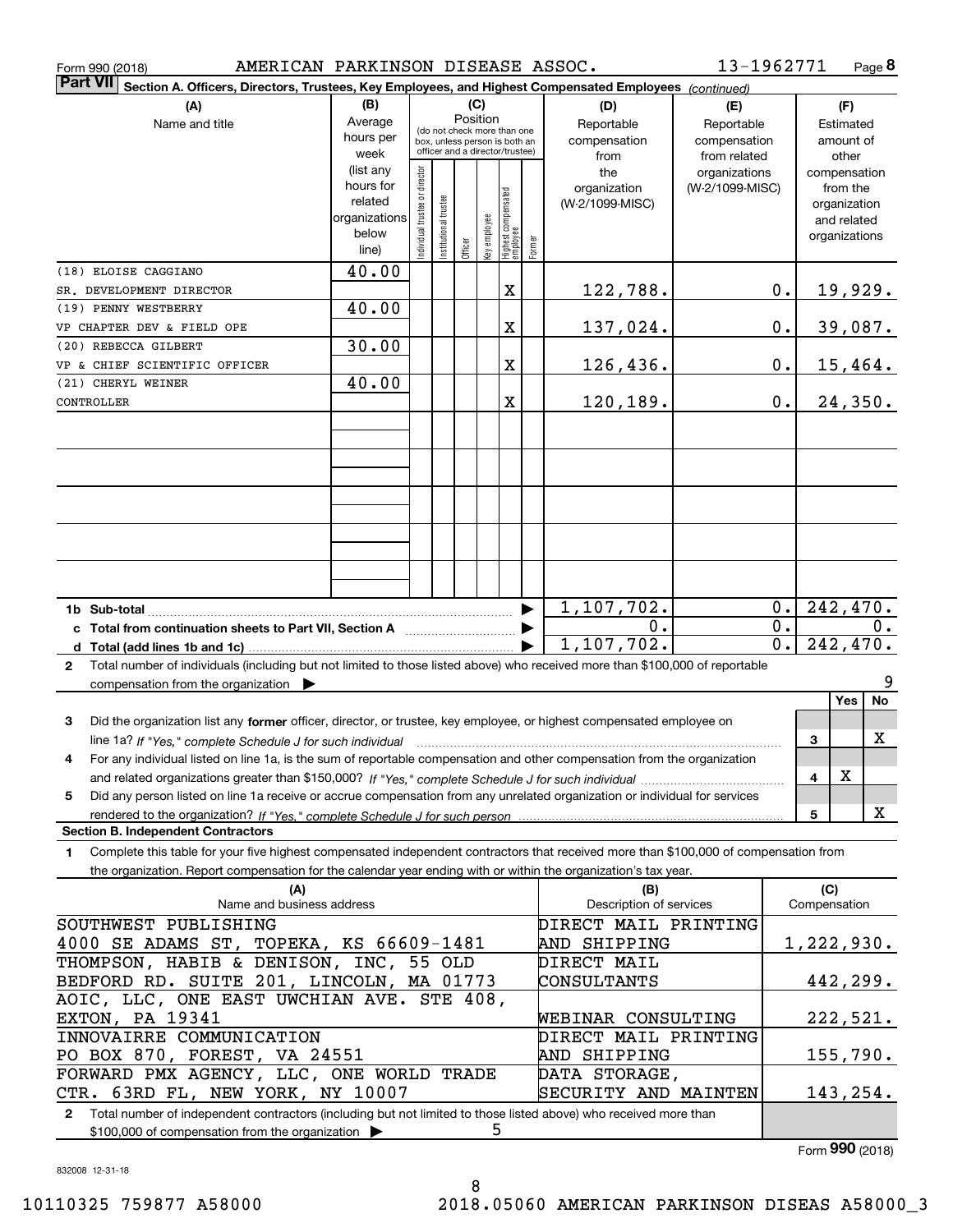| <b>Part VIII</b><br><b>Statement of Revenue</b><br>Check if Schedule O contains a response or note to any line in this Part VIII<br>(B)<br>$\overline{C}$<br>(D)<br>(A)<br>Related or<br>Unrelated<br>Total revenue<br>exempt function<br>business<br>sections<br>512 - 514<br>revenue<br>revenue<br>153,637.<br>1a<br>1 a Federated campaigns<br>Contributions, Gifts, Grants<br>and Other Similar Amounts<br>1 <sub>b</sub><br>1 <sub>c</sub><br>2,322,443.<br>c Fundraising events<br>1 <sub>d</sub><br>d Related organizations<br>e Government grants (contributions)<br>1e<br>f All other contributions, gifts, grants, and<br>9,244,915.<br>similar amounts not included above $\frac{1}{2}$   1f<br>1,000.<br><b>g</b> Noncash contributions included in lines 1a-1f: \$<br>11,720,995.<br><b>Business Code</b><br>2 a<br><u>and the state of the state of the state of the state of the state of the state of the state of the state of the state of the state of the state of the state of the state of the state of the state of the state of the state</u><br>Program Service<br>Revenue<br>b<br><u> 1989 - Johann Stoff, amerikansk politiker (</u><br>c<br><u> 1989 - Jan Sterling and Sterling and Sterling and Sterling and Sterling and Sterling and Sterling and Sterling</u><br>d<br>the control of the control of the control of the control of the control of<br>е<br>▶<br>Investment income (including dividends, interest, and<br>З<br>105,195.<br>▶<br>Income from investment of tax-exempt bond proceeds<br>4<br>5<br>(i) Real<br>(ii) Personal<br>30,646.<br>6 a Gross rents<br>0.<br><b>b</b> Less: rental expenses<br>30,646.<br>c Rental income or (loss)<br>30,646.<br><b>d</b> Net rental income or (loss)<br>(i) Securities<br>7 a Gross amount from sales of<br>(ii) Other<br>2,957,968.<br>assets other than inventory<br><b>b</b> Less: cost or other basis<br>3,000,652.<br>and sales expenses<br>$-42,684.$<br>$-42,684.$<br>8 a Gross income from fundraising events (not<br><b>Other Revenue</b><br>including \$ 2, 322, 443. of<br>contributions reported on line 1c). See<br>124,472.<br>428,204.<br>$-303,732.$<br>$\blacktriangleright$<br>c Net income or (loss) from fundraising events<br>9 a Gross income from gaming activities. See<br>35,186.<br>262.<br>34,924.<br>$\blacktriangleright$<br>10 a Gross sales of inventory, less returns<br>c Net income or (loss) from sales of inventory<br>Miscellaneous Revenue<br><b>Business Code</b><br>11 a<br>b<br>с<br>d |  | Form 990 (2018) |  | AMERICAN PARKINSON DISEASE ASSOC. | 13-1962771 | Page 9                             |
|---------------------------------------------------------------------------------------------------------------------------------------------------------------------------------------------------------------------------------------------------------------------------------------------------------------------------------------------------------------------------------------------------------------------------------------------------------------------------------------------------------------------------------------------------------------------------------------------------------------------------------------------------------------------------------------------------------------------------------------------------------------------------------------------------------------------------------------------------------------------------------------------------------------------------------------------------------------------------------------------------------------------------------------------------------------------------------------------------------------------------------------------------------------------------------------------------------------------------------------------------------------------------------------------------------------------------------------------------------------------------------------------------------------------------------------------------------------------------------------------------------------------------------------------------------------------------------------------------------------------------------------------------------------------------------------------------------------------------------------------------------------------------------------------------------------------------------------------------------------------------------------------------------------------------------------------------------------------------------------------------------------------------------------------------------------------------------------------------------------------------------------------------------------------------------------------------------------------------------------------------------------------------------------------------------------------------------------------------------------------------------------------------------------------------------------------------------------------------------------------------------------------|--|-----------------|--|-----------------------------------|------------|------------------------------------|
|                                                                                                                                                                                                                                                                                                                                                                                                                                                                                                                                                                                                                                                                                                                                                                                                                                                                                                                                                                                                                                                                                                                                                                                                                                                                                                                                                                                                                                                                                                                                                                                                                                                                                                                                                                                                                                                                                                                                                                                                                                                                                                                                                                                                                                                                                                                                                                                                                                                                                                                     |  |                 |  |                                   |            |                                    |
|                                                                                                                                                                                                                                                                                                                                                                                                                                                                                                                                                                                                                                                                                                                                                                                                                                                                                                                                                                                                                                                                                                                                                                                                                                                                                                                                                                                                                                                                                                                                                                                                                                                                                                                                                                                                                                                                                                                                                                                                                                                                                                                                                                                                                                                                                                                                                                                                                                                                                                                     |  |                 |  |                                   |            |                                    |
|                                                                                                                                                                                                                                                                                                                                                                                                                                                                                                                                                                                                                                                                                                                                                                                                                                                                                                                                                                                                                                                                                                                                                                                                                                                                                                                                                                                                                                                                                                                                                                                                                                                                                                                                                                                                                                                                                                                                                                                                                                                                                                                                                                                                                                                                                                                                                                                                                                                                                                                     |  |                 |  |                                   |            | Revenue excluded<br>from tax under |
|                                                                                                                                                                                                                                                                                                                                                                                                                                                                                                                                                                                                                                                                                                                                                                                                                                                                                                                                                                                                                                                                                                                                                                                                                                                                                                                                                                                                                                                                                                                                                                                                                                                                                                                                                                                                                                                                                                                                                                                                                                                                                                                                                                                                                                                                                                                                                                                                                                                                                                                     |  |                 |  |                                   |            |                                    |
|                                                                                                                                                                                                                                                                                                                                                                                                                                                                                                                                                                                                                                                                                                                                                                                                                                                                                                                                                                                                                                                                                                                                                                                                                                                                                                                                                                                                                                                                                                                                                                                                                                                                                                                                                                                                                                                                                                                                                                                                                                                                                                                                                                                                                                                                                                                                                                                                                                                                                                                     |  |                 |  |                                   |            |                                    |
|                                                                                                                                                                                                                                                                                                                                                                                                                                                                                                                                                                                                                                                                                                                                                                                                                                                                                                                                                                                                                                                                                                                                                                                                                                                                                                                                                                                                                                                                                                                                                                                                                                                                                                                                                                                                                                                                                                                                                                                                                                                                                                                                                                                                                                                                                                                                                                                                                                                                                                                     |  |                 |  |                                   |            |                                    |
|                                                                                                                                                                                                                                                                                                                                                                                                                                                                                                                                                                                                                                                                                                                                                                                                                                                                                                                                                                                                                                                                                                                                                                                                                                                                                                                                                                                                                                                                                                                                                                                                                                                                                                                                                                                                                                                                                                                                                                                                                                                                                                                                                                                                                                                                                                                                                                                                                                                                                                                     |  |                 |  |                                   |            |                                    |
|                                                                                                                                                                                                                                                                                                                                                                                                                                                                                                                                                                                                                                                                                                                                                                                                                                                                                                                                                                                                                                                                                                                                                                                                                                                                                                                                                                                                                                                                                                                                                                                                                                                                                                                                                                                                                                                                                                                                                                                                                                                                                                                                                                                                                                                                                                                                                                                                                                                                                                                     |  |                 |  |                                   |            |                                    |
|                                                                                                                                                                                                                                                                                                                                                                                                                                                                                                                                                                                                                                                                                                                                                                                                                                                                                                                                                                                                                                                                                                                                                                                                                                                                                                                                                                                                                                                                                                                                                                                                                                                                                                                                                                                                                                                                                                                                                                                                                                                                                                                                                                                                                                                                                                                                                                                                                                                                                                                     |  |                 |  |                                   |            |                                    |
|                                                                                                                                                                                                                                                                                                                                                                                                                                                                                                                                                                                                                                                                                                                                                                                                                                                                                                                                                                                                                                                                                                                                                                                                                                                                                                                                                                                                                                                                                                                                                                                                                                                                                                                                                                                                                                                                                                                                                                                                                                                                                                                                                                                                                                                                                                                                                                                                                                                                                                                     |  |                 |  |                                   |            |                                    |
|                                                                                                                                                                                                                                                                                                                                                                                                                                                                                                                                                                                                                                                                                                                                                                                                                                                                                                                                                                                                                                                                                                                                                                                                                                                                                                                                                                                                                                                                                                                                                                                                                                                                                                                                                                                                                                                                                                                                                                                                                                                                                                                                                                                                                                                                                                                                                                                                                                                                                                                     |  |                 |  |                                   |            |                                    |
|                                                                                                                                                                                                                                                                                                                                                                                                                                                                                                                                                                                                                                                                                                                                                                                                                                                                                                                                                                                                                                                                                                                                                                                                                                                                                                                                                                                                                                                                                                                                                                                                                                                                                                                                                                                                                                                                                                                                                                                                                                                                                                                                                                                                                                                                                                                                                                                                                                                                                                                     |  |                 |  |                                   |            |                                    |
|                                                                                                                                                                                                                                                                                                                                                                                                                                                                                                                                                                                                                                                                                                                                                                                                                                                                                                                                                                                                                                                                                                                                                                                                                                                                                                                                                                                                                                                                                                                                                                                                                                                                                                                                                                                                                                                                                                                                                                                                                                                                                                                                                                                                                                                                                                                                                                                                                                                                                                                     |  |                 |  |                                   |            |                                    |
|                                                                                                                                                                                                                                                                                                                                                                                                                                                                                                                                                                                                                                                                                                                                                                                                                                                                                                                                                                                                                                                                                                                                                                                                                                                                                                                                                                                                                                                                                                                                                                                                                                                                                                                                                                                                                                                                                                                                                                                                                                                                                                                                                                                                                                                                                                                                                                                                                                                                                                                     |  |                 |  |                                   |            |                                    |
|                                                                                                                                                                                                                                                                                                                                                                                                                                                                                                                                                                                                                                                                                                                                                                                                                                                                                                                                                                                                                                                                                                                                                                                                                                                                                                                                                                                                                                                                                                                                                                                                                                                                                                                                                                                                                                                                                                                                                                                                                                                                                                                                                                                                                                                                                                                                                                                                                                                                                                                     |  |                 |  |                                   |            |                                    |
|                                                                                                                                                                                                                                                                                                                                                                                                                                                                                                                                                                                                                                                                                                                                                                                                                                                                                                                                                                                                                                                                                                                                                                                                                                                                                                                                                                                                                                                                                                                                                                                                                                                                                                                                                                                                                                                                                                                                                                                                                                                                                                                                                                                                                                                                                                                                                                                                                                                                                                                     |  |                 |  |                                   |            |                                    |
|                                                                                                                                                                                                                                                                                                                                                                                                                                                                                                                                                                                                                                                                                                                                                                                                                                                                                                                                                                                                                                                                                                                                                                                                                                                                                                                                                                                                                                                                                                                                                                                                                                                                                                                                                                                                                                                                                                                                                                                                                                                                                                                                                                                                                                                                                                                                                                                                                                                                                                                     |  |                 |  |                                   |            |                                    |
|                                                                                                                                                                                                                                                                                                                                                                                                                                                                                                                                                                                                                                                                                                                                                                                                                                                                                                                                                                                                                                                                                                                                                                                                                                                                                                                                                                                                                                                                                                                                                                                                                                                                                                                                                                                                                                                                                                                                                                                                                                                                                                                                                                                                                                                                                                                                                                                                                                                                                                                     |  |                 |  |                                   |            |                                    |
|                                                                                                                                                                                                                                                                                                                                                                                                                                                                                                                                                                                                                                                                                                                                                                                                                                                                                                                                                                                                                                                                                                                                                                                                                                                                                                                                                                                                                                                                                                                                                                                                                                                                                                                                                                                                                                                                                                                                                                                                                                                                                                                                                                                                                                                                                                                                                                                                                                                                                                                     |  |                 |  |                                   |            |                                    |
|                                                                                                                                                                                                                                                                                                                                                                                                                                                                                                                                                                                                                                                                                                                                                                                                                                                                                                                                                                                                                                                                                                                                                                                                                                                                                                                                                                                                                                                                                                                                                                                                                                                                                                                                                                                                                                                                                                                                                                                                                                                                                                                                                                                                                                                                                                                                                                                                                                                                                                                     |  |                 |  |                                   |            |                                    |
|                                                                                                                                                                                                                                                                                                                                                                                                                                                                                                                                                                                                                                                                                                                                                                                                                                                                                                                                                                                                                                                                                                                                                                                                                                                                                                                                                                                                                                                                                                                                                                                                                                                                                                                                                                                                                                                                                                                                                                                                                                                                                                                                                                                                                                                                                                                                                                                                                                                                                                                     |  |                 |  |                                   |            | 105, 195.                          |
|                                                                                                                                                                                                                                                                                                                                                                                                                                                                                                                                                                                                                                                                                                                                                                                                                                                                                                                                                                                                                                                                                                                                                                                                                                                                                                                                                                                                                                                                                                                                                                                                                                                                                                                                                                                                                                                                                                                                                                                                                                                                                                                                                                                                                                                                                                                                                                                                                                                                                                                     |  |                 |  |                                   |            |                                    |
|                                                                                                                                                                                                                                                                                                                                                                                                                                                                                                                                                                                                                                                                                                                                                                                                                                                                                                                                                                                                                                                                                                                                                                                                                                                                                                                                                                                                                                                                                                                                                                                                                                                                                                                                                                                                                                                                                                                                                                                                                                                                                                                                                                                                                                                                                                                                                                                                                                                                                                                     |  |                 |  |                                   |            |                                    |
|                                                                                                                                                                                                                                                                                                                                                                                                                                                                                                                                                                                                                                                                                                                                                                                                                                                                                                                                                                                                                                                                                                                                                                                                                                                                                                                                                                                                                                                                                                                                                                                                                                                                                                                                                                                                                                                                                                                                                                                                                                                                                                                                                                                                                                                                                                                                                                                                                                                                                                                     |  |                 |  |                                   |            |                                    |
|                                                                                                                                                                                                                                                                                                                                                                                                                                                                                                                                                                                                                                                                                                                                                                                                                                                                                                                                                                                                                                                                                                                                                                                                                                                                                                                                                                                                                                                                                                                                                                                                                                                                                                                                                                                                                                                                                                                                                                                                                                                                                                                                                                                                                                                                                                                                                                                                                                                                                                                     |  |                 |  |                                   |            |                                    |
|                                                                                                                                                                                                                                                                                                                                                                                                                                                                                                                                                                                                                                                                                                                                                                                                                                                                                                                                                                                                                                                                                                                                                                                                                                                                                                                                                                                                                                                                                                                                                                                                                                                                                                                                                                                                                                                                                                                                                                                                                                                                                                                                                                                                                                                                                                                                                                                                                                                                                                                     |  |                 |  |                                   |            |                                    |
|                                                                                                                                                                                                                                                                                                                                                                                                                                                                                                                                                                                                                                                                                                                                                                                                                                                                                                                                                                                                                                                                                                                                                                                                                                                                                                                                                                                                                                                                                                                                                                                                                                                                                                                                                                                                                                                                                                                                                                                                                                                                                                                                                                                                                                                                                                                                                                                                                                                                                                                     |  |                 |  |                                   |            | 30,646.                            |
|                                                                                                                                                                                                                                                                                                                                                                                                                                                                                                                                                                                                                                                                                                                                                                                                                                                                                                                                                                                                                                                                                                                                                                                                                                                                                                                                                                                                                                                                                                                                                                                                                                                                                                                                                                                                                                                                                                                                                                                                                                                                                                                                                                                                                                                                                                                                                                                                                                                                                                                     |  |                 |  |                                   |            |                                    |
|                                                                                                                                                                                                                                                                                                                                                                                                                                                                                                                                                                                                                                                                                                                                                                                                                                                                                                                                                                                                                                                                                                                                                                                                                                                                                                                                                                                                                                                                                                                                                                                                                                                                                                                                                                                                                                                                                                                                                                                                                                                                                                                                                                                                                                                                                                                                                                                                                                                                                                                     |  |                 |  |                                   |            |                                    |
|                                                                                                                                                                                                                                                                                                                                                                                                                                                                                                                                                                                                                                                                                                                                                                                                                                                                                                                                                                                                                                                                                                                                                                                                                                                                                                                                                                                                                                                                                                                                                                                                                                                                                                                                                                                                                                                                                                                                                                                                                                                                                                                                                                                                                                                                                                                                                                                                                                                                                                                     |  |                 |  |                                   |            |                                    |
|                                                                                                                                                                                                                                                                                                                                                                                                                                                                                                                                                                                                                                                                                                                                                                                                                                                                                                                                                                                                                                                                                                                                                                                                                                                                                                                                                                                                                                                                                                                                                                                                                                                                                                                                                                                                                                                                                                                                                                                                                                                                                                                                                                                                                                                                                                                                                                                                                                                                                                                     |  |                 |  |                                   |            |                                    |
|                                                                                                                                                                                                                                                                                                                                                                                                                                                                                                                                                                                                                                                                                                                                                                                                                                                                                                                                                                                                                                                                                                                                                                                                                                                                                                                                                                                                                                                                                                                                                                                                                                                                                                                                                                                                                                                                                                                                                                                                                                                                                                                                                                                                                                                                                                                                                                                                                                                                                                                     |  |                 |  |                                   |            |                                    |
|                                                                                                                                                                                                                                                                                                                                                                                                                                                                                                                                                                                                                                                                                                                                                                                                                                                                                                                                                                                                                                                                                                                                                                                                                                                                                                                                                                                                                                                                                                                                                                                                                                                                                                                                                                                                                                                                                                                                                                                                                                                                                                                                                                                                                                                                                                                                                                                                                                                                                                                     |  |                 |  |                                   |            | $-42,684.$                         |
|                                                                                                                                                                                                                                                                                                                                                                                                                                                                                                                                                                                                                                                                                                                                                                                                                                                                                                                                                                                                                                                                                                                                                                                                                                                                                                                                                                                                                                                                                                                                                                                                                                                                                                                                                                                                                                                                                                                                                                                                                                                                                                                                                                                                                                                                                                                                                                                                                                                                                                                     |  |                 |  |                                   |            |                                    |
|                                                                                                                                                                                                                                                                                                                                                                                                                                                                                                                                                                                                                                                                                                                                                                                                                                                                                                                                                                                                                                                                                                                                                                                                                                                                                                                                                                                                                                                                                                                                                                                                                                                                                                                                                                                                                                                                                                                                                                                                                                                                                                                                                                                                                                                                                                                                                                                                                                                                                                                     |  |                 |  |                                   |            |                                    |
|                                                                                                                                                                                                                                                                                                                                                                                                                                                                                                                                                                                                                                                                                                                                                                                                                                                                                                                                                                                                                                                                                                                                                                                                                                                                                                                                                                                                                                                                                                                                                                                                                                                                                                                                                                                                                                                                                                                                                                                                                                                                                                                                                                                                                                                                                                                                                                                                                                                                                                                     |  |                 |  |                                   |            |                                    |
|                                                                                                                                                                                                                                                                                                                                                                                                                                                                                                                                                                                                                                                                                                                                                                                                                                                                                                                                                                                                                                                                                                                                                                                                                                                                                                                                                                                                                                                                                                                                                                                                                                                                                                                                                                                                                                                                                                                                                                                                                                                                                                                                                                                                                                                                                                                                                                                                                                                                                                                     |  |                 |  |                                   |            | $-303,732.$                        |
|                                                                                                                                                                                                                                                                                                                                                                                                                                                                                                                                                                                                                                                                                                                                                                                                                                                                                                                                                                                                                                                                                                                                                                                                                                                                                                                                                                                                                                                                                                                                                                                                                                                                                                                                                                                                                                                                                                                                                                                                                                                                                                                                                                                                                                                                                                                                                                                                                                                                                                                     |  |                 |  |                                   |            |                                    |
|                                                                                                                                                                                                                                                                                                                                                                                                                                                                                                                                                                                                                                                                                                                                                                                                                                                                                                                                                                                                                                                                                                                                                                                                                                                                                                                                                                                                                                                                                                                                                                                                                                                                                                                                                                                                                                                                                                                                                                                                                                                                                                                                                                                                                                                                                                                                                                                                                                                                                                                     |  |                 |  |                                   |            |                                    |
|                                                                                                                                                                                                                                                                                                                                                                                                                                                                                                                                                                                                                                                                                                                                                                                                                                                                                                                                                                                                                                                                                                                                                                                                                                                                                                                                                                                                                                                                                                                                                                                                                                                                                                                                                                                                                                                                                                                                                                                                                                                                                                                                                                                                                                                                                                                                                                                                                                                                                                                     |  |                 |  |                                   |            |                                    |
|                                                                                                                                                                                                                                                                                                                                                                                                                                                                                                                                                                                                                                                                                                                                                                                                                                                                                                                                                                                                                                                                                                                                                                                                                                                                                                                                                                                                                                                                                                                                                                                                                                                                                                                                                                                                                                                                                                                                                                                                                                                                                                                                                                                                                                                                                                                                                                                                                                                                                                                     |  |                 |  |                                   |            | 34,924.                            |
|                                                                                                                                                                                                                                                                                                                                                                                                                                                                                                                                                                                                                                                                                                                                                                                                                                                                                                                                                                                                                                                                                                                                                                                                                                                                                                                                                                                                                                                                                                                                                                                                                                                                                                                                                                                                                                                                                                                                                                                                                                                                                                                                                                                                                                                                                                                                                                                                                                                                                                                     |  |                 |  |                                   |            |                                    |
|                                                                                                                                                                                                                                                                                                                                                                                                                                                                                                                                                                                                                                                                                                                                                                                                                                                                                                                                                                                                                                                                                                                                                                                                                                                                                                                                                                                                                                                                                                                                                                                                                                                                                                                                                                                                                                                                                                                                                                                                                                                                                                                                                                                                                                                                                                                                                                                                                                                                                                                     |  |                 |  |                                   |            |                                    |
|                                                                                                                                                                                                                                                                                                                                                                                                                                                                                                                                                                                                                                                                                                                                                                                                                                                                                                                                                                                                                                                                                                                                                                                                                                                                                                                                                                                                                                                                                                                                                                                                                                                                                                                                                                                                                                                                                                                                                                                                                                                                                                                                                                                                                                                                                                                                                                                                                                                                                                                     |  |                 |  |                                   |            |                                    |
|                                                                                                                                                                                                                                                                                                                                                                                                                                                                                                                                                                                                                                                                                                                                                                                                                                                                                                                                                                                                                                                                                                                                                                                                                                                                                                                                                                                                                                                                                                                                                                                                                                                                                                                                                                                                                                                                                                                                                                                                                                                                                                                                                                                                                                                                                                                                                                                                                                                                                                                     |  |                 |  |                                   |            |                                    |
|                                                                                                                                                                                                                                                                                                                                                                                                                                                                                                                                                                                                                                                                                                                                                                                                                                                                                                                                                                                                                                                                                                                                                                                                                                                                                                                                                                                                                                                                                                                                                                                                                                                                                                                                                                                                                                                                                                                                                                                                                                                                                                                                                                                                                                                                                                                                                                                                                                                                                                                     |  |                 |  |                                   |            |                                    |
|                                                                                                                                                                                                                                                                                                                                                                                                                                                                                                                                                                                                                                                                                                                                                                                                                                                                                                                                                                                                                                                                                                                                                                                                                                                                                                                                                                                                                                                                                                                                                                                                                                                                                                                                                                                                                                                                                                                                                                                                                                                                                                                                                                                                                                                                                                                                                                                                                                                                                                                     |  |                 |  |                                   |            |                                    |
|                                                                                                                                                                                                                                                                                                                                                                                                                                                                                                                                                                                                                                                                                                                                                                                                                                                                                                                                                                                                                                                                                                                                                                                                                                                                                                                                                                                                                                                                                                                                                                                                                                                                                                                                                                                                                                                                                                                                                                                                                                                                                                                                                                                                                                                                                                                                                                                                                                                                                                                     |  |                 |  |                                   |            |                                    |
|                                                                                                                                                                                                                                                                                                                                                                                                                                                                                                                                                                                                                                                                                                                                                                                                                                                                                                                                                                                                                                                                                                                                                                                                                                                                                                                                                                                                                                                                                                                                                                                                                                                                                                                                                                                                                                                                                                                                                                                                                                                                                                                                                                                                                                                                                                                                                                                                                                                                                                                     |  |                 |  |                                   |            |                                    |
|                                                                                                                                                                                                                                                                                                                                                                                                                                                                                                                                                                                                                                                                                                                                                                                                                                                                                                                                                                                                                                                                                                                                                                                                                                                                                                                                                                                                                                                                                                                                                                                                                                                                                                                                                                                                                                                                                                                                                                                                                                                                                                                                                                                                                                                                                                                                                                                                                                                                                                                     |  |                 |  |                                   |            |                                    |
| $\blacktriangleright$<br>11, 545, 344.<br>0.<br>0.<br>12                                                                                                                                                                                                                                                                                                                                                                                                                                                                                                                                                                                                                                                                                                                                                                                                                                                                                                                                                                                                                                                                                                                                                                                                                                                                                                                                                                                                                                                                                                                                                                                                                                                                                                                                                                                                                                                                                                                                                                                                                                                                                                                                                                                                                                                                                                                                                                                                                                                            |  |                 |  |                                   |            | $-175,651.$                        |
| 832009 12-31-18                                                                                                                                                                                                                                                                                                                                                                                                                                                                                                                                                                                                                                                                                                                                                                                                                                                                                                                                                                                                                                                                                                                                                                                                                                                                                                                                                                                                                                                                                                                                                                                                                                                                                                                                                                                                                                                                                                                                                                                                                                                                                                                                                                                                                                                                                                                                                                                                                                                                                                     |  |                 |  |                                   |            | Form 990 (2018)                    |

832009 12-31-18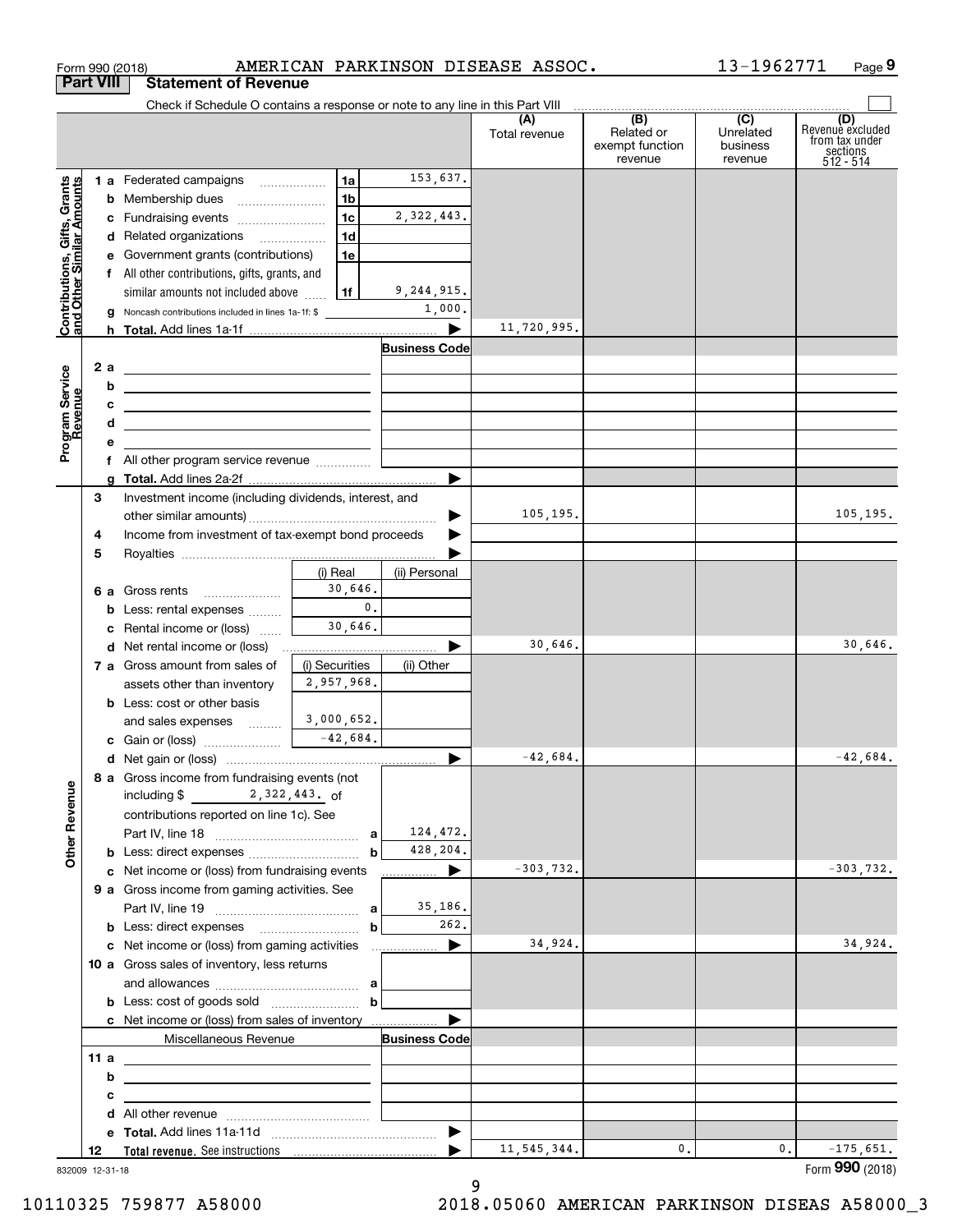Form 990 (2018) AMERICAN PARKINSON DISEASE ASSOC 13-1962771 Page **Part IX Statement of Functional Expenses**

|              | Section 501(c)(3) and 501(c)(4) organizations must complete all columns. All other organizations must complete column (A).                                                                                  |                       |                                    |                                           |                                |  |  |  |  |  |
|--------------|-------------------------------------------------------------------------------------------------------------------------------------------------------------------------------------------------------------|-----------------------|------------------------------------|-------------------------------------------|--------------------------------|--|--|--|--|--|
|              | Check if Schedule O contains a response or note to any line in this Part IX                                                                                                                                 |                       |                                    |                                           |                                |  |  |  |  |  |
|              | Do not include amounts reported on lines 6b,<br>7b, 8b, 9b, and 10b of Part VIII.                                                                                                                           | (A)<br>Total expenses | (B)<br>Program service<br>expenses | (C)<br>Management and<br>general expenses | (D)<br>Fundraising<br>expenses |  |  |  |  |  |
| 1.           | Grants and other assistance to domestic organizations                                                                                                                                                       |                       |                                    |                                           |                                |  |  |  |  |  |
|              | and domestic governments. See Part IV, line 21                                                                                                                                                              | 2,887,141.            | 2,887,141.                         |                                           |                                |  |  |  |  |  |
| $\mathbf{2}$ | Grants and other assistance to domestic                                                                                                                                                                     |                       |                                    |                                           |                                |  |  |  |  |  |
|              | individuals. See Part IV, line 22                                                                                                                                                                           |                       |                                    |                                           |                                |  |  |  |  |  |
| 3            | Grants and other assistance to foreign                                                                                                                                                                      |                       |                                    |                                           |                                |  |  |  |  |  |
|              | organizations, foreign governments, and foreign                                                                                                                                                             |                       |                                    |                                           |                                |  |  |  |  |  |
|              | individuals. See Part IV, lines 15 and 16                                                                                                                                                                   |                       |                                    |                                           |                                |  |  |  |  |  |
| 4            | Benefits paid to or for members                                                                                                                                                                             |                       |                                    |                                           |                                |  |  |  |  |  |
| 5            | Compensation of current officers, directors,                                                                                                                                                                |                       |                                    |                                           |                                |  |  |  |  |  |
|              | trustees, and key employees                                                                                                                                                                                 | 554,665.              | 399,947.                           | 91,564.                                   | 63, 154.                       |  |  |  |  |  |
| 6            | Compensation not included above, to disqualified                                                                                                                                                            |                       |                                    |                                           |                                |  |  |  |  |  |
|              | persons (as defined under section 4958(f)(1)) and                                                                                                                                                           |                       |                                    |                                           |                                |  |  |  |  |  |
|              | persons described in section 4958(c)(3)(B)                                                                                                                                                                  |                       |                                    |                                           |                                |  |  |  |  |  |
| 7            |                                                                                                                                                                                                             | 2,527,263.            | 1,822,308.                         | 417,201.                                  | 287,754.                       |  |  |  |  |  |
| 8            | Pension plan accruals and contributions (include                                                                                                                                                            |                       |                                    |                                           |                                |  |  |  |  |  |
|              | section 401(k) and 403(b) employer contributions)                                                                                                                                                           | 250,334.              | 180,506.                           | 41,325.                                   | 28,503.                        |  |  |  |  |  |
| 9            |                                                                                                                                                                                                             | 348,633.              | 251, 385.                          | $\overline{57,552}$ .                     | 39,696.                        |  |  |  |  |  |
| 10           |                                                                                                                                                                                                             | 210,575.              | 151,837.                           | 34,762.                                   | 23,976.                        |  |  |  |  |  |
| 11           | Fees for services (non-employees):                                                                                                                                                                          |                       |                                    |                                           |                                |  |  |  |  |  |
| a            |                                                                                                                                                                                                             |                       |                                    |                                           |                                |  |  |  |  |  |
| b            |                                                                                                                                                                                                             | 81,836.               | 59,009.                            | 13,509.                                   | 9,318.                         |  |  |  |  |  |
|              |                                                                                                                                                                                                             | 59,000.               | 42,543.                            | 9,740.                                    | 6,717.                         |  |  |  |  |  |
| d            | Lobbying                                                                                                                                                                                                    |                       |                                    |                                           |                                |  |  |  |  |  |
|              | Professional fundraising services. See Part IV, line 17                                                                                                                                                     | 166, 126.             |                                    |                                           | 166, 126.                      |  |  |  |  |  |
|              | Investment management fees                                                                                                                                                                                  | 31,842.               | 22,926.                            | 5,413.                                    | 3,503.                         |  |  |  |  |  |
|              | g Other. (If line 11g amount exceeds 10% of line 25,                                                                                                                                                        |                       |                                    |                                           |                                |  |  |  |  |  |
|              | column (A) amount, list line 11g expenses on Sch O.)                                                                                                                                                        | 746,060.              | 598,608.                           | 99,640.                                   | 47,812.                        |  |  |  |  |  |
| 12           |                                                                                                                                                                                                             | 305, 377.             | 219,903.                           | 51,770.                                   | 33,704.                        |  |  |  |  |  |
| 13           |                                                                                                                                                                                                             | 378,296.              | 253, 268.                          | 51,965.                                   | 73,063.                        |  |  |  |  |  |
| 14           |                                                                                                                                                                                                             | 344,844.              | 211,139.                           | 36,327.                                   | 97,378.                        |  |  |  |  |  |
| 15           |                                                                                                                                                                                                             |                       |                                    |                                           |                                |  |  |  |  |  |
| 16           |                                                                                                                                                                                                             | 171,550.              | 124,462.                           | 28,494.                                   | 18,594.                        |  |  |  |  |  |
| 17           |                                                                                                                                                                                                             | 424,896.              | 345, 366.                          | 79,068.                                   | 462.                           |  |  |  |  |  |
| 18           | Payments of travel or entertainment expenses                                                                                                                                                                |                       |                                    |                                           |                                |  |  |  |  |  |
|              | for any federal, state, or local public officials                                                                                                                                                           |                       |                                    |                                           |                                |  |  |  |  |  |
| 19           | Conferences, conventions, and meetings                                                                                                                                                                      |                       |                                    |                                           |                                |  |  |  |  |  |
| 20           | Interest                                                                                                                                                                                                    |                       |                                    |                                           |                                |  |  |  |  |  |
| 21           |                                                                                                                                                                                                             |                       |                                    |                                           |                                |  |  |  |  |  |
| 22           | Depreciation, depletion, and amortization                                                                                                                                                                   | 144,521.              | 104,208.                           | 23,858.                                   | 16,455.                        |  |  |  |  |  |
| 23           | Insurance                                                                                                                                                                                                   | 73,361.               | 52,898.                            | 12, 110.                                  | 8,353.                         |  |  |  |  |  |
| 24           | Other expenses. Itemize expenses not covered<br>above. (List miscellaneous expenses in line 24e. If line<br>24e amount exceeds 10% of line 25, column (A)<br>amount, list line 24e expenses on Schedule O.) |                       |                                    |                                           |                                |  |  |  |  |  |
| a            | POSTAGE                                                                                                                                                                                                     | 891,921.              | 438,349.                           | 30, 328.                                  | 423, 244.                      |  |  |  |  |  |
| b            | STATIONERY AND PRINTING                                                                                                                                                                                     | 747, 779.             | 455,874.                           | 44,744.                                   | 247,161.                       |  |  |  |  |  |
|              | MAILINGS                                                                                                                                                                                                    | 234,704.              | 107, 237.                          | 4,767.                                    | 122,700.                       |  |  |  |  |  |
| d            | MAINTENANCE AND REPAIRS                                                                                                                                                                                     | 87,636.               | 63,191.                            | 14,467.                                   | 9,978.                         |  |  |  |  |  |
|              | e All other expenses                                                                                                                                                                                        | 187,648.              | 136,495.                           | 31, 248.                                  | 19,905.                        |  |  |  |  |  |
| 25           | Total functional expenses. Add lines 1 through 24e                                                                                                                                                          | 11,856,008.           | 8,928,600.                         | 1,179,852.                                | 1,747,556.                     |  |  |  |  |  |
| 26           | Joint costs. Complete this line only if the organization                                                                                                                                                    |                       |                                    |                                           |                                |  |  |  |  |  |
|              | reported in column (B) joint costs from a combined                                                                                                                                                          |                       |                                    |                                           |                                |  |  |  |  |  |
|              | educational campaign and fundraising solicitation.                                                                                                                                                          |                       |                                    |                                           |                                |  |  |  |  |  |

10

832010 12-31-18

 $Check here$ 

Check here  $\begin{array}{|c|c|c|c|c|}\hline \text{ } & \text{ if following SOP 98-2 (ASC 958-720)} \hline \end{array}$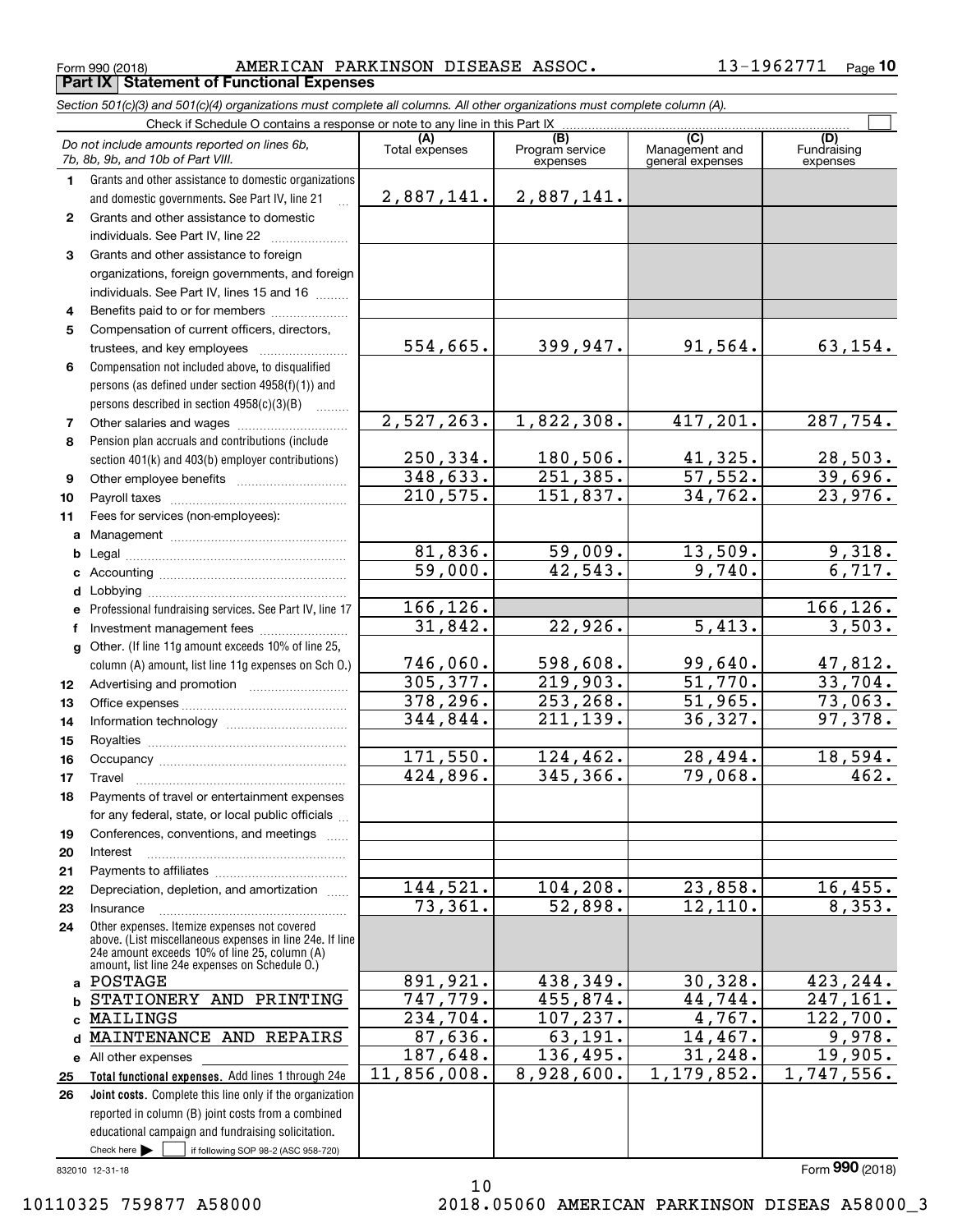# **(A)**Check if Schedule O contains a response or note to any line in this Part X

**Part X Balance Sheet**

|          |                                                                                                                                | (A)<br>Beginning of year |                         | (B)<br>End of year          |
|----------|--------------------------------------------------------------------------------------------------------------------------------|--------------------------|-------------------------|-----------------------------|
| 1        |                                                                                                                                | 4,531,791.               | $\blacksquare$          | 5,815,190.                  |
| 2        |                                                                                                                                | 2,391,899.               | $\overline{2}$          | 855, 246.                   |
| з        |                                                                                                                                | 10, 261.                 | $\overline{\mathbf{3}}$ | 45,037.                     |
| 4        |                                                                                                                                | 403,053.                 | $\overline{4}$          | 1,138,876.                  |
| 5        | Loans and other receivables from current and former officers, directors,                                                       |                          |                         |                             |
|          | trustees, key employees, and highest compensated employees. Complete                                                           |                          |                         |                             |
|          |                                                                                                                                |                          | 5                       |                             |
| 6        | Loans and other receivables from other disqualified persons (as defined under                                                  |                          |                         |                             |
|          | section 4958(f)(1)), persons described in section 4958(c)(3)(B), and contributing                                              |                          |                         |                             |
|          | employers and sponsoring organizations of section 501(c)(9) voluntary                                                          |                          |                         |                             |
|          | employees' beneficiary organizations (see instr). Complete Part II of Sch L                                                    |                          | 6                       |                             |
| 7        |                                                                                                                                |                          | $\overline{7}$          |                             |
| 8        |                                                                                                                                |                          | 8                       |                             |
| 9        | Prepaid expenses and deferred charges                                                                                          | 373,549.                 | $\mathbf{9}$            | 339,745.                    |
|          | 10a Land, buildings, and equipment: cost or other                                                                              |                          |                         |                             |
|          | basis. Complete Part VI of Schedule D    10a   3,967,043.                                                                      |                          |                         |                             |
|          | 1,627,702.<br><b>Label</b> 10b<br><b>b</b> Less: accumulated depreciation                                                      | 2,458,987.               | 10 <sub>c</sub>         | 2,339,341.                  |
| 11       |                                                                                                                                |                          | 11                      |                             |
| 12       |                                                                                                                                | 2, 225, 817.             | 12                      | 2,445,120.                  |
| 13       |                                                                                                                                |                          | 13                      |                             |
| 14       |                                                                                                                                | 0.                       | 14                      |                             |
| 15       |                                                                                                                                | 12, 395, 357.            | 15                      | 3,545,880.<br>16, 524, 435. |
| 16       |                                                                                                                                | 556,422.                 | 16                      | 542,608.                    |
| 17       |                                                                                                                                | 1, 252, 745.             | 17                      | 2,080,272.                  |
| 18<br>19 |                                                                                                                                | 220, 390.                | 18<br>19                | 399,625.                    |
| 20       |                                                                                                                                |                          | 20                      |                             |
| 21       | Escrow or custodial account liability. Complete Part IV of Schedule D                                                          |                          | 21                      |                             |
| 22       | $\mathcal{L}$ . The contract of $\mathcal{L}$<br>Loans and other payables to current and former officers, directors, trustees, |                          |                         |                             |
|          | key employees, highest compensated employees, and disqualified persons.                                                        |                          |                         |                             |
|          | Complete Part II of Schedule L                                                                                                 |                          | 22                      |                             |
| 23       | Secured mortgages and notes payable to unrelated third parties<br>.                                                            |                          | 23                      |                             |
| 24       | Unsecured notes and loans payable to unrelated third parties                                                                   |                          | 24                      |                             |
| 25       | Other liabilities (including federal income tax, payables to related third                                                     |                          |                         |                             |
|          | parties, and other liabilities not included on lines 17-24). Complete Part X of                                                |                          |                         |                             |
|          | Schedule D                                                                                                                     | 64,786.                  | 25                      | 54,052.                     |
| 26       | Total liabilities. Add lines 17 through 25                                                                                     | 2,094,343.               | 26                      | 3,076,557.                  |
|          | Organizations that follow SFAS 117 (ASC 958), check here $\blacktriangleright \quad \boxed{X}$ and                             |                          |                         |                             |
|          | complete lines 27 through 29, and lines 33 and 34.                                                                             |                          |                         |                             |
| 27       |                                                                                                                                | 7,672,033.               | 27                      | 7,336,607.                  |
| 28       | Temporarily restricted net assets                                                                                              | $\overline{2,456,037}$ . | 28                      | 4,665,961.                  |
| 29       | Permanently restricted net assets                                                                                              | 172,944.                 | 29                      | 1,445,310.                  |
|          | Organizations that do not follow SFAS 117 (ASC 958), check here $\blacktriangleright$                                          |                          |                         |                             |
|          | and complete lines 30 through 34.                                                                                              |                          |                         |                             |
| 30       |                                                                                                                                |                          | 30                      |                             |
| 31       | Paid-in or capital surplus, or land, building, or equipment fund                                                               |                          | 31                      |                             |
| 32       | Retained earnings, endowment, accumulated income, or other funds                                                               |                          | 32                      |                             |
| 33       | Total net assets or fund balances                                                                                              | $10, 301, 014$ .         | 33                      | 13,447,878.                 |
| 34       | Total liabilities and net assets/fund balances                                                                                 | 12,395,357.              | 34                      | 16, 524, 435.               |
|          |                                                                                                                                |                          |                         | Form 990 (2018)             |

 $\mathcal{L}^{\text{max}}$ 

**Assets**

**Liabilities**

Liabilities

**Net Assets or Fund Balances**

Net Assets or Fund Balances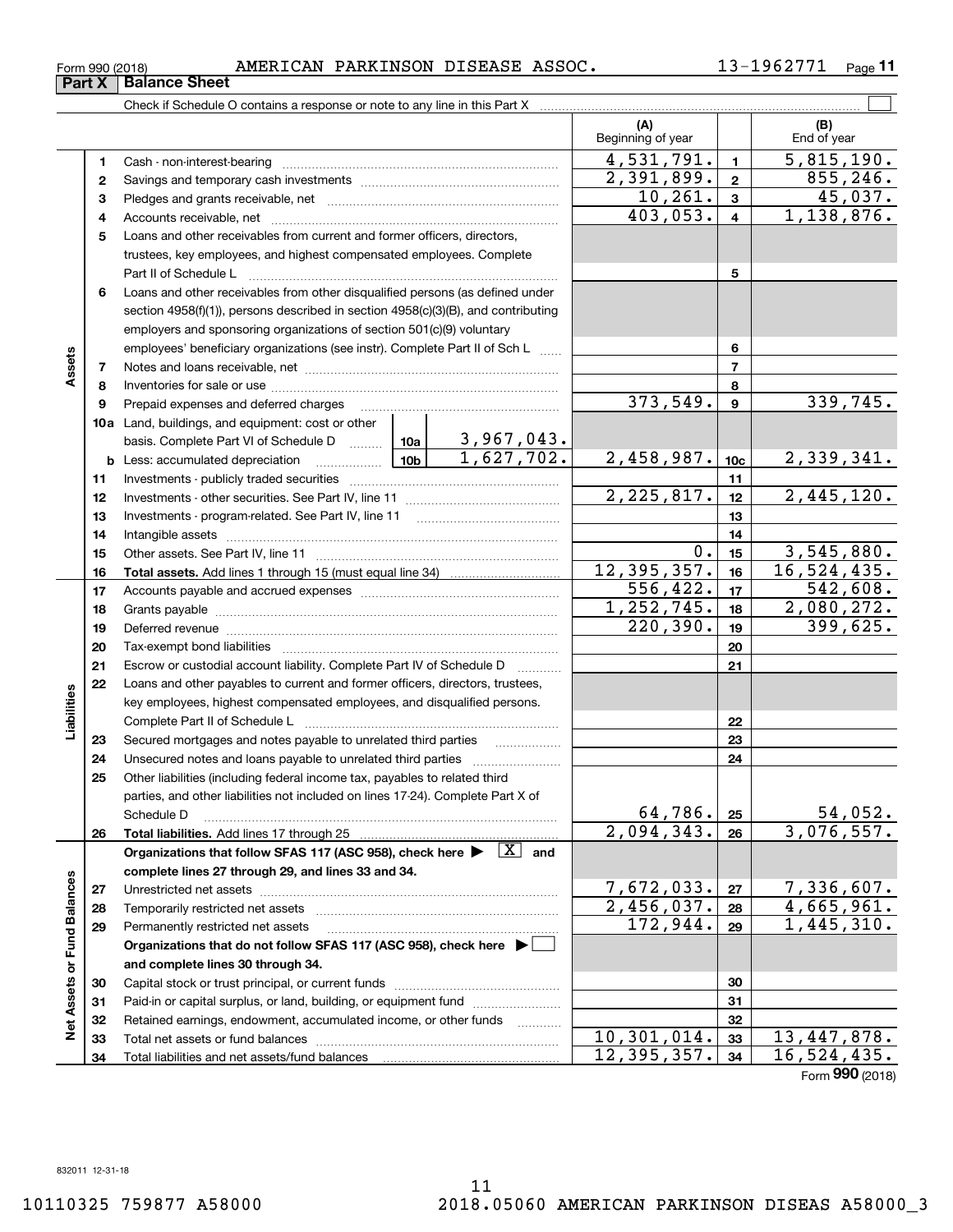|    | AMERICAN PARKINSON DISEASE ASSOC.<br>Form 990 (2018)                                                                            |                         | 13-1962771     |           | Page 12                 |
|----|---------------------------------------------------------------------------------------------------------------------------------|-------------------------|----------------|-----------|-------------------------|
|    | Part XI<br>Reconciliation of Net Assets                                                                                         |                         |                |           |                         |
|    | Check if Schedule O contains a response or note to any line in this Part XI                                                     |                         |                |           | $\overline{\mathtt{x}}$ |
|    |                                                                                                                                 |                         |                |           |                         |
| 1  |                                                                                                                                 | $\mathbf{1}$            | 11,545,344.    |           |                         |
| 2  | Total expenses (must equal Part IX, column (A), line 25)                                                                        | $\mathbf{2}$            | 11,856,008.    |           |                         |
| з  | Revenue less expenses. Subtract line 2 from line 1                                                                              | 3                       | $-310,664.$    |           |                         |
| 4  |                                                                                                                                 | $\overline{\mathbf{4}}$ | 10,301,014.    |           |                         |
| 5  | Net unrealized gains (losses) on investments                                                                                    | 5                       |                |           | $-92,795.$              |
| 6  | Donated services and use of facilities                                                                                          | 6                       |                |           |                         |
| 7  | Investment expenses                                                                                                             | $\overline{7}$          |                |           |                         |
| 8  | Prior period adjustments                                                                                                        | 8                       | 3,675,843.     |           |                         |
| 9  | Other changes in net assets or fund balances (explain in Schedule O)                                                            | 9                       | $-125,520.$    |           |                         |
| 10 | Net assets or fund balances at end of year. Combine lines 3 through 9 (must equal Part X, line 33,                              |                         |                |           |                         |
|    | column (B))                                                                                                                     | 10                      | 13,447,878.    |           |                         |
|    | Part XII Financial Statements and Reporting                                                                                     |                         |                |           |                         |
|    |                                                                                                                                 |                         |                |           | $\vert X \vert$         |
|    |                                                                                                                                 |                         |                | Yes       | No                      |
| 1  | $\boxed{\mathbf{X}}$ Accrual<br>Accounting method used to prepare the Form 990: <u>[16</u> ] Cash<br>Other                      |                         |                |           |                         |
|    | If the organization changed its method of accounting from a prior year or checked "Other," explain in Schedule O.               |                         |                |           |                         |
|    | 2a Were the organization's financial statements compiled or reviewed by an independent accountant?                              |                         | 2a             |           | Χ                       |
|    | If "Yes," check a box below to indicate whether the financial statements for the year were compiled or reviewed on a            |                         |                |           |                         |
|    | separate basis, consolidated basis, or both:                                                                                    |                         |                |           |                         |
|    | Both consolidated and separate basis<br>Separate basis<br><b>Consolidated basis</b>                                             |                         |                |           |                         |
|    | <b>b</b> Were the organization's financial statements audited by an independent accountant?                                     |                         | 2 <sub>b</sub> | х         |                         |
|    | If "Yes," check a box below to indicate whether the financial statements for the year were audited on a separate basis,         |                         |                |           |                         |
|    | consolidated basis, or both:                                                                                                    |                         |                |           |                         |
|    | $X$ Separate basis<br>Consolidated basis<br>Both consolidated and separate basis                                                |                         |                |           |                         |
|    | c If "Yes" to line 2a or 2b, does the organization have a committee that assumes responsibility for oversight of the audit,     |                         |                |           |                         |
|    |                                                                                                                                 |                         | 2c             | х         |                         |
|    | If the organization changed either its oversight process or selection process during the tax year, explain in Schedule O.       |                         |                |           |                         |
|    | 3a As a result of a federal award, was the organization required to undergo an audit or audits as set forth in the Single Audit |                         |                |           |                         |
|    | Act and OMB Circular A-133?                                                                                                     |                         | 3a             |           | x                       |
|    | b If "Yes," did the organization undergo the required audit or audits? If the organization did not undergo the required audit   |                         |                |           |                         |
|    |                                                                                                                                 |                         | 3b             |           |                         |
|    |                                                                                                                                 |                         |                | $000 - 1$ |                         |

Form (2018) **990**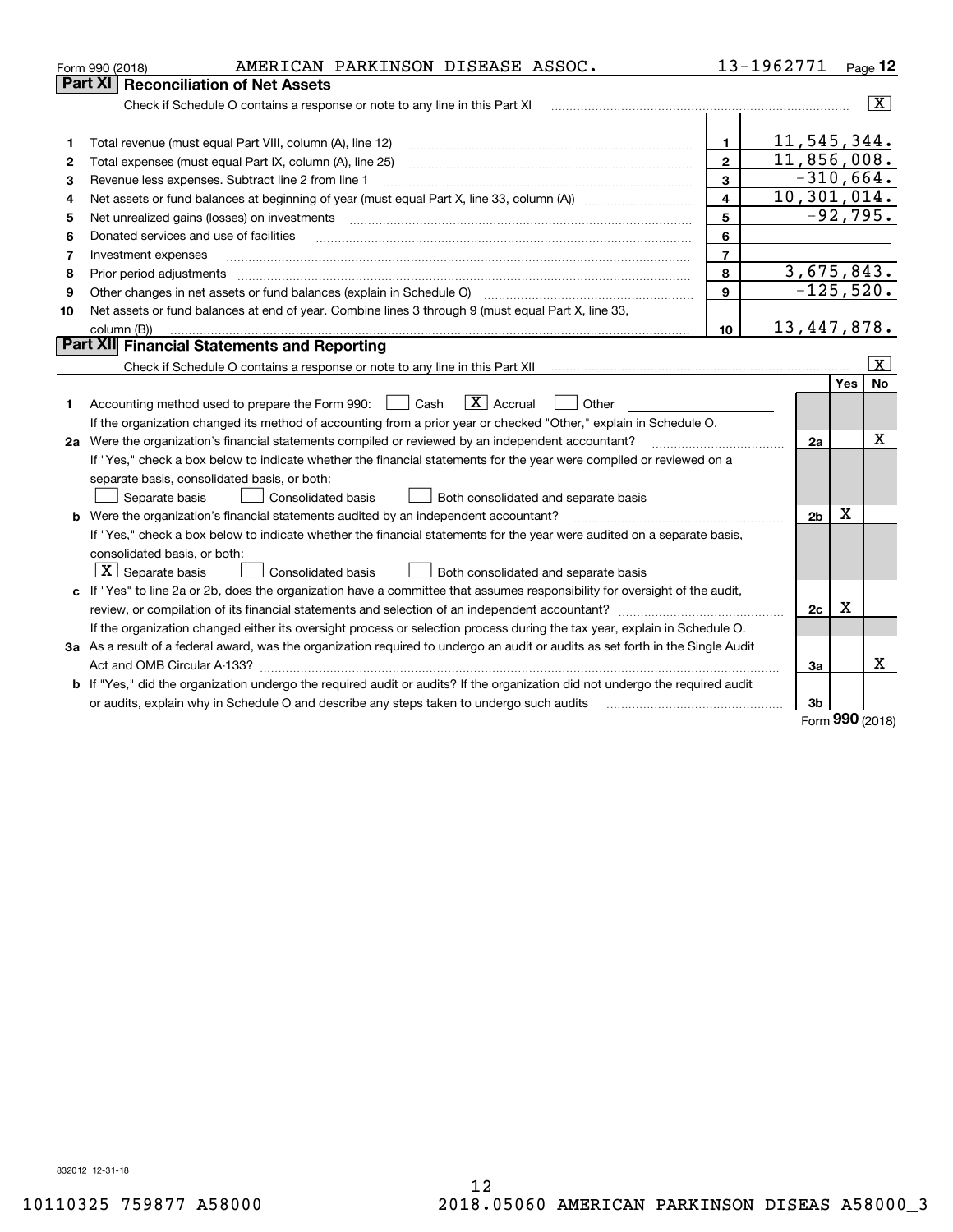| <b>SCHEDULE A</b> |
|-------------------|
|-------------------|

**(Form 990 or 990-EZ)**

### **Public Charity Status and Public Support**

**Complete if the organization is a section 501(c)(3) organization or a section 4947(a)(1) nonexempt charitable trust.**

| OMB No. 1545-0047                   |
|-------------------------------------|
| 2018                                |
| <b>Open to Public</b><br>Inspection |

| Attach to Form 990 or Form 990-EZ.<br>Department of the Treasury<br>Internal Revenue Service<br>Inspection<br>Go to www.irs.gov/Form990 for instructions and the latest information. |                     |                                       |                                                      |                                                                          |                                                                                                                                               |     | <b>Open to Public</b>           |                                                      |  |                                                    |
|--------------------------------------------------------------------------------------------------------------------------------------------------------------------------------------|---------------------|---------------------------------------|------------------------------------------------------|--------------------------------------------------------------------------|-----------------------------------------------------------------------------------------------------------------------------------------------|-----|---------------------------------|------------------------------------------------------|--|----------------------------------------------------|
|                                                                                                                                                                                      |                     | Name of the organization              |                                                      |                                                                          |                                                                                                                                               |     |                                 |                                                      |  | <b>Employer identification number</b>              |
|                                                                                                                                                                                      |                     |                                       |                                                      |                                                                          | AMERICAN PARKINSON DISEASE ASSOC.                                                                                                             |     |                                 |                                                      |  | 13-1962771                                         |
|                                                                                                                                                                                      | Part I              |                                       |                                                      |                                                                          | Reason for Public Charity Status (All organizations must complete this part.) See instructions.                                               |     |                                 |                                                      |  |                                                    |
|                                                                                                                                                                                      |                     |                                       |                                                      |                                                                          | The organization is not a private foundation because it is: (For lines 1 through 12, check only one box.)                                     |     |                                 |                                                      |  |                                                    |
| 1.                                                                                                                                                                                   |                     |                                       |                                                      |                                                                          | A church, convention of churches, or association of churches described in section 170(b)(1)(A)(i).                                            |     |                                 |                                                      |  |                                                    |
| 2                                                                                                                                                                                    |                     |                                       |                                                      |                                                                          | A school described in section 170(b)(1)(A)(ii). (Attach Schedule E (Form 990 or 990-EZ).)                                                     |     |                                 |                                                      |  |                                                    |
| з                                                                                                                                                                                    |                     |                                       |                                                      |                                                                          | A hospital or a cooperative hospital service organization described in section 170(b)(1)(A)(iii).                                             |     |                                 |                                                      |  |                                                    |
| 4                                                                                                                                                                                    |                     |                                       |                                                      |                                                                          | A medical research organization operated in conjunction with a hospital described in section 170(b)(1)(A)(iii). Enter the hospital's name,    |     |                                 |                                                      |  |                                                    |
|                                                                                                                                                                                      |                     | city, and state:                      |                                                      |                                                                          |                                                                                                                                               |     |                                 |                                                      |  |                                                    |
| 5                                                                                                                                                                                    |                     |                                       |                                                      |                                                                          | An organization operated for the benefit of a college or university owned or operated by a governmental unit described in                     |     |                                 |                                                      |  |                                                    |
|                                                                                                                                                                                      |                     |                                       |                                                      | section 170(b)(1)(A)(iv). (Complete Part II.)                            |                                                                                                                                               |     |                                 |                                                      |  |                                                    |
| 6                                                                                                                                                                                    |                     |                                       |                                                      |                                                                          | A federal, state, or local government or governmental unit described in section 170(b)(1)(A)(v).                                              |     |                                 |                                                      |  |                                                    |
| $\mathbf{7}$                                                                                                                                                                         | $\lfloor x \rfloor$ |                                       |                                                      |                                                                          | An organization that normally receives a substantial part of its support from a governmental unit or from the general public described in     |     |                                 |                                                      |  |                                                    |
|                                                                                                                                                                                      |                     |                                       |                                                      | section 170(b)(1)(A)(vi). (Complete Part II.)                            |                                                                                                                                               |     |                                 |                                                      |  |                                                    |
| 8                                                                                                                                                                                    |                     |                                       |                                                      |                                                                          | A community trust described in section 170(b)(1)(A)(vi). (Complete Part II.)                                                                  |     |                                 |                                                      |  |                                                    |
| 9                                                                                                                                                                                    |                     |                                       |                                                      |                                                                          | An agricultural research organization described in section 170(b)(1)(A)(ix) operated in conjunction with a land-grant college                 |     |                                 |                                                      |  |                                                    |
|                                                                                                                                                                                      |                     |                                       |                                                      |                                                                          | or university or a non-land-grant college of agriculture (see instructions). Enter the name, city, and state of the college or                |     |                                 |                                                      |  |                                                    |
|                                                                                                                                                                                      |                     | university:                           |                                                      |                                                                          |                                                                                                                                               |     |                                 |                                                      |  |                                                    |
| 10                                                                                                                                                                                   |                     |                                       |                                                      |                                                                          | An organization that normally receives: (1) more than 33 1/3% of its support from contributions, membership fees, and gross receipts from     |     |                                 |                                                      |  |                                                    |
|                                                                                                                                                                                      |                     |                                       |                                                      |                                                                          | activities related to its exempt functions - subject to certain exceptions, and (2) no more than 33 1/3% of its support from gross investment |     |                                 |                                                      |  |                                                    |
|                                                                                                                                                                                      |                     |                                       |                                                      |                                                                          | income and unrelated business taxable income (less section 511 tax) from businesses acquired by the organization after June 30, 1975.         |     |                                 |                                                      |  |                                                    |
|                                                                                                                                                                                      |                     |                                       |                                                      | See section 509(a)(2). (Complete Part III.)                              |                                                                                                                                               |     |                                 |                                                      |  |                                                    |
| 11                                                                                                                                                                                   |                     |                                       |                                                      |                                                                          | An organization organized and operated exclusively to test for public safety. See section 509(a)(4).                                          |     |                                 |                                                      |  |                                                    |
| 12                                                                                                                                                                                   |                     |                                       |                                                      |                                                                          | An organization organized and operated exclusively for the benefit of, to perform the functions of, or to carry out the purposes of one or    |     |                                 |                                                      |  |                                                    |
|                                                                                                                                                                                      |                     |                                       |                                                      |                                                                          | more publicly supported organizations described in section 509(a)(1) or section 509(a)(2). See section 509(a)(3). Check the box in            |     |                                 |                                                      |  |                                                    |
|                                                                                                                                                                                      |                     |                                       |                                                      |                                                                          | lines 12a through 12d that describes the type of supporting organization and complete lines 12e, 12f, and 12g.                                |     |                                 |                                                      |  |                                                    |
| а                                                                                                                                                                                    |                     |                                       |                                                      |                                                                          | Type I. A supporting organization operated, supervised, or controlled by its supported organization(s), typically by giving                   |     |                                 |                                                      |  |                                                    |
|                                                                                                                                                                                      |                     |                                       |                                                      |                                                                          | the supported organization(s) the power to regularly appoint or elect a majority of the directors or trustees of the supporting               |     |                                 |                                                      |  |                                                    |
|                                                                                                                                                                                      |                     |                                       |                                                      | organization. You must complete Part IV, Sections A and B.               |                                                                                                                                               |     |                                 |                                                      |  |                                                    |
| b                                                                                                                                                                                    |                     |                                       |                                                      |                                                                          | Type II. A supporting organization supervised or controlled in connection with its supported organization(s), by having                       |     |                                 |                                                      |  |                                                    |
|                                                                                                                                                                                      |                     |                                       |                                                      |                                                                          | control or management of the supporting organization vested in the same persons that control or manage the supported                          |     |                                 |                                                      |  |                                                    |
|                                                                                                                                                                                      |                     |                                       |                                                      | organization(s). You must complete Part IV, Sections A and C.            |                                                                                                                                               |     |                                 |                                                      |  |                                                    |
| c                                                                                                                                                                                    |                     |                                       |                                                      |                                                                          | Type III functionally integrated. A supporting organization operated in connection with, and functionally integrated with,                    |     |                                 |                                                      |  |                                                    |
|                                                                                                                                                                                      |                     |                                       |                                                      |                                                                          | its supported organization(s) (see instructions). You must complete Part IV, Sections A, D, and E.                                            |     |                                 |                                                      |  |                                                    |
| d                                                                                                                                                                                    |                     |                                       |                                                      |                                                                          | Type III non-functionally integrated. A supporting organization operated in connection with its supported organization(s)                     |     |                                 |                                                      |  |                                                    |
|                                                                                                                                                                                      |                     |                                       |                                                      |                                                                          | that is not functionally integrated. The organization generally must satisfy a distribution requirement and an attentiveness                  |     |                                 |                                                      |  |                                                    |
|                                                                                                                                                                                      |                     |                                       |                                                      |                                                                          | requirement (see instructions). You must complete Part IV, Sections A and D, and Part V.                                                      |     |                                 |                                                      |  |                                                    |
| е                                                                                                                                                                                    |                     |                                       |                                                      |                                                                          | Check this box if the organization received a written determination from the IRS that it is a Type I, Type II, Type III                       |     |                                 |                                                      |  |                                                    |
|                                                                                                                                                                                      |                     |                                       |                                                      |                                                                          | functionally integrated, or Type III non-functionally integrated supporting organization.                                                     |     |                                 |                                                      |  |                                                    |
|                                                                                                                                                                                      |                     |                                       | <b>f</b> Enter the number of supported organizations |                                                                          |                                                                                                                                               |     |                                 |                                                      |  |                                                    |
|                                                                                                                                                                                      |                     |                                       |                                                      | g Provide the following information about the supported organization(s). |                                                                                                                                               |     | (iv) Is the organization listed |                                                      |  |                                                    |
|                                                                                                                                                                                      |                     | (i) Name of supported<br>organization |                                                      | (ii) EIN                                                                 | (iii) Type of organization<br>(described on lines 1-10                                                                                        |     | in your governing document?     | (v) Amount of monetary<br>support (see instructions) |  | (vi) Amount of other<br>support (see instructions) |
|                                                                                                                                                                                      |                     |                                       |                                                      |                                                                          | above (see instructions))                                                                                                                     | Yes | No                              |                                                      |  |                                                    |
|                                                                                                                                                                                      |                     |                                       |                                                      |                                                                          |                                                                                                                                               |     |                                 |                                                      |  |                                                    |
|                                                                                                                                                                                      |                     |                                       |                                                      |                                                                          |                                                                                                                                               |     |                                 |                                                      |  |                                                    |
|                                                                                                                                                                                      |                     |                                       |                                                      |                                                                          |                                                                                                                                               |     |                                 |                                                      |  |                                                    |
|                                                                                                                                                                                      |                     |                                       |                                                      |                                                                          |                                                                                                                                               |     |                                 |                                                      |  |                                                    |
|                                                                                                                                                                                      |                     |                                       |                                                      |                                                                          |                                                                                                                                               |     |                                 |                                                      |  |                                                    |
|                                                                                                                                                                                      |                     |                                       |                                                      |                                                                          |                                                                                                                                               |     |                                 |                                                      |  |                                                    |
|                                                                                                                                                                                      |                     |                                       |                                                      |                                                                          |                                                                                                                                               |     |                                 |                                                      |  |                                                    |
|                                                                                                                                                                                      |                     |                                       |                                                      |                                                                          |                                                                                                                                               |     |                                 |                                                      |  |                                                    |
|                                                                                                                                                                                      |                     |                                       |                                                      |                                                                          |                                                                                                                                               |     |                                 |                                                      |  |                                                    |
|                                                                                                                                                                                      |                     |                                       |                                                      |                                                                          |                                                                                                                                               |     |                                 |                                                      |  |                                                    |

**Total**

LHA For Paperwork Reduction Act Notice, see the Instructions for Form 990 or 990-EZ. 832021 10-11-18 Schedule A (Form 990 or 990-EZ) 2018 13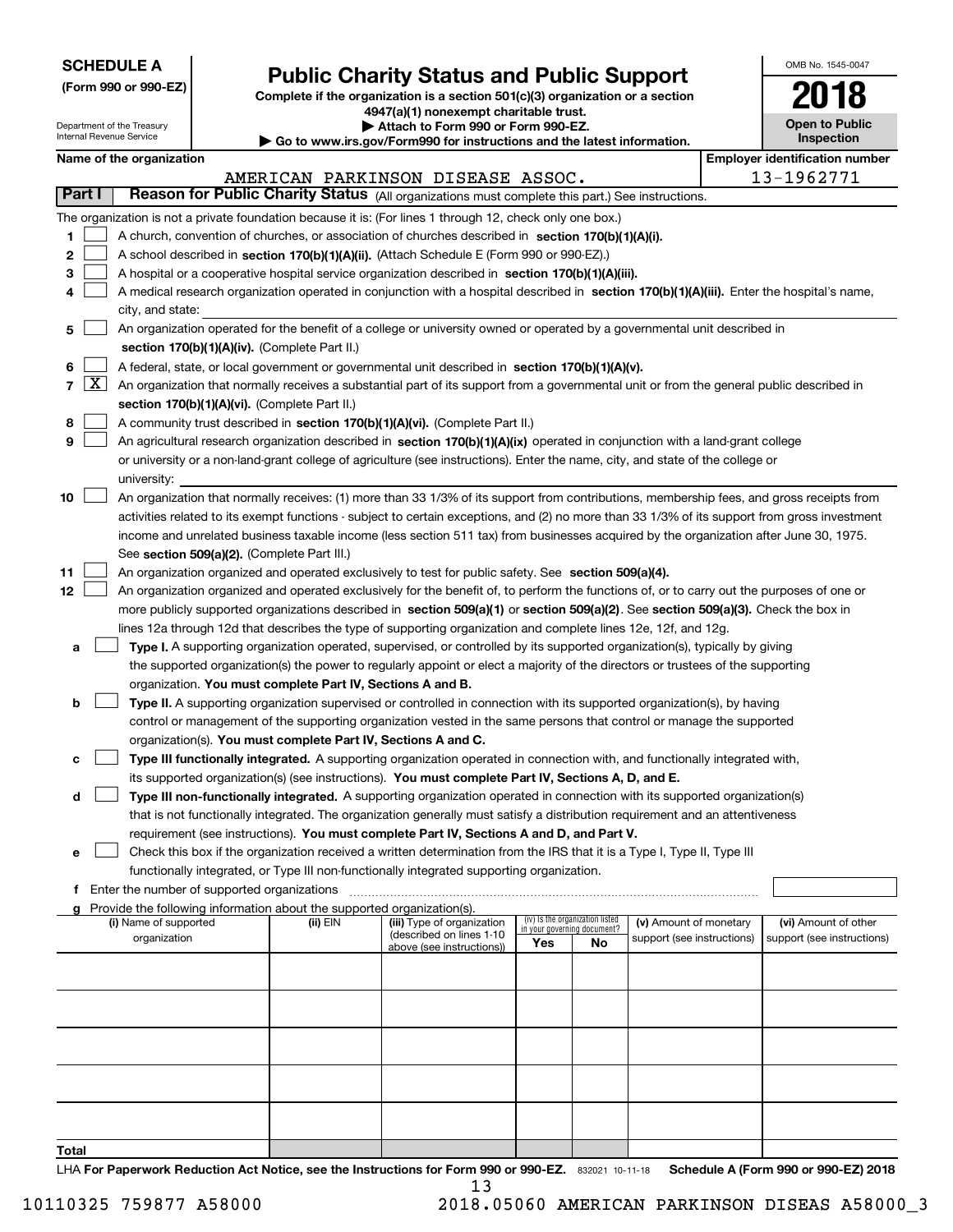### Schedule A (Form 990 or 990-EZ) 2018  $\,$   $\rm AMERICAN$   $\,$   $\rm PARKINSON$   $\,$   $\rm DISEASE$   $\,$   $\rm ASSOC$   $\,$   $\,$   $\,$   $\,$   $\,$   $\rm 13$  –  $\rm 1962771$   $\,$   $\rm Page$

(Complete only if you checked the box on line 5, 7, or 8 of Part I or if the organization failed to qualify under Part III. If the organization fails to qualify under the tests listed below, please complete Part III.) **Part II** | Support Schedule for Organizations Described in Sections 170(b)(1)(A)(iv) and 170(b)(1)(A)(vi)

|   | <b>Section A. Public Support</b>                                                                                                               |                       |            |                                                            |            |                                      |                                |
|---|------------------------------------------------------------------------------------------------------------------------------------------------|-----------------------|------------|------------------------------------------------------------|------------|--------------------------------------|--------------------------------|
|   | Calendar year (or fiscal year beginning in)                                                                                                    | (a) 2014              | $(b)$ 2015 | $(c)$ 2016                                                 | $(d)$ 2017 | (e) 2018                             | (f) Total                      |
|   | 1 Gifts, grants, contributions, and                                                                                                            |                       |            |                                                            |            |                                      |                                |
|   | membership fees received. (Do not                                                                                                              |                       |            |                                                            |            |                                      |                                |
|   | include any "unusual grants.")                                                                                                                 | 10570856.             |            | 8569054.11433538.10380340.11720995.52674783.               |            |                                      |                                |
|   | 2 Tax revenues levied for the organ-                                                                                                           |                       |            |                                                            |            |                                      |                                |
|   | ization's benefit and either paid to                                                                                                           |                       |            |                                                            |            |                                      |                                |
|   | or expended on its behalf                                                                                                                      |                       |            |                                                            |            |                                      |                                |
|   | 3 The value of services or facilities                                                                                                          |                       |            |                                                            |            |                                      |                                |
|   | furnished by a governmental unit to                                                                                                            |                       |            |                                                            |            |                                      |                                |
|   | the organization without charge                                                                                                                |                       |            |                                                            |            |                                      |                                |
|   | 4 Total. Add lines 1 through 3                                                                                                                 | 10570856.             |            | 8569054.11433538.10380340.11720995.52674783.               |            |                                      |                                |
|   | The portion of total contributions                                                                                                             |                       |            |                                                            |            |                                      |                                |
|   | by each person (other than a                                                                                                                   |                       |            |                                                            |            |                                      |                                |
|   | governmental unit or publicly                                                                                                                  |                       |            |                                                            |            |                                      |                                |
|   | supported organization) included                                                                                                               |                       |            |                                                            |            |                                      |                                |
|   | on line 1 that exceeds 2% of the                                                                                                               |                       |            |                                                            |            |                                      |                                |
|   | amount shown on line 11,                                                                                                                       |                       |            |                                                            |            |                                      |                                |
|   | column (f)                                                                                                                                     |                       |            |                                                            |            |                                      | 657,870.                       |
|   |                                                                                                                                                |                       |            |                                                            |            |                                      | 52016913.                      |
|   | 6 Public support. Subtract line 5 from line 4.<br><b>Section B. Total Support</b>                                                              |                       |            |                                                            |            |                                      |                                |
|   |                                                                                                                                                |                       |            |                                                            |            |                                      |                                |
|   | Calendar year (or fiscal year beginning in)                                                                                                    | (a) 2014<br>10570856. | $(b)$ 2015 | $(c)$ 2016<br>8569054.11433538.10380340.11720995.52674783. | $(d)$ 2017 | (e) 2018                             | (f) Total                      |
|   | <b>7</b> Amounts from line 4                                                                                                                   |                       |            |                                                            |            |                                      |                                |
|   | 8 Gross income from interest,                                                                                                                  |                       |            |                                                            |            |                                      |                                |
|   | dividends, payments received on                                                                                                                |                       |            |                                                            |            |                                      |                                |
|   | securities loans, rents, royalties,                                                                                                            |                       |            |                                                            |            |                                      |                                |
|   | and income from similar sources                                                                                                                | 115,609.              | 16,828.    | 84,744.                                                    | 97,991.    | 135,841.                             | 451,013.                       |
| 9 | Net income from unrelated business                                                                                                             |                       |            |                                                            |            |                                      |                                |
|   | activities, whether or not the                                                                                                                 |                       |            |                                                            |            |                                      |                                |
|   | business is regularly carried on                                                                                                               |                       |            |                                                            |            |                                      |                                |
|   | <b>10</b> Other income. Do not include gain                                                                                                    |                       |            |                                                            |            |                                      |                                |
|   | or loss from the sale of capital                                                                                                               |                       |            |                                                            |            |                                      |                                |
|   | assets (Explain in Part VI.)                                                                                                                   |                       |            | 4,786.                                                     |            |                                      | <u>4,786.</u>                  |
|   | 11 Total support. Add lines 7 through 10                                                                                                       |                       |            |                                                            |            |                                      | 53130582.                      |
|   | <b>12</b> Gross receipts from related activities, etc. (see instructions)                                                                      |                       |            |                                                            |            | 12                                   |                                |
|   | 13 First five years. If the Form 990 is for the organization's first, second, third, fourth, or fifth tax year as a section 501(c)(3)          |                       |            |                                                            |            |                                      |                                |
|   | organization, check this box and stop here                                                                                                     |                       |            |                                                            |            |                                      |                                |
|   | <b>Section C. Computation of Public Support Percentage</b>                                                                                     |                       |            |                                                            |            |                                      |                                |
|   | 14 Public support percentage for 2018 (line 6, column (f) divided by line 11, column (f) <i>manumeronoming</i>                                 |                       |            |                                                            |            | 14                                   | 97.90<br>$\frac{9}{6}$         |
|   |                                                                                                                                                |                       |            |                                                            |            | 15                                   | 97.65<br>%                     |
|   | 16a 33 1/3% support test - 2018. If the organization did not check the box on line 13, and line 14 is 33 1/3% or more, check this box and      |                       |            |                                                            |            |                                      |                                |
|   | stop here. The organization qualifies as a publicly supported organization                                                                     |                       |            |                                                            |            |                                      | $\blacktriangleright$ $\mid$ X |
|   | b 33 1/3% support test - 2017. If the organization did not check a box on line 13 or 16a, and line 15 is 33 1/3% or more, check this box       |                       |            |                                                            |            |                                      |                                |
|   | and stop here. The organization qualifies as a publicly supported organization                                                                 |                       |            |                                                            |            |                                      |                                |
|   | 17a 10% -facts-and-circumstances test - 2018. If the organization did not check a box on line 13, 16a, or 16b, and line 14 is 10% or more,     |                       |            |                                                            |            |                                      |                                |
|   | and if the organization meets the "facts-and-circumstances" test, check this box and stop here. Explain in Part VI how the organization        |                       |            |                                                            |            |                                      |                                |
|   | meets the "facts-and-circumstances" test. The organization qualifies as a publicly supported organization                                      |                       |            |                                                            |            |                                      |                                |
|   | <b>b 10% -facts-and-circumstances test - 2017.</b> If the organization did not check a box on line 13, 16a, 16b, or 17a, and line 15 is 10% or |                       |            |                                                            |            |                                      |                                |
|   | more, and if the organization meets the "facts-and-circumstances" test, check this box and stop here. Explain in Part VI how the               |                       |            |                                                            |            |                                      |                                |
|   | organization meets the "facts-and-circumstances" test. The organization qualifies as a publicly supported organization                         |                       |            |                                                            |            |                                      |                                |
|   | 18 Private foundation. If the organization did not check a box on line 13, 16a, 16b, 17a, or 17b, check this box and see instructions          |                       |            |                                                            |            |                                      |                                |
|   |                                                                                                                                                |                       |            |                                                            |            | Schodule A (Form 990 or 990-F7) 2018 |                                |

**Schedule A (Form 990 or 990-EZ) 2018**

832022 10-11-18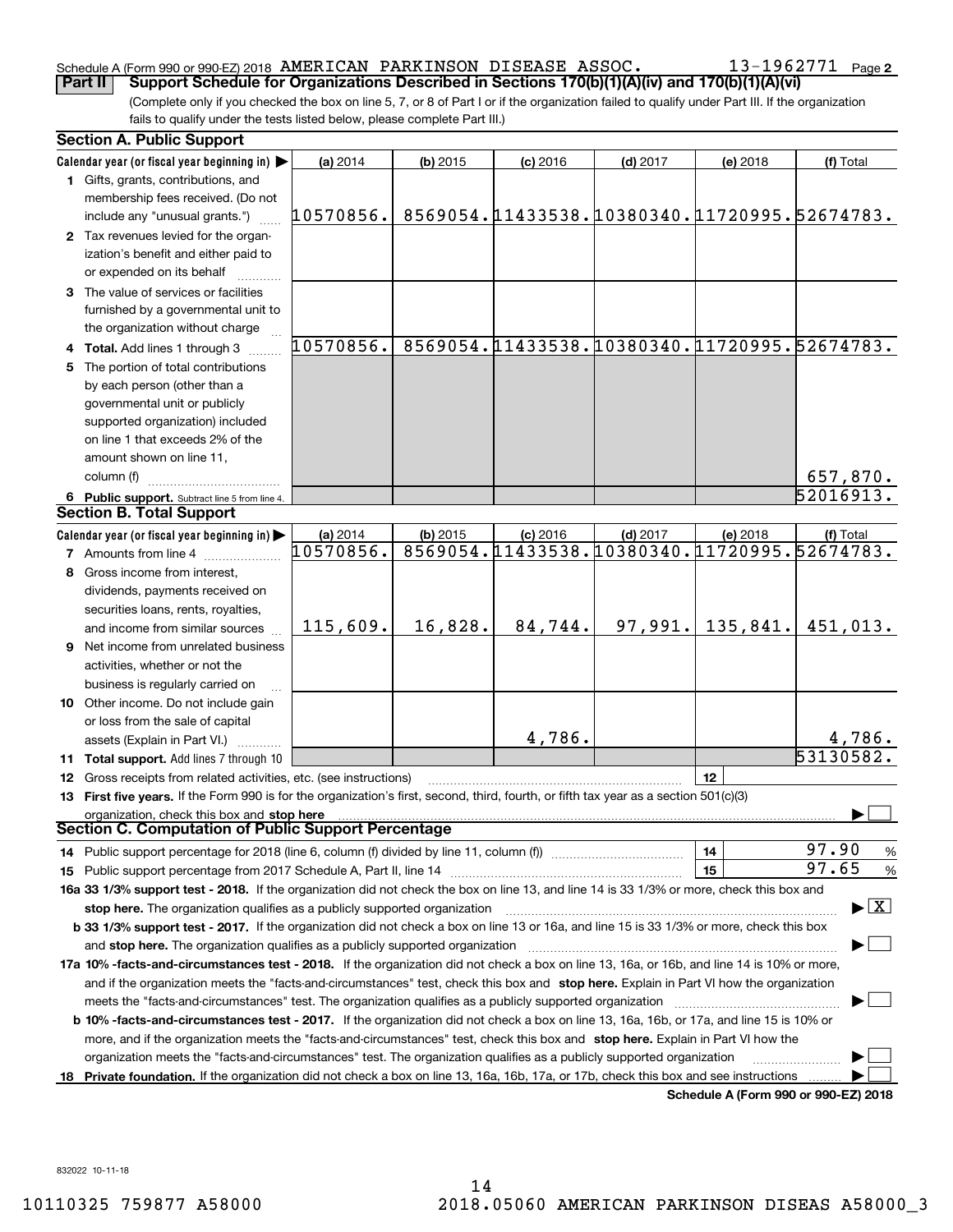#### Schedule A (Form 990 or 990-EZ) 2018  $\,$   $\rm AMERICAN$   $\,$   $\rm PARKINSON$   $\,$   $\rm DISEASE$   $\,$   $\rm ASSOC$   $\,$   $\,$   $\,$   $\,$   $\,$   $\rm 13$  –  $\rm 1962771$   $\,$   $\rm Page$ **Part III Support Schedule for Organizations Described in Section 509(a)(2)**

(Complete only if you checked the box on line 10 of Part I or if the organization failed to qualify under Part II. If the organization fails to qualify under the tests listed below, please complete Part II.)

|     | <b>Section A. Public Support</b>                                                                                                                                                                                                                                   |          |          |            |            |          |                                           |
|-----|--------------------------------------------------------------------------------------------------------------------------------------------------------------------------------------------------------------------------------------------------------------------|----------|----------|------------|------------|----------|-------------------------------------------|
|     | Calendar year (or fiscal year beginning in) $\blacktriangleright$                                                                                                                                                                                                  | (a) 2014 | (b) 2015 | $(c)$ 2016 | $(d)$ 2017 | (e) 2018 | (f) Total                                 |
|     | 1 Gifts, grants, contributions, and                                                                                                                                                                                                                                |          |          |            |            |          |                                           |
|     | membership fees received. (Do not                                                                                                                                                                                                                                  |          |          |            |            |          |                                           |
|     | include any "unusual grants.")                                                                                                                                                                                                                                     |          |          |            |            |          |                                           |
|     | <b>2</b> Gross receipts from admissions,<br>merchandise sold or services per-<br>formed, or facilities furnished in<br>any activity that is related to the<br>organization's tax-exempt purpose                                                                    |          |          |            |            |          |                                           |
|     | 3 Gross receipts from activities that<br>are not an unrelated trade or bus-                                                                                                                                                                                        |          |          |            |            |          |                                           |
|     | iness under section 513                                                                                                                                                                                                                                            |          |          |            |            |          |                                           |
|     | 4 Tax revenues levied for the organ-<br>ization's benefit and either paid to                                                                                                                                                                                       |          |          |            |            |          |                                           |
|     | or expended on its behalf                                                                                                                                                                                                                                          |          |          |            |            |          |                                           |
|     | 5 The value of services or facilities<br>furnished by a governmental unit to                                                                                                                                                                                       |          |          |            |            |          |                                           |
|     | the organization without charge                                                                                                                                                                                                                                    |          |          |            |            |          |                                           |
|     | <b>6 Total.</b> Add lines 1 through 5                                                                                                                                                                                                                              |          |          |            |            |          |                                           |
|     | 7a Amounts included on lines 1, 2, and<br>3 received from disqualified persons                                                                                                                                                                                     |          |          |            |            |          |                                           |
|     | <b>b</b> Amounts included on lines 2 and 3 received<br>from other than disqualified persons that<br>exceed the greater of \$5,000 or 1% of the<br>amount on line 13 for the year                                                                                   |          |          |            |            |          |                                           |
|     | c Add lines 7a and 7b                                                                                                                                                                                                                                              |          |          |            |            |          |                                           |
|     | 8 Public support. (Subtract line 7c from line 6.)<br><b>Section B. Total Support</b>                                                                                                                                                                               |          |          |            |            |          |                                           |
|     | Calendar year (or fiscal year beginning in)                                                                                                                                                                                                                        | (a) 2014 | (b) 2015 | $(c)$ 2016 | $(d)$ 2017 | (e) 2018 | (f) Total                                 |
|     | 9 Amounts from line 6                                                                                                                                                                                                                                              |          |          |            |            |          |                                           |
|     | <b>10a</b> Gross income from interest,<br>dividends, payments received on<br>securities loans, rents, royalties,<br>and income from similar sources                                                                                                                |          |          |            |            |          |                                           |
|     | <b>b</b> Unrelated business taxable income<br>(less section 511 taxes) from businesses                                                                                                                                                                             |          |          |            |            |          |                                           |
|     | acquired after June 30, 1975                                                                                                                                                                                                                                       |          |          |            |            |          |                                           |
|     | c Add lines 10a and 10b                                                                                                                                                                                                                                            |          |          |            |            |          |                                           |
|     | 11 Net income from unrelated business<br>activities not included in line 10b,<br>whether or not the business is<br>regularly carried on                                                                                                                            |          |          |            |            |          |                                           |
|     | <b>12</b> Other income. Do not include gain<br>or loss from the sale of capital<br>assets (Explain in Part VI.)                                                                                                                                                    |          |          |            |            |          |                                           |
|     | 13 Total support. (Add lines 9, 10c, 11, and 12.)                                                                                                                                                                                                                  |          |          |            |            |          |                                           |
|     | 14 First five years. If the Form 990 is for the organization's first, second, third, fourth, or fifth tax year as a section 501(c)(3) organization,                                                                                                                |          |          |            |            |          |                                           |
|     | check this box and stop here measurements and contact the contract of the contract of the contract of the contract of the contract of the contract of the contract of the contract of the contract of the contract of the cont                                     |          |          |            |            |          |                                           |
|     | <b>Section C. Computation of Public Support Percentage</b>                                                                                                                                                                                                         |          |          |            |            |          |                                           |
|     |                                                                                                                                                                                                                                                                    |          |          |            |            | 15       | %                                         |
| 16. | Public support percentage from 2017 Schedule A, Part III, line 15                                                                                                                                                                                                  |          |          |            |            | 16       | %                                         |
|     | <b>Section D. Computation of Investment Income Percentage</b>                                                                                                                                                                                                      |          |          |            |            |          |                                           |
|     | 17 Investment income percentage for 2018 (line 10c, column (f), divided by line 13, column (f))                                                                                                                                                                    |          |          |            |            | 17<br>18 | %                                         |
|     | 18 Investment income percentage from 2017 Schedule A, Part III, line 17<br>19a 33 1/3% support tests - 2018. If the organization did not check the box on line 14, and line 15 is more than 33 1/3%, and line 17 is not                                            |          |          |            |            |          | %                                         |
|     |                                                                                                                                                                                                                                                                    |          |          |            |            |          |                                           |
|     | more than 33 1/3%, check this box and stop here. The organization qualifies as a publicly supported organization                                                                                                                                                   |          |          |            |            |          |                                           |
|     | <b>b 33 1/3% support tests - 2017.</b> If the organization did not check a box on line 14 or line 19a, and line 16 is more than 33 1/3%, and                                                                                                                       |          |          |            |            |          |                                           |
|     | line 18 is not more than 33 1/3%, check this box and stop here. The organization qualifies as a publicly supported organization<br><b>Private foundation.</b> If the organization did not check a box on line 14, 19a, or 19b, check this box and see instructions |          |          |            |            |          |                                           |
| 20  | 832023 10-11-18                                                                                                                                                                                                                                                    |          |          |            |            |          | .<br>Schedule A (Form 990 or 990-EZ) 2018 |
|     |                                                                                                                                                                                                                                                                    |          | 15       |            |            |          |                                           |

10110325 759877 A58000 2018.05060 AMERICAN PARKINSON DISEAS A58000\_3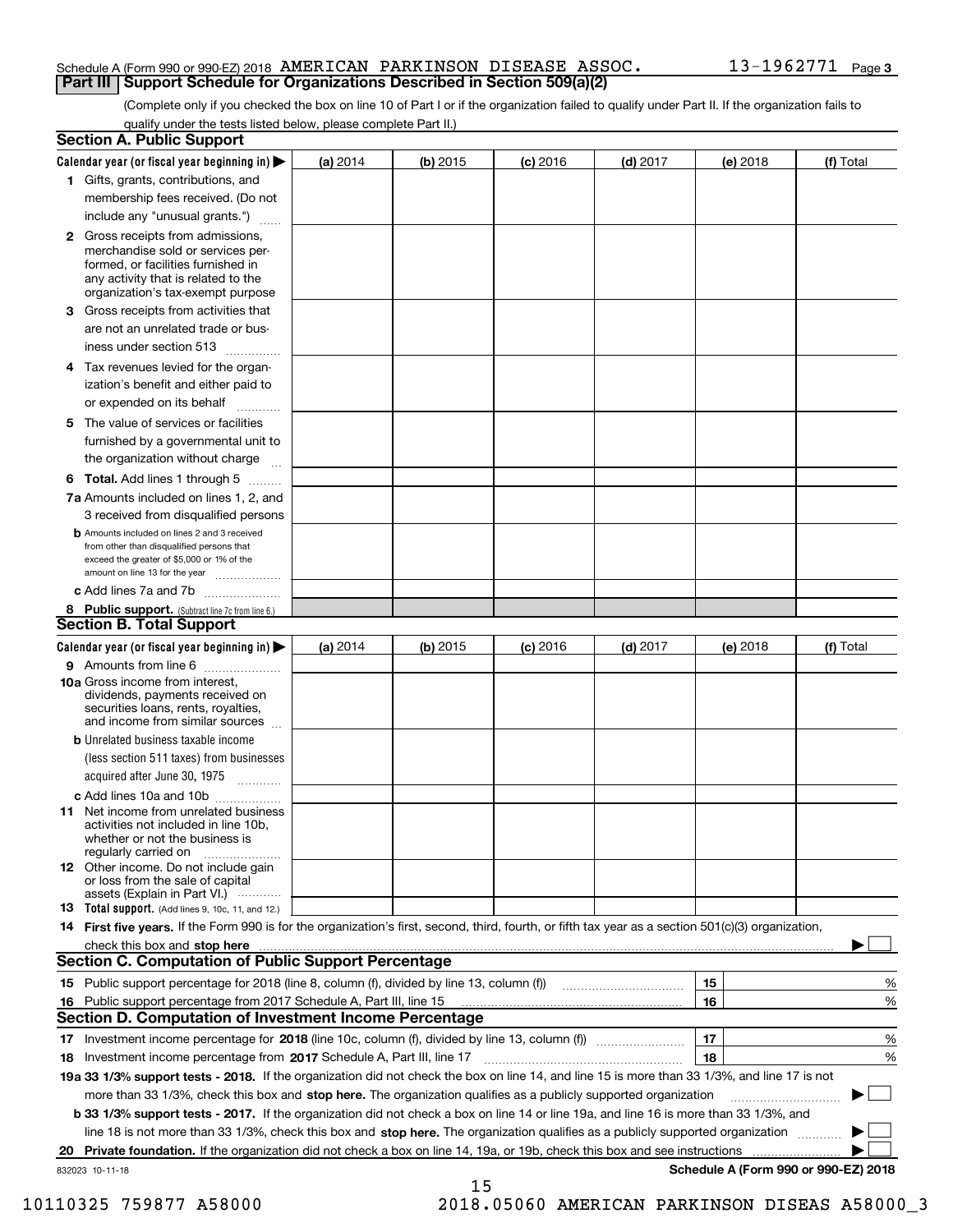#### Schedule A (Form 990 or 990-EZ) 2018  $\,$   $\rm AMERICAN$   $\,$   $\rm PARKINSON$   $\,$   $\rm DISEASE$   $\,$   $\rm ASSOC$   $\,$   $\,$   $\,$   $\,$   $\,$   $\rm 13$  –  $\rm 1962771$   $\,$   $\rm Page$

### **Part IV Supporting Organizations**

(Complete only if you checked a box in line 12 on Part I. If you checked 12a of Part I, complete Sections A and B. If you checked 12b of Part I, complete Sections A and C. If you checked 12c of Part I, complete Sections A, D, and E. If you checked 12d of Part I, complete Sections A and D, and complete Part V.)

#### **Section A. All Supporting Organizations**

- **1** Are all of the organization's supported organizations listed by name in the organization's governing documents? If "No," describe in **Part VI** how the supported organizations are designated. If designated by *class or purpose, describe the designation. If historic and continuing relationship, explain.*
- **2** Did the organization have any supported organization that does not have an IRS determination of status under section 509(a)(1) or (2)? If "Yes," explain in Part VI how the organization determined that the supported *organization was described in section 509(a)(1) or (2).*
- **3a** Did the organization have a supported organization described in section 501(c)(4), (5), or (6)? If "Yes," answer *(b) and (c) below.*
- **b** Did the organization confirm that each supported organization qualified under section 501(c)(4), (5), or (6) and satisfied the public support tests under section 509(a)(2)? If "Yes," describe in **Part VI** when and how the *organization made the determination.*
- **c**Did the organization ensure that all support to such organizations was used exclusively for section 170(c)(2)(B) purposes? If "Yes," explain in **Part VI** what controls the organization put in place to ensure such use.
- **4a***If* Was any supported organization not organized in the United States ("foreign supported organization")? *"Yes," and if you checked 12a or 12b in Part I, answer (b) and (c) below.*
- **b** Did the organization have ultimate control and discretion in deciding whether to make grants to the foreign supported organization? If "Yes," describe in **Part VI** how the organization had such control and discretion *despite being controlled or supervised by or in connection with its supported organizations.*
- **c** Did the organization support any foreign supported organization that does not have an IRS determination under sections 501(c)(3) and 509(a)(1) or (2)? If "Yes," explain in **Part VI** what controls the organization used *to ensure that all support to the foreign supported organization was used exclusively for section 170(c)(2)(B) purposes.*
- **5a** Did the organization add, substitute, or remove any supported organizations during the tax year? If "Yes," answer (b) and (c) below (if applicable). Also, provide detail in **Part VI,** including (i) the names and EIN *numbers of the supported organizations added, substituted, or removed; (ii) the reasons for each such action; (iii) the authority under the organization's organizing document authorizing such action; and (iv) how the action was accomplished (such as by amendment to the organizing document).*
- **b** Type I or Type II only. Was any added or substituted supported organization part of a class already designated in the organization's organizing document?
- **cSubstitutions only.**  Was the substitution the result of an event beyond the organization's control?
- **6** Did the organization provide support (whether in the form of grants or the provision of services or facilities) to **Part VI.** *If "Yes," provide detail in* support or benefit one or more of the filing organization's supported organizations? anyone other than (i) its supported organizations, (ii) individuals that are part of the charitable class benefited by one or more of its supported organizations, or (iii) other supporting organizations that also
- **7**Did the organization provide a grant, loan, compensation, or other similar payment to a substantial contributor *If "Yes," complete Part I of Schedule L (Form 990 or 990-EZ).* regard to a substantial contributor? (as defined in section 4958(c)(3)(C)), a family member of a substantial contributor, or a 35% controlled entity with
- **8** Did the organization make a loan to a disqualified person (as defined in section 4958) not described in line 7? *If "Yes," complete Part I of Schedule L (Form 990 or 990-EZ).*
- **9a** Was the organization controlled directly or indirectly at any time during the tax year by one or more in section 509(a)(1) or (2))? If "Yes," *provide detail in* <code>Part VI.</code> disqualified persons as defined in section 4946 (other than foundation managers and organizations described
- **b** Did one or more disqualified persons (as defined in line 9a) hold a controlling interest in any entity in which the supporting organization had an interest? If "Yes," provide detail in P**art VI**.
- **c**Did a disqualified person (as defined in line 9a) have an ownership interest in, or derive any personal benefit from, assets in which the supporting organization also had an interest? If "Yes," provide detail in P**art VI.**
- **10a** Was the organization subject to the excess business holdings rules of section 4943 because of section supporting organizations)? If "Yes," answer 10b below. 4943(f) (regarding certain Type II supporting organizations, and all Type III non-functionally integrated
- **b** Did the organization have any excess business holdings in the tax year? (Use Schedule C, Form 4720, to *determine whether the organization had excess business holdings.)*

832024 10-11-18

**3a3b3c4a4b4c5a 5b5c6789a 9b9c10a**

**Schedule A (Form 990 or 990-EZ) 2018**

**10b**

**YesNo**

**1**

**2**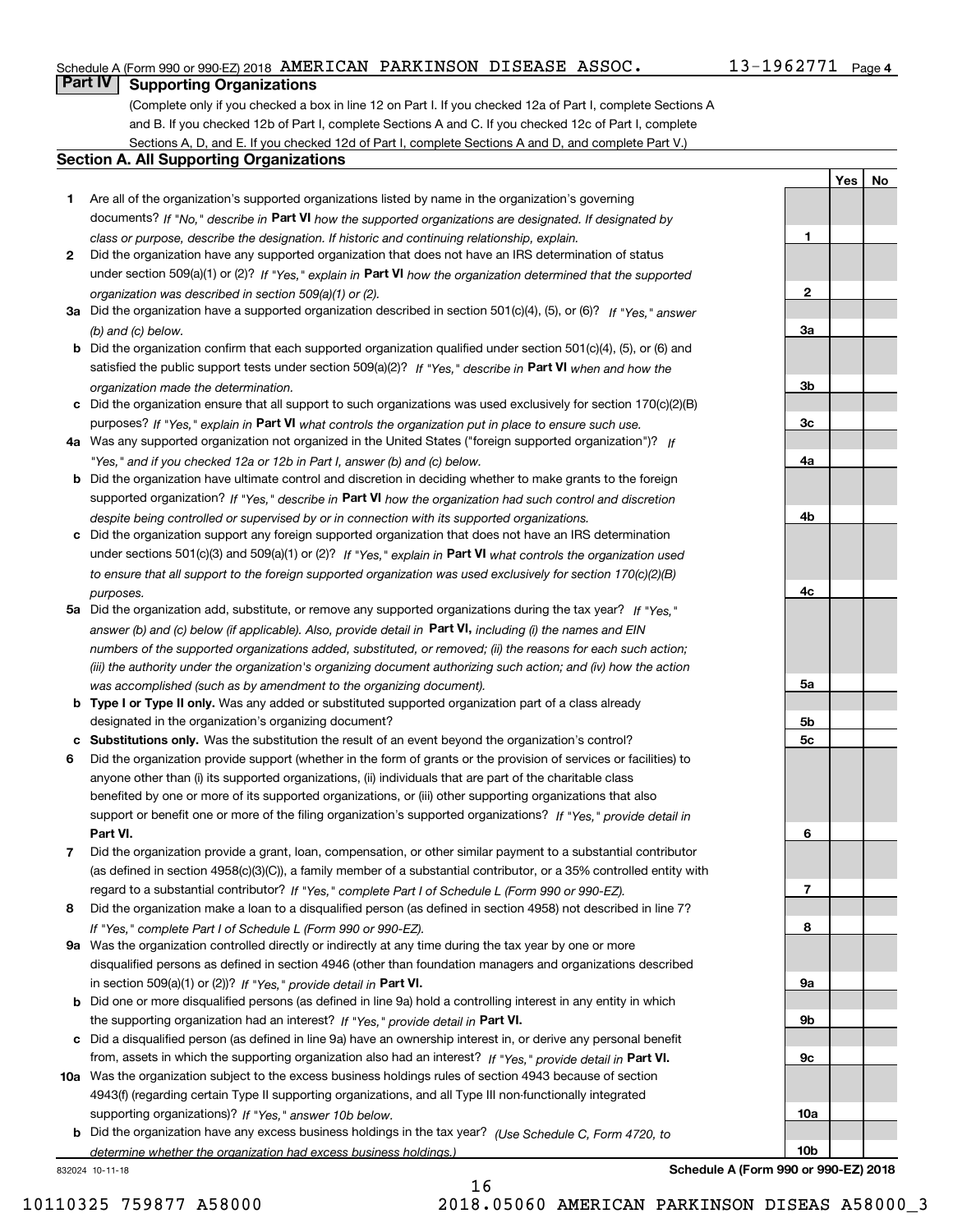#### **5** Schedule A (Form 990 or 990-EZ) 2018 Page AMERICAN PARKINSON DISEASE ASSOC. 13-1962771

|        | Part IV<br><b>Supporting Organizations (continued)</b>                                                                                                                                                        |                 |     |    |
|--------|---------------------------------------------------------------------------------------------------------------------------------------------------------------------------------------------------------------|-----------------|-----|----|
|        |                                                                                                                                                                                                               |                 | Yes | No |
| 11     | Has the organization accepted a gift or contribution from any of the following persons?                                                                                                                       |                 |     |    |
|        | a A person who directly or indirectly controls, either alone or together with persons described in (b) and (c)                                                                                                |                 |     |    |
|        | below, the governing body of a supported organization?                                                                                                                                                        | 11a             |     |    |
|        | <b>b</b> A family member of a person described in (a) above?                                                                                                                                                  | 11 <sub>b</sub> |     |    |
|        | c A 35% controlled entity of a person described in (a) or (b) above? If "Yes" to a, b, or c, provide detail in Part VI.                                                                                       | 11c             |     |    |
|        | <b>Section B. Type I Supporting Organizations</b>                                                                                                                                                             |                 |     |    |
|        |                                                                                                                                                                                                               |                 | Yes | No |
| 1.     | Did the directors, trustees, or membership of one or more supported organizations have the power to                                                                                                           |                 |     |    |
|        | regularly appoint or elect at least a majority of the organization's directors or trustees at all times during the                                                                                            |                 |     |    |
|        | tax year? If "No," describe in Part VI how the supported organization(s) effectively operated, supervised, or                                                                                                 |                 |     |    |
|        |                                                                                                                                                                                                               |                 |     |    |
|        | controlled the organization's activities. If the organization had more than one supported organization,                                                                                                       |                 |     |    |
|        | describe how the powers to appoint and/or remove directors or trustees were allocated among the supported                                                                                                     | 1               |     |    |
| 2      | organizations and what conditions or restrictions, if any, applied to such powers during the tax year.<br>Did the organization operate for the benefit of any supported organization other than the supported |                 |     |    |
|        |                                                                                                                                                                                                               |                 |     |    |
|        | organization(s) that operated, supervised, or controlled the supporting organization? If "Yes," explain in                                                                                                    |                 |     |    |
|        | Part VI how providing such benefit carried out the purposes of the supported organization(s) that operated,                                                                                                   | 2               |     |    |
|        | supervised, or controlled the supporting organization.<br><b>Section C. Type II Supporting Organizations</b>                                                                                                  |                 |     |    |
|        |                                                                                                                                                                                                               |                 | Yes | No |
|        | Were a majority of the organization's directors or trustees during the tax year also a majority of the directors                                                                                              |                 |     |    |
| 1.     | or trustees of each of the organization's supported organization(s)? If "No," describe in Part VI how control                                                                                                 |                 |     |    |
|        |                                                                                                                                                                                                               |                 |     |    |
|        | or management of the supporting organization was vested in the same persons that controlled or managed                                                                                                        |                 |     |    |
|        | the supported organization(s).<br><b>Section D. All Type III Supporting Organizations</b>                                                                                                                     |                 |     |    |
|        |                                                                                                                                                                                                               |                 | Yes | No |
| 1      | Did the organization provide to each of its supported organizations, by the last day of the fifth month of the                                                                                                |                 |     |    |
|        | organization's tax year, (i) a written notice describing the type and amount of support provided during the prior tax                                                                                         |                 |     |    |
|        | year, (ii) a copy of the Form 990 that was most recently filed as of the date of notification, and (iii) copies of the                                                                                        |                 |     |    |
|        |                                                                                                                                                                                                               | 1               |     |    |
|        | organization's governing documents in effect on the date of notification, to the extent not previously provided?                                                                                              |                 |     |    |
| 2      | Were any of the organization's officers, directors, or trustees either (i) appointed or elected by the supported                                                                                              |                 |     |    |
|        | organization(s) or (ii) serving on the governing body of a supported organization? If "No," explain in Part VI how                                                                                            | 2               |     |    |
|        | the organization maintained a close and continuous working relationship with the supported organization(s).                                                                                                   |                 |     |    |
| 3      | By reason of the relationship described in (2), did the organization's supported organizations have a                                                                                                         |                 |     |    |
|        | significant voice in the organization's investment policies and in directing the use of the organization's                                                                                                    |                 |     |    |
|        | income or assets at all times during the tax year? If "Yes," describe in Part VI the role the organization's                                                                                                  |                 |     |    |
|        | supported organizations played in this regard.<br>Section E. Type III Functionally Integrated Supporting Organizations                                                                                        | 3               |     |    |
|        |                                                                                                                                                                                                               |                 |     |    |
| 1<br>a | Check the box next to the method that the organization used to satisfy the Integral Part Test during the year (see instructions).<br>The organization satisfied the Activities Test. Complete line 2 below.   |                 |     |    |
| b      | The organization is the parent of each of its supported organizations. Complete line 3 below.                                                                                                                 |                 |     |    |
| c      | The organization supported a governmental entity. Describe in Part VI how you supported a government entity (see instructions),                                                                               |                 |     |    |
| 2      | Activities Test. Answer (a) and (b) below.                                                                                                                                                                    |                 | Yes | No |
| а      | Did substantially all of the organization's activities during the tax year directly further the exempt purposes of                                                                                            |                 |     |    |
|        | the supported organization(s) to which the organization was responsive? If "Yes," then in Part VI identify                                                                                                    |                 |     |    |
|        | those supported organizations and explain how these activities directly furthered their exempt purposes,                                                                                                      |                 |     |    |
|        | how the organization was responsive to those supported organizations, and how the organization determined                                                                                                     |                 |     |    |
|        | that these activities constituted substantially all of its activities.                                                                                                                                        | 2a              |     |    |
| b      | Did the activities described in (a) constitute activities that, but for the organization's involvement, one or more                                                                                           |                 |     |    |
|        | of the organization's supported organization(s) would have been engaged in? If "Yes," explain in Part VI the                                                                                                  |                 |     |    |
|        | reasons for the organization's position that its supported organization(s) would have engaged in these                                                                                                        |                 |     |    |
|        | activities but for the organization's involvement.                                                                                                                                                            | 2b              |     |    |
| 3      | Parent of Supported Organizations. Answer (a) and (b) below.                                                                                                                                                  |                 |     |    |
| а      | Did the organization have the power to regularly appoint or elect a majority of the officers, directors, or                                                                                                   |                 |     |    |
|        | trustees of each of the supported organizations? Provide details in Part VI.                                                                                                                                  | За              |     |    |
|        | <b>b</b> Did the organization exercise a substantial degree of direction over the policies, programs, and activities of each                                                                                  |                 |     |    |
|        | of its supported organizations? If "Yes," describe in Part VI the role played by the organization in this regard.                                                                                             | Зb              |     |    |
|        |                                                                                                                                                                                                               |                 |     |    |

17

832025 10-11-18

**Schedule A (Form 990 or 990-EZ) 2018**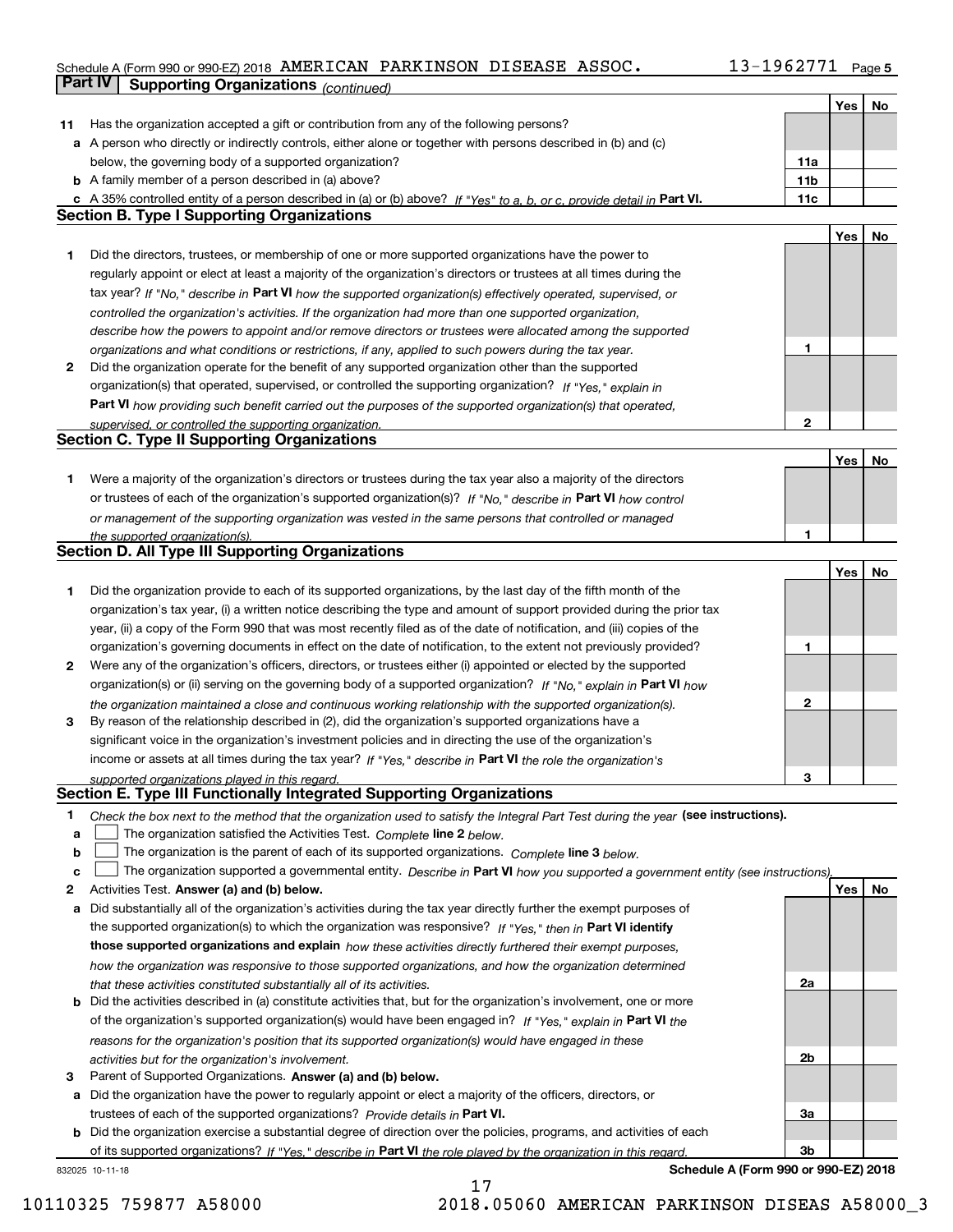#### Schedule A (Form 990 or 990-EZ) 2018  $\,$   $\rm AMERICAN$   $\,$   $\rm PARKINSON$   $\,$   $\rm DISEASE$   $\,$   $\rm ASSOC$   $\,$   $\,$   $\,$   $\,$   $\,$   $\rm 13$  –  $\rm 1962771$   $\,$   $\rm Page$ **Part V Type III Non-Functionally Integrated 509(a)(3) Supporting Organizations**

| 1 Check here if the organization satisfied the Integral Part Test as a qualifying trust on Nov. 20, 1970 (explain in Part VI.) See instructions. All |  |
|------------------------------------------------------------------------------------------------------------------------------------------------------|--|
| other Type III non-functionally integrated supporting organizations must complete Sections A through E.                                              |  |

| Section A - Adjusted Net Income |                                                                                                                                   | (A) Prior Year | (B) Current Year<br>(optional) |                                |
|---------------------------------|-----------------------------------------------------------------------------------------------------------------------------------|----------------|--------------------------------|--------------------------------|
| 1                               | Net short-term capital gain                                                                                                       | 1              |                                |                                |
| $\mathbf{2}$                    | Recoveries of prior-year distributions                                                                                            | $\mathbf{2}$   |                                |                                |
| 3                               | Other gross income (see instructions)                                                                                             | 3              |                                |                                |
| 4                               | Add lines 1 through 3                                                                                                             | 4              |                                |                                |
| 5                               | Depreciation and depletion                                                                                                        | 5              |                                |                                |
| 6                               | Portion of operating expenses paid or incurred for production or                                                                  |                |                                |                                |
|                                 | collection of gross income or for management, conservation, or                                                                    |                |                                |                                |
|                                 | maintenance of property held for production of income (see instructions)                                                          | 6              |                                |                                |
| 7                               | Other expenses (see instructions)                                                                                                 | $\overline{7}$ |                                |                                |
| 8                               | Adjusted Net Income (subtract lines 5, 6, and 7 from line 4)                                                                      | 8              |                                |                                |
|                                 | <b>Section B - Minimum Asset Amount</b>                                                                                           |                | (A) Prior Year                 | (B) Current Year<br>(optional) |
| 1                               | Aggregate fair market value of all non-exempt-use assets (see                                                                     |                |                                |                                |
|                                 | instructions for short tax year or assets held for part of year):                                                                 |                |                                |                                |
|                                 | <b>a</b> Average monthly value of securities                                                                                      | 1a             |                                |                                |
|                                 | <b>b</b> Average monthly cash balances                                                                                            | 1 <sub>b</sub> |                                |                                |
|                                 | c Fair market value of other non-exempt-use assets                                                                                | 1c             |                                |                                |
|                                 | d Total (add lines 1a, 1b, and 1c)                                                                                                | 1d             |                                |                                |
|                                 | e Discount claimed for blockage or other                                                                                          |                |                                |                                |
|                                 | factors (explain in detail in Part VI):                                                                                           |                |                                |                                |
| 2                               | Acquisition indebtedness applicable to non-exempt-use assets                                                                      | $\mathbf{2}$   |                                |                                |
| 3                               | Subtract line 2 from line 1d                                                                                                      | 3              |                                |                                |
| 4                               | Cash deemed held for exempt use. Enter 1-1/2% of line 3 (for greater amount,                                                      |                |                                |                                |
|                                 | see instructions)                                                                                                                 | 4              |                                |                                |
| 5                               | Net value of non-exempt-use assets (subtract line 4 from line 3)                                                                  | 5              |                                |                                |
| 6                               | Multiply line 5 by .035                                                                                                           | 6              |                                |                                |
| 7                               | Recoveries of prior-year distributions                                                                                            | $\overline{7}$ |                                |                                |
| 8                               | <b>Minimum Asset Amount</b> (add line 7 to line 6)                                                                                | 8              |                                |                                |
|                                 | <b>Section C - Distributable Amount</b>                                                                                           |                |                                | <b>Current Year</b>            |
| 1.                              | Adjusted net income for prior year (from Section A, line 8, Column A)                                                             | 1              |                                |                                |
| 2                               | Enter 85% of line 1                                                                                                               | $\overline{2}$ |                                |                                |
| 3                               | Minimum asset amount for prior year (from Section B, line 8, Column A)                                                            | 3              |                                |                                |
| 4                               | Enter greater of line 2 or line 3                                                                                                 | 4              |                                |                                |
| 5                               | Income tax imposed in prior year                                                                                                  | 5              |                                |                                |
| 6                               | <b>Distributable Amount.</b> Subtract line 5 from line 4, unless subject to                                                       |                |                                |                                |
|                                 | emergency temporary reduction (see instructions)                                                                                  | 6              |                                |                                |
| 7                               | Check here if the current year is the organization's first as a non-functionally integrated Type III supporting organization (see |                |                                |                                |

**7**instructions).

**Schedule A (Form 990 or 990-EZ) 2018**

832026 10-11-18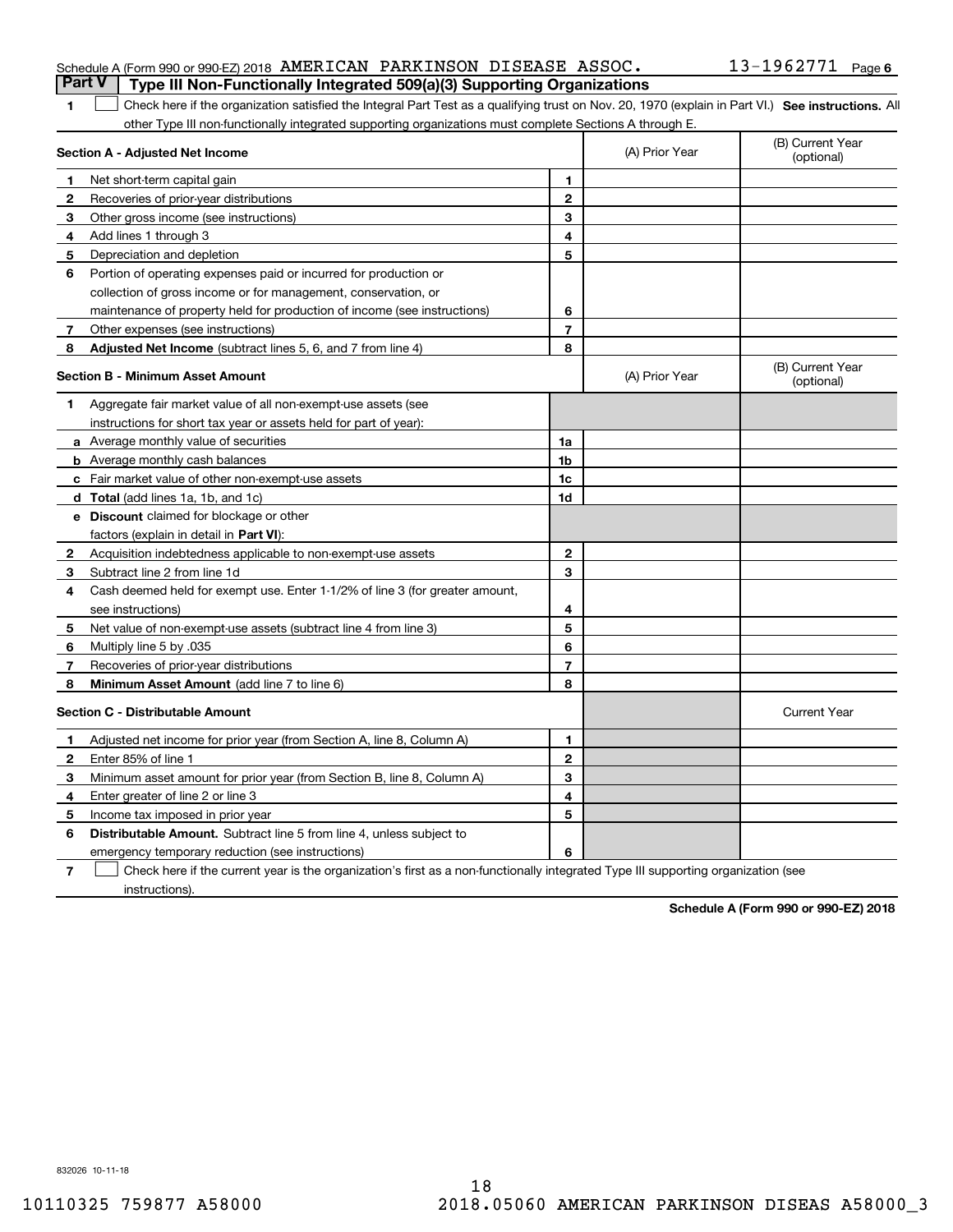#### Schedule A (Form 990 or 990-EZ) 2018 AMERICAN PARKINSON DISEASE ASSOC I J = I 9 6 2 7 7 I Page AMERICAN PARKINSON DISEASE ASSOC. 13-1962771

| <b>Part V</b> | Type III Non-Functionally Integrated 509(a)(3) Supporting Organizations                    |                             | (continued)                           |                                         |
|---------------|--------------------------------------------------------------------------------------------|-----------------------------|---------------------------------------|-----------------------------------------|
|               | <b>Section D - Distributions</b>                                                           |                             |                                       | <b>Current Year</b>                     |
| 1             | Amounts paid to supported organizations to accomplish exempt purposes                      |                             |                                       |                                         |
| 2             | Amounts paid to perform activity that directly furthers exempt purposes of supported       |                             |                                       |                                         |
|               | organizations, in excess of income from activity                                           |                             |                                       |                                         |
| з             | Administrative expenses paid to accomplish exempt purposes of supported organizations      |                             |                                       |                                         |
| 4             | Amounts paid to acquire exempt-use assets                                                  |                             |                                       |                                         |
| 5             | Qualified set-aside amounts (prior IRS approval required)                                  |                             |                                       |                                         |
| 6             | Other distributions (describe in Part VI). See instructions.                               |                             |                                       |                                         |
| 7             | Total annual distributions. Add lines 1 through 6.                                         |                             |                                       |                                         |
| 8             | Distributions to attentive supported organizations to which the organization is responsive |                             |                                       |                                         |
|               | (provide details in Part VI). See instructions.                                            |                             |                                       |                                         |
| 9             | Distributable amount for 2018 from Section C, line 6                                       |                             |                                       |                                         |
| 10            | Line 8 amount divided by line 9 amount                                                     |                             |                                       |                                         |
|               |                                                                                            | (i)                         | (iii)                                 | (iii)                                   |
|               | <b>Section E - Distribution Allocations</b> (see instructions)                             | <b>Excess Distributions</b> | <b>Underdistributions</b><br>Pre-2018 | <b>Distributable</b><br>Amount for 2018 |
| 1             | Distributable amount for 2018 from Section C, line 6                                       |                             |                                       |                                         |
| 2             | Underdistributions, if any, for years prior to 2018 (reason-                               |                             |                                       |                                         |
|               | able cause required- explain in Part VI). See instructions.                                |                             |                                       |                                         |
| з             | Excess distributions carryover, if any, to 2018                                            |                             |                                       |                                         |
|               | <b>a</b> From 2013                                                                         |                             |                                       |                                         |
|               | <b>b</b> From $2014$                                                                       |                             |                                       |                                         |
|               | $c$ From 2015                                                                              |                             |                                       |                                         |
|               | <b>d</b> From 2016                                                                         |                             |                                       |                                         |
|               | e From 2017                                                                                |                             |                                       |                                         |
|               | Total of lines 3a through e                                                                |                             |                                       |                                         |
|               | <b>g</b> Applied to underdistributions of prior years                                      |                             |                                       |                                         |
|               | <b>h</b> Applied to 2018 distributable amount                                              |                             |                                       |                                         |
|               | Carryover from 2013 not applied (see instructions)                                         |                             |                                       |                                         |
|               | Remainder. Subtract lines 3g, 3h, and 3i from 3f.                                          |                             |                                       |                                         |
| 4             | Distributions for 2018 from Section D,                                                     |                             |                                       |                                         |
|               | line $7:$                                                                                  |                             |                                       |                                         |
|               | <b>a</b> Applied to underdistributions of prior years                                      |                             |                                       |                                         |
|               | <b>b</b> Applied to 2018 distributable amount                                              |                             |                                       |                                         |
| с             | Remainder. Subtract lines 4a and 4b from 4.                                                |                             |                                       |                                         |
| 5             | Remaining underdistributions for years prior to 2018, if                                   |                             |                                       |                                         |
|               | any. Subtract lines 3g and 4a from line 2. For result greater                              |                             |                                       |                                         |
|               | than zero, explain in Part VI. See instructions.                                           |                             |                                       |                                         |
| 6             | Remaining underdistributions for 2018. Subtract lines 3h                                   |                             |                                       |                                         |
|               | and 4b from line 1. For result greater than zero, explain in                               |                             |                                       |                                         |
|               | Part VI. See instructions.                                                                 |                             |                                       |                                         |
| 7             | Excess distributions carryover to 2019. Add lines 3j                                       |                             |                                       |                                         |
|               | and 4c.                                                                                    |                             |                                       |                                         |
| 8             | Breakdown of line 7:                                                                       |                             |                                       |                                         |
|               | a Excess from 2014                                                                         |                             |                                       |                                         |
|               | <b>b</b> Excess from 2015                                                                  |                             |                                       |                                         |
|               | c Excess from 2016                                                                         |                             |                                       |                                         |
|               | d Excess from 2017                                                                         |                             |                                       |                                         |
|               |                                                                                            |                             |                                       |                                         |
|               | e Excess from 2018                                                                         |                             |                                       |                                         |

**Schedule A (Form 990 or 990-EZ) 2018**

832027 10-11-18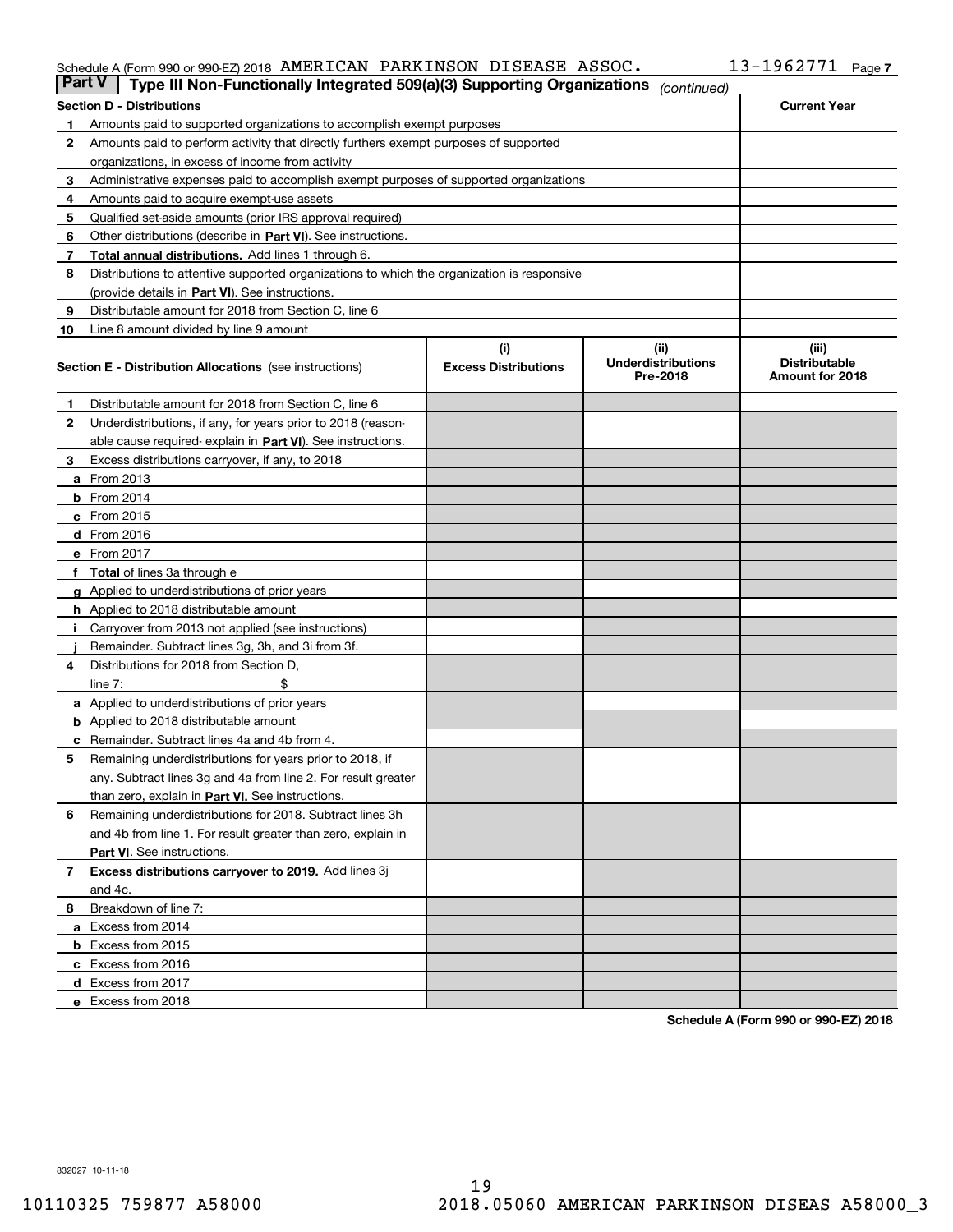|                 | Schedule A (Form 990 or 990-EZ) 2018 AMERICAN PARKINSON DISEASE ASSOC.                                                                                 |      |  | 13-1962771 Page 8                                                                                                                                                                                                                                                                                |  |
|-----------------|--------------------------------------------------------------------------------------------------------------------------------------------------------|------|--|--------------------------------------------------------------------------------------------------------------------------------------------------------------------------------------------------------------------------------------------------------------------------------------------------|--|
| <b>Part VI</b>  | Supplemental Information. Provide the explanations required by Part II, line 10; Part II, line 17a or 17b; Part III, line 12;                          |      |  | Part IV, Section A, lines 1, 2, 3b, 3c, 4b, 4c, 5a, 6, 9a, 9b, 9c, 11a, 11b, and 11c; Part IV, Section B, lines 1 and 2; Part IV, Section C,<br>line 1; Part IV, Section D, lines 2 and 3; Part IV, Section E, lines 1c, 2a, 2b, 3a, and 3b; Part V, line 1; Part V, Section B, line 1e; Part V, |  |
|                 | Section D, lines 5, 6, and 8; and Part V, Section E, lines 2, 5, and 6. Also complete this part for any additional information.<br>(See instructions.) |      |  |                                                                                                                                                                                                                                                                                                  |  |
|                 |                                                                                                                                                        |      |  |                                                                                                                                                                                                                                                                                                  |  |
|                 |                                                                                                                                                        |      |  |                                                                                                                                                                                                                                                                                                  |  |
|                 |                                                                                                                                                        |      |  |                                                                                                                                                                                                                                                                                                  |  |
|                 |                                                                                                                                                        |      |  |                                                                                                                                                                                                                                                                                                  |  |
|                 |                                                                                                                                                        |      |  |                                                                                                                                                                                                                                                                                                  |  |
|                 |                                                                                                                                                        |      |  |                                                                                                                                                                                                                                                                                                  |  |
|                 |                                                                                                                                                        |      |  |                                                                                                                                                                                                                                                                                                  |  |
|                 |                                                                                                                                                        |      |  |                                                                                                                                                                                                                                                                                                  |  |
|                 |                                                                                                                                                        |      |  |                                                                                                                                                                                                                                                                                                  |  |
|                 |                                                                                                                                                        |      |  |                                                                                                                                                                                                                                                                                                  |  |
|                 |                                                                                                                                                        |      |  |                                                                                                                                                                                                                                                                                                  |  |
|                 |                                                                                                                                                        |      |  |                                                                                                                                                                                                                                                                                                  |  |
|                 |                                                                                                                                                        |      |  |                                                                                                                                                                                                                                                                                                  |  |
|                 |                                                                                                                                                        |      |  |                                                                                                                                                                                                                                                                                                  |  |
|                 |                                                                                                                                                        |      |  |                                                                                                                                                                                                                                                                                                  |  |
|                 |                                                                                                                                                        |      |  |                                                                                                                                                                                                                                                                                                  |  |
|                 |                                                                                                                                                        |      |  |                                                                                                                                                                                                                                                                                                  |  |
|                 |                                                                                                                                                        |      |  |                                                                                                                                                                                                                                                                                                  |  |
|                 |                                                                                                                                                        |      |  |                                                                                                                                                                                                                                                                                                  |  |
|                 |                                                                                                                                                        |      |  |                                                                                                                                                                                                                                                                                                  |  |
|                 |                                                                                                                                                        |      |  |                                                                                                                                                                                                                                                                                                  |  |
|                 |                                                                                                                                                        |      |  |                                                                                                                                                                                                                                                                                                  |  |
|                 |                                                                                                                                                        |      |  |                                                                                                                                                                                                                                                                                                  |  |
|                 |                                                                                                                                                        |      |  |                                                                                                                                                                                                                                                                                                  |  |
|                 |                                                                                                                                                        |      |  |                                                                                                                                                                                                                                                                                                  |  |
|                 |                                                                                                                                                        |      |  |                                                                                                                                                                                                                                                                                                  |  |
|                 |                                                                                                                                                        |      |  |                                                                                                                                                                                                                                                                                                  |  |
|                 |                                                                                                                                                        |      |  |                                                                                                                                                                                                                                                                                                  |  |
|                 |                                                                                                                                                        |      |  |                                                                                                                                                                                                                                                                                                  |  |
|                 |                                                                                                                                                        |      |  |                                                                                                                                                                                                                                                                                                  |  |
|                 |                                                                                                                                                        |      |  |                                                                                                                                                                                                                                                                                                  |  |
|                 |                                                                                                                                                        |      |  |                                                                                                                                                                                                                                                                                                  |  |
|                 |                                                                                                                                                        |      |  |                                                                                                                                                                                                                                                                                                  |  |
|                 |                                                                                                                                                        |      |  |                                                                                                                                                                                                                                                                                                  |  |
|                 |                                                                                                                                                        |      |  |                                                                                                                                                                                                                                                                                                  |  |
|                 |                                                                                                                                                        |      |  |                                                                                                                                                                                                                                                                                                  |  |
| 832028 10-11-18 |                                                                                                                                                        | $20$ |  | Schedule A (Form 990 or 990-EZ) 2018                                                                                                                                                                                                                                                             |  |
|                 |                                                                                                                                                        |      |  |                                                                                                                                                                                                                                                                                                  |  |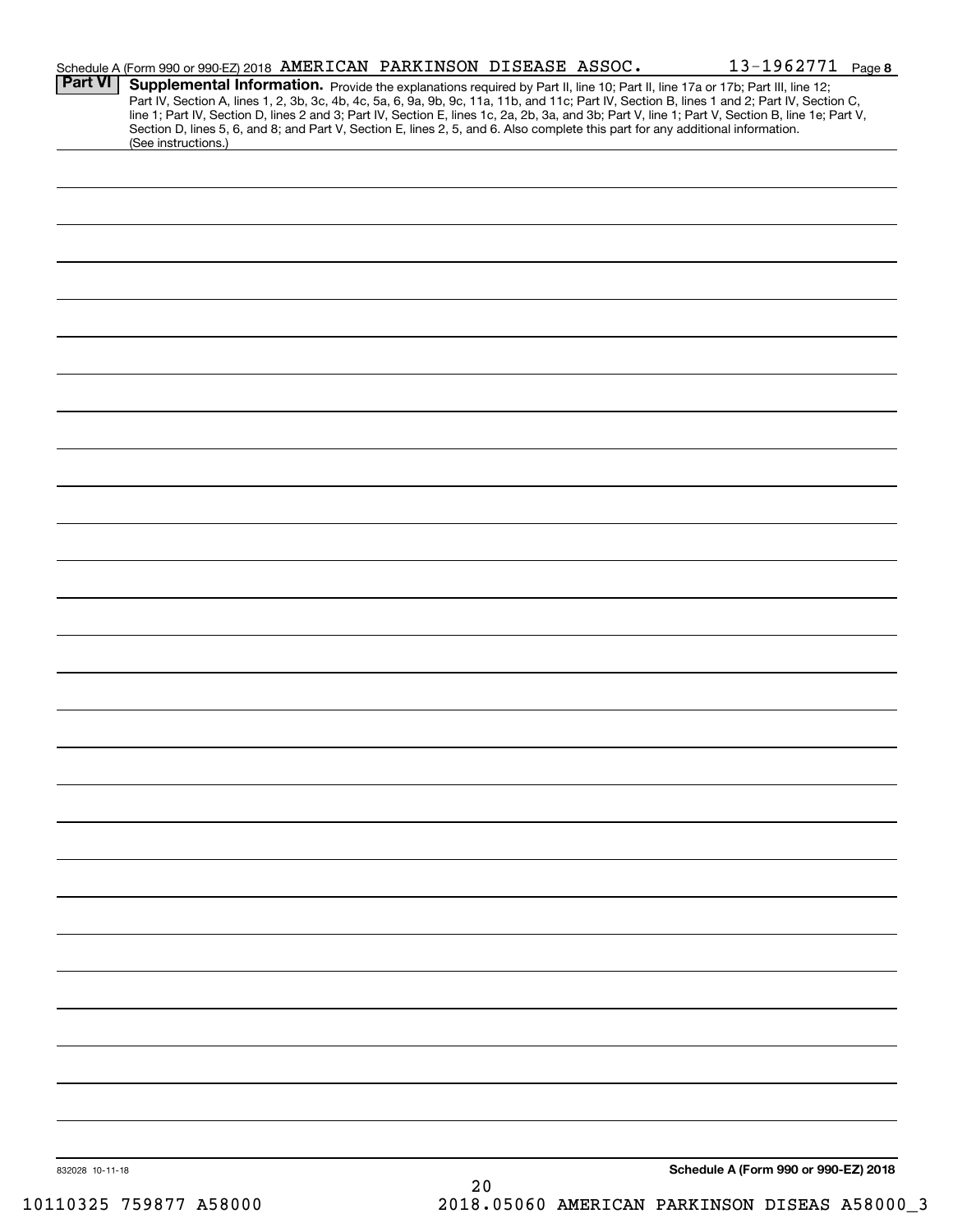Department of the Treasury Internal Revenue Service **(Form 990, 990-EZ, or 990-PF)**

### \*\* PUBLIC DISCLOSURE COPY \*\*

# **Schedule B Schedule of Contributors**

**| Attach to Form 990, Form 990-EZ, or Form 990-PF. | Go to www.irs.gov/Form990 for the latest information.** OMB No. 1545-0047

**2018**

**Employer identification number**

13-1962771

| Name of the organization              |                                           |  |  |  |  |
|---------------------------------------|-------------------------------------------|--|--|--|--|
|                                       | AMERICAN PARKINSON DISEASE ASSOC.         |  |  |  |  |
| <b>Organization type (check one):</b> |                                           |  |  |  |  |
| Filers of:                            | Section:                                  |  |  |  |  |
| Form 990 or 990-EZ                    | 501(c)( $3$ ) (enter number) organization |  |  |  |  |

|             | $4947(a)(1)$ nonexempt charitable trust not treated as a private foundation |
|-------------|-----------------------------------------------------------------------------|
|             | 527 political organization                                                  |
| Form 990-PF | 501(c)(3) exempt private foundation                                         |
|             | 4947(a)(1) nonexempt charitable trust treated as a private foundation       |
|             | 501(c)(3) taxable private foundation                                        |

Check if your organization is covered by the **General Rule** or a **Special Rule. Note:**  Only a section 501(c)(7), (8), or (10) organization can check boxes for both the General Rule and a Special Rule. See instructions.

#### **General Rule**

 $\mathcal{L}^{\text{max}}$ 

For an organization filing Form 990, 990-EZ, or 990-PF that received, during the year, contributions totaling \$5,000 or more (in money or property) from any one contributor. Complete Parts I and II. See instructions for determining a contributor's total contributions.

#### **Special Rules**

any one contributor, during the year, total contributions of the greater of  $\,$  (1) \$5,000; or **(2)** 2% of the amount on (i) Form 990, Part VIII, line 1h;  $\boxed{\textbf{X}}$  For an organization described in section 501(c)(3) filing Form 990 or 990-EZ that met the 33 1/3% support test of the regulations under sections 509(a)(1) and 170(b)(1)(A)(vi), that checked Schedule A (Form 990 or 990-EZ), Part II, line 13, 16a, or 16b, and that received from or (ii) Form 990-EZ, line 1. Complete Parts I and II.

year, total contributions of more than \$1,000 *exclusively* for religious, charitable, scientific, literary, or educational purposes, or for the For an organization described in section 501(c)(7), (8), or (10) filing Form 990 or 990-EZ that received from any one contributor, during the prevention of cruelty to children or animals. Complete Parts I (entering "N/A" in column (b) instead of the contributor name and address), II, and III.  $\mathcal{L}^{\text{max}}$ 

purpose. Don't complete any of the parts unless the **General Rule** applies to this organization because it received *nonexclusively* year, contributions <sub>exclusively</sub> for religious, charitable, etc., purposes, but no such contributions totaled more than \$1,000. If this box is checked, enter here the total contributions that were received during the year for an  $\;$ exclusively religious, charitable, etc., For an organization described in section 501(c)(7), (8), or (10) filing Form 990 or 990-EZ that received from any one contributor, during the religious, charitable, etc., contributions totaling \$5,000 or more during the year  $\Box$ — $\Box$   $\Box$  $\mathcal{L}^{\text{max}}$ 

**Caution:**  An organization that isn't covered by the General Rule and/or the Special Rules doesn't file Schedule B (Form 990, 990-EZ, or 990-PF),  **must** but it answer "No" on Part IV, line 2, of its Form 990; or check the box on line H of its Form 990-EZ or on its Form 990-PF, Part I, line 2, to certify that it doesn't meet the filing requirements of Schedule B (Form 990, 990-EZ, or 990-PF).

**For Paperwork Reduction Act Notice, see the instructions for Form 990, 990-EZ, or 990-PF. Schedule B (Form 990, 990-EZ, or 990-PF) (2018)** LHA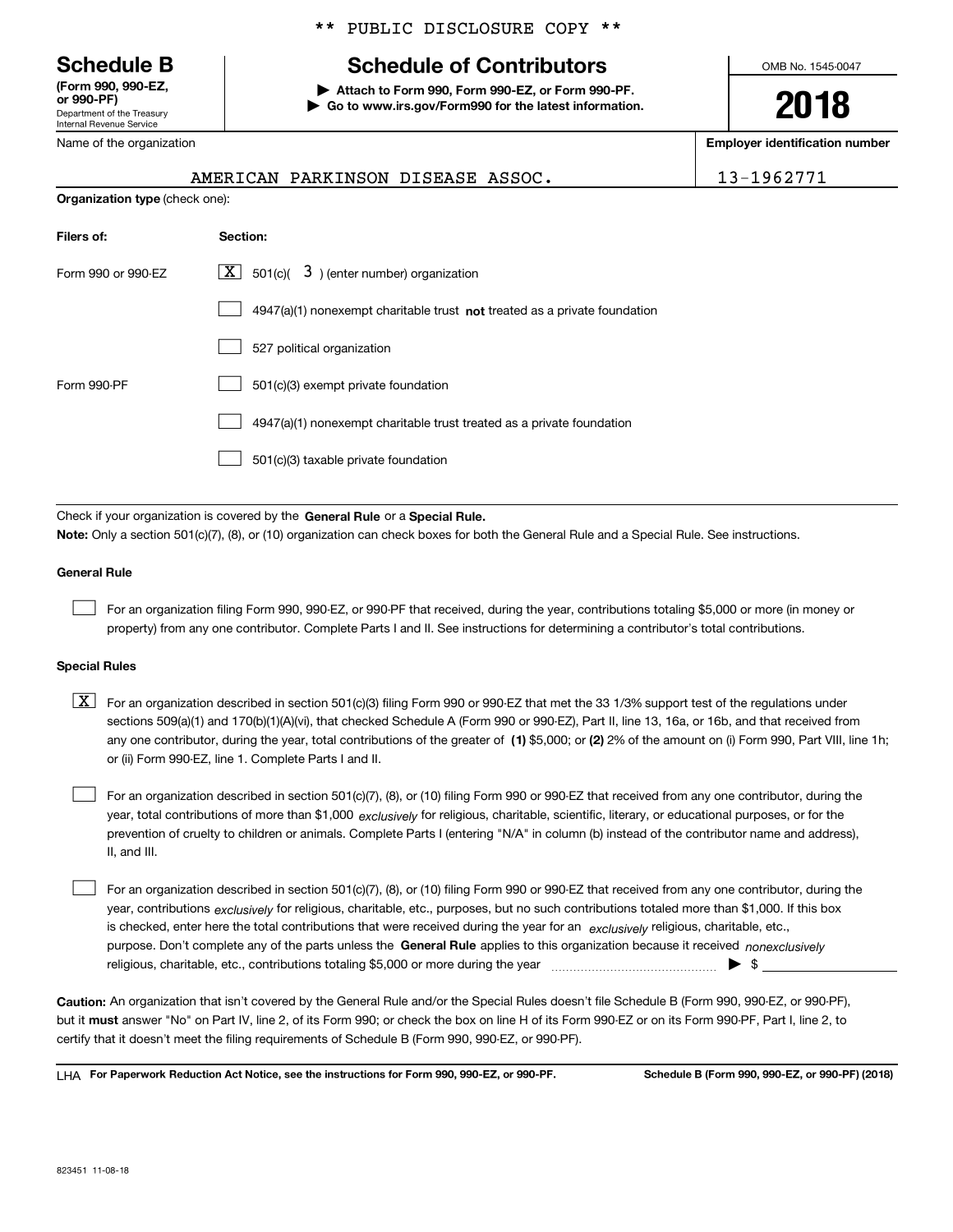**Employer identification number**

#### AMERICAN PARKINSON DISEASE ASSOC. 13-1962771

Chedule B (Form 990, 990-EZ, or 990-PF) (2018)<br>
lame of organization<br> **2Part I Contributors** (see instructions). Use duplicate copies of Part I if additional space is needed.<br> **2Part I Contributors** (see instructions).

| (a)<br>No. | (b)<br>Name, address, and ZIP + 4 | (c)<br><b>Total contributions</b> | (d)<br>Type of contribution                                                                                      |
|------------|-----------------------------------|-----------------------------------|------------------------------------------------------------------------------------------------------------------|
| 1          |                                   | 250,000.<br>\$                    | $\overline{\text{X}}$<br>Person<br>Payroll<br>Noncash<br>(Complete Part II for<br>noncash contributions.)        |
| (a)<br>No. | (b)<br>Name, address, and ZIP + 4 | (c)<br><b>Total contributions</b> | (d)<br>Type of contribution                                                                                      |
| 2          |                                   | 368,814.<br>\$                    | $\overline{\text{X}}$<br>Person<br>Payroll<br>Noncash<br>(Complete Part II for<br>noncash contributions.)        |
| (a)<br>No. | (b)<br>Name, address, and ZIP + 4 | (c)<br><b>Total contributions</b> | (d)<br>Type of contribution                                                                                      |
| 3          |                                   | 244,333.<br>\$                    | $\overline{\text{X}}$<br>Person<br>Payroll<br><b>Noncash</b><br>(Complete Part II for<br>noncash contributions.) |
| (a)<br>No. | (b)<br>Name, address, and ZIP + 4 | (c)<br><b>Total contributions</b> | (d)<br>Type of contribution                                                                                      |
|            |                                   | \$                                | Person<br>Payroll<br>Noncash<br>(Complete Part II for<br>noncash contributions.)                                 |
| (a)<br>No. | (b)<br>Name, address, and ZIP + 4 | (c)<br><b>Total contributions</b> | (d)<br>Type of contribution                                                                                      |
|            |                                   | \$                                | Person<br>Payroll<br>Noncash<br>(Complete Part II for<br>noncash contributions.)                                 |
| (a)<br>No. | (b)<br>Name, address, and ZIP + 4 | (c)<br><b>Total contributions</b> | (d)<br>Type of contribution                                                                                      |
|            |                                   | \$                                | Person<br>Payroll<br>Noncash<br>(Complete Part II for<br>noncash contributions.)                                 |

22

823452 11-08-18 **Schedule B (Form 990, 990-EZ, or 990-PF) (2018)**

10110325 759877 A58000 2018.05060 AMERICAN PARKINSON DISEAS A58000\_3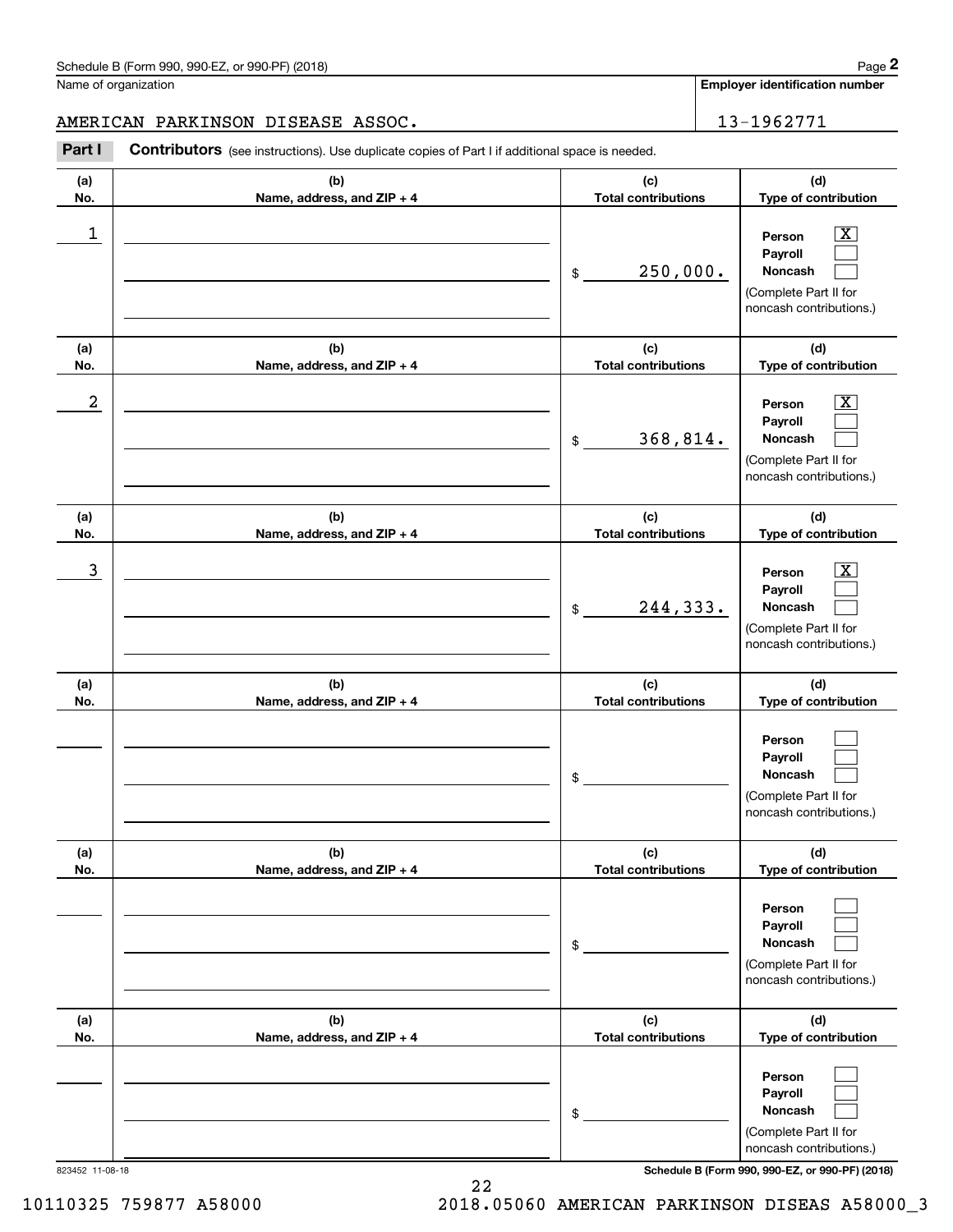**Employer identification number**

AMERICAN PARKINSON DISEASE ASSOC. 13-1962771

Chedule B (Form 990, 990-EZ, or 990-PF) (2018)<br>
Iame of organization<br> **3Part II Noncash Property** (see instructions). Use duplicate copies of Part II if additional space is needed.<br> **Part II Noncash Property** (see inst

| (a)<br>No.<br>from<br>Part I | (b)<br>Description of noncash property given | (c)<br>FMV (or estimate)<br>(See instructions.) | (d)<br>Date received                            |
|------------------------------|----------------------------------------------|-------------------------------------------------|-------------------------------------------------|
|                              |                                              | $\frac{1}{2}$                                   |                                                 |
| (a)<br>No.<br>from<br>Part I | (b)<br>Description of noncash property given | (c)<br>FMV (or estimate)<br>(See instructions.) | (d)<br>Date received                            |
|                              |                                              | $\frac{1}{2}$                                   |                                                 |
| (a)<br>No.<br>from<br>Part I | (b)<br>Description of noncash property given | (c)<br>FMV (or estimate)<br>(See instructions.) | (d)<br>Date received                            |
|                              |                                              | $\sim$                                          |                                                 |
| (a)<br>No.<br>from<br>Part I | (b)<br>Description of noncash property given | (c)<br>FMV (or estimate)<br>(See instructions.) | (d)<br>Date received                            |
|                              |                                              | $\sim$                                          |                                                 |
| (a)<br>No.<br>from<br>Part I | (b)<br>Description of noncash property given | (c)<br>FMV (or estimate)<br>(See instructions.) | (d)<br>Date received                            |
|                              |                                              | \$                                              |                                                 |
| (a)<br>No.<br>from<br>Part I | (b)<br>Description of noncash property given | (c)<br>FMV (or estimate)<br>(See instructions.) | (d)<br>Date received                            |
| 823453 11-08-18              |                                              | \$                                              | Schedule B (Form 990, 990-EZ, or 990-PF) (2018) |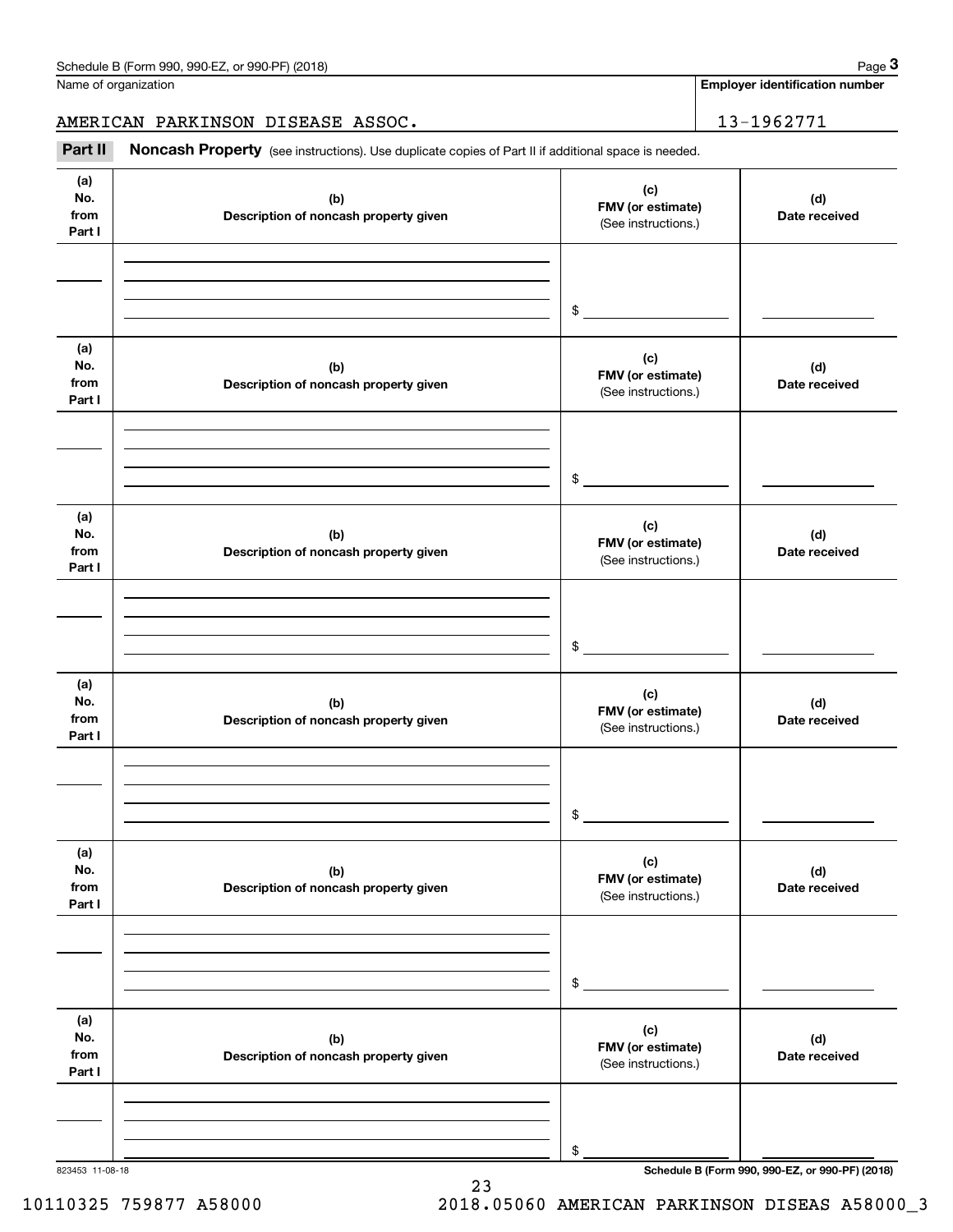|                                                                                                                                                                                   | Page 4                                                                                                                                                                                                                                                                                                                                                                                                                                                                |  |  |
|-----------------------------------------------------------------------------------------------------------------------------------------------------------------------------------|-----------------------------------------------------------------------------------------------------------------------------------------------------------------------------------------------------------------------------------------------------------------------------------------------------------------------------------------------------------------------------------------------------------------------------------------------------------------------|--|--|
|                                                                                                                                                                                   | <b>Employer identification number</b>                                                                                                                                                                                                                                                                                                                                                                                                                                 |  |  |
|                                                                                                                                                                                   | 13-1962771                                                                                                                                                                                                                                                                                                                                                                                                                                                            |  |  |
|                                                                                                                                                                                   | Exclusively religious, charitable, etc., contributions to organizations described in section 501(c)(7), (8), or (10) that total more than \$1,000 for the year                                                                                                                                                                                                                                                                                                        |  |  |
| completing Part III, enter the total of exclusively religious, charitable, etc., contributions of \$1,000 or less for the year. (Enter this info. once.) $\blacktriangleright$ \$ |                                                                                                                                                                                                                                                                                                                                                                                                                                                                       |  |  |
|                                                                                                                                                                                   |                                                                                                                                                                                                                                                                                                                                                                                                                                                                       |  |  |
| (c) Use of gift                                                                                                                                                                   | (d) Description of how gift is held                                                                                                                                                                                                                                                                                                                                                                                                                                   |  |  |
|                                                                                                                                                                                   |                                                                                                                                                                                                                                                                                                                                                                                                                                                                       |  |  |
|                                                                                                                                                                                   |                                                                                                                                                                                                                                                                                                                                                                                                                                                                       |  |  |
| (e) Transfer of gift                                                                                                                                                              |                                                                                                                                                                                                                                                                                                                                                                                                                                                                       |  |  |
|                                                                                                                                                                                   | Relationship of transferor to transferee                                                                                                                                                                                                                                                                                                                                                                                                                              |  |  |
|                                                                                                                                                                                   |                                                                                                                                                                                                                                                                                                                                                                                                                                                                       |  |  |
|                                                                                                                                                                                   |                                                                                                                                                                                                                                                                                                                                                                                                                                                                       |  |  |
|                                                                                                                                                                                   | (d) Description of how gift is held                                                                                                                                                                                                                                                                                                                                                                                                                                   |  |  |
|                                                                                                                                                                                   |                                                                                                                                                                                                                                                                                                                                                                                                                                                                       |  |  |
|                                                                                                                                                                                   |                                                                                                                                                                                                                                                                                                                                                                                                                                                                       |  |  |
|                                                                                                                                                                                   | Relationship of transferor to transferee                                                                                                                                                                                                                                                                                                                                                                                                                              |  |  |
|                                                                                                                                                                                   |                                                                                                                                                                                                                                                                                                                                                                                                                                                                       |  |  |
|                                                                                                                                                                                   |                                                                                                                                                                                                                                                                                                                                                                                                                                                                       |  |  |
| (c) Use of gift                                                                                                                                                                   | (d) Description of how gift is held                                                                                                                                                                                                                                                                                                                                                                                                                                   |  |  |
|                                                                                                                                                                                   |                                                                                                                                                                                                                                                                                                                                                                                                                                                                       |  |  |
|                                                                                                                                                                                   |                                                                                                                                                                                                                                                                                                                                                                                                                                                                       |  |  |
|                                                                                                                                                                                   | Relationship of transferor to transferee                                                                                                                                                                                                                                                                                                                                                                                                                              |  |  |
|                                                                                                                                                                                   |                                                                                                                                                                                                                                                                                                                                                                                                                                                                       |  |  |
|                                                                                                                                                                                   |                                                                                                                                                                                                                                                                                                                                                                                                                                                                       |  |  |
| (c) Use of gift                                                                                                                                                                   | (d) Description of how gift is held                                                                                                                                                                                                                                                                                                                                                                                                                                   |  |  |
|                                                                                                                                                                                   |                                                                                                                                                                                                                                                                                                                                                                                                                                                                       |  |  |
|                                                                                                                                                                                   |                                                                                                                                                                                                                                                                                                                                                                                                                                                                       |  |  |
| (e) Transfer of gift                                                                                                                                                              |                                                                                                                                                                                                                                                                                                                                                                                                                                                                       |  |  |
|                                                                                                                                                                                   | Relationship of transferor to transferee                                                                                                                                                                                                                                                                                                                                                                                                                              |  |  |
|                                                                                                                                                                                   |                                                                                                                                                                                                                                                                                                                                                                                                                                                                       |  |  |
|                                                                                                                                                                                   | Schedule B (Form 990, 990-EZ, or 990-PF) (2018)                                                                                                                                                                                                                                                                                                                                                                                                                       |  |  |
|                                                                                                                                                                                   | AMERICAN PARKINSON DISEASE ASSOC.<br>from any one contributor. Complete columns (a) through (e) and the following line entry. For organizations<br>Use duplicate copies of Part III if additional space is needed.<br>Transferee's name, address, and ZIP + 4<br>(c) Use of gift<br>(e) Transfer of gift<br>Transferee's name, address, and ZIP + 4<br>(e) Transfer of gift<br>Transferee's name, address, and $ZIP + 4$<br>Transferee's name, address, and $ZIP + 4$ |  |  |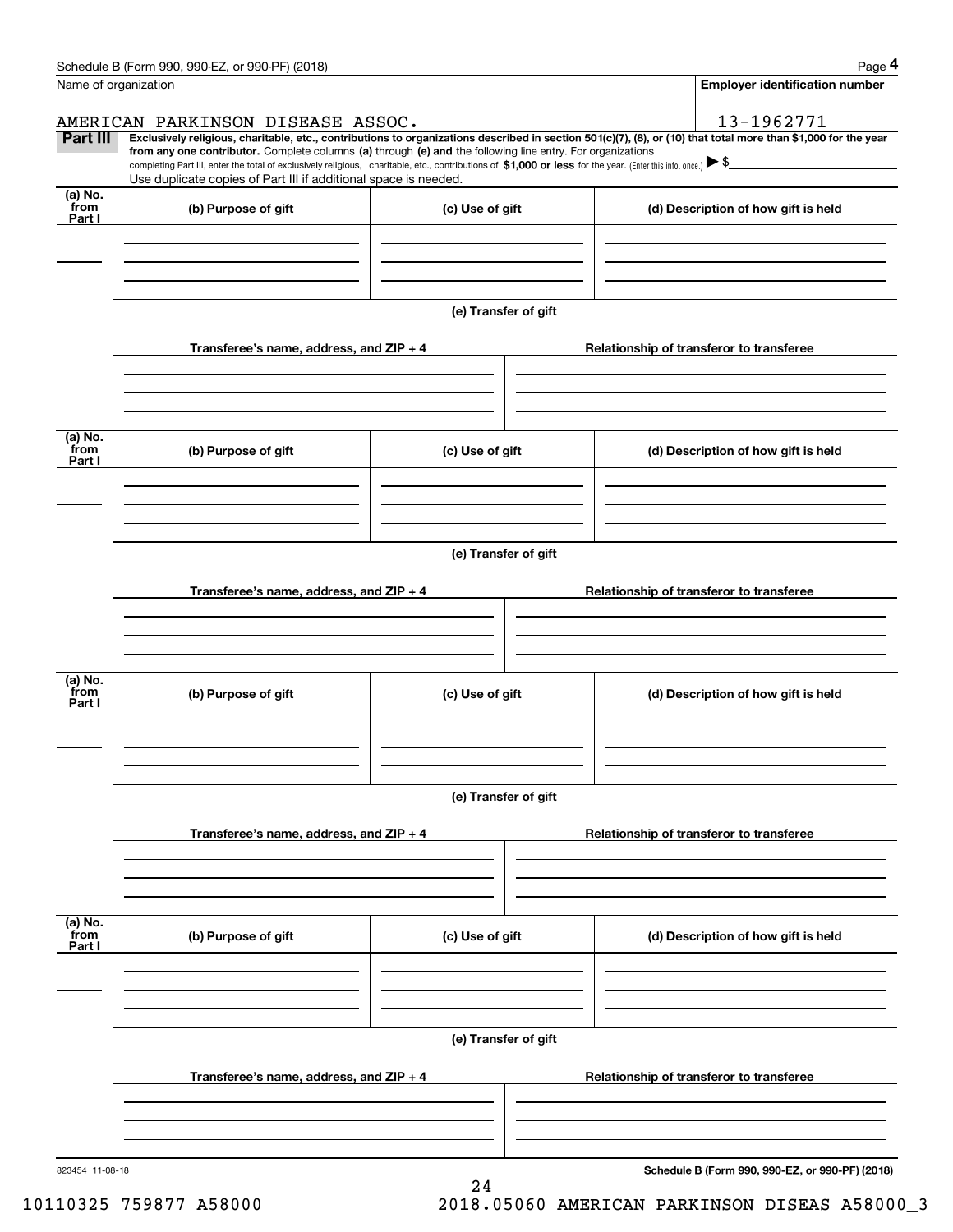| <b>SCHEDULE D</b> |  |
|-------------------|--|
|-------------------|--|

Department of the Treasury

| (Form 990) |  |
|------------|--|
|------------|--|

## **SCHEDULE D Supplemental Financial Statements**

(Form 990)<br>
Pepartment of the Treasury<br>
Department of the Treasury<br>
Department of the Treasury<br>
Department of the Treasury<br> **Co to www.irs.gov/Form990 for instructions and the latest information.**<br> **Co to www.irs.gov/Form9** 

|                                                                   | $\blacktriangleright$ Allach to Form 330. |  |
|-------------------------------------------------------------------|-------------------------------------------|--|
| to www.irs.gov/Form990 for instructions and the latest informatio |                                           |  |



|         | Internal Revenue Service                                                                                                                                  | $\blacktriangleright$ Go to www.irs.gov/Form990 for instructions and the latest information. |                          | <b>Inspection</b>                                   |
|---------|-----------------------------------------------------------------------------------------------------------------------------------------------------------|----------------------------------------------------------------------------------------------|--------------------------|-----------------------------------------------------|
|         | Name of the organization<br>AMERICAN PARKINSON DISEASE ASSOC.                                                                                             |                                                                                              |                          | <b>Employer identification number</b><br>13-1962771 |
| Part I  | Organizations Maintaining Donor Advised Funds or Other Similar Funds or Accounts. Complete if the                                                         |                                                                                              |                          |                                                     |
|         | organization answered "Yes" on Form 990, Part IV, line 6.                                                                                                 |                                                                                              |                          |                                                     |
|         |                                                                                                                                                           | (a) Donor advised funds                                                                      |                          | (b) Funds and other accounts                        |
| 1       |                                                                                                                                                           |                                                                                              |                          |                                                     |
| 2       | Aggregate value of contributions to (during year)                                                                                                         |                                                                                              |                          |                                                     |
| 3       | Aggregate value of grants from (during year)                                                                                                              |                                                                                              |                          |                                                     |
| 4       |                                                                                                                                                           |                                                                                              |                          |                                                     |
| 5       | Did the organization inform all donors and donor advisors in writing that the assets held in donor advised funds                                          |                                                                                              |                          |                                                     |
|         |                                                                                                                                                           |                                                                                              |                          | Yes<br><b>No</b>                                    |
| 6       | Did the organization inform all grantees, donors, and donor advisors in writing that grant funds can be used only                                         |                                                                                              |                          |                                                     |
|         | for charitable purposes and not for the benefit of the donor or donor advisor, or for any other purpose conferring                                        |                                                                                              |                          |                                                     |
|         |                                                                                                                                                           |                                                                                              |                          | Yes<br>No                                           |
| Part II | Conservation Easements. Complete if the organization answered "Yes" on Form 990, Part IV, line 7.                                                         |                                                                                              |                          |                                                     |
| 1       | Purpose(s) of conservation easements held by the organization (check all that apply).                                                                     |                                                                                              |                          |                                                     |
|         | Preservation of land for public use (e.g., recreation or education)                                                                                       | Preservation of a historically important land area                                           |                          |                                                     |
|         | Protection of natural habitat                                                                                                                             | Preservation of a certified historic structure                                               |                          |                                                     |
|         | Preservation of open space                                                                                                                                |                                                                                              |                          |                                                     |
| 2       | Complete lines 2a through 2d if the organization held a qualified conservation contribution in the form of a conservation easement on the last            |                                                                                              |                          |                                                     |
|         | day of the tax year.                                                                                                                                      |                                                                                              |                          | Held at the End of the Tax Year                     |
| а       | Total number of conservation easements                                                                                                                    |                                                                                              | 2a                       |                                                     |
| b       | Total acreage restricted by conservation easements                                                                                                        |                                                                                              | 2b<br>2c                 |                                                     |
| с       | Number of conservation easements included in (c) acquired after 7/25/06, and not on a historic structure                                                  |                                                                                              |                          |                                                     |
| d       |                                                                                                                                                           |                                                                                              | 2d                       |                                                     |
| 3       | Number of conservation easements modified, transferred, released, extinguished, or terminated by the organization during the tax                          |                                                                                              |                          |                                                     |
|         | year                                                                                                                                                      |                                                                                              |                          |                                                     |
| 4       | Number of states where property subject to conservation easement is located $\blacktriangleright$                                                         |                                                                                              |                          |                                                     |
| 5       | Does the organization have a written policy regarding the periodic monitoring, inspection, handling of                                                    |                                                                                              |                          |                                                     |
|         | violations, and enforcement of the conservation easements it holds?                                                                                       |                                                                                              |                          | Yes<br><b>No</b>                                    |
| 6       | Staff and volunteer hours devoted to monitoring, inspecting, handling of violations, and enforcing conservation easements during the year                 |                                                                                              |                          |                                                     |
|         |                                                                                                                                                           |                                                                                              |                          |                                                     |
| 7       | Amount of expenses incurred in monitoring, inspecting, handling of violations, and enforcing conservation easements during the year                       |                                                                                              |                          |                                                     |
|         | $\blacktriangleright$ \$                                                                                                                                  |                                                                                              |                          |                                                     |
| 8       | Does each conservation easement reported on line $2(d)$ above satisfy the requirements of section 170(h)(4)(B)(i)                                         |                                                                                              |                          |                                                     |
|         |                                                                                                                                                           |                                                                                              |                          | Yes<br>No                                           |
| 9       | In Part XIII, describe how the organization reports conservation easements in its revenue and expense statement, and balance sheet, and                   |                                                                                              |                          |                                                     |
|         | include, if applicable, the text of the footnote to the organization's financial statements that describes the organization's accounting for              |                                                                                              |                          |                                                     |
|         | conservation easements.<br>Organizations Maintaining Collections of Art, Historical Treasures, or Other Similar Assets.<br>Part III                       |                                                                                              |                          |                                                     |
|         | Complete if the organization answered "Yes" on Form 990, Part IV, line 8.                                                                                 |                                                                                              |                          |                                                     |
|         | 1a If the organization elected, as permitted under SFAS 116 (ASC 958), not to report in its revenue statement and balance sheet works of art,             |                                                                                              |                          |                                                     |
|         | historical treasures, or other similar assets held for public exhibition, education, or research in furtherance of public service, provide, in Part XIII, |                                                                                              |                          |                                                     |
|         | the text of the footnote to its financial statements that describes these items.                                                                          |                                                                                              |                          |                                                     |
| b       | If the organization elected, as permitted under SFAS 116 (ASC 958), to report in its revenue statement and balance sheet works of art, historical         |                                                                                              |                          |                                                     |
|         | treasures, or other similar assets held for public exhibition, education, or research in furtherance of public service, provide the following amounts     |                                                                                              |                          |                                                     |
|         | relating to these items:                                                                                                                                  |                                                                                              |                          |                                                     |
|         |                                                                                                                                                           |                                                                                              |                          |                                                     |
|         | (ii) Assets included in Form 990, Part X                                                                                                                  |                                                                                              |                          | $\blacktriangleright$ \$                            |
| 2       | If the organization received or held works of art, historical treasures, or other similar assets for financial gain, provide                              |                                                                                              |                          |                                                     |
|         | the following amounts required to be reported under SFAS 116 (ASC 958) relating to these items:                                                           |                                                                                              |                          |                                                     |
| а       |                                                                                                                                                           |                                                                                              |                          | - \$                                                |
|         |                                                                                                                                                           |                                                                                              | $\blacktriangleright$ \$ |                                                     |
|         | LHA For Paperwork Reduction Act Notice, see the Instructions for Form 990.                                                                                |                                                                                              |                          | Schedule D (Form 990) 2018                          |

832051 10-29-18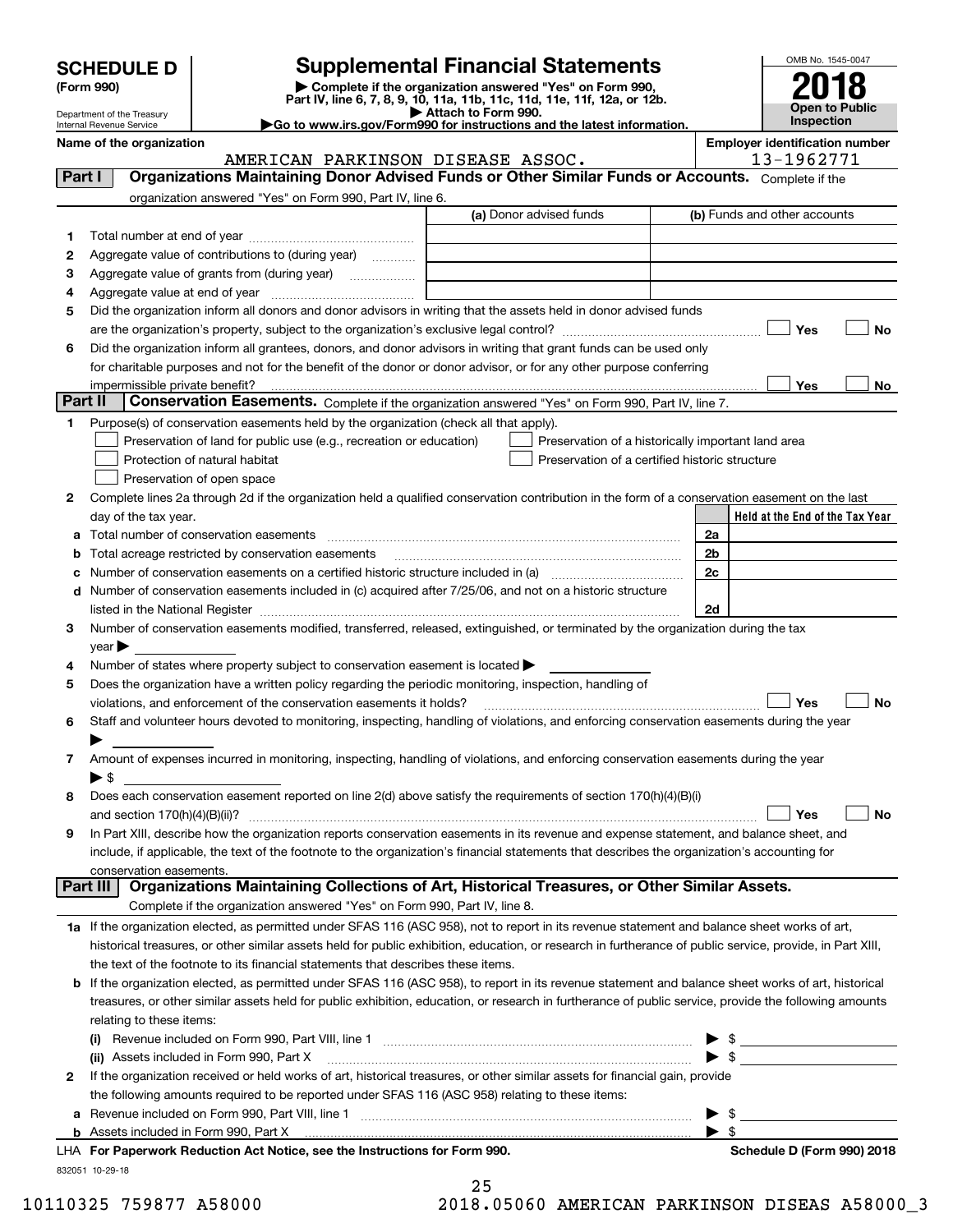|        | Schedule D (Form 990) 2018                                                                                                                                                                                                                                                                                                                           | AMERICAN PARKINSON DISEASE ASSOC.       |                |                                                                                                                                                                                                                               |                                 | 13-1962771 Page 2    |                     |          |             |  |  |  |
|--------|------------------------------------------------------------------------------------------------------------------------------------------------------------------------------------------------------------------------------------------------------------------------------------------------------------------------------------------------------|-----------------------------------------|----------------|-------------------------------------------------------------------------------------------------------------------------------------------------------------------------------------------------------------------------------|---------------------------------|----------------------|---------------------|----------|-------------|--|--|--|
|        | Part III<br>Organizations Maintaining Collections of Art, Historical Treasures, or Other Similar Assets (continued)                                                                                                                                                                                                                                  |                                         |                |                                                                                                                                                                                                                               |                                 |                      |                     |          |             |  |  |  |
| з      | Using the organization's acquisition, accession, and other records, check any of the following that are a significant use of its collection items                                                                                                                                                                                                    |                                         |                |                                                                                                                                                                                                                               |                                 |                      |                     |          |             |  |  |  |
|        | (check all that apply):                                                                                                                                                                                                                                                                                                                              |                                         |                |                                                                                                                                                                                                                               |                                 |                      |                     |          |             |  |  |  |
| a      | Public exhibition                                                                                                                                                                                                                                                                                                                                    |                                         |                | Loan or exchange programs                                                                                                                                                                                                     |                                 |                      |                     |          |             |  |  |  |
| b      | Scholarly research                                                                                                                                                                                                                                                                                                                                   |                                         |                | Other and the contract of the contract of the contract of the contract of the contract of the contract of the contract of the contract of the contract of the contract of the contract of the contract of the contract of the |                                 |                      |                     |          |             |  |  |  |
| c      | Preservation for future generations                                                                                                                                                                                                                                                                                                                  |                                         |                |                                                                                                                                                                                                                               |                                 |                      |                     |          |             |  |  |  |
| 4      | Provide a description of the organization's collections and explain how they further the organization's exempt purpose in Part XIII.                                                                                                                                                                                                                 |                                         |                |                                                                                                                                                                                                                               |                                 |                      |                     |          |             |  |  |  |
| 5      | During the year, did the organization solicit or receive donations of art, historical treasures, or other similar assets                                                                                                                                                                                                                             |                                         |                |                                                                                                                                                                                                                               |                                 |                      |                     |          |             |  |  |  |
|        | to be sold to raise funds rather than to be maintained as part of the organization's collection?<br>Yes<br>No<br>Escrow and Custodial Arrangements. Complete if the organization answered "Yes" on Form 990, Part IV, line 9, or                                                                                                                     |                                         |                |                                                                                                                                                                                                                               |                                 |                      |                     |          |             |  |  |  |
|        | <b>Part IV</b>                                                                                                                                                                                                                                                                                                                                       |                                         |                |                                                                                                                                                                                                                               |                                 |                      |                     |          |             |  |  |  |
|        | reported an amount on Form 990, Part X, line 21.                                                                                                                                                                                                                                                                                                     |                                         |                |                                                                                                                                                                                                                               |                                 |                      |                     |          |             |  |  |  |
|        | 1a Is the organization an agent, trustee, custodian or other intermediary for contributions or other assets not included                                                                                                                                                                                                                             |                                         |                |                                                                                                                                                                                                                               |                                 |                      |                     |          |             |  |  |  |
|        |                                                                                                                                                                                                                                                                                                                                                      |                                         |                |                                                                                                                                                                                                                               |                                 |                      | Yes                 |          | No          |  |  |  |
|        | b If "Yes," explain the arrangement in Part XIII and complete the following table:                                                                                                                                                                                                                                                                   |                                         |                |                                                                                                                                                                                                                               |                                 |                      |                     |          |             |  |  |  |
|        |                                                                                                                                                                                                                                                                                                                                                      |                                         |                |                                                                                                                                                                                                                               |                                 |                      | Amount              |          |             |  |  |  |
| c      | Beginning balance material continuum contracts and contact the contract of the contract of the contract of the                                                                                                                                                                                                                                       |                                         |                |                                                                                                                                                                                                                               | 1c                              |                      |                     |          |             |  |  |  |
|        |                                                                                                                                                                                                                                                                                                                                                      |                                         |                |                                                                                                                                                                                                                               | 1d                              |                      |                     |          |             |  |  |  |
| е      | Distributions during the year manufactured and an account of the state of the state of the state of the state o                                                                                                                                                                                                                                      |                                         |                |                                                                                                                                                                                                                               | 1e<br>1f                        |                      |                     |          |             |  |  |  |
| Ť.     | Ending balance manufactured and contact the contract of the contract of the contract of the contract of the contract of the contract of the contract of the contract of the contract of the contract of the contract of the co<br>2a Did the organization include an amount on Form 990, Part X, line 21, for escrow or custodial account liability? |                                         |                |                                                                                                                                                                                                                               |                                 |                      | Yes                 |          | No          |  |  |  |
|        | <b>b</b> If "Yes," explain the arrangement in Part XIII. Check here if the explanation has been provided on Part XIII                                                                                                                                                                                                                                |                                         |                |                                                                                                                                                                                                                               |                                 |                      |                     |          |             |  |  |  |
| Part V | Endowment Funds. Complete if the organization answered "Yes" on Form 990, Part IV, line 10.                                                                                                                                                                                                                                                          |                                         |                |                                                                                                                                                                                                                               |                                 |                      |                     |          |             |  |  |  |
|        |                                                                                                                                                                                                                                                                                                                                                      | (a) Current year                        | (b) Prior year | (c) Two years back                                                                                                                                                                                                            |                                 | (d) Three years back | (e) Four years back |          |             |  |  |  |
| 1a     | Beginning of year balance                                                                                                                                                                                                                                                                                                                            | 172,944.                                | 172,944.       | 172,944.                                                                                                                                                                                                                      |                                 | 172,944.             |                     | 172,930. |             |  |  |  |
| b      |                                                                                                                                                                                                                                                                                                                                                      |                                         |                |                                                                                                                                                                                                                               |                                 |                      |                     |          | 14.         |  |  |  |
|        | Net investment earnings, gains, and losses                                                                                                                                                                                                                                                                                                           | 123.                                    | 138.           | 133.                                                                                                                                                                                                                          |                                 | 132.                 |                     |          | 132.        |  |  |  |
| d      |                                                                                                                                                                                                                                                                                                                                                      |                                         |                |                                                                                                                                                                                                                               |                                 |                      |                     |          |             |  |  |  |
|        | e Other expenditures for facilities                                                                                                                                                                                                                                                                                                                  |                                         |                |                                                                                                                                                                                                                               |                                 |                      |                     |          |             |  |  |  |
|        | and programs                                                                                                                                                                                                                                                                                                                                         | 123.                                    | 138.           | 133.                                                                                                                                                                                                                          |                                 | 132.                 |                     |          | 132.        |  |  |  |
|        | f Administrative expenses                                                                                                                                                                                                                                                                                                                            |                                         |                |                                                                                                                                                                                                                               |                                 |                      |                     |          |             |  |  |  |
| g      | End of year balance                                                                                                                                                                                                                                                                                                                                  | 172,944.                                | 172,944.       | 172,944.                                                                                                                                                                                                                      |                                 | 172,944.             |                     | 172,944. |             |  |  |  |
| 2      | Provide the estimated percentage of the current year end balance (line 1g, column (a)) held as:                                                                                                                                                                                                                                                      |                                         |                |                                                                                                                                                                                                                               |                                 |                      |                     |          |             |  |  |  |
| а      | Board designated or quasi-endowment                                                                                                                                                                                                                                                                                                                  |                                         | %              |                                                                                                                                                                                                                               |                                 |                      |                     |          |             |  |  |  |
| b      | Permanent endowment $\blacktriangleright$ 100.00                                                                                                                                                                                                                                                                                                     | %                                       |                |                                                                                                                                                                                                                               |                                 |                      |                     |          |             |  |  |  |
|        | c Temporarily restricted endowment $\blacktriangleright$                                                                                                                                                                                                                                                                                             | %                                       |                |                                                                                                                                                                                                                               |                                 |                      |                     |          |             |  |  |  |
|        | The percentages on lines 2a, 2b, and 2c should equal 100%.                                                                                                                                                                                                                                                                                           |                                         |                |                                                                                                                                                                                                                               |                                 |                      |                     |          |             |  |  |  |
|        | 3a Are there endowment funds not in the possession of the organization that are held and administered for the organization                                                                                                                                                                                                                           |                                         |                |                                                                                                                                                                                                                               |                                 |                      |                     |          |             |  |  |  |
|        | by:                                                                                                                                                                                                                                                                                                                                                  |                                         |                |                                                                                                                                                                                                                               |                                 |                      |                     | Yes      | No          |  |  |  |
|        | (i)                                                                                                                                                                                                                                                                                                                                                  |                                         |                |                                                                                                                                                                                                                               |                                 |                      | 3a(i)               |          | X           |  |  |  |
|        | (ii) related organizations                                                                                                                                                                                                                                                                                                                           |                                         |                |                                                                                                                                                                                                                               |                                 |                      | 3a(ii)              |          | $\mathbf X$ |  |  |  |
|        |                                                                                                                                                                                                                                                                                                                                                      |                                         |                |                                                                                                                                                                                                                               |                                 |                      | 3b                  |          |             |  |  |  |
| 4      | Describe in Part XIII the intended uses of the organization's endowment funds.<br>Land, Buildings, and Equipment.<br>Part VI                                                                                                                                                                                                                         |                                         |                |                                                                                                                                                                                                                               |                                 |                      |                     |          |             |  |  |  |
|        |                                                                                                                                                                                                                                                                                                                                                      |                                         |                |                                                                                                                                                                                                                               |                                 |                      |                     |          |             |  |  |  |
|        | Complete if the organization answered "Yes" on Form 990, Part IV, line 11a. See Form 990, Part X, line 10.                                                                                                                                                                                                                                           |                                         |                |                                                                                                                                                                                                                               |                                 |                      |                     |          |             |  |  |  |
|        | Description of property                                                                                                                                                                                                                                                                                                                              | (a) Cost or other<br>basis (investment) |                | (b) Cost or other<br>basis (other)                                                                                                                                                                                            | (c) Accumulated<br>depreciation |                      | (d) Book value      |          |             |  |  |  |
|        |                                                                                                                                                                                                                                                                                                                                                      |                                         |                | 696,071.                                                                                                                                                                                                                      |                                 |                      |                     | 696,071. |             |  |  |  |
|        |                                                                                                                                                                                                                                                                                                                                                      |                                         |                | 2,820,627.                                                                                                                                                                                                                    | 1,313,926.                      |                      | 1,506,701.          |          |             |  |  |  |
| b      |                                                                                                                                                                                                                                                                                                                                                      |                                         |                | 161,765.                                                                                                                                                                                                                      | 71,307.                         |                      |                     | 90,458.  |             |  |  |  |
|        |                                                                                                                                                                                                                                                                                                                                                      |                                         |                | 114,306.                                                                                                                                                                                                                      | 92,803.                         |                      |                     | 21,503.  |             |  |  |  |
|        |                                                                                                                                                                                                                                                                                                                                                      |                                         |                | 174,274.                                                                                                                                                                                                                      | 149,666.                        |                      |                     | 24,608.  |             |  |  |  |
|        |                                                                                                                                                                                                                                                                                                                                                      |                                         |                |                                                                                                                                                                                                                               |                                 |                      | 2,339,341.          |          |             |  |  |  |
|        |                                                                                                                                                                                                                                                                                                                                                      |                                         |                |                                                                                                                                                                                                                               |                                 |                      |                     |          |             |  |  |  |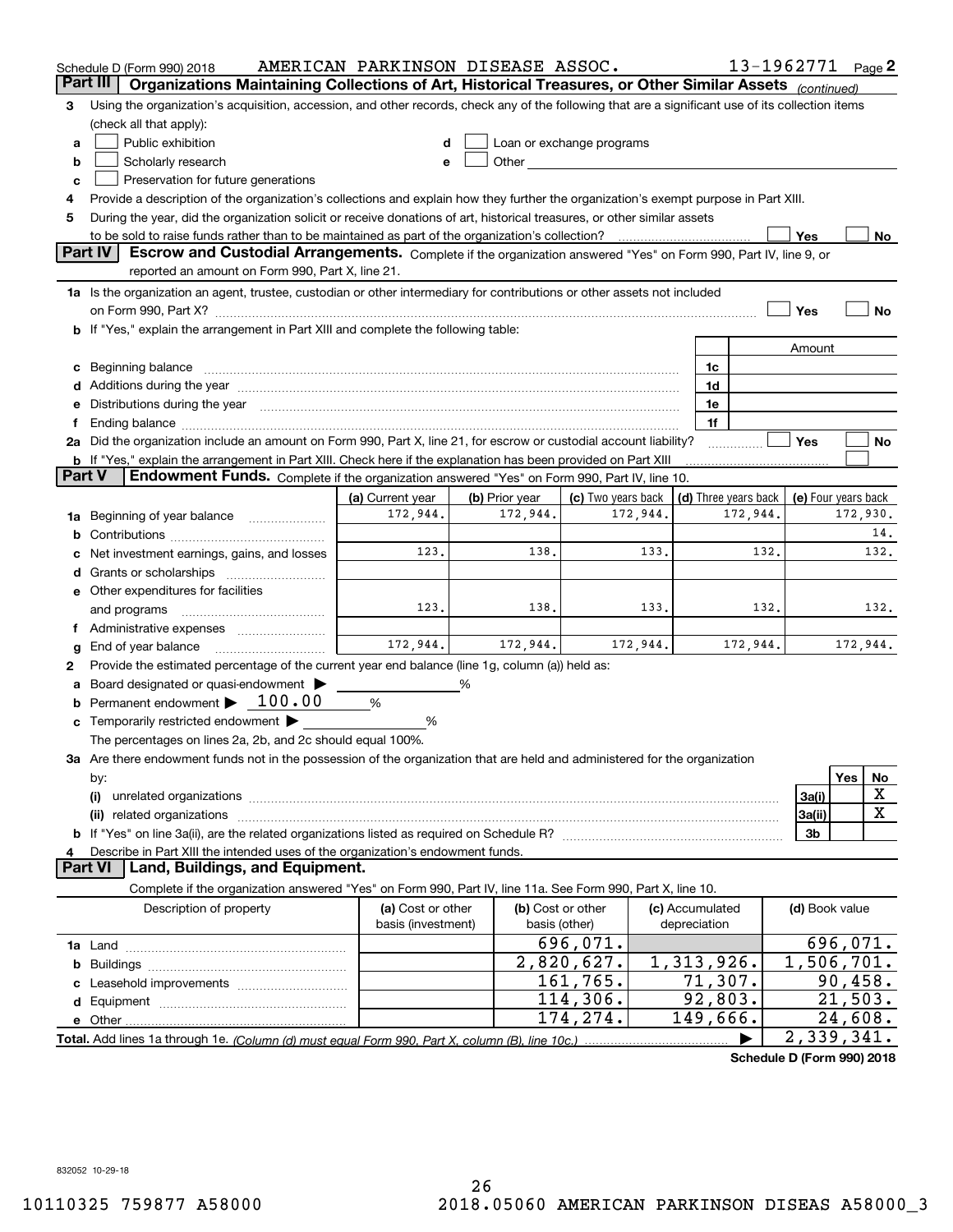| Schedule D (Form 990) 2018                                                                                                                                                         | AMERICAN PARKINSON DISEASE ASSOC. |                                                           | 13-1962771     | Page $3$ |
|------------------------------------------------------------------------------------------------------------------------------------------------------------------------------------|-----------------------------------|-----------------------------------------------------------|----------------|----------|
| <b>Investments - Other Securities.</b><br><b>Part VII</b>                                                                                                                          |                                   |                                                           |                |          |
| Complete if the organization answered "Yes" on Form 990, Part IV, line 11b. See Form 990, Part X, line 12.<br>(a) Description of security or category (including name of security) | (b) Book value                    | (c) Method of valuation: Cost or end-of-year market value |                |          |
|                                                                                                                                                                                    |                                   |                                                           |                |          |
| (1) Financial derivatives                                                                                                                                                          |                                   |                                                           |                |          |
| (2) Closely-held equity interests<br>(3) Other                                                                                                                                     |                                   |                                                           |                |          |
| MUTUAL FUNDS-EQUITIES<br>(A)                                                                                                                                                       | 2,395,677.                        | END-OF-YEAR MARKET VALUE                                  |                |          |
| MUTUAL FUNDS-FIXED INCOME<br>(B)                                                                                                                                                   | 49,443.                           | END-OF-YEAR MARKET VALUE                                  |                |          |
| (C)                                                                                                                                                                                |                                   |                                                           |                |          |
| (D)                                                                                                                                                                                |                                   |                                                           |                |          |
| (E)                                                                                                                                                                                |                                   |                                                           |                |          |
| (F)                                                                                                                                                                                |                                   |                                                           |                |          |
| (G)                                                                                                                                                                                |                                   |                                                           |                |          |
| (H)                                                                                                                                                                                |                                   |                                                           |                |          |
| Total. (Col. (b) must equal Form 990, Part X, col. (B) line 12.)                                                                                                                   | 2,445,120.                        |                                                           |                |          |
| Part VIII Investments - Program Related.                                                                                                                                           |                                   |                                                           |                |          |
| Complete if the organization answered "Yes" on Form 990, Part IV, line 11c. See Form 990, Part X, line 13.                                                                         |                                   |                                                           |                |          |
| (a) Description of investment                                                                                                                                                      | (b) Book value                    | (c) Method of valuation: Cost or end-of-year market value |                |          |
| (1)                                                                                                                                                                                |                                   |                                                           |                |          |
| (2)                                                                                                                                                                                |                                   |                                                           |                |          |
| (3)                                                                                                                                                                                |                                   |                                                           |                |          |
| (4)                                                                                                                                                                                |                                   |                                                           |                |          |
| (5)                                                                                                                                                                                |                                   |                                                           |                |          |
| (6)                                                                                                                                                                                |                                   |                                                           |                |          |
| (7)                                                                                                                                                                                |                                   |                                                           |                |          |
| (8)                                                                                                                                                                                |                                   |                                                           |                |          |
| (9)                                                                                                                                                                                |                                   |                                                           |                |          |
| Total. (Col. (b) must equal Form 990, Part X, col. (B) line 13.)<br><b>Other Assets.</b><br>Part IX                                                                                |                                   |                                                           |                |          |
|                                                                                                                                                                                    |                                   |                                                           |                |          |
| Complete if the organization answered "Yes" on Form 990, Part IV, line 11d. See Form 990, Part X, line 15.                                                                         | (a) Description                   |                                                           | (b) Book value |          |
| BENEFICIAL INTEREST<br>(1)                                                                                                                                                         | IN PERPETUAL<br><b>TRUST</b>      |                                                           | 1,272,366.     |          |
| <b>BENEFICIAL</b><br><b>INTEREST</b><br>(2)                                                                                                                                        | IN REMAINDER<br><b>TRUSTS</b>     |                                                           | 2, 273, 514.   |          |
| (3)                                                                                                                                                                                |                                   |                                                           |                |          |
| (4)                                                                                                                                                                                |                                   |                                                           |                |          |
| (5)                                                                                                                                                                                |                                   |                                                           |                |          |
| (6)                                                                                                                                                                                |                                   |                                                           |                |          |
| (7)                                                                                                                                                                                |                                   |                                                           |                |          |
| (8)                                                                                                                                                                                |                                   |                                                           |                |          |
| (9)                                                                                                                                                                                |                                   |                                                           |                |          |
| Total. (Column (b) must equal Form 990. Part X, col. (B) line 15.)                                                                                                                 |                                   |                                                           | 3,545,880.     |          |
| <b>Other Liabilities.</b><br>Part X                                                                                                                                                |                                   |                                                           |                |          |
| Complete if the organization answered "Yes" on Form 990, Part IV, line 11e or 11f. See Form 990, Part X, line 25.                                                                  |                                   |                                                           |                |          |
| (a) Description of liability<br>1.                                                                                                                                                 |                                   | (b) Book value                                            |                |          |
| (1)<br>Federal income taxes                                                                                                                                                        |                                   |                                                           |                |          |
| CHARITABLE GIFT ANNUITIES PAYABLE<br>(2)                                                                                                                                           |                                   | 54,052.                                                   |                |          |
| (3)                                                                                                                                                                                |                                   |                                                           |                |          |
| (4)                                                                                                                                                                                |                                   |                                                           |                |          |
| (5)                                                                                                                                                                                |                                   |                                                           |                |          |
| (6)                                                                                                                                                                                |                                   |                                                           |                |          |
| (7)                                                                                                                                                                                |                                   |                                                           |                |          |
| (8)                                                                                                                                                                                |                                   |                                                           |                |          |
| (9)                                                                                                                                                                                |                                   |                                                           |                |          |
| Total. (Column (b) must equal Form 990, Part X, col. (B) line 25.)                                                                                                                 |                                   | 54,052.                                                   |                |          |
| 2. Liability for uncertain tax positions. In Part XIII, provide the text of the footnote to the organization's financial statements that reports the                               |                                   |                                                           |                | ┌┳       |

organization's liability for uncertain tax positions under FIN 48 (ASC 740). Check here if the text of the footnote has been provided in Part XIII  $~\boxed{\rm X}$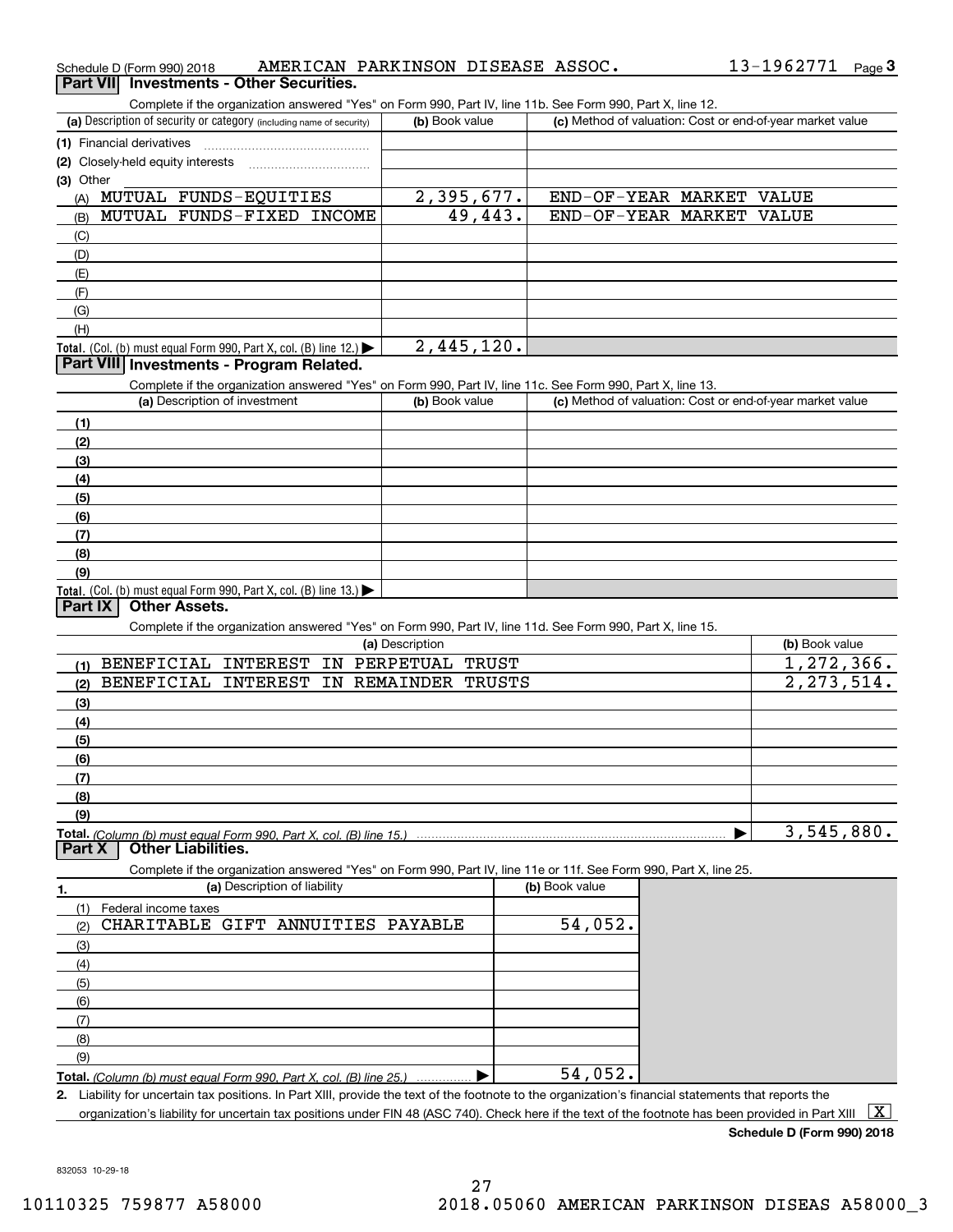|                                                                                                       | AMERICAN PARKINSON DISEASE ASSOC.<br>Schedule D (Form 990) 2018                                                                                                                                      |                | 13-1962771<br>Page $4$ |                |                    |  |  |  |  |
|-------------------------------------------------------------------------------------------------------|------------------------------------------------------------------------------------------------------------------------------------------------------------------------------------------------------|----------------|------------------------|----------------|--------------------|--|--|--|--|
| Reconciliation of Revenue per Audited Financial Statements With Revenue per Return.<br><b>Part XI</b> |                                                                                                                                                                                                      |                |                        |                |                    |  |  |  |  |
|                                                                                                       | Complete if the organization answered "Yes" on Form 990, Part IV, line 12a.                                                                                                                          |                |                        |                |                    |  |  |  |  |
| 1                                                                                                     | Total revenue, gains, and other support per audited financial statements                                                                                                                             |                |                        | $\blacksquare$ | 25, 194, 821.      |  |  |  |  |
| 2                                                                                                     | Amounts included on line 1 but not on Form 990, Part VIII, line 12:                                                                                                                                  |                |                        |                |                    |  |  |  |  |
| a                                                                                                     |                                                                                                                                                                                                      | 2a             | 37,168.                |                |                    |  |  |  |  |
| b                                                                                                     |                                                                                                                                                                                                      | 2 <sub>b</sub> | 13,471,575.            |                |                    |  |  |  |  |
| с                                                                                                     |                                                                                                                                                                                                      | 2c             |                        |                |                    |  |  |  |  |
| d                                                                                                     |                                                                                                                                                                                                      | 2d             | 303,994.               |                |                    |  |  |  |  |
|                                                                                                       | e Add lines 2a through 2d                                                                                                                                                                            |                |                        | 2e             | <u>13,812,737.</u> |  |  |  |  |
| з                                                                                                     |                                                                                                                                                                                                      |                |                        | $\overline{3}$ | 11,382,084.        |  |  |  |  |
| 4                                                                                                     | Amounts included on Form 990, Part VIII, line 12, but not on line 1:                                                                                                                                 |                |                        |                |                    |  |  |  |  |
| a                                                                                                     |                                                                                                                                                                                                      | 4a             |                        |                |                    |  |  |  |  |
| b                                                                                                     | Other (Describe in Part XIII.) <b>Construction Contract Construction</b> Chern Construction Construction Construction                                                                                | 4 <sub>h</sub> | 163, 260.              |                |                    |  |  |  |  |
|                                                                                                       | Add lines 4a and 4b                                                                                                                                                                                  |                |                        | 4с             | 163, 260.          |  |  |  |  |
| 5                                                                                                     |                                                                                                                                                                                                      |                |                        |                | 11, 545, 344.      |  |  |  |  |
|                                                                                                       | Part XII   Reconciliation of Expenses per Audited Financial Statements With Expenses per Return.                                                                                                     |                |                        |                |                    |  |  |  |  |
|                                                                                                       | Complete if the organization answered "Yes" on Form 990, Part IV, line 12a.                                                                                                                          |                |                        |                |                    |  |  |  |  |
| 1                                                                                                     | Total expenses and losses per audited financial statements [11] [11] Total expenses and losses per audited financial statements [11] [11] Total expenses and losses per audited financial statements |                |                        | $\blacksquare$ | 25,723,800.        |  |  |  |  |
| 2                                                                                                     | Amounts included on line 1 but not on Form 990, Part IX, line 25:                                                                                                                                    |                |                        |                |                    |  |  |  |  |
| a                                                                                                     |                                                                                                                                                                                                      | 2a             | 13,471,575.            |                |                    |  |  |  |  |
|                                                                                                       |                                                                                                                                                                                                      | 2 <sub>b</sub> |                        |                |                    |  |  |  |  |
| c.                                                                                                    |                                                                                                                                                                                                      |                |                        |                |                    |  |  |  |  |
|                                                                                                       |                                                                                                                                                                                                      | 2c             |                        |                |                    |  |  |  |  |
| d                                                                                                     |                                                                                                                                                                                                      | 2d             | 428,204.               |                |                    |  |  |  |  |
|                                                                                                       |                                                                                                                                                                                                      |                |                        | 2e             | 13,899,779.        |  |  |  |  |
| 3                                                                                                     |                                                                                                                                                                                                      |                |                        | 3              | 11,824,021.        |  |  |  |  |
| 4                                                                                                     | Amounts included on Form 990, Part IX, line 25, but not on line 1:                                                                                                                                   |                |                        |                |                    |  |  |  |  |
|                                                                                                       |                                                                                                                                                                                                      | 4a             |                        |                |                    |  |  |  |  |
|                                                                                                       |                                                                                                                                                                                                      | 4 <sub>b</sub> | 31,987.                |                |                    |  |  |  |  |
|                                                                                                       | c Add lines 4a and 4b                                                                                                                                                                                |                |                        | 4c             | 31,987.            |  |  |  |  |
| 5                                                                                                     |                                                                                                                                                                                                      |                |                        | 5              | 11,856,008.        |  |  |  |  |
|                                                                                                       | Part XIII Supplemental Information.                                                                                                                                                                  |                |                        |                |                    |  |  |  |  |

lescriptions required for Part II, lines 3, 5, and 9; Part III, lines 1a and 4; Part IV, lines 1b and 2b; Part V, line 4; Part X, line 2; Part XI, lines 2d and 4b; and Part XII, lines 2d and 4b. Also complete this part to provide any additional information.

PART X, LINE 2:

| APDA IS EXEMPT FROM INCOME TAXES UNDER SECTION $501(C)(3)$ OF THE INTERNAL |
|----------------------------------------------------------------------------|
| REVENUE CODE AND, THEREFORE, HAS MADE NO PROVISION FOR FEDERAL OR STATE    |
| INCOME TAXES IN THE ACCOMPANYING FINANCIAL STATEMENTS. APDA HAS BEEN       |
| INTERNAL REVENUE SERVICE NOT TO BE A "PRIVATE<br>DETERMINED BY THE         |
| FOUNDATION" WITHIN THE MEANING OF SECTION $509(A)(1)$ OF THE INTERNAL      |
| REVENUE CODE.                                                              |
| OTHER SIGNIFICANT TAX POSITIONS INCLUDE ITS DETERMINATION OF WHETHER ANY   |
| AMOUNTS ARE SUBJECT TO UNRELATED BUSINESS INCOME TAX ("UBIT"). ALL         |
| SIGNIFICANT TAX POSITIONS HAVE BEEN CONSIDERED BY MANAGEMENT AND IT HAS    |
| BEEN DETERMINED THAT ALL TAX POSITIONS WOULD BE SUSTAINED UPON EXAMINATION |
| BY TAXING AUTHORITIES.<br>THE MOST SIGNIFICANT JURISDICTIONS IN WHICH APDA |
| Schedule D (Form 990) 2018<br>832054 10-29-18                              |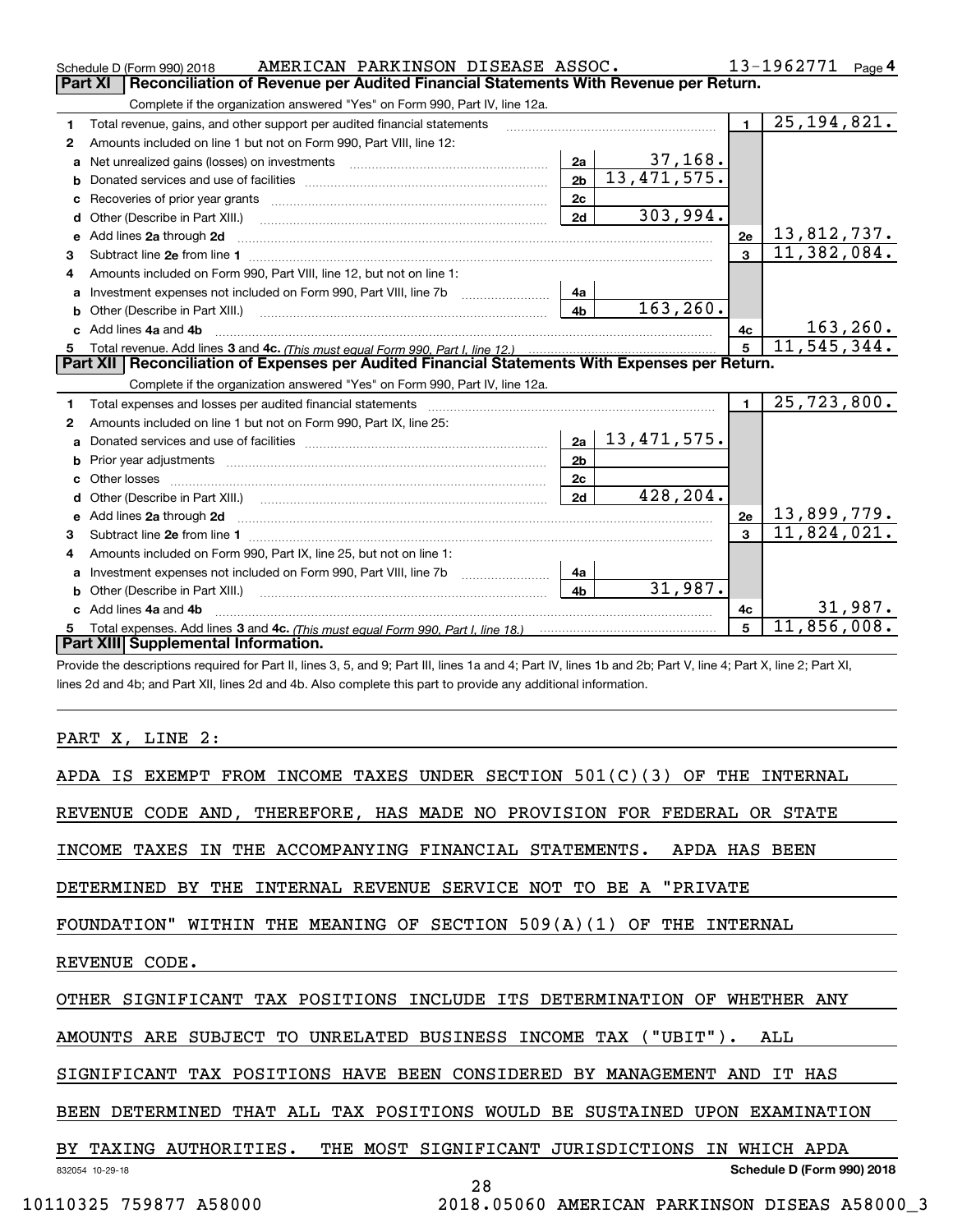| Schedule D (Form 990) 2018 AMERICAN PARKINSON DISEASE ASSOC.<br><b>Part XIII Supplemental Information</b> (continued)                                          | 13-1962771 $Page 5$ |
|----------------------------------------------------------------------------------------------------------------------------------------------------------------|---------------------|
|                                                                                                                                                                |                     |
| IS REQUIRED TO FILE TAX RETURNS INCLUDE THE U.S. FEDERAL JURISDICTION AND                                                                                      |                     |
| THE STATE OF NEW YORK, ALTHOUGH APDA FILES IN ALMOST EVERY STATE. APDA IS                                                                                      |                     |
| SUBJECT TO EXAMINATION BY THE FEDERAL TAXING AUTHORITY UP TO THREE YEARS                                                                                       |                     |
| FROM THE EXTENDED DUE DATE OF THE TAX RETURN. AS OF AUGUST 31, 2019, TAX                                                                                       |                     |
| YEARS ENDING IN 2016 THROUGH 2018 ARE OPEN TO EXAMINATION, WITH LIMITED                                                                                        |                     |
| EXCEPTIONS FOR VARIOUS STATES.                                                                                                                                 |                     |
|                                                                                                                                                                |                     |
| PART XI, LINE 2D - OTHER ADJUSTMENTS:                                                                                                                          |                     |
| SPECIAL EVENT ADJUSTMENT                                                                                                                                       | 303,732.            |
| GAMING EXPENSES                                                                                                                                                | 262.                |
| TOTAL TO SCHEDULE D, PART XI, LINE 2D<br><u> 1989 - Johann Barbara, martxa alemaniar a</u>                                                                     | 303,994.            |
|                                                                                                                                                                |                     |
| PART XI, LINE 4B - OTHER ADJUSTMENTS:                                                                                                                          |                     |
| INVESTMENT MANAGEMENT FEES<br><u> 1989 - Johann Stein, mars an t-Amerikaansk kommunister (</u>                                                                 | 31,842.             |
| REIMBRUSEMENTS/RETURNS                                                                                                                                         | 1,455.              |
| CHANGE IN VALUE OF BENEFICIAL INTEREST                                                                                                                         | 129,963.            |
| TOTAL TO SCHEDULE D, PART XI, LINE 4B<br><u> 1989 - Johann Barn, mars ann an t-Amhain Aonaich an t-Aonaich an t-Aonaich an t-Aonaich an t-Aonaich an t-Aon</u> | 163, 260.           |
|                                                                                                                                                                |                     |
| PART XII, LINE 2D - OTHER ADJUSTMENTS:                                                                                                                         |                     |
| SPECIAL EVENTS                                                                                                                                                 | 428,204.            |
|                                                                                                                                                                |                     |
| PART XII, LINE 4B - OTHER ADJUSTMENTS:                                                                                                                         |                     |
| INVESTMENT MANAGEMENT FEES                                                                                                                                     | <u>31,842.</u>      |
| OTHER EXPENSES                                                                                                                                                 | 145.                |
| TOTAL TO SCHEDULE D, PART XII, LINE 4B                                                                                                                         | 31,987.             |
|                                                                                                                                                                |                     |
|                                                                                                                                                                |                     |

29

**Schedule D (Form 990) 2018**

832055 10-29-18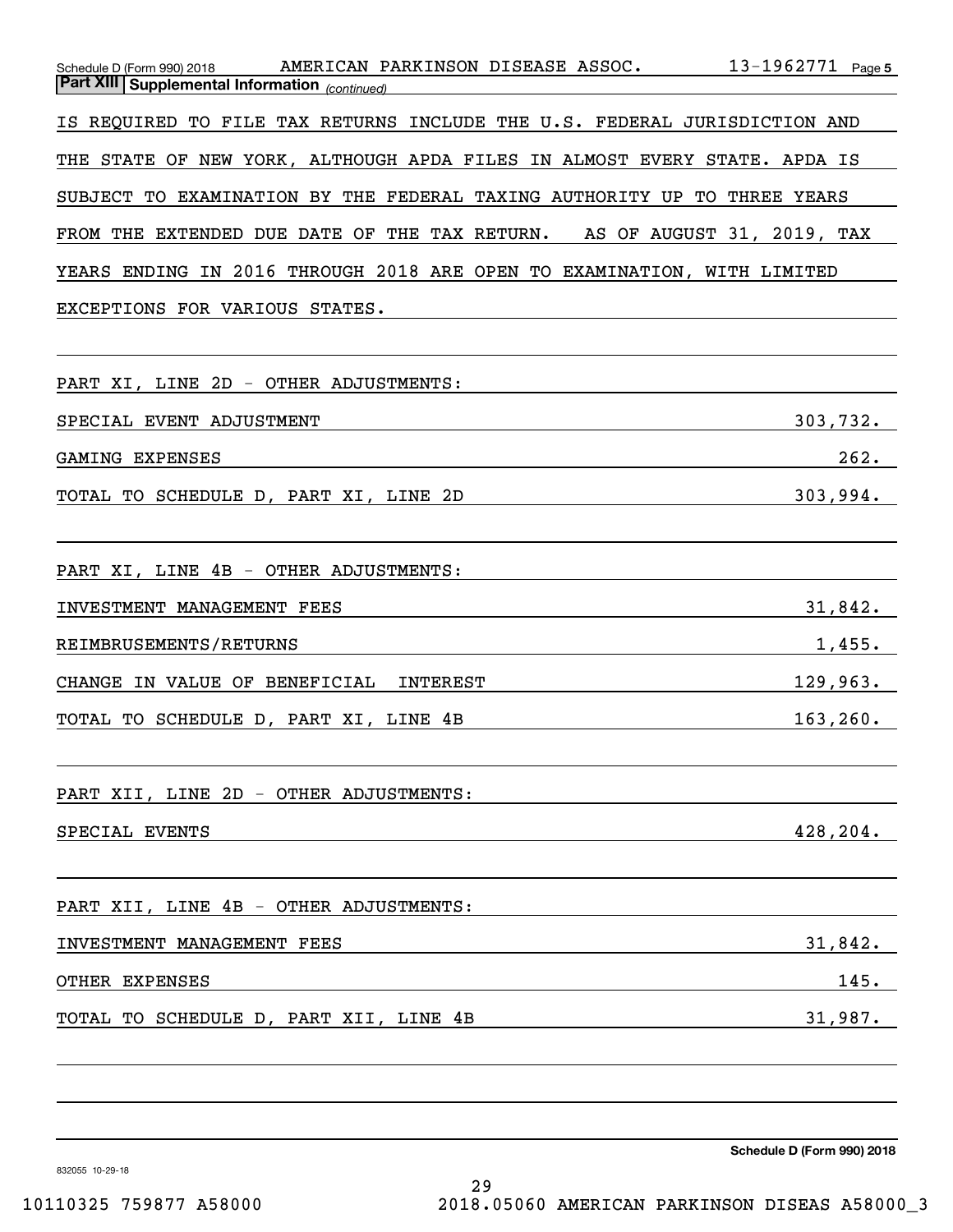| <b>SCHEDULE G</b>                                                                                                                                                 |                                  | <b>Supplemental Information Regarding Fundraising or Gaming Activities</b>                                                                                                                                                                                                                                                                                                                                                                                                                                                                         |                                                               |           |                                                                                                         |  |                                                                            | OMB No. 1545-0047                                       |              |  |
|-------------------------------------------------------------------------------------------------------------------------------------------------------------------|----------------------------------|----------------------------------------------------------------------------------------------------------------------------------------------------------------------------------------------------------------------------------------------------------------------------------------------------------------------------------------------------------------------------------------------------------------------------------------------------------------------------------------------------------------------------------------------------|---------------------------------------------------------------|-----------|---------------------------------------------------------------------------------------------------------|--|----------------------------------------------------------------------------|---------------------------------------------------------|--------------|--|
| (Form 990 or 990-EZ)                                                                                                                                              |                                  | Complete if the organization answered "Yes" on Form 990, Part IV, line 17, 18, or 19, or if the<br>organization entered more than \$15,000 on Form 990-EZ, line 6a.                                                                                                                                                                                                                                                                                                                                                                                |                                                               |           |                                                                                                         |  |                                                                            |                                                         |              |  |
| Department of the Treasury                                                                                                                                        |                                  | Attach to Form 990 or Form 990-EZ.                                                                                                                                                                                                                                                                                                                                                                                                                                                                                                                 |                                                               |           |                                                                                                         |  |                                                                            | <b>Open to Public</b>                                   |              |  |
| Inspection<br>Internal Revenue Service<br>Go to www.irs.gov/Form990 for instructions and the latest information.<br>Name of the organization                      |                                  |                                                                                                                                                                                                                                                                                                                                                                                                                                                                                                                                                    |                                                               |           |                                                                                                         |  |                                                                            |                                                         |              |  |
| <b>Employer identification number</b><br>13-1962771<br>AMERICAN PARKINSON DISEASE ASSOC.                                                                          |                                  |                                                                                                                                                                                                                                                                                                                                                                                                                                                                                                                                                    |                                                               |           |                                                                                                         |  |                                                                            |                                                         |              |  |
| Part I                                                                                                                                                            | required to complete this part.  | Fundraising Activities. Complete if the organization answered "Yes" on Form 990, Part IV, line 17. Form 990-EZ filers are not                                                                                                                                                                                                                                                                                                                                                                                                                      |                                                               |           |                                                                                                         |  |                                                                            |                                                         |              |  |
| X  <br>Mail solicitations<br>a<br>  X  <br>b<br>Phone solicitations<br>c<br>$X$ In-person solicitations<br>d<br>compensated at least \$5,000 by the organization. | Internet and email solicitations | 1 Indicate whether the organization raised funds through any of the following activities. Check all that apply.<br>f<br>$g\mid X$ Special fundraising events<br>2 a Did the organization have a written or oral agreement with any individual (including officers, directors, trustees, or<br>key employees listed in Form 990, Part VII) or entity in connection with professional fundraising services?<br>b If "Yes," list the 10 highest paid individuals or entities (fundraisers) pursuant to agreements under which the fundraiser is to be |                                                               |           | $\mathbf{e} \mid \mathbf{X}$ Solicitation of non-government grants<br>Solicitation of government grants |  | $\overline{X}$ Yes                                                         |                                                         | No           |  |
| (i) Name and address of individual<br>or entity (fundraiser)                                                                                                      |                                  | (ii) Activity                                                                                                                                                                                                                                                                                                                                                                                                                                                                                                                                      | fundraiser<br>have custody<br>or control of<br>contributions? | (iii) Did | (iv) Gross receipts<br>from activity                                                                    |  | (v) Amount paid<br>to (or retained by)<br>fundraiser<br>listed in col. (i) | (vi) Amount paid<br>to (or retained by)<br>organization |              |  |
| THOMSON HABIB & DENISON - 55                                                                                                                                      |                                  |                                                                                                                                                                                                                                                                                                                                                                                                                                                                                                                                                    | Yes                                                           | No        |                                                                                                         |  |                                                                            |                                                         |              |  |
| OLD BEDFORD RD, SUITE 201,                                                                                                                                        |                                  | FUNDRAISING COUNSEL                                                                                                                                                                                                                                                                                                                                                                                                                                                                                                                                |                                                               | х         | 2,481,770.                                                                                              |  | 166,126.                                                                   |                                                         | 2, 315, 644. |  |
|                                                                                                                                                                   |                                  |                                                                                                                                                                                                                                                                                                                                                                                                                                                                                                                                                    |                                                               |           |                                                                                                         |  |                                                                            |                                                         |              |  |
| Total                                                                                                                                                             |                                  |                                                                                                                                                                                                                                                                                                                                                                                                                                                                                                                                                    |                                                               |           | 2,481,770.                                                                                              |  | 166,126.                                                                   |                                                         | 2, 315, 644. |  |
| or licensing                                                                                                                                                      |                                  | 3 List all states in which the organization is registered or licensed to solicit contributions or has been notified it is exempt from registration                                                                                                                                                                                                                                                                                                                                                                                                 |                                                               |           |                                                                                                         |  |                                                                            |                                                         |              |  |
|                                                                                                                                                                   |                                  | AL, AK, AZ, AR, CA, CO, CT, DC, FL, GA, HI, IL, KS, KY, LA, ME, MD, MA, MI, MN, MS, NH, NJ, NM, NY                                                                                                                                                                                                                                                                                                                                                                                                                                                 |                                                               |           |                                                                                                         |  |                                                                            |                                                         |              |  |
|                                                                                                                                                                   |                                  | NC, ND, OH, OK, OR, PA, RI, SD, TN, UT, VA, WA, WV, WI                                                                                                                                                                                                                                                                                                                                                                                                                                                                                             |                                                               |           |                                                                                                         |  |                                                                            |                                                         |              |  |
|                                                                                                                                                                   |                                  |                                                                                                                                                                                                                                                                                                                                                                                                                                                                                                                                                    |                                                               |           |                                                                                                         |  |                                                                            |                                                         |              |  |

LHA For Paperwork Reduction Act Notice, see the Instructions for Form 990 or 990-EZ. Schedule G (Form 990 or 990-EZ) 2018 SEE PART IV FOR CONTINUATIONS

832081 10-03-18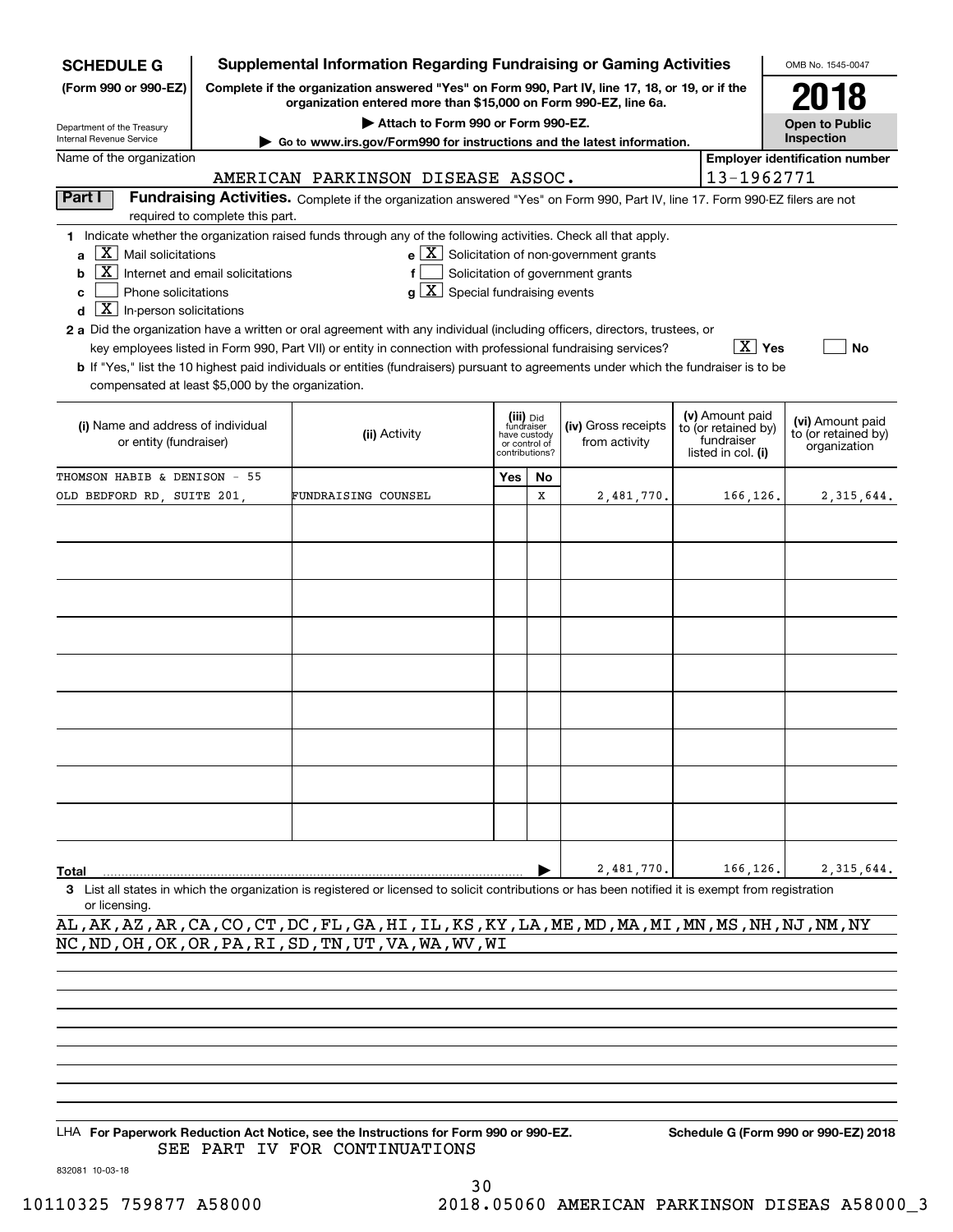**2** Schedule G (Form 990 or 990-EZ) 2018  $\,$   $\rm AMERICAN$   $\,$   $\rm PARKINSON$   $\,$   $\rm DISEASE$   $\,$   $\rm ASSOC$   $\,$   $\,$   $\,$   $\,$   $\,$   $\rm 13$  –  $\rm 1962771$   $\,$   $\rm Page$ **Part II** | Fundraising Events. Complete if the organization answered "Yes" on Form 990, Part IV, line 18, or reported more than \$15,000

|                 |          | of fundraising event contributions and gross income on Form 990-EZ, lines 1 and 6b. List events with gross receipts greater than \$5,000. |                           |                          |                   |                              |
|-----------------|----------|-------------------------------------------------------------------------------------------------------------------------------------------|---------------------------|--------------------------|-------------------|------------------------------|
|                 |          |                                                                                                                                           | (a) Event #1              | (b) Event #2             | (c) Other events  | (d) Total events             |
|                 |          |                                                                                                                                           | OPTIMISM                  |                          |                   | (add col. (a) through        |
|                 |          |                                                                                                                                           | WALK                      | GALA/DINNER              | 3                 | col. (c)                     |
|                 |          |                                                                                                                                           | (event type)              | (event type)             | (total number)    |                              |
| Revenue         |          |                                                                                                                                           |                           |                          |                   |                              |
|                 |          |                                                                                                                                           | 1,347,998.                | 607,703.                 | 491,214.          | 2,446,915.                   |
|                 |          |                                                                                                                                           |                           |                          |                   |                              |
|                 |          | 2 Less: Contributions                                                                                                                     | 1,347,998.                | 545,302.                 | 429, 143.         | 2,322,443.                   |
|                 |          |                                                                                                                                           |                           |                          |                   |                              |
|                 |          | 3 Gross income (line 1 minus line 2)                                                                                                      |                           | 62,401.                  | 62,071.           | 124,472.                     |
|                 |          |                                                                                                                                           |                           |                          |                   |                              |
|                 |          |                                                                                                                                           |                           |                          |                   |                              |
|                 |          |                                                                                                                                           |                           |                          |                   |                              |
|                 |          |                                                                                                                                           |                           |                          |                   |                              |
|                 |          |                                                                                                                                           |                           |                          |                   |                              |
|                 |          |                                                                                                                                           | 9,982.                    | 17,219.                  | 3,132.            | 30, 333.                     |
| Direct Expenses |          |                                                                                                                                           |                           |                          |                   |                              |
|                 |          | 7 Food and beverages                                                                                                                      | 35,516.                   | 62,401.                  | 5,194.            | 103, 111.                    |
|                 |          |                                                                                                                                           |                           |                          |                   |                              |
|                 | 8        |                                                                                                                                           |                           |                          | 150.              |                              |
|                 | 9        |                                                                                                                                           | $\frac{5,476.}{127,934.}$ | $\frac{2,200}{54,166}$ . | 104,834.          | $\frac{7,826}{286,934.}$     |
|                 | 10       | Direct expense summary. Add lines 4 through 9 in column (d)                                                                               |                           |                          |                   | 428, 204.                    |
|                 |          | 11 Net income summary. Subtract line 10 from line 3, column (d)                                                                           |                           |                          |                   | $-303,732.$                  |
|                 | Part III | Gaming. Complete if the organization answered "Yes" on Form 990, Part IV, line 19, or reported more than                                  |                           |                          |                   |                              |
|                 |          | \$15,000 on Form 990-EZ, line 6a.                                                                                                         |                           |                          |                   |                              |
|                 |          |                                                                                                                                           | (a) Bingo                 | (b) Pull tabs/instant    | (c) Other gaming  | (d) Total gaming (add        |
|                 |          |                                                                                                                                           |                           | bingo/progressive bingo  |                   | col. (a) through col. (c))   |
| Revenue         |          |                                                                                                                                           |                           |                          |                   |                              |
|                 |          |                                                                                                                                           |                           |                          | 35,186.           | 35,186.                      |
|                 |          |                                                                                                                                           |                           |                          |                   |                              |
|                 |          |                                                                                                                                           |                           |                          |                   |                              |
| Expenses        |          |                                                                                                                                           |                           |                          |                   |                              |
|                 |          |                                                                                                                                           |                           |                          |                   |                              |
|                 |          |                                                                                                                                           |                           |                          |                   |                              |
| Direct          |          |                                                                                                                                           |                           |                          |                   |                              |
|                 |          |                                                                                                                                           |                           |                          |                   |                              |
|                 |          | 5 Other direct expenses                                                                                                                   |                           |                          | 262               | 262.                         |
|                 |          |                                                                                                                                           | %<br>Yes                  | Yes                      | % $X$ Yes 80.00 % |                              |
|                 |          | 6 Volunteer labor                                                                                                                         | No                        | No                       | No                |                              |
|                 |          |                                                                                                                                           |                           |                          |                   |                              |
|                 | 7        | Direct expense summary. Add lines 2 through 5 in column (d)                                                                               |                           |                          |                   | 262.                         |
|                 |          |                                                                                                                                           |                           |                          |                   |                              |
|                 |          |                                                                                                                                           |                           |                          |                   | 34,924.                      |
|                 |          |                                                                                                                                           |                           |                          |                   |                              |
|                 |          | <b>9</b> Enter the state(s) in which the organization conducts gaming activities: $TA$ , $MA$ , $WA$                                      |                           |                          |                   |                              |
|                 |          |                                                                                                                                           |                           |                          |                   | $\boxed{\text{X}}$ Yes<br>No |
|                 |          |                                                                                                                                           |                           |                          |                   |                              |
|                 |          |                                                                                                                                           |                           |                          |                   |                              |
|                 |          |                                                                                                                                           |                           |                          |                   |                              |
|                 |          |                                                                                                                                           |                           |                          |                   | $\boxed{\text{X}}$ No<br>Yes |
|                 |          |                                                                                                                                           |                           |                          |                   |                              |
|                 |          |                                                                                                                                           |                           |                          |                   |                              |
|                 |          |                                                                                                                                           |                           |                          |                   |                              |
|                 |          |                                                                                                                                           |                           |                          |                   |                              |

832082 10-03-18

**Schedule G (Form 990 or 990-EZ) 2018**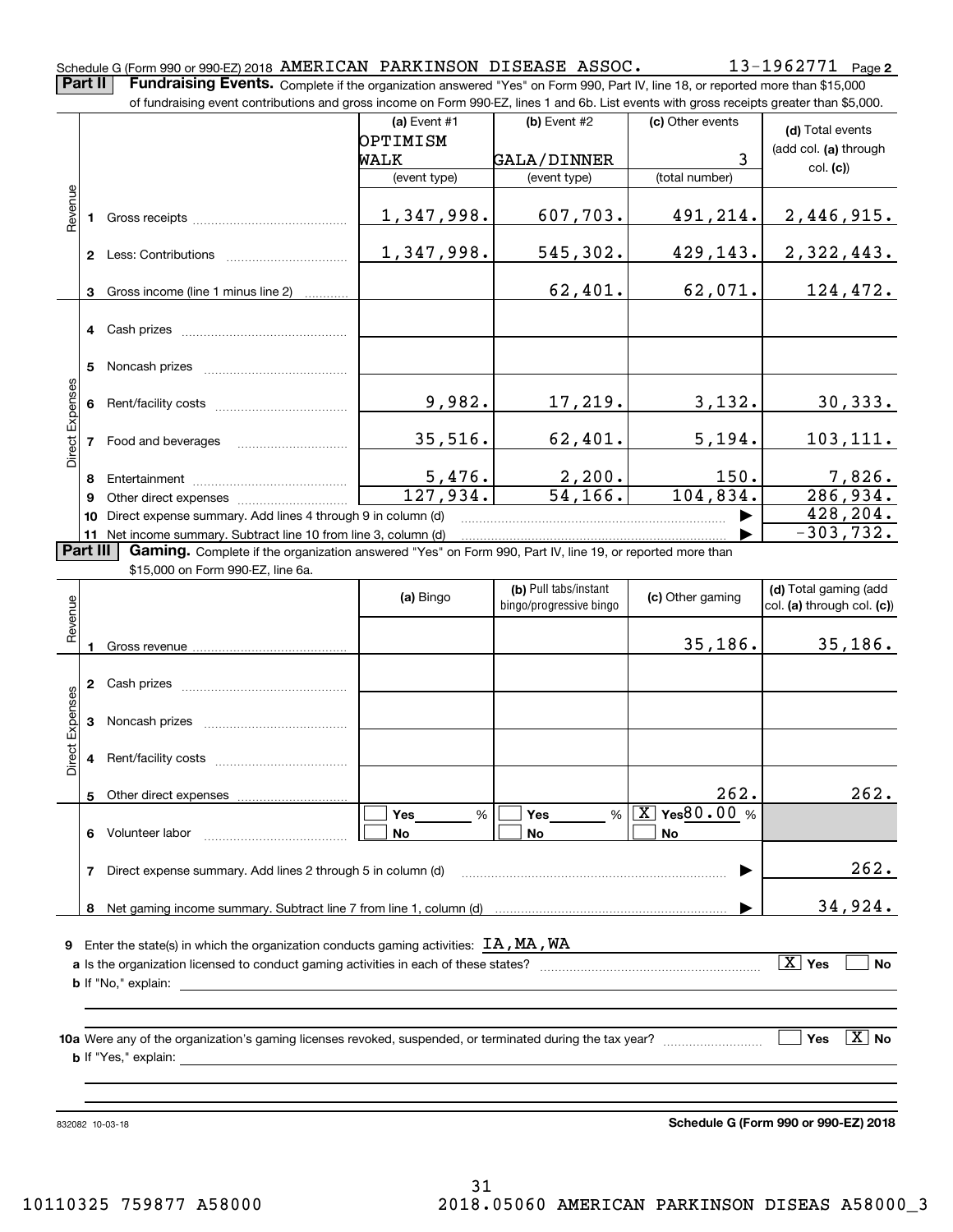| Schedule G (Form 990 or 990-EZ) 2018 AMERICAN PARKINSON DISEASE ASSOC.                                                                                                                                                                   | 13-1962771<br>Page 3          |
|------------------------------------------------------------------------------------------------------------------------------------------------------------------------------------------------------------------------------------------|-------------------------------|
|                                                                                                                                                                                                                                          | $\overline{X}$ No<br>Yes      |
| 12 Is the organization a grantor, beneficiary or trustee of a trust, or a member of a partnership or other entity formed                                                                                                                 | $\boxed{\text{X}}$ No<br>Yes  |
| 13 Indicate the percentage of gaming activity conducted in:                                                                                                                                                                              |                               |
|                                                                                                                                                                                                                                          | 13а<br>%                      |
| <b>b</b> An outside facility <i>www.communicality www.communicality.communicality www.communicality www.communicality.communicality www.communicality.com</i>                                                                            | $13b \, 100.00$ %             |
| 14 Enter the name and address of the person who prepares the organization's gaming/special events books and records:                                                                                                                     |                               |
| $Name \triangleright$ CHERYL WEINER                                                                                                                                                                                                      |                               |
| Address > 135 PARKINSON AVE - STATEN ISLAND, NY 10305                                                                                                                                                                                    |                               |
| 15a Does the organization have a contract with a third party from whom the organization receives gaming revenue?                                                                                                                         | $\boxed{\text{X}}$ No<br>Yes  |
| c If "Yes," enter name and address of the third party:                                                                                                                                                                                   |                               |
| <u> 1980 - Johann Barbara, martin amerikan personal (</u><br>Name $\blacktriangleright$                                                                                                                                                  |                               |
| Address $\blacktriangleright$<br><u> 1989 - Johann Barbara, marka a shekara ta 1989 - An tsaran tsara a shekara tsara tsara tsara tsara tsara tsa</u>                                                                                    |                               |
| Gaming manager information:<br>16                                                                                                                                                                                                        |                               |
| $Name \triangleright$ CHERYL WEINER                                                                                                                                                                                                      |                               |
|                                                                                                                                                                                                                                          |                               |
| Gaming manager compensation > \$                                                                                                                                                                                                         |                               |
| $\blacksquare$ Description of services provided $\blacktriangleright$                                                                                                                                                                    |                               |
|                                                                                                                                                                                                                                          |                               |
| $\boxed{\text{X}}$ Director/officer<br>Employee<br>Independent contractor                                                                                                                                                                |                               |
| <b>17</b> Mandatory distributions:                                                                                                                                                                                                       |                               |
| a Is the organization required under state law to make charitable distributions from the gaming proceeds to                                                                                                                              |                               |
|                                                                                                                                                                                                                                          | $\sqrt{Y}$ Yes $\boxed{X}$ No |
| <b>b</b> Enter the amount of distributions required under state law to be distributed to other exempt organizations or spent in the                                                                                                      |                               |
| organization's own exempt activities during the tax year $\triangleright$ \$<br><b>Part IV</b><br>Supplemental Information. Provide the explanations required by Part I, line 2b, columns (iii) and (v); and Part III, lines 9, 9b, 10b, |                               |
| 15b, 15c, 16, and 17b, as applicable. Also provide any additional information. See instructions.                                                                                                                                         |                               |
| SCHEDULE G, PART I, LINE 2B, LIST OF TEN HIGHEST PAID FUNDRAISERS:                                                                                                                                                                       |                               |
|                                                                                                                                                                                                                                          |                               |
| NAME OF FUNDRAISER: THOMSON HABIB & DENISON<br>( I )                                                                                                                                                                                     |                               |
| ADDRESS OF FUNDRAISER: 55 OLD BEDFORD RD, SUITE 201, LINCOLN, MA<br>( I )                                                                                                                                                                | 01773                         |
|                                                                                                                                                                                                                                          |                               |
|                                                                                                                                                                                                                                          |                               |
|                                                                                                                                                                                                                                          |                               |
|                                                                                                                                                                                                                                          |                               |
|                                                                                                                                                                                                                                          |                               |

832083 10-03-18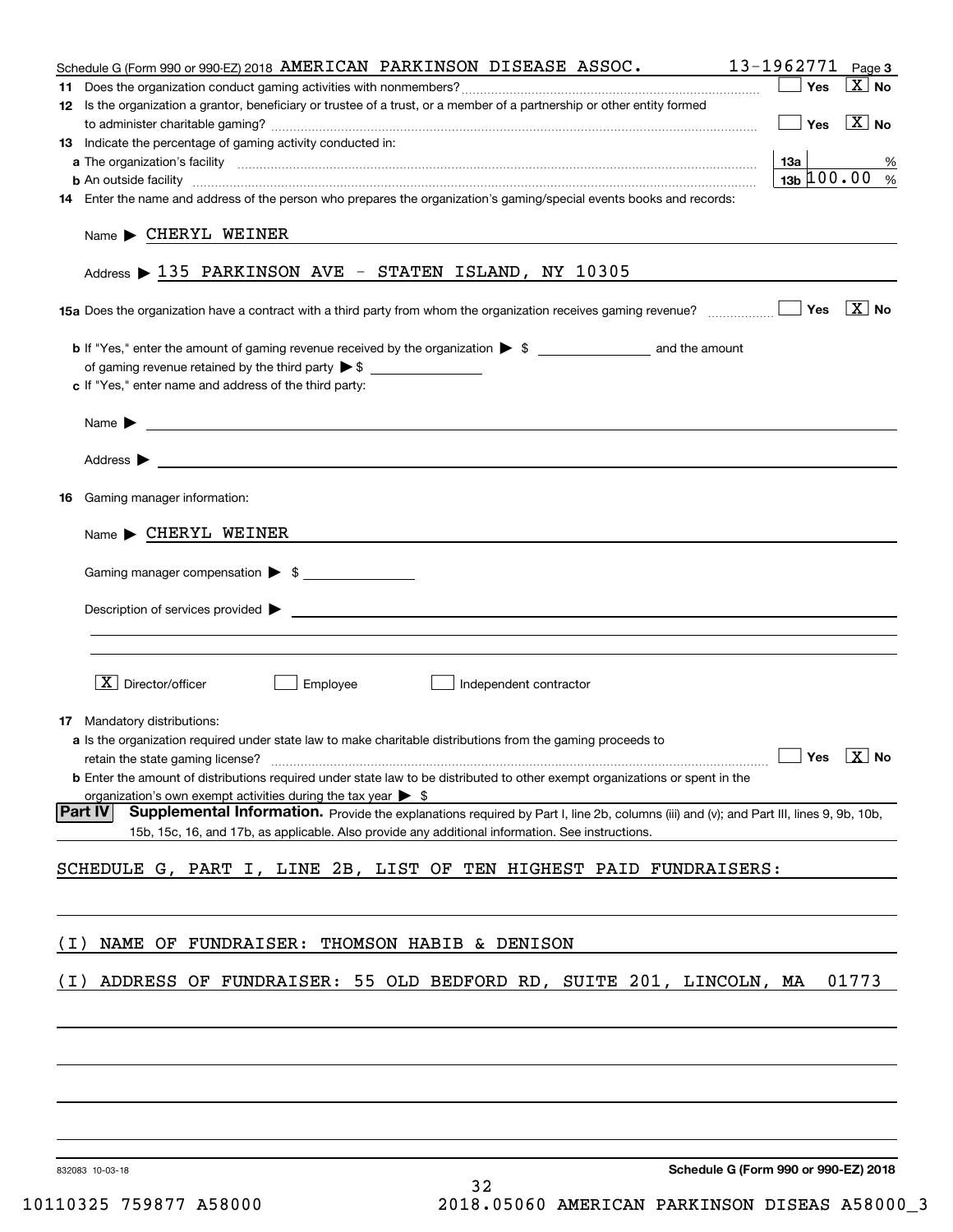| Schedule G (Form 990 or 990-EZ)         | AMERICAN PARKINSON DISEASE ASSOC. |  | 1962771- | Page 4 |
|-----------------------------------------|-----------------------------------|--|----------|--------|
| <b>Part IV Supplemental Information</b> |                                   |  |          |        |

| <b>Part IV   Supplemental Information</b> (continued) |                                 |
|-------------------------------------------------------|---------------------------------|
|                                                       |                                 |
|                                                       |                                 |
|                                                       |                                 |
|                                                       |                                 |
|                                                       |                                 |
|                                                       |                                 |
|                                                       |                                 |
|                                                       |                                 |
|                                                       |                                 |
|                                                       |                                 |
|                                                       |                                 |
|                                                       |                                 |
|                                                       |                                 |
|                                                       |                                 |
|                                                       |                                 |
|                                                       |                                 |
|                                                       |                                 |
|                                                       |                                 |
|                                                       |                                 |
|                                                       |                                 |
|                                                       |                                 |
|                                                       |                                 |
|                                                       |                                 |
|                                                       |                                 |
|                                                       |                                 |
|                                                       |                                 |
|                                                       |                                 |
|                                                       |                                 |
|                                                       |                                 |
|                                                       | Cahadula O (Faum 000 av 000 EZ) |

**Schedule G (Form 990 or 990-EZ)**

832084 04-01-18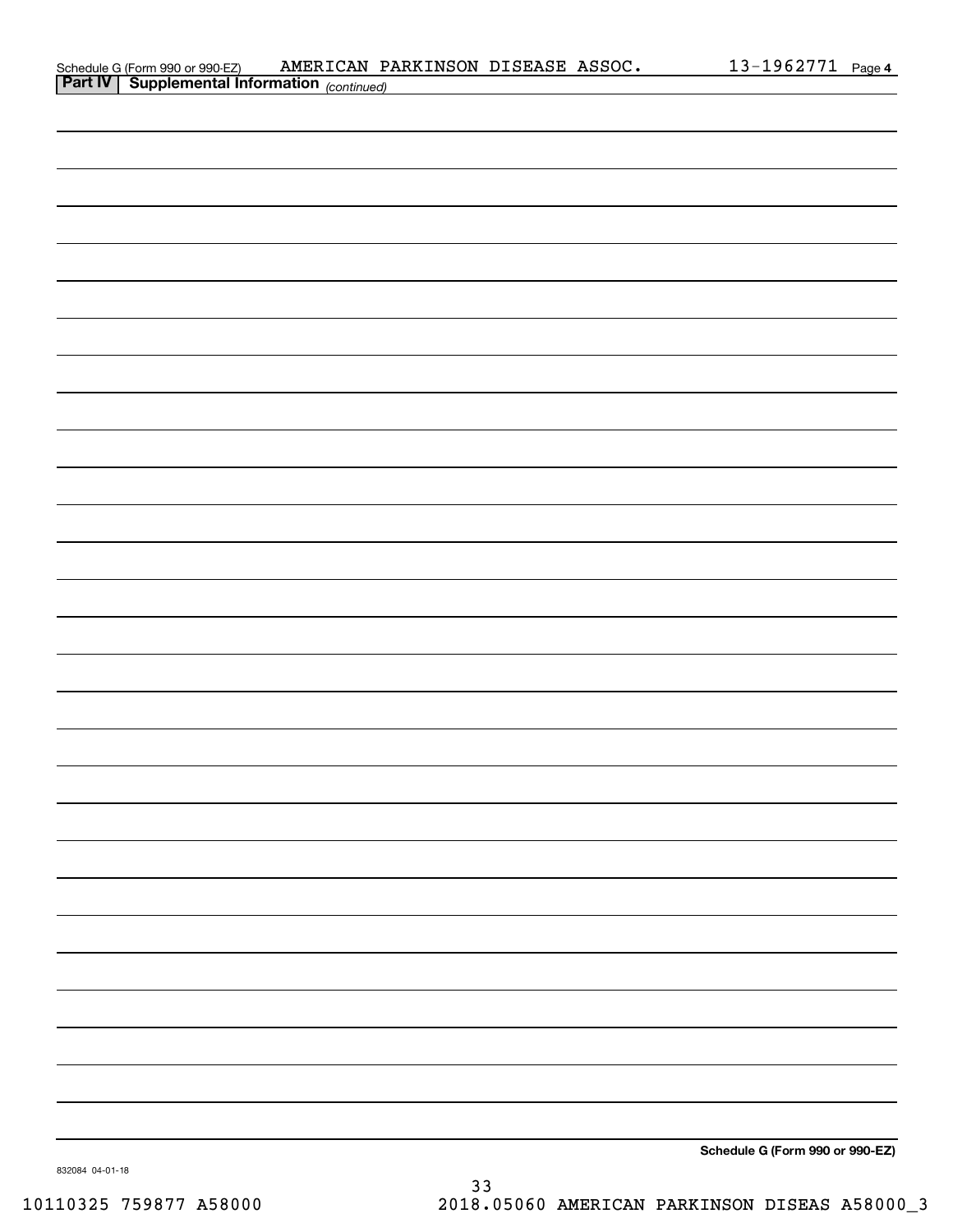| <b>SCHEDULE I</b>                                                                                                                                                                                                                                                                                                                 |                                                                                                                                                                    | <b>Grants and Other Assistance to Organizations,</b> |                             |                                         |                                                                |                                          | OMB No. 1545-0047                     |  |  |  |
|-----------------------------------------------------------------------------------------------------------------------------------------------------------------------------------------------------------------------------------------------------------------------------------------------------------------------------------|--------------------------------------------------------------------------------------------------------------------------------------------------------------------|------------------------------------------------------|-----------------------------|-----------------------------------------|----------------------------------------------------------------|------------------------------------------|---------------------------------------|--|--|--|
| (Form 990)                                                                                                                                                                                                                                                                                                                        | Governments, and Individuals in the United States<br>Complete if the organization answered "Yes" on Form 990, Part IV, line 21 or 22.                              |                                                      |                             |                                         |                                                                |                                          |                                       |  |  |  |
| Attach to Form 990.<br>Department of the Treasury                                                                                                                                                                                                                                                                                 |                                                                                                                                                                    |                                                      |                             |                                         |                                                                |                                          |                                       |  |  |  |
| Internal Revenue Service<br>Inspection<br>Go to www.irs.gov/Form990 for the latest information.                                                                                                                                                                                                                                   |                                                                                                                                                                    |                                                      |                             |                                         |                                                                |                                          |                                       |  |  |  |
| <b>Employer identification number</b><br>Name of the organization<br>13-1962771<br>AMERICAN PARKINSON DISEASE ASSOC.                                                                                                                                                                                                              |                                                                                                                                                                    |                                                      |                             |                                         |                                                                |                                          |                                       |  |  |  |
| <b>General Information on Grants and Assistance</b><br>Part I                                                                                                                                                                                                                                                                     |                                                                                                                                                                    |                                                      |                             |                                         |                                                                |                                          |                                       |  |  |  |
| Does the organization maintain records to substantiate the amount of the grants or assistance, the grantees' eligibility for the grants or assistance, and the selection<br>1.<br>$\boxed{\text{X}}$ Yes<br>l No<br>Describe in Part IV the organization's procedures for monitoring the use of grant funds in the United States. |                                                                                                                                                                    |                                                      |                             |                                         |                                                                |                                          |                                       |  |  |  |
| $\mathbf{2}$<br>Part II                                                                                                                                                                                                                                                                                                           | Grants and Other Assistance to Domestic Organizations and Domestic Governments. Complete if the organization answered "Yes" on Form 990, Part IV, line 21, for any |                                                      |                             |                                         |                                                                |                                          |                                       |  |  |  |
|                                                                                                                                                                                                                                                                                                                                   | recipient that received more than \$5,000. Part II can be duplicated if additional space is needed.                                                                |                                                      |                             |                                         |                                                                |                                          |                                       |  |  |  |
| 1 (a) Name and address of organization<br>or government                                                                                                                                                                                                                                                                           | $(b)$ EIN                                                                                                                                                          | (c) IRC section<br>(if applicable)                   | (d) Amount of<br>cash grant | (e) Amount of<br>non-cash<br>assistance | (f) Method of<br>valuation (book,<br>FMV, appraisal,<br>other) | (g) Description of<br>noncash assistance | (h) Purpose of grant<br>or assistance |  |  |  |
| BINGHAMTON UNIVERSITY                                                                                                                                                                                                                                                                                                             |                                                                                                                                                                    |                                                      |                             |                                         |                                                                |                                          |                                       |  |  |  |
| 4400 VESTAL PARKWAY EAST<br>BINGHAMTON, NY 13902                                                                                                                                                                                                                                                                                  | $13 - 0827234$ 501(C)(3)                                                                                                                                           |                                                      |                             | $\mathbf 0$ .                           |                                                                |                                          | MEDICAL RESEARCH                      |  |  |  |
|                                                                                                                                                                                                                                                                                                                                   |                                                                                                                                                                    |                                                      | 50,000.                     |                                         |                                                                |                                          |                                       |  |  |  |
| BOSTON UNIVERSITY SCHOOL OF<br>MEDICINE - 715 ALBANY STREET,                                                                                                                                                                                                                                                                      |                                                                                                                                                                    |                                                      |                             |                                         |                                                                |                                          |                                       |  |  |  |
| SUITE C-32 - BOSTON, MA 02118                                                                                                                                                                                                                                                                                                     | $04-2103545$ 501(C)(3)                                                                                                                                             |                                                      | 100,000                     | $\mathbf 0$ .                           |                                                                |                                          | MEDICAL RESEARCH                      |  |  |  |
| <b>BOSTON UNIVERSITY</b><br>635 COMMONWEALTH AVENUE<br>BOSTON, MA 02118                                                                                                                                                                                                                                                           | $04 - 2103547$ 501(C)(3)                                                                                                                                           |                                                      | 52,000                      | $\mathbf{0}$                            |                                                                |                                          | REHAB CENTER                          |  |  |  |
| <b>BOSTON UNIVERSITY</b><br>772 EAST CONCORD STREET<br>BOSTON, MA 02215                                                                                                                                                                                                                                                           | $04 - 2103545$ 501(C)(3)                                                                                                                                           |                                                      | 87,000                      | $\mathbf{0}$ .                          |                                                                |                                          | INFORMATION & REFERRAL                |  |  |  |
| BRIGHAM AND WOMEN'S HOSPITAL<br>77 AVENUE LOUIS PASTEUR<br>BOSTON, MA 02115                                                                                                                                                                                                                                                       | $13-1962771$ 501(C)(3)                                                                                                                                             |                                                      | 150,000                     | $\mathbf{0}$                            |                                                                |                                          | MEDICAL RESEARCH                      |  |  |  |
| CASE WESTERN RESERVE UNIVERSITY<br>10900 EUCLID AVENUE<br>CLEVELAND, OH 44106                                                                                                                                                                                                                                                     | $34-1018992$ $501(C)(3)$                                                                                                                                           |                                                      | 50,000                      | $\mathfrak{o}$ .                        |                                                                |                                          | MEDICAL RESEARCH                      |  |  |  |
| $\mathbf{2}$                                                                                                                                                                                                                                                                                                                      | Enter total number of section 501(c)(3) and government organizations listed in the line 1 table                                                                    |                                                      |                             |                                         |                                                                |                                          | 43.                                   |  |  |  |
| 1.<br>3                                                                                                                                                                                                                                                                                                                           |                                                                                                                                                                    |                                                      |                             |                                         |                                                                |                                          |                                       |  |  |  |

**For Paperwork Reduction Act Notice, see the Instructions for Form 990. Schedule I (Form 990) (2018)** LHA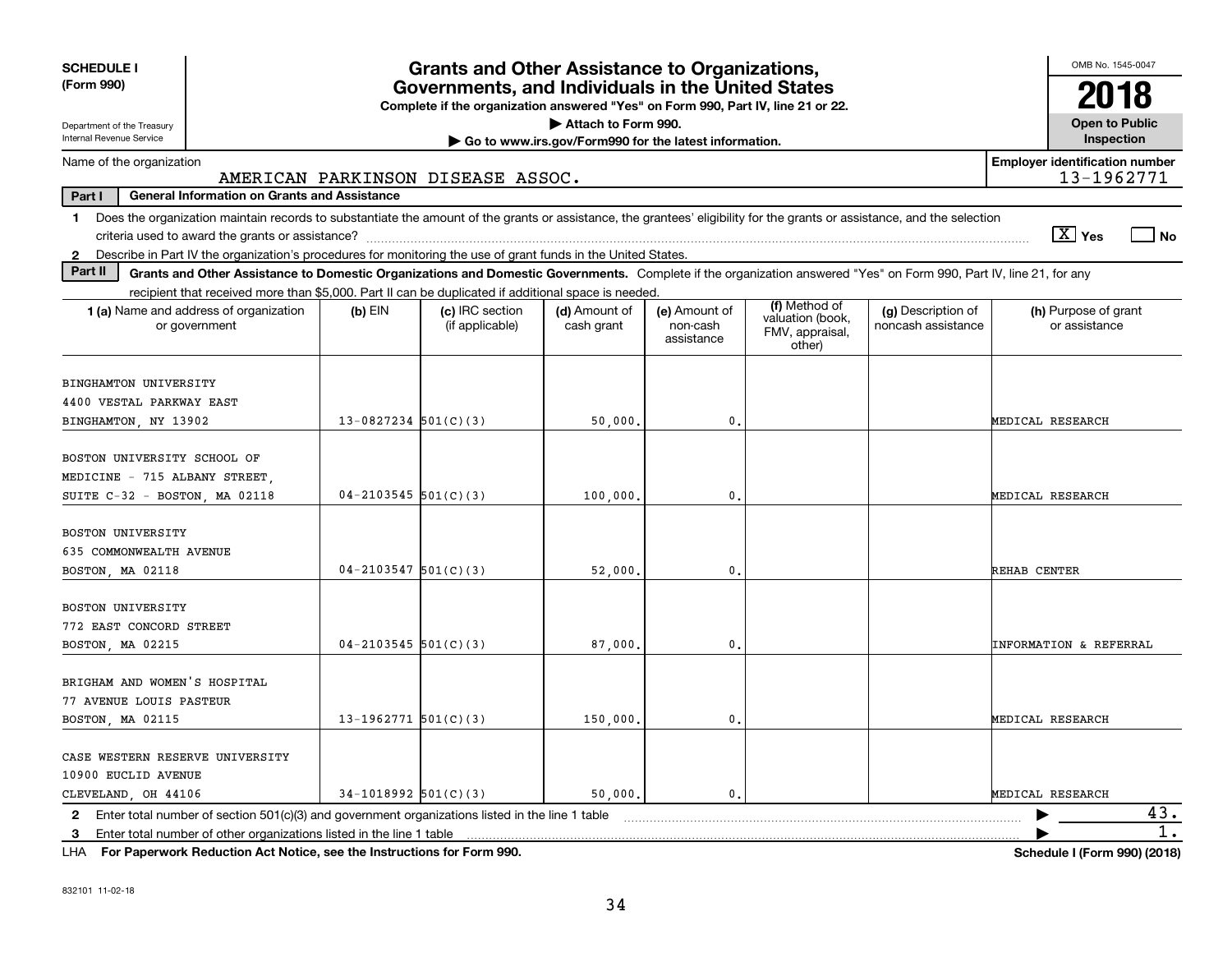| Part II<br>Continuation of Grants and Other Assistance to Governments and Organizations in the United States (Schedule I (Form 990), Part II.) |                            |                                  |                             |                                         |                                                                |                                           |                                       |  |
|------------------------------------------------------------------------------------------------------------------------------------------------|----------------------------|----------------------------------|-----------------------------|-----------------------------------------|----------------------------------------------------------------|-------------------------------------------|---------------------------------------|--|
| (a) Name and address of<br>organization or government                                                                                          | $(b)$ EIN                  | (c) IRC section<br>if applicable | (d) Amount of<br>cash grant | (e) Amount of<br>non-cash<br>assistance | (f) Method of<br>valuation<br>(book, FMV,<br>appraisal, other) | (g) Description of<br>non-cash assistance | (h) Purpose of grant<br>or assistance |  |
|                                                                                                                                                |                            |                                  |                             |                                         |                                                                |                                           |                                       |  |
| EMORY UNIVERSITY SCHOOL OF                                                                                                                     |                            |                                  |                             |                                         |                                                                |                                           |                                       |  |
| MEDICINE - 401 WOODRUFF MEMORIAL<br>BOULEVARD - ATLANTA, GA 30329                                                                              | 58-0566256 $501(C)(3)$     |                                  | 100,000.                    | 0.                                      |                                                                |                                           | MEDICAL RESEARCH                      |  |
|                                                                                                                                                |                            |                                  |                             |                                         |                                                                |                                           |                                       |  |
| EMORY UNIVERSITY SCHOOL OF                                                                                                                     |                            |                                  |                             |                                         |                                                                |                                           |                                       |  |
| MEDICINE - 401 WOODRUFF MEMORIAL                                                                                                               |                            |                                  |                             |                                         |                                                                |                                           |                                       |  |
| BOULEVARD - ATLANTA, GA 30329                                                                                                                  | 58-0566256 $501(C)(3)$     |                                  | 40,000.                     | $\mathbf{0}$ .                          |                                                                |                                           | INFORMATION & REFERRAL                |  |
| HARTFORD HEALTHCARE (AYER                                                                                                                      |                            |                                  |                             |                                         |                                                                |                                           |                                       |  |
| NEUROSCIENCE INSTITUTE) - 35                                                                                                                   |                            |                                  |                             |                                         |                                                                |                                           |                                       |  |
| TALCOTTVILLE ROAD, SUITE 6 -                                                                                                                   |                            |                                  |                             |                                         |                                                                |                                           |                                       |  |
| VERNON, CT 06066                                                                                                                               | $22 - 2672834$ 501(C)(3)   |                                  | 30,821                      | 0                                       |                                                                |                                           | INFORMATION & REFERRAL                |  |
|                                                                                                                                                |                            |                                  |                             |                                         |                                                                |                                           |                                       |  |
| IOWA HEALTH - DES MOINES                                                                                                                       |                            |                                  |                             |                                         |                                                                |                                           |                                       |  |
| 1200 PLEASANT STREET, E-524                                                                                                                    |                            |                                  |                             |                                         |                                                                |                                           |                                       |  |
| DES MOINES, IA 50309                                                                                                                           | $42 - 1195202$ $501(C)(3)$ |                                  | 41,250.                     | 0.                                      |                                                                |                                           | INFORMATION & REFERRAL                |  |
|                                                                                                                                                |                            |                                  |                             |                                         |                                                                |                                           |                                       |  |
| KENT HOSPITAL                                                                                                                                  |                            |                                  |                             |                                         |                                                                |                                           |                                       |  |
| 455 TOLL GATE ROAD                                                                                                                             |                            |                                  |                             |                                         |                                                                |                                           |                                       |  |
| WARWICK, RI 02886                                                                                                                              | $05 - 0258894$ 501(C)(3)   |                                  | 39,000.                     | 0.                                      |                                                                |                                           | <b>INFORMATION &amp; REFERRAL</b>     |  |
| LSU HEALTH SCIENCE CENTER                                                                                                                      |                            |                                  |                             |                                         |                                                                |                                           |                                       |  |
| 1501 KINGS HWY                                                                                                                                 |                            |                                  |                             |                                         |                                                                |                                           |                                       |  |
| SHREVEPORT, LA 71103                                                                                                                           | $36 - 4774713$ $501(C)(3)$ |                                  | 50,000.                     | 0.                                      |                                                                |                                           | MEDICAL RESEARCH                      |  |
|                                                                                                                                                |                            |                                  |                             |                                         |                                                                |                                           |                                       |  |
| MAYO CLINIC JACKSONVILLE                                                                                                                       |                            |                                  |                             |                                         |                                                                |                                           |                                       |  |
| 4500 SAN PABLO ROAD                                                                                                                            |                            |                                  |                             |                                         |                                                                |                                           |                                       |  |
| JACKSONVILLE, FL 32224                                                                                                                         | 59-0714831 $501(C)(3)$     |                                  | 100,000.                    | 0.                                      |                                                                |                                           | MEDICAL RESEARCH                      |  |
|                                                                                                                                                |                            |                                  |                             |                                         |                                                                |                                           |                                       |  |
| MAYO CLINIC JACKSONVILLE                                                                                                                       |                            |                                  |                             |                                         |                                                                |                                           |                                       |  |
| 4500 SAN PABLO ROAD                                                                                                                            |                            |                                  |                             |                                         |                                                                |                                           |                                       |  |
| JACKSONVILLE, FL 32224                                                                                                                         | $59-0714831$ $501(C)(3)$   |                                  | 30,000.                     | 0.                                      |                                                                |                                           | INFORMATION & REFERRAL                |  |
|                                                                                                                                                |                            |                                  |                             |                                         |                                                                |                                           |                                       |  |
| NEW YORK PRESBYTERIAN BROOKLYN                                                                                                                 |                            |                                  |                             |                                         |                                                                |                                           |                                       |  |
| METHODIST HOSPITAL - 506 6TH                                                                                                                   |                            |                                  |                             |                                         |                                                                |                                           |                                       |  |
| STREET - BROOKLYN, NY 11215                                                                                                                    | $11 - 1631796$ 501(C)(3)   |                                  | 30.000.                     | 0.                                      |                                                                |                                           | <b>INFORMATION &amp; REFERRAL</b>     |  |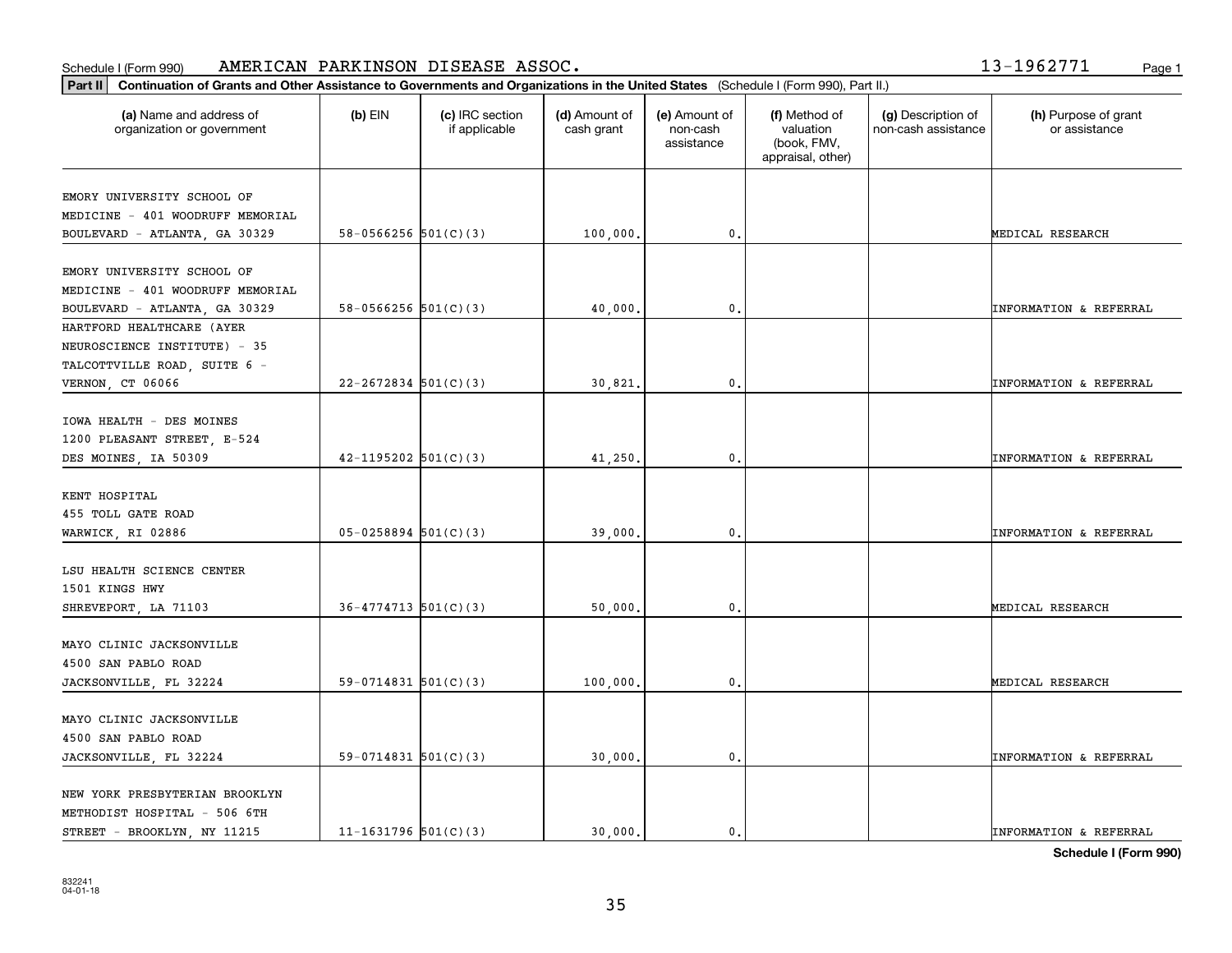**Part II Continuation of Grants and Other Assistance to Governments and Organizations in the United States**  (Schedule I (Form 990), Part II.)

| (a) Name and address of<br>organization or government                                                         | $(b)$ EIN                  | (c) IRC section<br>if applicable | (d) Amount of<br>cash grant | (e) Amount of<br>non-cash<br>assistance | (f) Method of<br>valuation<br>(book, FMV,<br>appraisal, other) | (g) Description of<br>non-cash assistance | (h) Purpose of grant<br>or assistance |
|---------------------------------------------------------------------------------------------------------------|----------------------------|----------------------------------|-----------------------------|-----------------------------------------|----------------------------------------------------------------|-------------------------------------------|---------------------------------------|
| NEW YORK UNIVERSITY SCHOOL OF<br>MEDICINE - ONE PARK AVENUE, 6TH                                              |                            |                                  |                             |                                         |                                                                |                                           |                                       |
| FLOOR - NEW YORK, NY 11215                                                                                    | $13 - 5562308$ $501(C)(3)$ |                                  | 35,000.                     | $\mathbf{0}$ .                          |                                                                |                                           | MEDICAL RESEARCH                      |
| NY COLLEGE OF OSTEOPATHIC<br>PO BOX 8000<br>OLD WESTBURY, NY 11568                                            | $23 - 7190271$ 501(C)(3)   |                                  | 29,700.                     | 0.                                      |                                                                |                                           | <b>INFORMATION &amp; REFERRAL</b>     |
| OREGON HEALTH & SCIENCE UNIVERSITY<br>3181 SW SAM JACKSON PARK ROAD<br>PORTLAND, OR 97239                     | $36 - 4631835$ $501(C)(3)$ |                                  | 80,000                      | 0.                                      |                                                                |                                           | MEDICAL RESEARCH                      |
| PACIFIC NEUROSCIENCE INSTITUTE/ST.<br>JOHNS' PROVIDENCE - 2125 ARIZONA<br>AVENUE - SANTA MONICA, CA 90404     | 95-6100079 $501(C)(3)$     |                                  | 30,000.                     | $\mathbf 0$ .                           |                                                                |                                           | INFORMATION & REFERRAL                |
| PARKINSON'S DISEASE FOUNDATION<br>1359 BROADWAY, #1509<br>NEW YORK, NY 10018                                  | $13-1866796$ 501(C)(3)     |                                  | 20,000,                     | 0.                                      |                                                                |                                           | MEDICAL RESEARCH                      |
| PENN STATE HERSHEY COLLEGE OF<br>MEDICINE - 500 UNIVERSITY DRIVE -<br>HERSHEY, PA 17033                       | $24-6000376$ 501(C)(3)     |                                  | 30,000                      | 0.                                      |                                                                |                                           | <b>INFORMATION &amp; REFERRAL</b>     |
| RUTGERS ROBERT WOOD JOHNSON<br>MEDICAL CENTER - 100 KIRKPATRICK<br>STREET - NEW BRUNSWICK, NJ 08901           | $22 - 1487243$ 501(C)(3)   |                                  | 50,000.                     | $\mathfrak o$ .                         |                                                                |                                           | <b>INFORMATION &amp; REFERRAL</b>     |
| RUTGERS ROBERT WOOD JOHNSON SCHOOL<br>OF MEDICINE - 97 PATERSON STREET,<br>ROOM 206 - NEW BRUNSWICK, NJ 08901 | $07 - 8795875$ 501(C)(3)   |                                  | 150,000.                    | 0.                                      |                                                                |                                           | MEDICAL RESEARCH                      |
| ST. CATHERINE OF SIENNA HOSPITAL<br>50 ROUTE 25A<br>SMITHTOWN, NY 11787                                       | $06-1562701$ $501(C)(3)$   |                                  | 29,700.                     | 0.                                      |                                                                |                                           | <b>INFORMATION &amp; REFERRAL</b>     |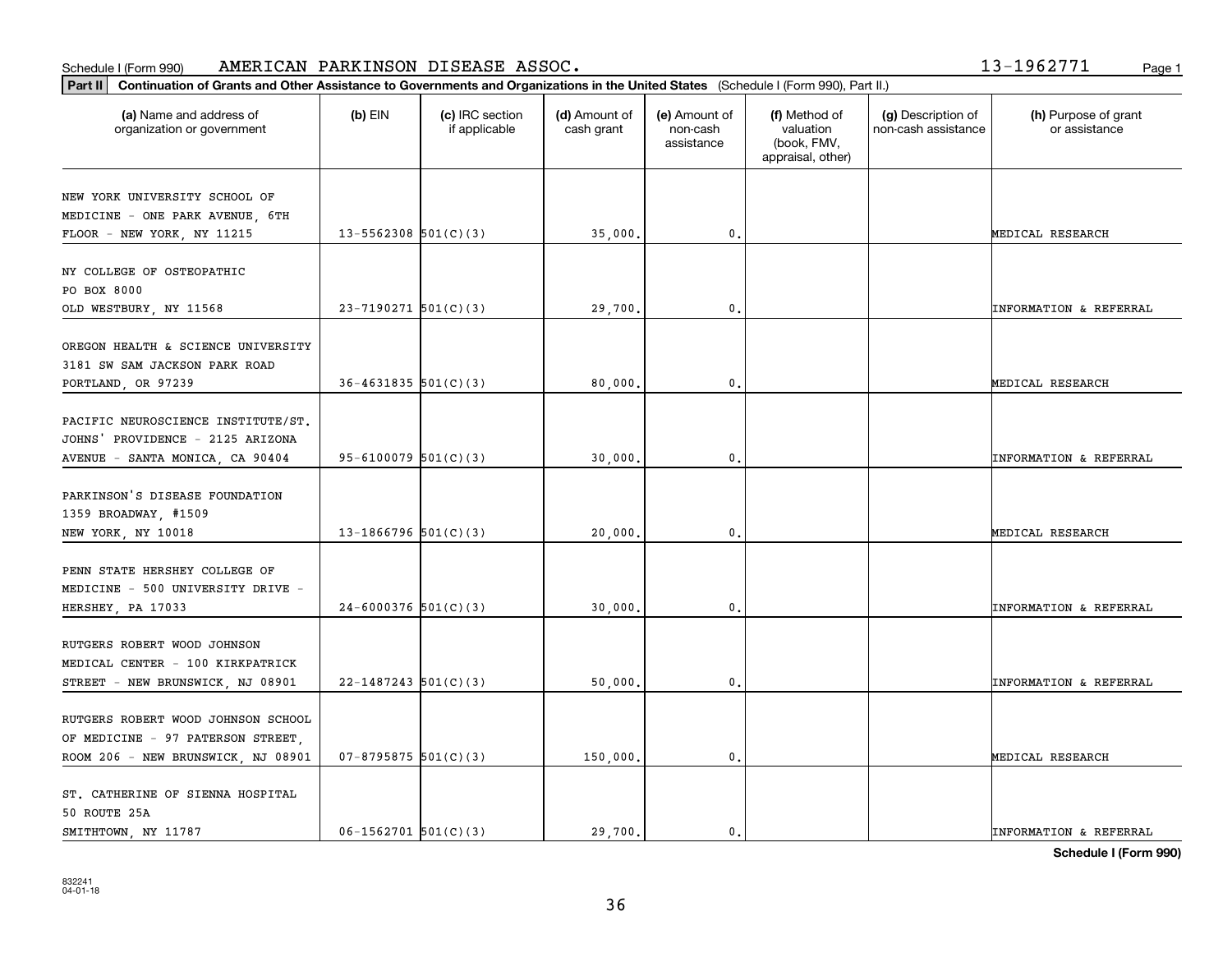|  | $3 - 1962771$ | Page: |
|--|---------------|-------|
|  |               |       |

| Continuation of Grants and Other Assistance to Governments and Organizations in the United States (Schedule I (Form 990), Part II.)<br>Part II |                            |                                  |                             |                                         |                                                                |                                           |                                       |
|------------------------------------------------------------------------------------------------------------------------------------------------|----------------------------|----------------------------------|-----------------------------|-----------------------------------------|----------------------------------------------------------------|-------------------------------------------|---------------------------------------|
| (a) Name and address of<br>organization or government                                                                                          | $(b)$ EIN                  | (c) IRC section<br>if applicable | (d) Amount of<br>cash grant | (e) Amount of<br>non-cash<br>assistance | (f) Method of<br>valuation<br>(book, FMV,<br>appraisal, other) | (g) Description of<br>non-cash assistance | (h) Purpose of grant<br>or assistance |
| ST. CATHERINE OF SIENNA HOSPITAL<br>50 ROUTE 25A<br>SMITHTOWN, NY 11787                                                                        | $06-1562701$ $501(C)(3)$   |                                  | 6,000.                      | 0.                                      |                                                                |                                           | PHYSICAL THERAPY PROGRAM              |
| STANFORD UNIVERSITY<br>300 PASTEUR DRIVE<br>STANFORD, CA 94305                                                                                 | $94-1156365$ 501(C)(3)     |                                  | 35,000.                     | $^{\circ}$ .                            |                                                                |                                           | MEDICAL RESEARCH                      |
| STANFORD UNIVERSITY<br>300 PASTEUR DRIVE<br>STANFORD, CA 94305                                                                                 | 94-1156365 $501(C)(3)$     |                                  | 33,000                      | $\mathbf{0}$                            |                                                                |                                           | INFORMATION & REFERRAL                |
| THE UNIVERSITY OF CHICAGO<br>5841 S. MARYLAND AVENUE, MAIL CODE:<br>CHICAGO, IL 60637                                                          | $36 - 2177139$ $501(C)(3)$ |                                  | 35,000.                     | 0.                                      |                                                                |                                           | INFORMATION & REFERRAL                |
| THE UNIVERSITY OF TEXAS HEALTH<br>SCIENCE CENTER - 7000 FANNIN<br>STREET, #1200 - HOUSTON, TX 77030                                            | $74-1761309$ 501(C)(3)     |                                  | 50,000                      | $\mathfrak o$ .                         |                                                                |                                           | MEDICAL RESEARCH                      |
| UNIVERSITY OF ALABAMA AT<br>BIRMINGHAM - 1719 6TH AVENUE -<br>BIRMINGHAM, AL 35244                                                             | 63-6005396 $501(C)(3)$     |                                  | 150,000                     | $\mathbf{0}$                            |                                                                |                                           | MEDICAL RESEARCH                      |
| UNIVERSITY OF ALABAMA AT<br>BIRMINGHAM - 1719 6TH AVENUE -<br>BIRMINGHAM, AL 35244                                                             | 63-6005396 $501(C)(3)$     |                                  | 34,650.                     | 0.                                      |                                                                |                                           | INFORMATION & REFERRAL                |
| UNIVERSITY OF CALIFORNIA SAN<br>FRANCISCO - 1635 DIVISADERO<br>STREET, SUITE 520 - SAN<br>FRANCISCO, CA 94115                                  | 94-6036493 $501(C)(3)$     |                                  | 34,039.                     | $^{\circ}$ .                            |                                                                |                                           | INFORMATION & REFERRAL                |
| UNIVERSITY OF KENTUCKY<br>800 ROSE STREET<br>LEXINGTON, KY 40536                                                                               | $61-6033693$ $501(C)(3)$   |                                  | 30.000.                     | $\mathfrak{o}$ .                        |                                                                |                                           | <b>INFORMATION &amp; REFERRAL</b>     |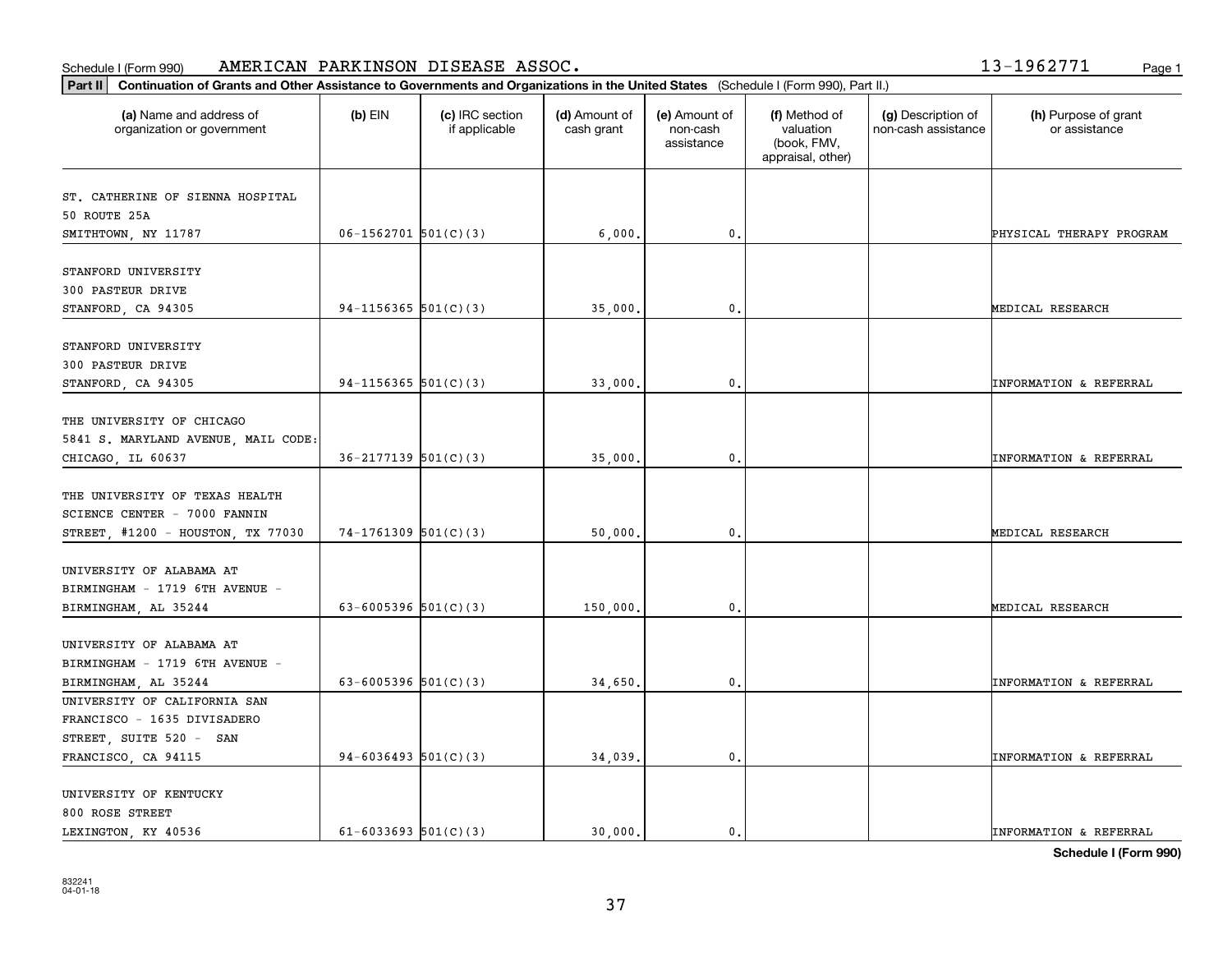| Part II   Continuation of Grants and Other Assistance to Governments and Organizations in the United States (Schedule I (Form 990), Part II.) |                            |                                  |                             |                                         |                                                                |                                           |                                       |
|-----------------------------------------------------------------------------------------------------------------------------------------------|----------------------------|----------------------------------|-----------------------------|-----------------------------------------|----------------------------------------------------------------|-------------------------------------------|---------------------------------------|
| (a) Name and address of<br>organization or government                                                                                         | $(b)$ EIN                  | (c) IRC section<br>if applicable | (d) Amount of<br>cash grant | (e) Amount of<br>non-cash<br>assistance | (f) Method of<br>valuation<br>(book, FMV,<br>appraisal, other) | (g) Description of<br>non-cash assistance | (h) Purpose of grant<br>or assistance |
|                                                                                                                                               |                            |                                  |                             |                                         |                                                                |                                           |                                       |
| UNIVERSITY OF MARYLAND<br>110 S. PACA STREET, 3RD FLOOR                                                                                       |                            |                                  |                             |                                         |                                                                |                                           |                                       |
| BALTIMORE, MD 21201                                                                                                                           | 52-2238893 $501(C)(3)$     |                                  | 20,790.                     | $\mathbf{0}$ .                          |                                                                |                                           | <b>INFORMATION &amp; REFERRAL</b>     |
|                                                                                                                                               |                            |                                  |                             |                                         |                                                                |                                           |                                       |
| UNIVERSITY OF PITTSBURGH                                                                                                                      |                            |                                  |                             |                                         |                                                                |                                           |                                       |
| 3109 CATHEDRAL OF LEARNING                                                                                                                    |                            |                                  |                             |                                         |                                                                |                                           |                                       |
| PITTSBURG, PA 15260                                                                                                                           | $25-0965591$ $501(C)(3)$   |                                  | 100,000                     | $^{\circ}$ .                            |                                                                |                                           | MEDICAL RESEARCH                      |
|                                                                                                                                               |                            |                                  |                             |                                         |                                                                |                                           |                                       |
| UNIVERSITY OF VIRGINIA                                                                                                                        |                            |                                  |                             |                                         |                                                                |                                           |                                       |
| THE MCKIM HALL, BOX 394                                                                                                                       |                            |                                  |                             |                                         |                                                                |                                           |                                       |
| CHARLOTTESVILLE, VA 22908                                                                                                                     | $23 - 7173411$ 501(C)(3)   |                                  | 29,700.                     | $\mathfrak o$ .                         |                                                                |                                           | <b>INFORMATION &amp; REFERRAL</b>     |
|                                                                                                                                               |                            |                                  |                             |                                         |                                                                |                                           |                                       |
| V. A. HOSPITAL (SIERRA VETERANS)                                                                                                              |                            |                                  |                             |                                         |                                                                |                                           |                                       |
| 1000 LOCUST STREET                                                                                                                            |                            |                                  |                             |                                         |                                                                |                                           |                                       |
| RENO, NV 89502                                                                                                                                | $20 - 8903914$ 501(C)(3)   |                                  | 30,000                      | $\mathfrak{o}$ .                        |                                                                |                                           | <b>INFORMATION &amp; REFERRAL</b>     |
| VANDERBILT UNIVERSITY MEDICAL                                                                                                                 |                            |                                  |                             |                                         |                                                                |                                           |                                       |
| CENTER - 1211 MEDICAL CENTER DRIVE                                                                                                            |                            |                                  |                             |                                         |                                                                |                                           |                                       |
| - NASHVILLE, TN 37212                                                                                                                         | $35 - 2528741$ $501(C)(3)$ |                                  | 50,000                      | 0.                                      |                                                                |                                           | MEDICAL RESEARCH                      |
|                                                                                                                                               |                            |                                  |                             |                                         |                                                                |                                           |                                       |
| WASHINGTON UNIVERSITY MEDICAL                                                                                                                 |                            |                                  |                             |                                         |                                                                |                                           |                                       |
| SCHOOL - 4525 SCOTT AVENUE - ST.                                                                                                              |                            |                                  |                             |                                         |                                                                |                                           |                                       |
| LOUIS, MO 63110                                                                                                                               | $43 - 0653611$ $501(C)(3)$ |                                  | 100,000                     | $\mathfrak{o}$ .                        |                                                                |                                           | MEDICAL RESEARCH                      |
|                                                                                                                                               |                            |                                  |                             |                                         |                                                                |                                           |                                       |
| WEILL CORNELL MEDICAL COLLEGE                                                                                                                 |                            |                                  |                             |                                         |                                                                |                                           |                                       |
| 1300 YORK AVENUE                                                                                                                              |                            |                                  |                             |                                         |                                                                |                                           |                                       |
| NEW YORK, NY 10065                                                                                                                            | 13-1623978 $501(C)(3)$     |                                  | 50,000                      | $\mathfrak o$ .                         |                                                                |                                           | MEDICAL RESEARCH                      |
|                                                                                                                                               |                            |                                  |                             |                                         |                                                                |                                           |                                       |
| CASE WESTERN RESERVE UNIVERSITY &                                                                                                             |                            |                                  |                             |                                         |                                                                |                                           |                                       |
| CLEVELAND VA - 10900 EUCLID AVENUE                                                                                                            |                            |                                  |                             |                                         |                                                                |                                           |                                       |
| - CLEVELAND, OH 44106                                                                                                                         | $34-1018992$ 501(C)(3)     |                                  | 240,000.                    | $\mathfrak o$ .                         |                                                                |                                           | MEDICAL RESEARCH                      |
|                                                                                                                                               |                            |                                  |                             |                                         |                                                                |                                           |                                       |
| UNIVERSITY OF MICHIGAN                                                                                                                        |                            |                                  |                             |                                         |                                                                |                                           |                                       |
| 503 THOMPSON ST                                                                                                                               |                            |                                  |                             |                                         |                                                                |                                           |                                       |
| ANN ARBOR, MI 48109                                                                                                                           | $38 - 6006309$ $501(C)(3)$ |                                  | 100,000.                    | $\mathbf{0}$ .                          |                                                                |                                           | MEDICAL RESEARCH                      |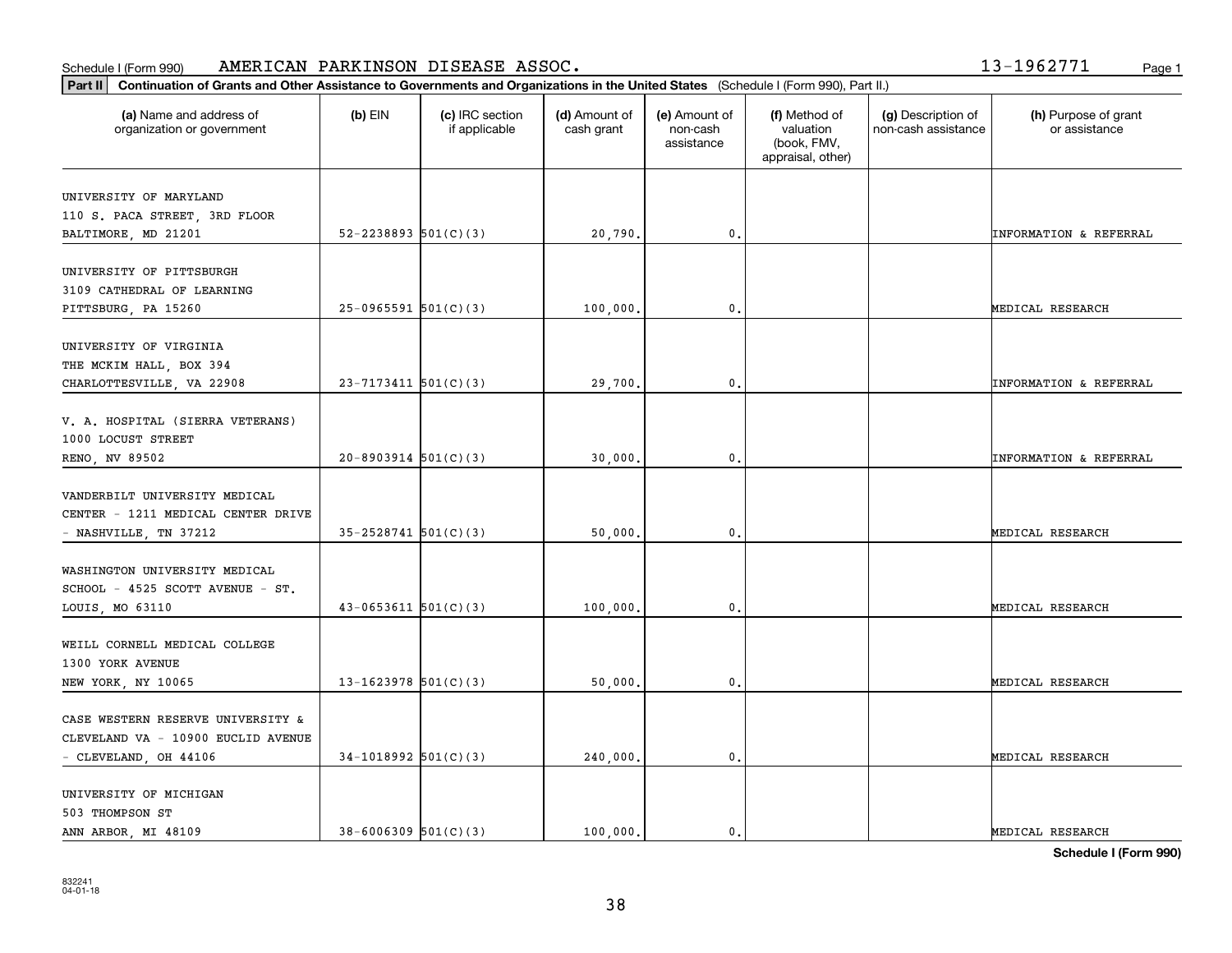### **Part II Propertion Continuation of Grants AMERICAN PARKINSON DISEASE ASSOC**.<br>**Part II** Continuation of Grants and Other Assistance to Governments and Organizations in the United States Schedule I (Form 990) Page 1 AMERICAN PARKINSON DISEASE ASSOC.

832241 04-01-18

| Part II Continuation of Grants and Other Assistance to Governments and Organizations in the United States (Schedule I (Form 990), Part II.) |                |                                  |                             |                                         |                                                                |                                           |                                       |
|---------------------------------------------------------------------------------------------------------------------------------------------|----------------|----------------------------------|-----------------------------|-----------------------------------------|----------------------------------------------------------------|-------------------------------------------|---------------------------------------|
| (a) Name and address of<br>organization or government                                                                                       | $(b)$ EIN      | (c) IRC section<br>if applicable | (d) Amount of<br>cash grant | (e) Amount of<br>non-cash<br>assistance | (f) Method of<br>valuation<br>(book, FMV,<br>appraisal, other) | (g) Description of<br>non-cash assistance | (h) Purpose of grant<br>or assistance |
| ABBOTT NORTHWESTERN HOSPITAL<br>800 EAST 28TH STREET, MR 12209<br>MINNEAPOLIS, MN 55407                                                     | $04 - 3643816$ |                                  | 47,565.                     | $\mathbf 0$ .                           |                                                                |                                           | INFORMATION & REFERRAL                |
|                                                                                                                                             |                |                                  |                             |                                         |                                                                |                                           |                                       |
|                                                                                                                                             |                |                                  |                             |                                         |                                                                |                                           |                                       |
|                                                                                                                                             |                |                                  |                             |                                         |                                                                |                                           |                                       |
|                                                                                                                                             |                |                                  |                             |                                         |                                                                |                                           |                                       |
|                                                                                                                                             |                |                                  |                             |                                         |                                                                |                                           |                                       |
|                                                                                                                                             |                |                                  |                             |                                         |                                                                |                                           |                                       |
|                                                                                                                                             |                |                                  |                             |                                         |                                                                |                                           |                                       |
|                                                                                                                                             |                |                                  |                             |                                         |                                                                |                                           |                                       |

13-1962771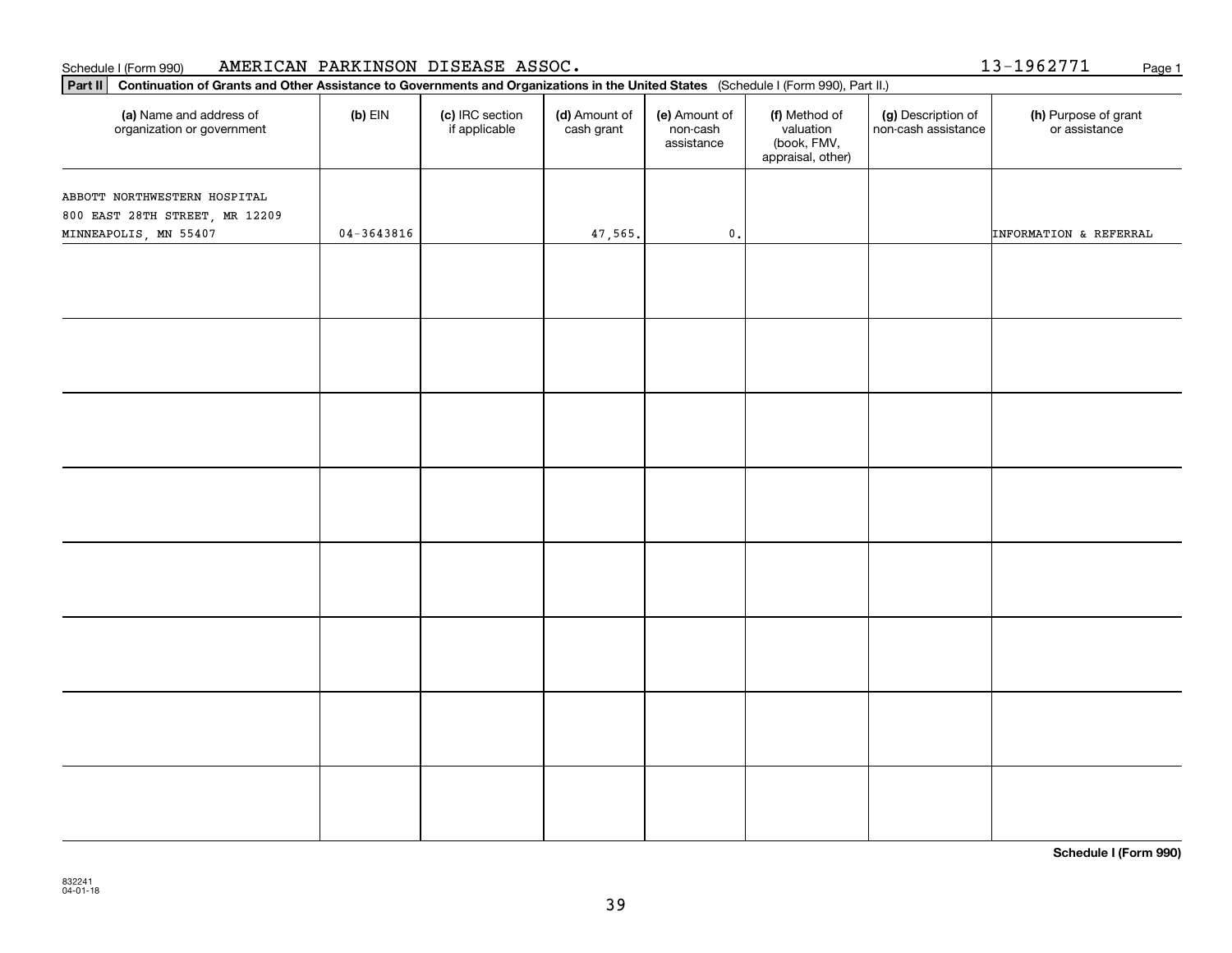#### Schedule I (Form 990) (2018) **AMERICAN PARKINSON DISEASE ASSOC .** Page

(a) Type of grant or assistance **Audity Commet Audio Commet Commet Commet Commet Commet Commet Commet Commet Comme** Part III can be duplicated if additional space is needed. (e) Method of valuation (book, FMV, appraisal, other) recipients(c) Amount of cash grant (d) Amount of noncash assistance **(f)** Description of noncash assistance

Part IV | Supplemental Information. Provide the information required in Part I, line 2; Part III, column (b); and any other additional information.

**Part III | Grants and Other Assistance to Domestic Individuals. Complete if the organization answered "Yes" on Form 990, Part IV, line 22.** 

PART I, LINE 2:

APDA HAS A SCIENTIFIC ADVISORY BOARD (SAB) THAT RECOMMENDS THE RECIPIENTS

OF THE GRANTS, WHO ARE IN TURN APPROVED BY THE BOARD OF DIRECTORS. INITIAL

FUNDING IS MADE BASED ON THE GRANT AND SUBSEQUENT PAYMENTS ARE MADE

CONTINGENT ON PROGRESS REPORTS. FINAL REPORTS ARE MANDATORY FOR THE GRANTS

AND ONLY AFTER THEIR RECEIPT IS FINAL PAYMENT DISBURSED.

CENTERS FOR ADVANCED RESEARCH WHERE FUNDING EXTENDS OUT MORE THAN ONE YEAR

SUBMIT ANNUAL PROGRESS REPORTS.

#### INFORMATION AND REFERRAL CENTERS ARE MONITORED FOR VOLUME ACTIVITY AND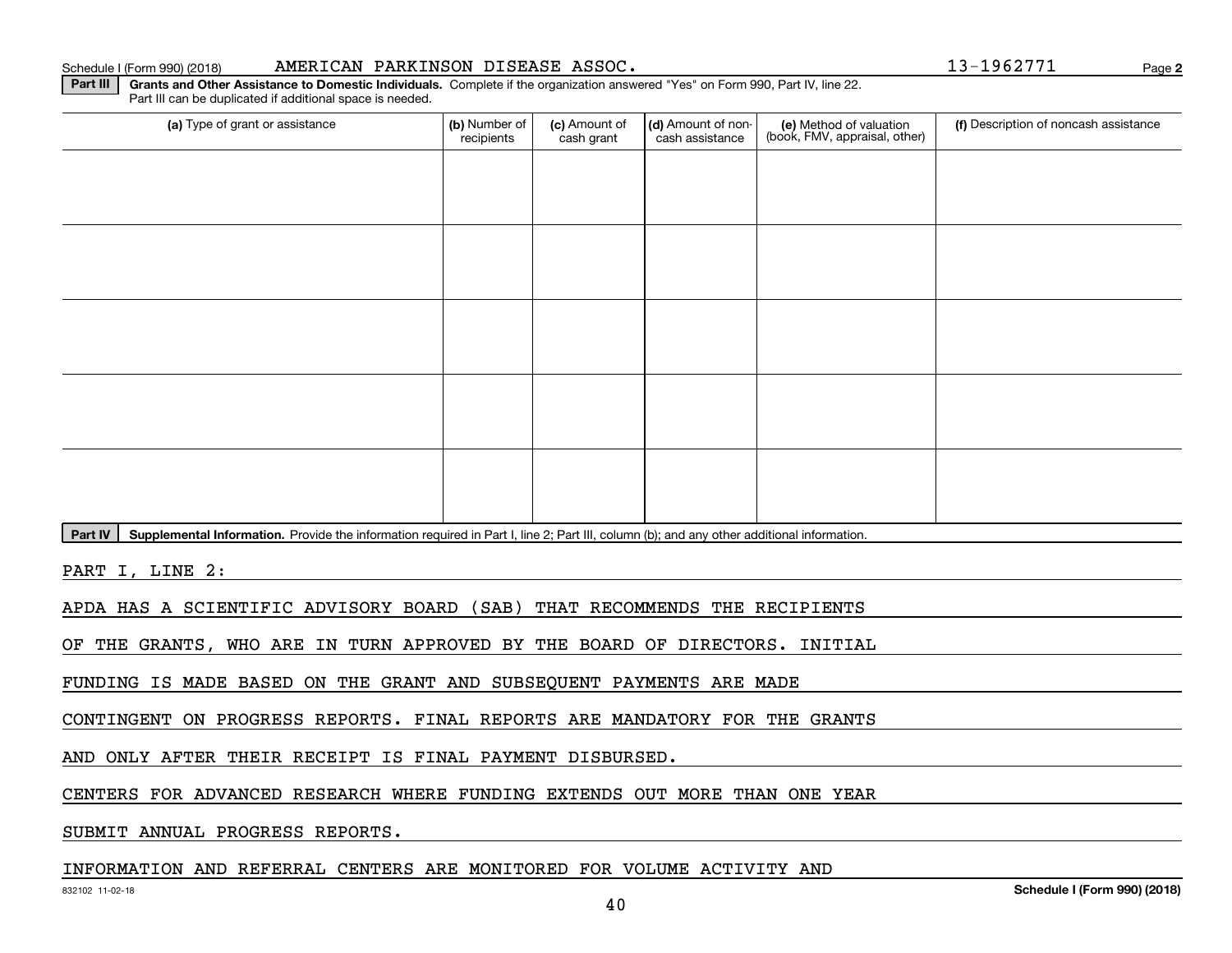| Schedule I (Form 990) <b>AMERI</b><br><b>Part IV</b> Supplemental Information |  |  | AMERICAN PARKINSON DISEASE ASSOC.                                        |  | <u>13-1962771 Page 2</u> |  |
|-------------------------------------------------------------------------------|--|--|--------------------------------------------------------------------------|--|--------------------------|--|
|                                                                               |  |  | SIMILARLY, AFTER THE INITIAL PAYMENT, SUBSEQUENT PAYMENTS ARE CONTINGENT |  |                          |  |
|                                                                               |  |  |                                                                          |  |                          |  |
| UPON RECEIPT OF PROGRESS REPORTS.                                             |  |  |                                                                          |  |                          |  |
|                                                                               |  |  |                                                                          |  |                          |  |
|                                                                               |  |  |                                                                          |  |                          |  |
|                                                                               |  |  |                                                                          |  |                          |  |
|                                                                               |  |  |                                                                          |  |                          |  |
|                                                                               |  |  |                                                                          |  |                          |  |
|                                                                               |  |  |                                                                          |  |                          |  |
|                                                                               |  |  |                                                                          |  |                          |  |
|                                                                               |  |  |                                                                          |  |                          |  |
|                                                                               |  |  |                                                                          |  |                          |  |
|                                                                               |  |  |                                                                          |  |                          |  |
|                                                                               |  |  |                                                                          |  |                          |  |
|                                                                               |  |  |                                                                          |  |                          |  |
|                                                                               |  |  |                                                                          |  |                          |  |
|                                                                               |  |  |                                                                          |  |                          |  |
|                                                                               |  |  |                                                                          |  |                          |  |
|                                                                               |  |  |                                                                          |  |                          |  |
|                                                                               |  |  |                                                                          |  |                          |  |
|                                                                               |  |  |                                                                          |  |                          |  |
|                                                                               |  |  |                                                                          |  |                          |  |
|                                                                               |  |  |                                                                          |  |                          |  |
|                                                                               |  |  |                                                                          |  |                          |  |
|                                                                               |  |  |                                                                          |  |                          |  |
|                                                                               |  |  |                                                                          |  |                          |  |
|                                                                               |  |  |                                                                          |  |                          |  |
|                                                                               |  |  |                                                                          |  |                          |  |
|                                                                               |  |  |                                                                          |  |                          |  |
|                                                                               |  |  |                                                                          |  |                          |  |
|                                                                               |  |  |                                                                          |  |                          |  |
|                                                                               |  |  |                                                                          |  |                          |  |
|                                                                               |  |  |                                                                          |  |                          |  |
|                                                                               |  |  |                                                                          |  |                          |  |
|                                                                               |  |  |                                                                          |  |                          |  |
|                                                                               |  |  |                                                                          |  |                          |  |
|                                                                               |  |  |                                                                          |  | Schedule I (Form 990)    |  |

832291 04-01-18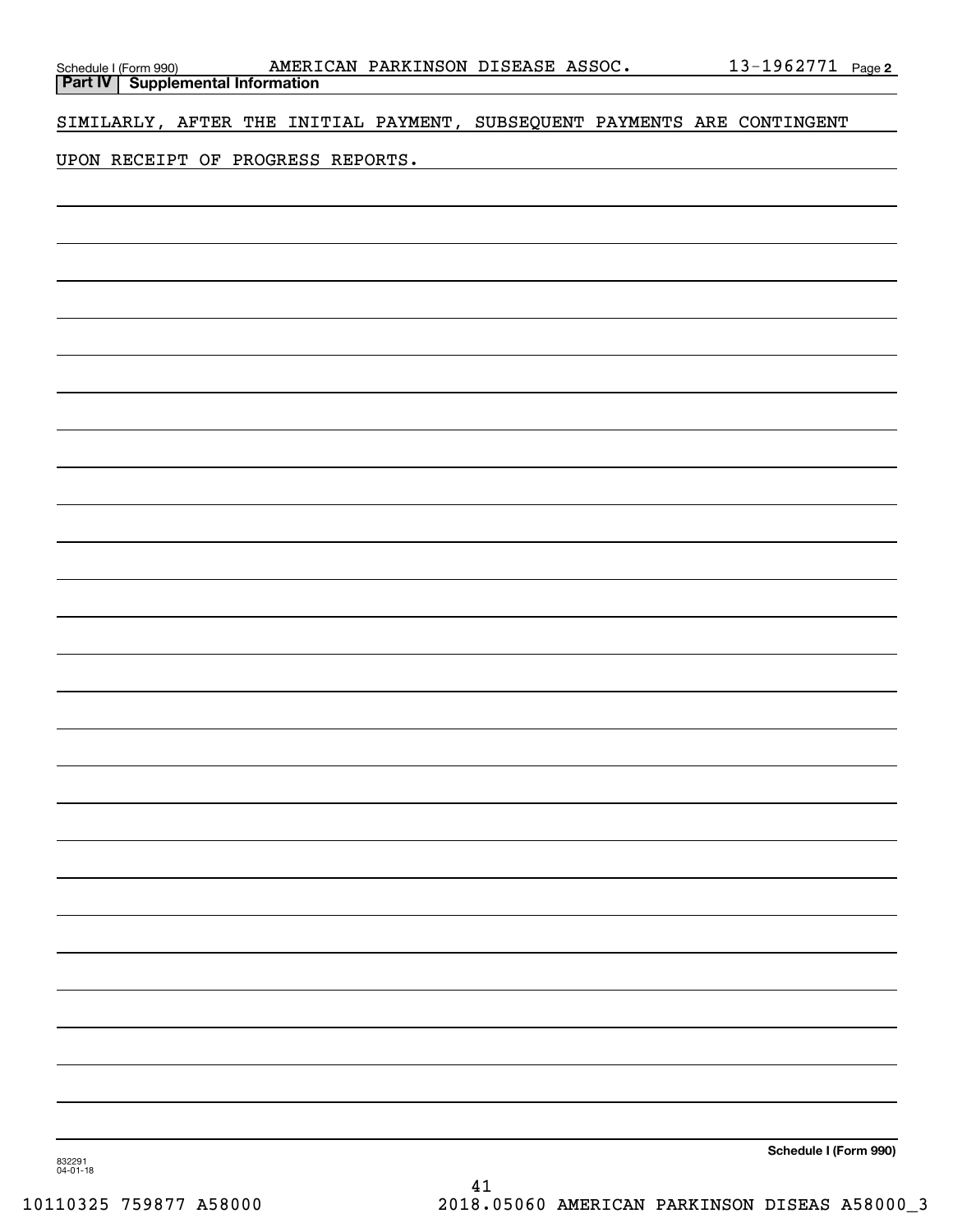|    | <b>SCHEDULE J</b>                                      |                                                                                          | <b>Compensation Information</b>                                                                                                  |                                       | OMB No. 1545-0047     |            |                              |
|----|--------------------------------------------------------|------------------------------------------------------------------------------------------|----------------------------------------------------------------------------------------------------------------------------------|---------------------------------------|-----------------------|------------|------------------------------|
|    | (Form 990)                                             |                                                                                          | For certain Officers, Directors, Trustees, Key Employees, and Highest                                                            |                                       |                       |            |                              |
|    |                                                        |                                                                                          | <b>Compensated Employees</b>                                                                                                     |                                       | 2018                  |            |                              |
|    |                                                        |                                                                                          | Complete if the organization answered "Yes" on Form 990, Part IV, line 23.                                                       |                                       | <b>Open to Public</b> |            |                              |
|    | Department of the Treasury<br>Internal Revenue Service |                                                                                          | Attach to Form 990.<br>Go to www.irs.gov/Form990 for instructions and the latest information.                                    |                                       | Inspection            |            |                              |
|    | Name of the organization                               |                                                                                          |                                                                                                                                  | <b>Employer identification number</b> |                       |            |                              |
|    |                                                        |                                                                                          | AMERICAN PARKINSON DISEASE ASSOC.                                                                                                |                                       | 13-1962771            |            |                              |
|    | Part I                                                 | <b>Questions Regarding Compensation</b>                                                  |                                                                                                                                  |                                       |                       |            |                              |
|    |                                                        |                                                                                          |                                                                                                                                  |                                       |                       | <b>Yes</b> | No                           |
|    |                                                        |                                                                                          | <b>1a</b> Check the appropriate box(es) if the organization provided any of the following to or for a person listed on Form 990, |                                       |                       |            |                              |
|    |                                                        |                                                                                          | Part VII, Section A, line 1a. Complete Part III to provide any relevant information regarding these items.                       |                                       |                       |            |                              |
|    | First-class or charter travel                          |                                                                                          | Housing allowance or residence for personal use                                                                                  |                                       |                       |            |                              |
|    | Travel for companions                                  |                                                                                          | Payments for business use of personal residence                                                                                  |                                       |                       |            |                              |
|    |                                                        | Tax indemnification and gross-up payments                                                | Health or social club dues or initiation fees                                                                                    |                                       |                       |            |                              |
|    |                                                        | Discretionary spending account                                                           | Personal services (such as maid, chauffeur, chef)                                                                                |                                       |                       |            |                              |
|    |                                                        |                                                                                          |                                                                                                                                  |                                       |                       |            |                              |
|    |                                                        |                                                                                          | <b>b</b> If any of the boxes on line 1a are checked, did the organization follow a written policy regarding payment or           |                                       |                       |            |                              |
|    |                                                        |                                                                                          | reimbursement or provision of all of the expenses described above? If "No," complete Part III to explain                         |                                       | 1b                    |            |                              |
| 2  |                                                        |                                                                                          | Did the organization require substantiation prior to reimbursing or allowing expenses incurred by all directors,                 |                                       |                       |            |                              |
|    |                                                        |                                                                                          | trustees, and officers, including the CEO/Executive Director, regarding the items checked on line 1a?                            |                                       | $\mathbf{2}$          |            |                              |
|    |                                                        |                                                                                          |                                                                                                                                  |                                       |                       |            |                              |
| з  |                                                        |                                                                                          | Indicate which, if any, of the following the filing organization used to establish the compensation of the organization's        |                                       |                       |            |                              |
|    |                                                        |                                                                                          | CEO/Executive Director. Check all that apply. Do not check any boxes for methods used by a related organization to               |                                       |                       |            |                              |
|    |                                                        | establish compensation of the CEO/Executive Director, but explain in Part III.           |                                                                                                                                  |                                       |                       |            |                              |
|    | $ \mathbf{X} $ Compensation committee                  |                                                                                          | $X$ Written employment contract                                                                                                  |                                       |                       |            |                              |
|    |                                                        | Independent compensation consultant                                                      | $X$ Compensation survey or study                                                                                                 |                                       |                       |            |                              |
|    | $\boxed{\textbf{X}}$ Form 990 of other organizations   |                                                                                          | $\lfloor x \rfloor$ Approval by the board or compensation committee                                                              |                                       |                       |            |                              |
|    |                                                        |                                                                                          |                                                                                                                                  |                                       |                       |            |                              |
|    |                                                        |                                                                                          | During the year, did any person listed on Form 990, Part VII, Section A, line 1a, with respect to the filing                     |                                       |                       |            |                              |
|    | organization or a related organization:                |                                                                                          |                                                                                                                                  |                                       |                       |            |                              |
| а  |                                                        | Receive a severance payment or change-of-control payment?                                |                                                                                                                                  |                                       | 4a                    |            | х                            |
|    |                                                        |                                                                                          |                                                                                                                                  |                                       | 4b                    |            | $\overline{\mathbf{x}}$      |
| с  |                                                        |                                                                                          |                                                                                                                                  |                                       | 4c                    |            | $\overline{\mathbf{x}}$      |
|    |                                                        |                                                                                          | If "Yes" to any of lines 4a-c, list the persons and provide the applicable amounts for each item in Part III.                    |                                       |                       |            |                              |
|    |                                                        |                                                                                          |                                                                                                                                  |                                       |                       |            |                              |
|    |                                                        | Only section 501(c)(3), 501(c)(4), and 501(c)(29) organizations must complete lines 5-9. |                                                                                                                                  |                                       |                       |            |                              |
|    |                                                        |                                                                                          | For persons listed on Form 990, Part VII, Section A, line 1a, did the organization pay or accrue any compensation                |                                       |                       |            |                              |
|    | contingent on the revenues of:                         |                                                                                          |                                                                                                                                  |                                       |                       |            |                              |
| a  |                                                        |                                                                                          |                                                                                                                                  |                                       | 5a                    |            | х                            |
|    |                                                        |                                                                                          |                                                                                                                                  |                                       | 5b                    |            | $\overline{\mathbf{x}}$      |
|    |                                                        | If "Yes" on line 5a or 5b, describe in Part III.                                         |                                                                                                                                  |                                       |                       |            |                              |
| 6. |                                                        |                                                                                          | For persons listed on Form 990, Part VII, Section A, line 1a, did the organization pay or accrue any compensation                |                                       |                       |            |                              |
|    | contingent on the net earnings of:                     |                                                                                          |                                                                                                                                  |                                       |                       |            |                              |
| a  |                                                        |                                                                                          |                                                                                                                                  |                                       | 6a                    |            | х<br>$\overline{\mathbf{x}}$ |
|    |                                                        |                                                                                          |                                                                                                                                  |                                       | 6b                    |            |                              |
|    |                                                        | If "Yes" on line 6a or 6b, describe in Part III.                                         |                                                                                                                                  |                                       |                       |            |                              |
|    |                                                        |                                                                                          | 7 For persons listed on Form 990, Part VII, Section A, line 1a, did the organization provide any nonfixed payments               |                                       |                       |            |                              |
|    |                                                        |                                                                                          |                                                                                                                                  |                                       | 7                     |            | х                            |
| 8  |                                                        |                                                                                          | Were any amounts reported on Form 990, Part VII, paid or accrued pursuant to a contract that was subject to the                  |                                       |                       |            |                              |
|    |                                                        |                                                                                          | initial contract exception described in Regulations section 53.4958-4(a)(3)? If "Yes," describe in Part III                      |                                       | 8                     |            | х                            |
| 9  |                                                        |                                                                                          | If "Yes" on line 8, did the organization also follow the rebuttable presumption procedure described in                           |                                       |                       |            |                              |
|    |                                                        | successive Deptation of the Netting and the Instructions for Form 000.                   |                                                                                                                                  | Calcadola 1/Fa                        | 9                     |            |                              |

LHA For Paperwork Reduction Act Notice, see the Instructions for Form 990. Schedule J (Form 990) 2018

832111 10-26-18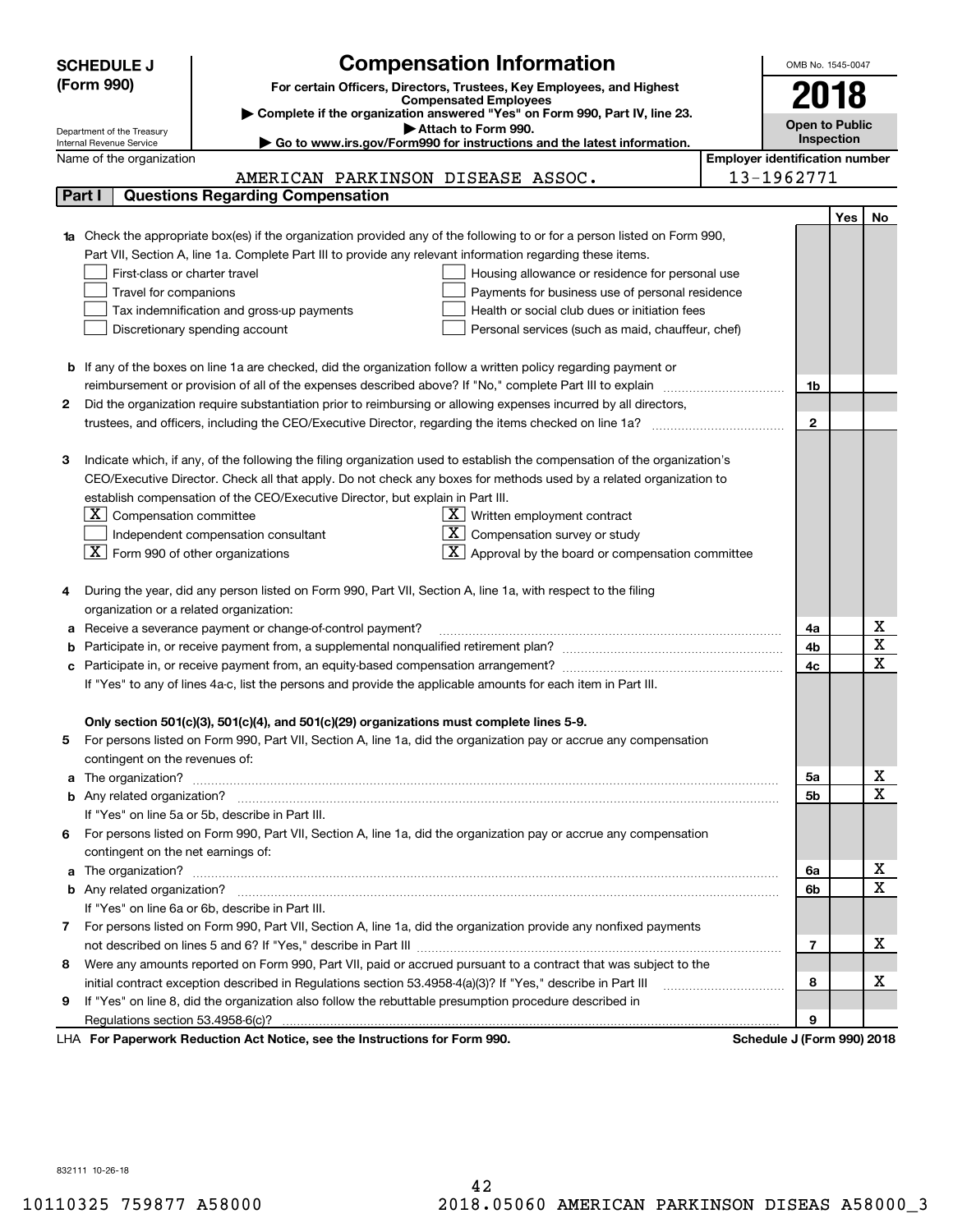# **Part II Officers, Directors, Trustees, Key Employees, and Highest Compensated Employees.**  Schedule J (Form 990) 2018 Page Use duplicate copies if additional space is needed.

For each individual whose compensation must be reported on Schedule J, report compensation from the organization on row (i) and from related organizations, described in the instructions, on row (ii). Do not list any individuals that aren't listed on Form 990, Part VII.

**Note:**  The sum of columns (B)(i)-(iii) for each listed individual must equal the total amount of Form 990, Part VII, Section A, line 1a, applicable column (D) and (E) amounts for that individual.

|                                |             |                          | (B) Breakdown of W-2 and/or 1099-MISC compensation |                                           | (C) Retirement and<br>other deferred | (D) Nontaxable<br>benefits | (E) Total of columns<br>$(B)(i)-(D)$ | (F) Compensation<br>in column (B)         |
|--------------------------------|-------------|--------------------------|----------------------------------------------------|-------------------------------------------|--------------------------------------|----------------------------|--------------------------------------|-------------------------------------------|
| (A) Name and Title             |             | (i) Base<br>compensation | (ii) Bonus &<br>incentive<br>compensation          | (iii) Other<br>reportable<br>compensation | compensation                         |                            |                                      | reported as deferred<br>on prior Form 990 |
| LESLIE A. CHAMBERS<br>(1)      | (i)         | 272, 724.                | 0.                                                 | $\overline{0}$ .                          | 35,045.                              | 25, 139.                   | 332,908.                             | 0.                                        |
| PRESIDENT/CEO                  | (ii)        | 0.                       | $\overline{0}$ .                                   | $\overline{0}$ .                          | $\overline{0}$ .                     | 0.                         | $\overline{0}$ .                     | $\overline{0}$ .                          |
| STEPHANIE PAUL<br>(2)          | (i)         | 178, 787.                | $\overline{0}$ .                                   | 0.                                        | 18, 186.                             | 24,784.                    | 221,757.                             | 0.                                        |
| SR. VP DEVELOPMENT & MARKETING | (ii)        | 0.                       | $\overline{0}$ .                                   | 0.                                        | 0.                                   | 0.                         | 0.                                   | $\overline{0}$ .                          |
| ROBIN KORNHABER<br>(3)         | (i)         | 149,754.                 | 0.                                                 | 0.                                        | 15,347.                              | 25, 139.                   | 190,240.                             | $\overline{0}$ .                          |
| SR. VP PROGRAM & SERVICES      | (ii)        | 0.                       | 0.                                                 | 0.                                        | 0.                                   | 0.                         | 0.                                   | 0.                                        |
| PENNY WESTBERRY<br>(4)         | (i)         | 137,024.                 | 0.                                                 | 0.                                        | 13,448.                              | 25,639.                    | 176, 111.                            | 0.                                        |
| VP CHAPTER DEV & FIELD OPE     | (ii)        | 0.                       | 0.                                                 | 0.                                        | 0.                                   | 0.                         | 0.                                   | $\overline{0}$ .                          |
|                                | (i)         |                          |                                                    |                                           |                                      |                            |                                      |                                           |
|                                | (ii)        |                          |                                                    |                                           |                                      |                            |                                      |                                           |
|                                | (i)         |                          |                                                    |                                           |                                      |                            |                                      |                                           |
|                                | (ii)        |                          |                                                    |                                           |                                      |                            |                                      |                                           |
|                                | (i)         |                          |                                                    |                                           |                                      |                            |                                      |                                           |
|                                | (ii)        |                          |                                                    |                                           |                                      |                            |                                      |                                           |
|                                | (i)         |                          |                                                    |                                           |                                      |                            |                                      |                                           |
|                                | (ii)        |                          |                                                    |                                           |                                      |                            |                                      |                                           |
|                                | (i)         |                          |                                                    |                                           |                                      |                            |                                      |                                           |
|                                | (ii)        |                          |                                                    |                                           |                                      |                            |                                      |                                           |
|                                | (i)         |                          |                                                    |                                           |                                      |                            |                                      |                                           |
|                                | (ii)        |                          |                                                    |                                           |                                      |                            |                                      |                                           |
|                                | (i)<br>(ii) |                          |                                                    |                                           |                                      |                            |                                      |                                           |
|                                | (i)         |                          |                                                    |                                           |                                      |                            |                                      |                                           |
|                                | (ii)        |                          |                                                    |                                           |                                      |                            |                                      |                                           |
|                                | (i)         |                          |                                                    |                                           |                                      |                            |                                      |                                           |
|                                | (ii)        |                          |                                                    |                                           |                                      |                            |                                      |                                           |
|                                | (i)         |                          |                                                    |                                           |                                      |                            |                                      |                                           |
|                                | (ii)        |                          |                                                    |                                           |                                      |                            |                                      |                                           |
|                                | (i)         |                          |                                                    |                                           |                                      |                            |                                      |                                           |
|                                | (ii)        |                          |                                                    |                                           |                                      |                            |                                      |                                           |
|                                | (i)         |                          |                                                    |                                           |                                      |                            |                                      |                                           |
|                                | (ii)        |                          |                                                    |                                           |                                      |                            |                                      |                                           |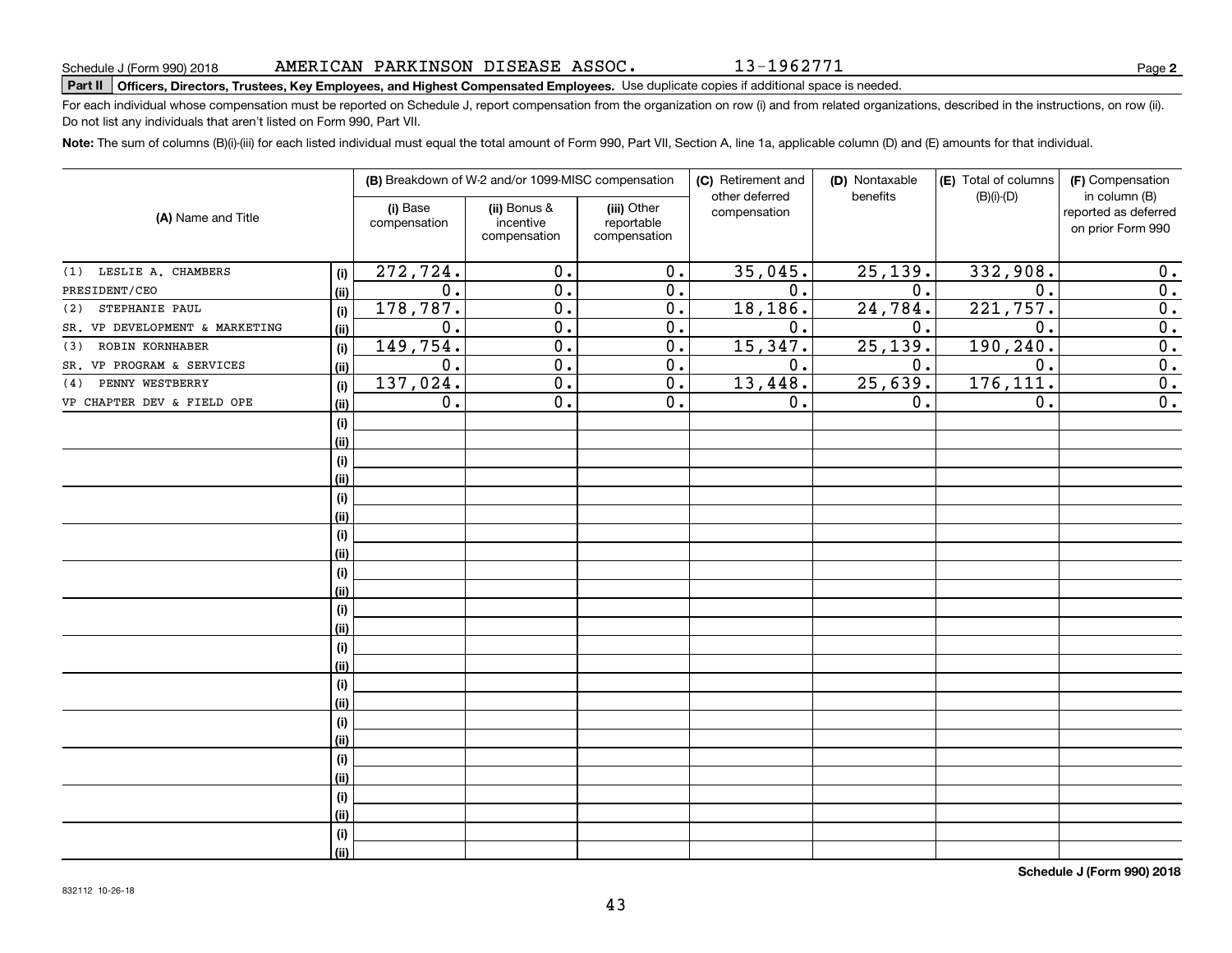### **Part III Supplemental Information**

Schedule J (Form 990) 2018 **AMERICAN PARKINSON DISEASE ASSOC.** 13-1962771<br>Part III Supplemental Information<br>Provide the information, explanation, or descriptions required for Part I, lines 1a, 1b, 3, 4a, 4b, 4c, 5a, 5b, 6a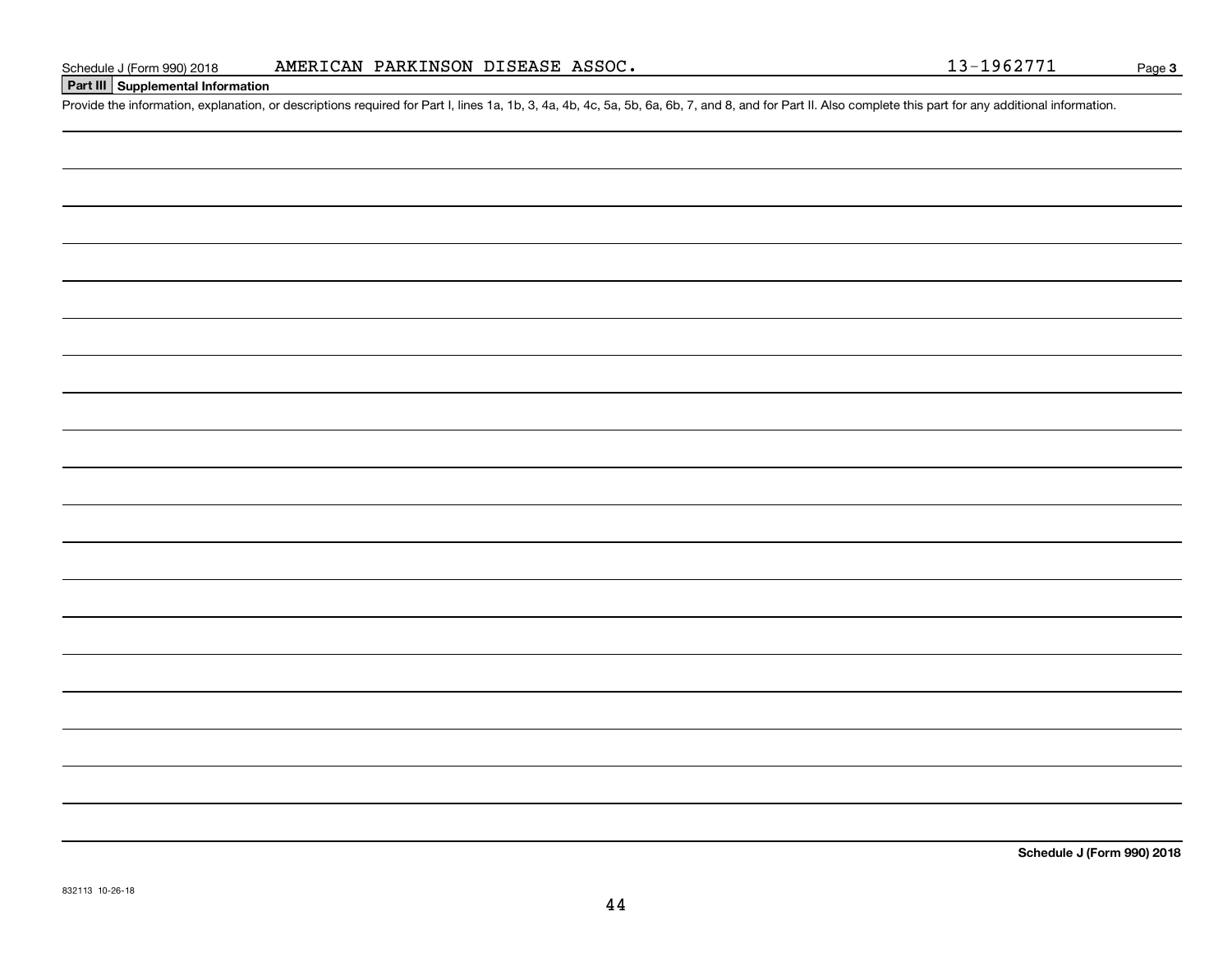| <b>SCHEDULE L</b>                                                                                             |                   | <b>Transactions With Interested Persons</b>                                                            |                            |                                    |                                                                                                                                    |     |          |                                       | OMB No. 1545-0047     |     |                                      |
|---------------------------------------------------------------------------------------------------------------|-------------------|--------------------------------------------------------------------------------------------------------|----------------------------|------------------------------------|------------------------------------------------------------------------------------------------------------------------------------|-----|----------|---------------------------------------|-----------------------|-----|--------------------------------------|
| (Form 990 or 990-EZ)                                                                                          |                   |                                                                                                        |                            |                                    | Complete if the organization answered "Yes" on Form 990, Part IV, line 25a, 25b, 26, 27, 28a,                                      |     |          |                                       | 2018                  |     |                                      |
|                                                                                                               |                   | 28b, or 28c, or Form 990-EZ, Part V, line 38a or 40b.                                                  |                            | Attach to Form 990 or Form 990-EZ. |                                                                                                                                    |     |          |                                       | <b>Open To Public</b> |     |                                      |
| Department of the Treasury<br>Internal Revenue Service                                                        |                   | ► Go to www.irs.gov/Form990 for instructions and the latest information.                               |                            |                                    |                                                                                                                                    |     |          |                                       | Inspection            |     |                                      |
| Name of the organization                                                                                      |                   |                                                                                                        |                            |                                    |                                                                                                                                    |     |          | <b>Employer identification number</b> |                       |     |                                      |
|                                                                                                               |                   | AMERICAN PARKINSON DISEASE ASSOC.                                                                      |                            |                                    |                                                                                                                                    |     |          | 13-1962771                            |                       |     |                                      |
| Part I                                                                                                        |                   |                                                                                                        |                            |                                    | Excess Benefit Transactions (section 501(c)(3), section 501(c)(4), and 501(c)(29) organizations only).                             |     |          |                                       |                       |     |                                      |
| 1                                                                                                             |                   | (b) Relationship between disqualified                                                                  |                            |                                    | Complete if the organization answered "Yes" on Form 990, Part IV, line 25a or 25b, or Form 990-EZ, Part V, line 40b.               |     |          |                                       |                       |     | (d) Corrected?                       |
| (a) Name of disqualified person                                                                               |                   | person and organization                                                                                |                            |                                    | (c) Description of transaction                                                                                                     |     |          |                                       |                       | Yes | No.                                  |
|                                                                                                               |                   |                                                                                                        |                            |                                    |                                                                                                                                    |     |          |                                       |                       |     |                                      |
|                                                                                                               |                   |                                                                                                        |                            |                                    |                                                                                                                                    |     |          |                                       |                       |     |                                      |
|                                                                                                               |                   |                                                                                                        |                            |                                    |                                                                                                                                    |     |          |                                       |                       |     |                                      |
|                                                                                                               |                   |                                                                                                        |                            |                                    |                                                                                                                                    |     |          |                                       |                       |     |                                      |
|                                                                                                               |                   |                                                                                                        |                            |                                    |                                                                                                                                    |     |          |                                       |                       |     |                                      |
| 2 Enter the amount of tax incurred by the organization managers or disqualified persons during the year under |                   |                                                                                                        |                            |                                    |                                                                                                                                    |     |          |                                       |                       |     |                                      |
| section 4958                                                                                                  |                   |                                                                                                        |                            |                                    |                                                                                                                                    |     |          | $\triangleright$ \$                   |                       |     |                                      |
|                                                                                                               |                   |                                                                                                        |                            |                                    |                                                                                                                                    |     |          | $\blacktriangleright$ \$              |                       |     |                                      |
| Part II                                                                                                       |                   | Loans to and/or From Interested Persons.                                                               |                            |                                    |                                                                                                                                    |     |          |                                       |                       |     |                                      |
|                                                                                                               |                   |                                                                                                        |                            |                                    | Complete if the organization answered "Yes" on Form 990-EZ, Part V, line 38a or Form 990, Part IV, line 26; or if the organization |     |          |                                       |                       |     |                                      |
|                                                                                                               |                   | reported an amount on Form 990, Part X, line 5, 6, or 22.                                              |                            |                                    |                                                                                                                                    |     |          |                                       |                       |     |                                      |
| (a) Name of                                                                                                   | (b) Relationship  | (c) Purpose                                                                                            | (d) Loan to or<br>from the | (e) Original                       | (f) Balance due                                                                                                                    |     | $(g)$ In | (h) Approved                          | by board or           |     | (i) Written<br>agreement?            |
| interested person                                                                                             | with organization | of loan                                                                                                | organization?              | principal amount                   |                                                                                                                                    |     | default? | committee?                            |                       |     |                                      |
|                                                                                                               |                   |                                                                                                        | To From                    |                                    |                                                                                                                                    | Yes | No.      | Yes                                   | No.                   | Yes | No                                   |
|                                                                                                               |                   |                                                                                                        |                            |                                    |                                                                                                                                    |     |          |                                       |                       |     |                                      |
|                                                                                                               |                   |                                                                                                        |                            |                                    |                                                                                                                                    |     |          |                                       |                       |     |                                      |
|                                                                                                               |                   |                                                                                                        |                            |                                    |                                                                                                                                    |     |          |                                       |                       |     |                                      |
|                                                                                                               |                   |                                                                                                        |                            |                                    |                                                                                                                                    |     |          |                                       |                       |     |                                      |
|                                                                                                               |                   |                                                                                                        |                            |                                    |                                                                                                                                    |     |          |                                       |                       |     |                                      |
|                                                                                                               |                   |                                                                                                        |                            |                                    |                                                                                                                                    |     |          |                                       |                       |     |                                      |
|                                                                                                               |                   |                                                                                                        |                            |                                    |                                                                                                                                    |     |          |                                       |                       |     |                                      |
|                                                                                                               |                   |                                                                                                        |                            |                                    |                                                                                                                                    |     |          |                                       |                       |     |                                      |
| Total                                                                                                         |                   | <b>Grants or Assistance Benefiting Interested Persons.</b>                                             |                            | \$                                 |                                                                                                                                    |     |          |                                       |                       |     |                                      |
| Part II                                                                                                       |                   |                                                                                                        |                            |                                    |                                                                                                                                    |     |          |                                       |                       |     |                                      |
| (a) Name of interested person                                                                                 |                   | Complete if the organization answered "Yes" on Form 990, Part IV, line 27.<br>(b) Relationship between |                            | (c) Amount of                      | (d) Type of                                                                                                                        |     |          |                                       | (e) Purpose of        |     |                                      |
|                                                                                                               |                   | interested person and<br>the organization                                                              |                            | assistance                         | assistance                                                                                                                         |     |          |                                       | assistance            |     |                                      |
| DAVID<br>G.                                                                                                   | STANDAERT,        | MMEMBER,<br><b>BOD</b>                                                                                 |                            | 184,650. GRANTS                    |                                                                                                                                    |     |          | RESEARCH/                             |                       |     | I&R                                  |
|                                                                                                               |                   |                                                                                                        |                            |                                    |                                                                                                                                    |     |          |                                       |                       |     |                                      |
|                                                                                                               |                   |                                                                                                        |                            |                                    |                                                                                                                                    |     |          |                                       |                       |     |                                      |
|                                                                                                               |                   |                                                                                                        |                            |                                    |                                                                                                                                    |     |          |                                       |                       |     |                                      |
|                                                                                                               |                   |                                                                                                        |                            |                                    |                                                                                                                                    |     |          |                                       |                       |     |                                      |
|                                                                                                               |                   |                                                                                                        |                            |                                    |                                                                                                                                    |     |          |                                       |                       |     |                                      |
|                                                                                                               |                   |                                                                                                        |                            |                                    |                                                                                                                                    |     |          |                                       |                       |     |                                      |
|                                                                                                               |                   |                                                                                                        |                            |                                    |                                                                                                                                    |     |          |                                       |                       |     |                                      |
|                                                                                                               |                   |                                                                                                        |                            |                                    |                                                                                                                                    |     |          |                                       |                       |     |                                      |
| LHA For Paperwork Reduction Act Notice, see the Instructions for Form 990 or 990-EZ.                          |                   |                                                                                                        |                            |                                    |                                                                                                                                    |     |          |                                       |                       |     | Schedule L (Form 990 or 990-EZ) 2018 |

SEE PART V FOR CONTINUATIONS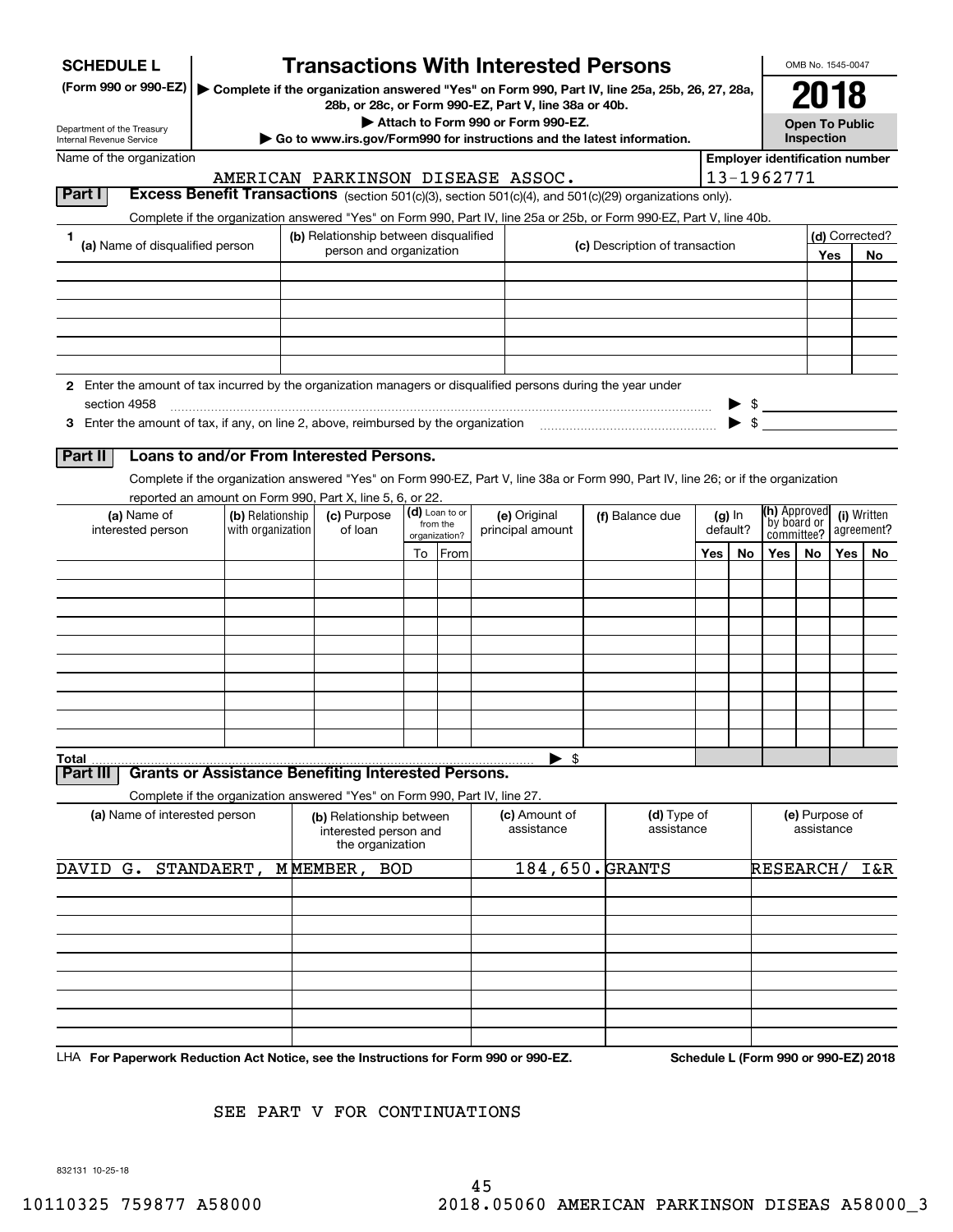| Schedule L (Form 990 or 990-EZ) 2018 AMERICAN PARKINSON DISEASE ASSOC. |  |  | $13 - 1962771$ Page 2 |  |
|------------------------------------------------------------------------|--|--|-----------------------|--|
| <b>Part IV Business Transactions Involving Interested Persons.</b>     |  |  |                       |  |

Complete if the organization answered "Yes" on Form 990, Part IV, line 28a, 28b, or 28c.

| (a) Name of interested person | (b) Relationship between interested<br>person and the organization | (c) Amount of<br>transaction | (d) Description of<br>transaction | revenues? | (e) Sharing of<br>organization's |
|-------------------------------|--------------------------------------------------------------------|------------------------------|-----------------------------------|-----------|----------------------------------|
|                               |                                                                    |                              |                                   | Yes       | No                               |
|                               |                                                                    |                              |                                   |           |                                  |
|                               |                                                                    |                              |                                   |           |                                  |
|                               |                                                                    |                              |                                   |           |                                  |
|                               |                                                                    |                              |                                   |           |                                  |
|                               |                                                                    |                              |                                   |           |                                  |
|                               |                                                                    |                              |                                   |           |                                  |
|                               |                                                                    |                              |                                   |           |                                  |
|                               |                                                                    |                              |                                   |           |                                  |
|                               |                                                                    |                              |                                   |           |                                  |
|                               |                                                                    |                              |                                   |           |                                  |

#### **Part V Supplemental Information.**

Provide additional information for responses to questions on Schedule L (see instructions).

SCH L, PART III, GRANTS OR ASSISTANCE BENEFITTING INTERESTED PERSONS:

(A) NAME OF PERSON: DAVID G. STANDAERT, MD, PHD

(B) RELATIONSHIP BETWEEN INTERESTED PERSON AND ORGANIZATION:

#### MEMBER, BOD

(C) AMOUNT OF GRANT \$ 184,650.

(D) TYPE OF ASSISTANCE: GRANTS

(E) PURPOSE OF ASSISTANCE: RESEARCH/ I&R

SCHEDULE L, PART III, LINE 1

DAVID G. STANDAERT, MD, PHD IS A MEMBER OF THE BOARD OF DIRECTORS OF

APDA AND IS ALSO CHAIRMAN OF THE SCIENTIFIC ADVISORY BOARD. IN

ADDITION, THIS MEMBER HEADS THE DEPARTMENT OF NEUROLOGY AT THE

UNIVERSITY OF ALABAMA AT BIRMINGHAM AND RECEIVES RESEARCH FUNDING IN

THE AMOUNT OF \$150,000 PER YEAR AND INFORMATION AND REFERRAL FUNDING IN

THE AMOUNT OF \$34,650 PER YEAR.

**Schedule L (Form 990 or 990-EZ) 2018**

832132 10-25-18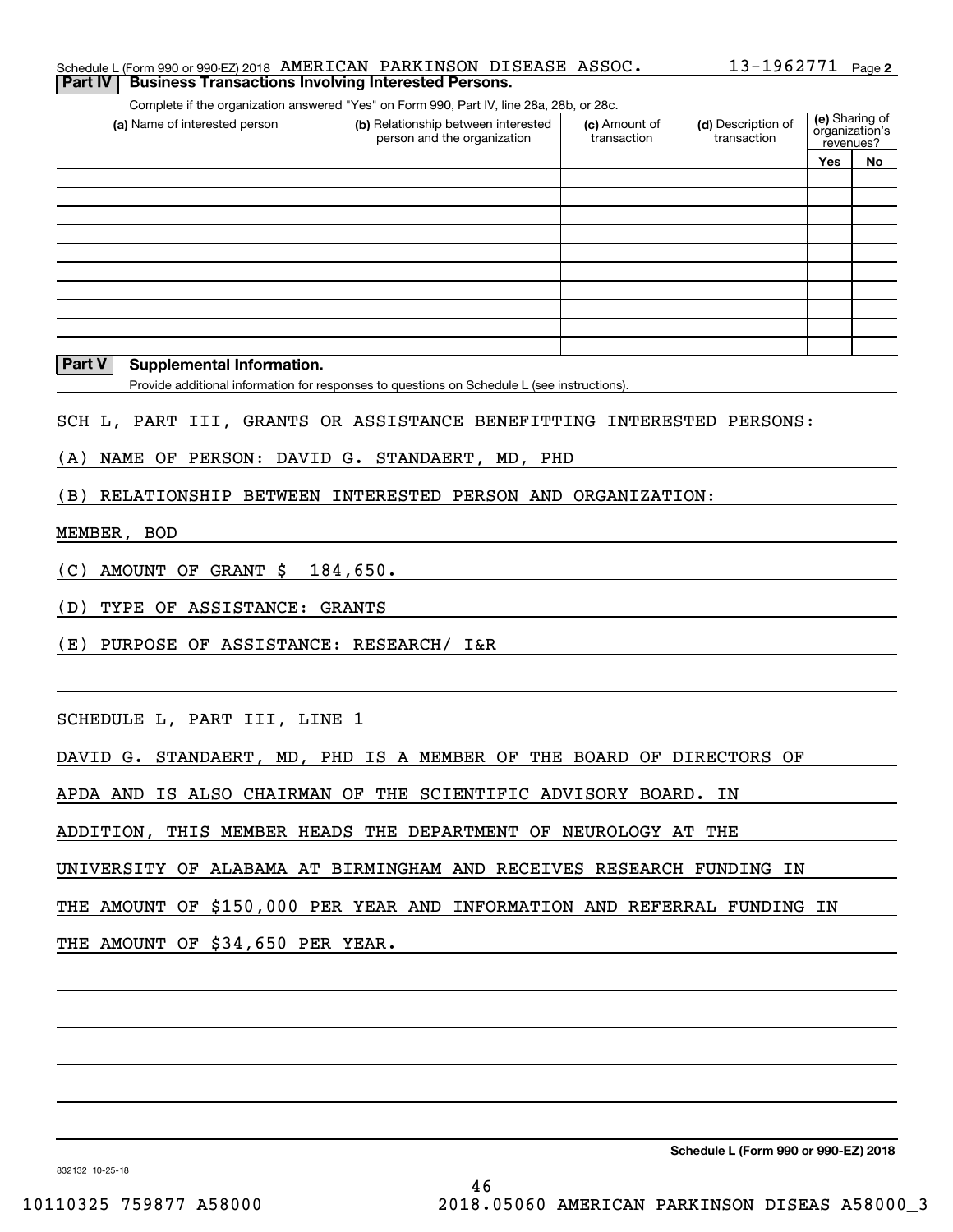**(Form 990 or 990-EZ)**

Department of the Treasury Internal Revenue Service Name of the organization

### **SCHEDULE O Supplemental Information to Form 990 or 990-EZ**

**Complete to provide information for responses to specific questions on Form 990 or 990-EZ or to provide any additional information. | Attach to Form 990 or 990-EZ. | Go to www.irs.gov/Form990 for the latest information.**



AMERICAN PARKINSON DISEASE ASSOC. 13-1962771

**Employer identification number**

FORM 990, PART I, LINE 1, DESCRIPTION OF ORGANIZATION MISSION:

PARKINSON'S DISEASE LIVE LIFE TO THE FULLEST.

FORM 990, PART III, LINE 1, DESCRIPTION OF ORGANIZATION MISSION:

CHRONIC, NEUROLOGICAL DISORDER. FOUNDED IN 1961, APDA HAS RAISED AND

INVESTED MORE THAN \$185 MILLION TO PROVIDE OUTSTANDING PATIENT SERVICES

AND EDUCATIONAL PROGRAMS, ELEVATE PUBLIC AWARENESS ABOUT THE DISEASE,

AND SUPPORT RESEARCH DESIGNED TO UNLOCK THE MYSTERIES OF PD AND

ULTIMATELY PUT AN END TO THIS DISEASE.

FORM 990, PART III, LINE 4A, PROGRAM SERVICE ACCOMPLISHMENTS:

FAIR VALUE OF THE DONATED MEDIA IS DETERMINED BASED ON CONSIDERATION OF

CASH PAYMENTS TYPICALLY MADE BY BUYERS FOR SIMILAR ADVERTISING AND

MEDIA, STANDARD DISCOUNTS GIVEN FOR SIMILARLY PLACED MEDIA, THE MEDIA

TYPE AND PLACEMENT AND OTHER CONSIDERATIONS.

APDA DOES NOT RECOGNIZE ANY REVENUE OR EXPENSE FROM SERVICES

CONTRIBUTED BY VOLUNTEERS BECAUSE IT DOES NOT MEET THE CRITERIA FOR

RECOGNITION UNDER FASB ASC 958, NOT-FOR-PROFIT ENTITIES.

FORM 990, PART VI, SECTION A, LINE 2:

1. ELIZABETH BRAUN - BOARD MEMBER. SHE IS A SISTER TO BOARD MEMBER ELENA

IMPERATO.

2. LISA ESPOSITO - BOARD MEMBER. SHE IS A SISTER TO BOARD MEMBER SALLY ANN

ESPOSITO BROWNE.

3. ELENA MAESTRONE IMPERATO - TREASURER. SHE IS A SISTER TO BOARD MEMBER

ELIZABETH BRAUN.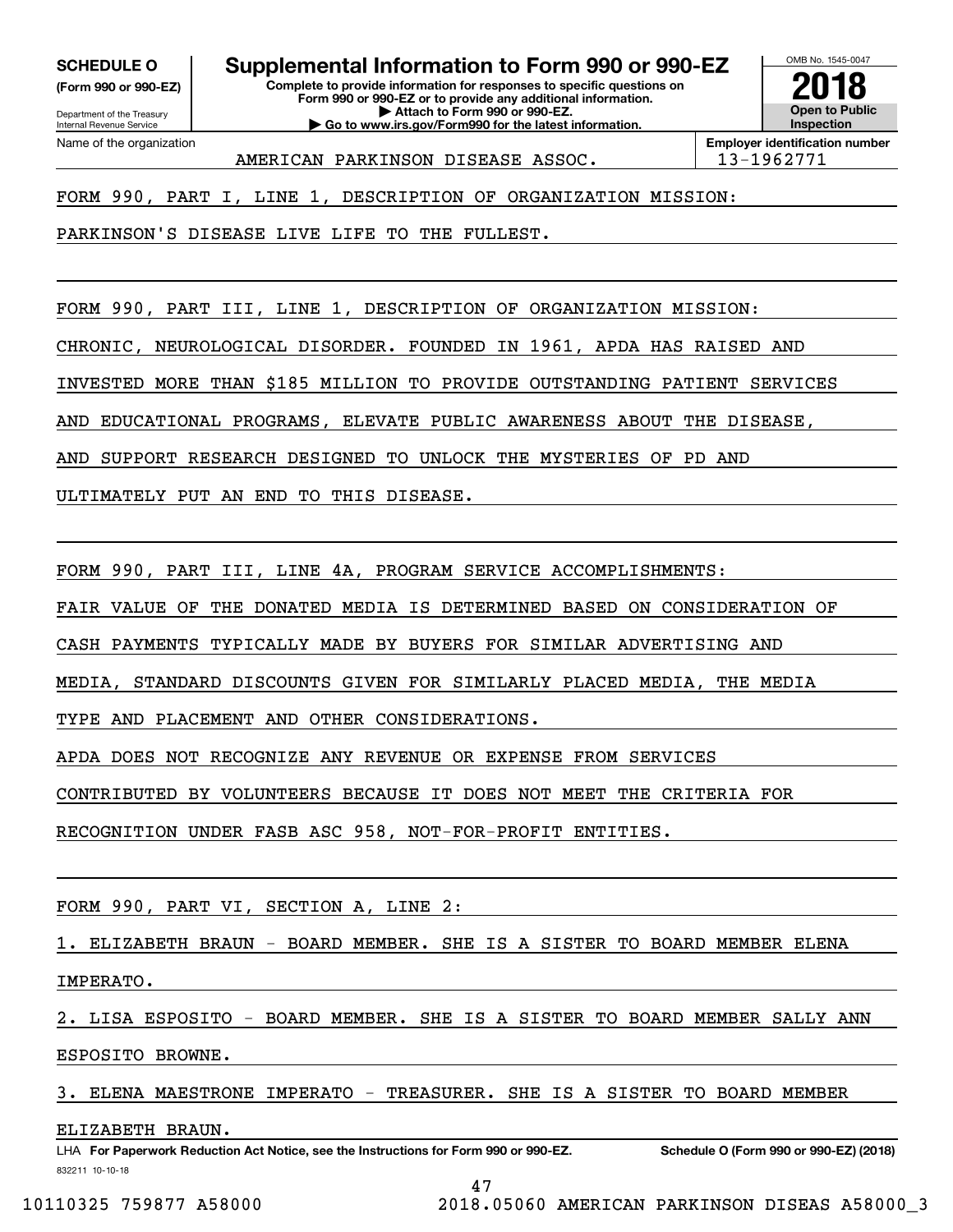| Schedule O (Form 990 or 990-EZ) (2018) |  |  |  |  |
|----------------------------------------|--|--|--|--|
|----------------------------------------|--|--|--|--|

**2**

4. SALLY ANN ESPOSITO BROWNE - SECRETARY. SHE IS A SISTER TO BOARD MEMBER

LISA ESPOSITO

FORM 990, PART VI, SECTION B, LINE 11B:

FORM 990 WAS REVIEWED IN DETAIL BY FINANCE AND AUDIT COMMITTEES AND

DISTRIBUTED ELECTRONICALLY TO ALL OTHER BOARD MEMBERS PRIOR TO FILING.

FORM 990, PART VI, SECTION B, LINE 12C:

CONFLICT OF INTEREST POLICY SIGNED BY THE BOARD ANNUALLY. MEMBERS RECUSE

THEMSELVES FROM VOTING IF THERE IS POTENTIAL CONFLICT OF INTEREST.

FORM 990, PART VI, SECTION B, LINE 15:

INDEPENDENT COMPENSATION COMMITTEE FORMED TO APPROVE THE SALARIES OF THE

PRESIDENT/ CEO AND KEY EMPLOYEES.

FORM 990, PART VI, LINE 17, LIST OF STATES RECEIVING COPY OF FORM 990: CT,FL,GA,IL,IA,MA,MN,MS,NE,NH,NJ,NY,OH,OK,RI,TN,TX,UT,VT,VA,WA,WI

FORM 990, PART VI, SECTION C, LINE 19:

FINANCIAL STATEMENTS AVAILABLE ON WEBSITE AND UPON REQUEST. GOVERNING

DOCUMENTS AND POLICIES PROVIDED UPON REQUEST.

FORM 990, PART XI, LINE 9, CHANGES IN NET ASSETS:

ADJUSTMENTS - SPECIAL EVENTS - 125,520.

FORM 990, PART XI, LINE 8 - PRIOR PERIOD ADJUSTMENT

PRIOR PERIOD ADJUSTMENT:

ON THE AUDITED FINANCIAL STATEMENTS FOR THE YEAR ENDED 8/31/19, THE

48

832212 10-10-18

**Schedule O (Form 990 or 990-EZ) (2018)**